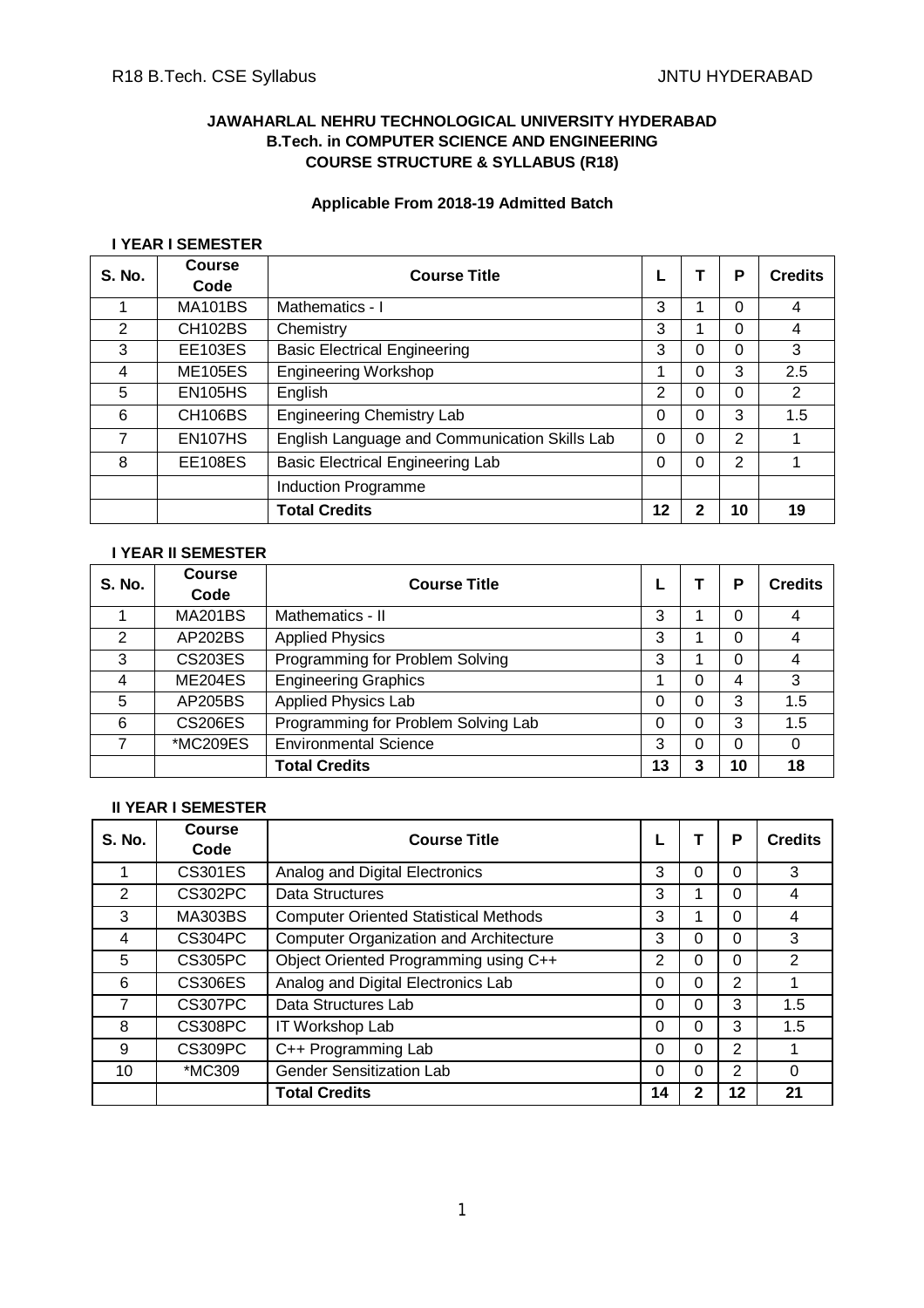## **II YEAR II SEMESTER**

| <b>S. No.</b> | <b>Course</b><br>Code | <b>Course Title</b>                                |    |   | P | <b>Credits</b> |
|---------------|-----------------------|----------------------------------------------------|----|---|---|----------------|
|               | <b>CS401PC</b>        | <b>Discrete Mathematics</b>                        | 3  | 0 | 0 | 3              |
| 2             | <b>SM402MS</b>        | <b>Business Economics &amp; Financial Analysis</b> | 3  | ი | 0 | 3              |
| 3             | CS403PC               | <b>Operating Systems</b>                           | 3  | 0 | 0 | 3              |
| 4             | CS404PC               | Database Management Systems                        | 3  |   | 0 | 4              |
| 5             | <b>CS405PC</b>        | Java Programming                                   | 3  |   | 0 | 4              |
| 6             | <b>CS406PC</b>        | <b>Operating Systems Lab</b>                       | 0  | 0 | 3 | 1.5            |
|               | CS407PC               | Database Management Systems Lab                    | 0  | 0 | 3 | 1.5            |
| 8             | <b>CS408PC</b>        | Java Programming Lab                               | 0  | 0 | 2 |                |
| 9             | *MC409                | Constitution of India                              | 3  | ი | 0 | ∩              |
|               |                       | <b>Total Credits</b>                               | 18 | 2 | 8 | 21             |

# **III YEAR I SEMESTER**

| <b>S. No.</b>           | <b>Course</b><br>Code | <b>Course Title</b>                      |    |   | P              | <b>Credits</b> |
|-------------------------|-----------------------|------------------------------------------|----|---|----------------|----------------|
|                         | <b>CS501PC</b>        | Formal Languages & Automata Theory       | 3  | 0 | 0              | 3              |
| 2                       | CS502PC               | Software Engineering                     | 3  | 0 | 0              | 3              |
| 3                       | <b>CS503PC</b>        | <b>Computer Networks</b>                 | 3  | 0 | 0              | 3              |
| $\overline{\mathbf{4}}$ | CS504PC               | Web Technologies                         | 3  | ი | 0              | 3              |
| 5                       |                       | <b>Professional Elective-I</b>           | 3  | 0 | 0              | 3              |
| 6                       |                       | <b>Professional Elective -II</b>         | 3  | 0 | 0              | 3              |
| 7                       | <b>CS505PC</b>        | Software Engineering Lab                 | 0  | 0 | 3              | 1.5            |
| 8                       | <b>CS506PC</b>        | Computer Networks & Web Technologies Lab | 0  | 0 | 3              | 1.5            |
| 9                       | <b>EN508HS</b>        | <b>Advanced Communication Skills Lab</b> | 0  | 0 | $\overline{2}$ |                |
| 10                      | *MC510                | <b>Intellectual Property Rights</b>      | 3  | 0 | 0              | 0              |
|                         |                       | <b>Total Credits</b>                     | 21 |   | 8              | 22             |

## **III YEAR II SEMESTER**

| <b>S. No.</b> | <b>Course</b><br>Code | <b>Course Title</b>               |    |   | P        | <b>Credits</b> |
|---------------|-----------------------|-----------------------------------|----|---|----------|----------------|
|               | CS601PC               | Machine Learning                  | 3  |   | 0        | $\overline{4}$ |
| 2             | CS602PC               | <b>Compiler Design</b>            | 3  |   | 0        | 4              |
| 3             | CS603PC               | Design and Analysis of Algorithms | 3  |   | 0        | 4              |
| 4             |                       | Professional Elective - III       | 3  | 0 | $\Omega$ | 3              |
| 5             |                       | Open Elective-I                   | 3  | 0 | 0        | 3              |
| 6             | CS604PC               | Machine Learning Lab              | 0  | 0 | 3        | 1.5            |
| 7             | CS605PC               | Compiler Design Lab               | 0  | 0 | 3        | 1.5            |
| 8             |                       | Professional Elective-III Lab     | 0  | 0 | 2        |                |
| 9             | *MC609                | <b>Environmental Science</b>      | 3  | 0 | $\Omega$ | $\Omega$       |
|               |                       | <b>Total Credits</b>              | 18 |   | 8        | 22             |

**\*MC609 - Environmental Science – Should be Registered by Lateral Entry Students Only.**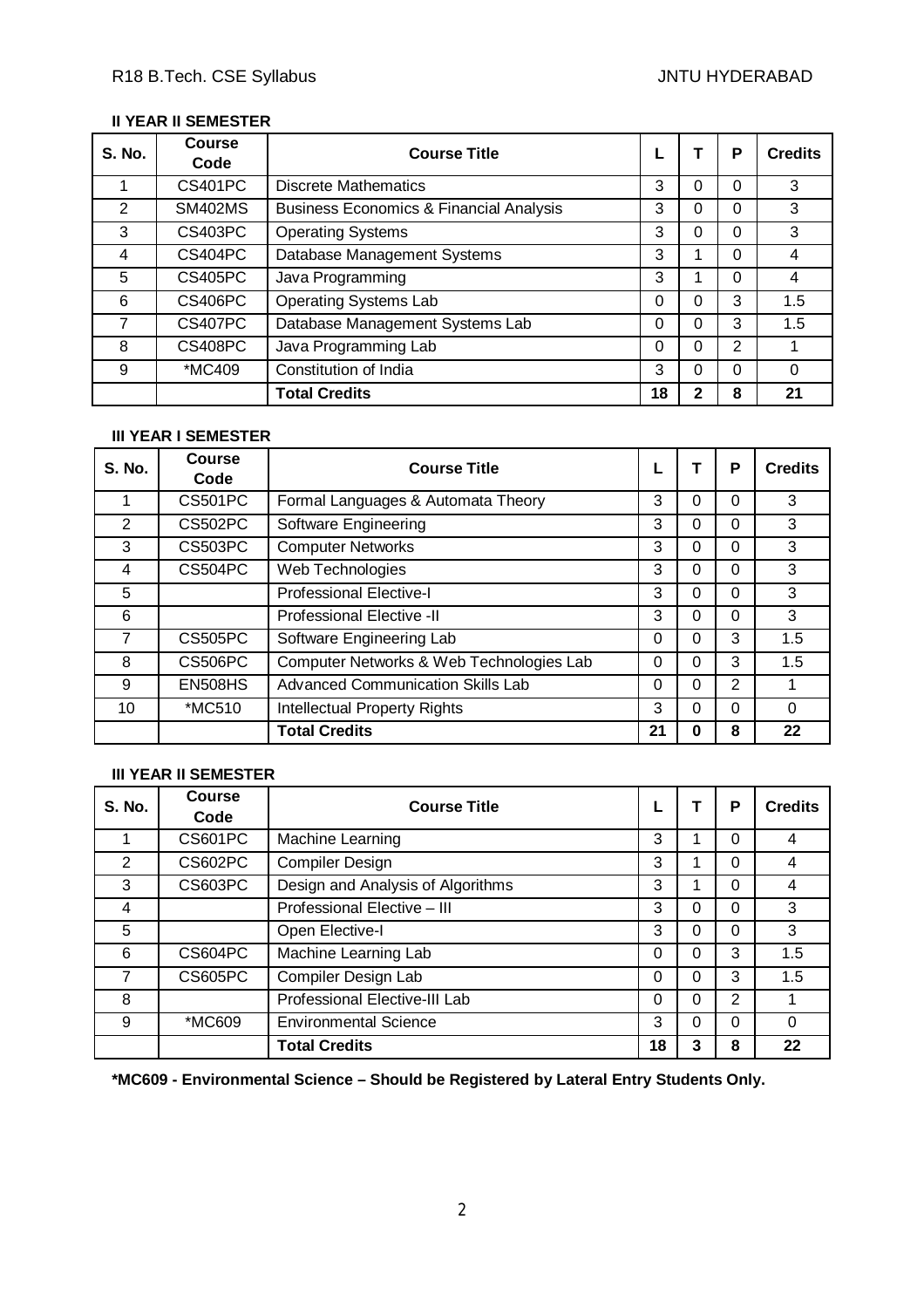# **IV YEAR I SEMESTER**

| S. No. | <b>Course</b><br>Code | <b>Course Title</b>                                 |    |   | Р  | <b>Credits</b> |
|--------|-----------------------|-----------------------------------------------------|----|---|----|----------------|
|        | CS701PC               | Cryptography & Network Security                     | 3  |   | 0  | 3              |
| 2      | CS702PC               | Data Mining                                         | っ  | ი | 0  | 2              |
| 3      |                       | Professional Elective -IV                           | 3  |   | 0  | 3              |
| 4      |                       | Professional Elective -V                            | 3  |   | 0  | 3              |
| 5      |                       | Open Elective - II                                  | 3  | ი | 0  | 3              |
| 6      | CS703PC               | Cryptography & Network Security Lab                 | 0  | ი | 2  |                |
|        | CS704PC               | Industrial Oriented Mini Project/ Summer Internship |    |   | 0  | $2^*$          |
| 8      | CS705PC               | Seminar                                             |    |   | 2  |                |
| 9      | CS706PC               | Project Stage - I                                   | 0  |   | 6  | 3              |
|        |                       | <b>Total Credits</b>                                | 14 |   | 10 | 21             |

#### **IV YEAR II SEMESTER**

| <b>S. No.</b> | <b>Course</b><br>Code | <b>Course Title</b>        |   | P  | <b>Credits</b> |
|---------------|-----------------------|----------------------------|---|----|----------------|
|               | <b>SM801MS</b>        | Organizational Behaviour   | 3 |    | າ              |
| 2             |                       | Professional Elective - VI | 3 |    | ົ              |
| 3             |                       | Open Elective - III        | 3 |    | ົ              |
| 4             | CS802PC               | Project Stage - II         |   | 14 |                |
|               |                       | <b>Total Credits</b>       | 9 | 14 | 16             |

#### **\*MC – Satisfactory/Unsatisfactory**

**Note:** Industrial Oriented Mini Project/ Summer Internship is to be carried out during the summer vacation between 6th and 7th semesters. Students should submit report of Industrial Oriented Mini Project/ Summer Internship for evaluation.

## **Professional Elective - I**

| <b>CS511PE</b> | Information Theory & Coding           |
|----------------|---------------------------------------|
| CS512PE        | <b>Advanced Computer Architecture</b> |
| CS513PE        | Data Analytics                        |
| <b>CS514PE</b> | Image Processing                      |
| <b>CS515PE</b> | Principles of Programming Languages   |

# **Professional Elective - II**

| l CS521PE | <b>Computer Graphics</b>               |
|-----------|----------------------------------------|
| CS522PE   | <b>Advanced Operating Systems</b>      |
| CS523PE   | <b>Informational Retrieval Systems</b> |
| CS524PE   | <b>Distributed Databases</b>           |
| l CS525PE | Natural Language Processing            |

# **Professional Elective - III**

| CS611PE | Concurrent Programming                |
|---------|---------------------------------------|
| CS612PE | Network Programming                   |
| CS613PE | Scripting Languages                   |
| CS614PE | Mobile Application Development        |
| CS615PE | <b>Software Testing Methodologies</b> |

**# Courses in PE - III and PE - III Lab must be in 1-1 correspondence.**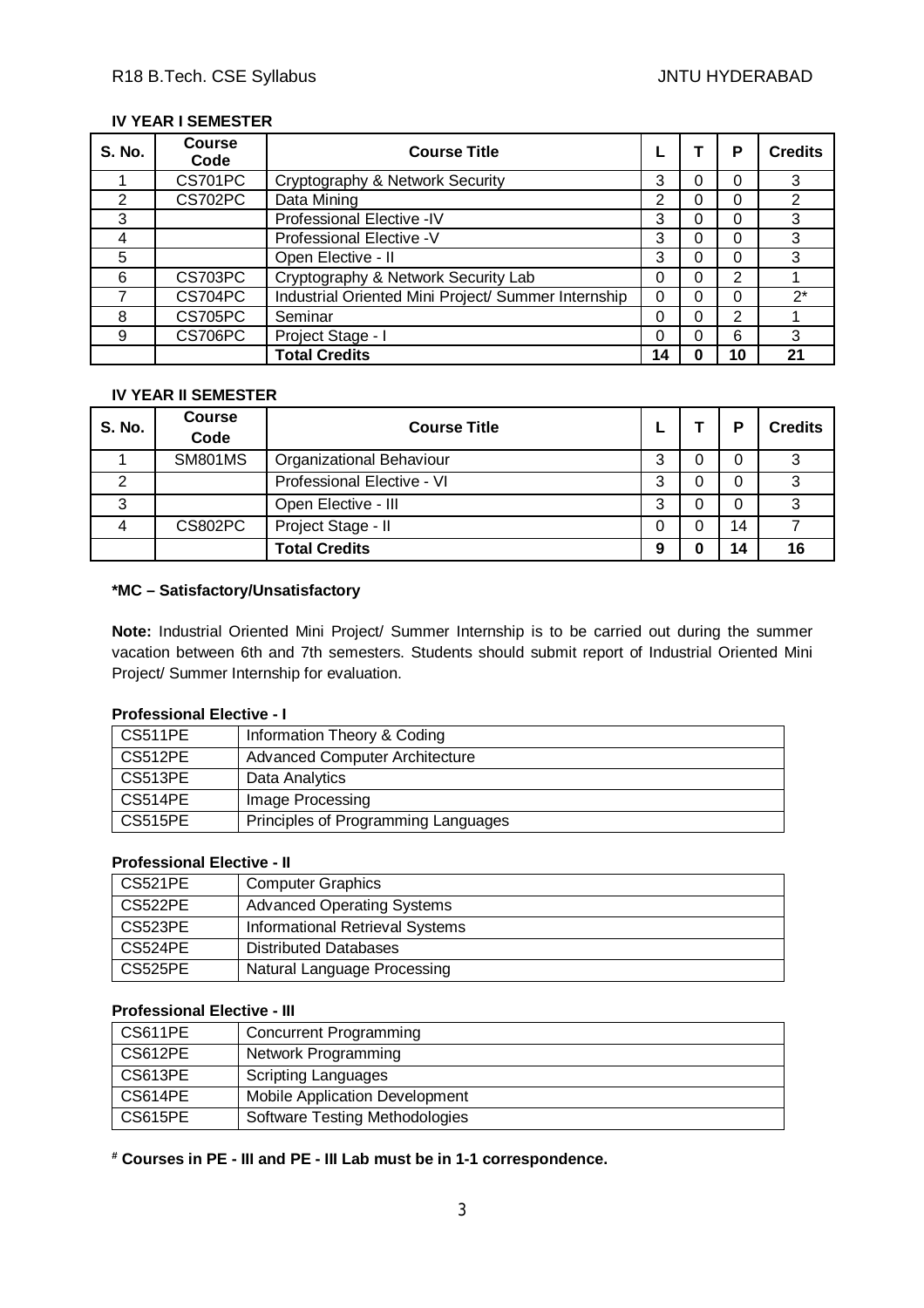# **Professional Elective - IV**

| CS711PE        | <b>Graph Theory</b>              |
|----------------|----------------------------------|
| CS712PE        | Introduction to Embedded Systems |
| CS713PE        | Artificial Intelligence          |
| CS714PE        | <b>Cloud Computing</b>           |
| <b>CS715PE</b> | Ad-hoc & Sensor Networks         |

# **Professional Elective - V**

| CS721PE | <b>Advanced Algorithms</b>            |
|---------|---------------------------------------|
| CS722PE | <b>Real Time Systems</b>              |
| CS723PE | Soft Computing                        |
| CS724PE | Internet of Things                    |
| CS725PE | Software Process & Project Management |

# **Professional Elective – VI**

| l CS811PE | <b>Computational Complexity</b> |
|-----------|---------------------------------|
| l CS812PE | <b>Distributed Systems</b>      |
| l CS813PE | Neural Networks & Deep Learning |
| CS814PE   | Human Computer Interaction      |
| CS815PE   | <b>Cyber Forensics</b>          |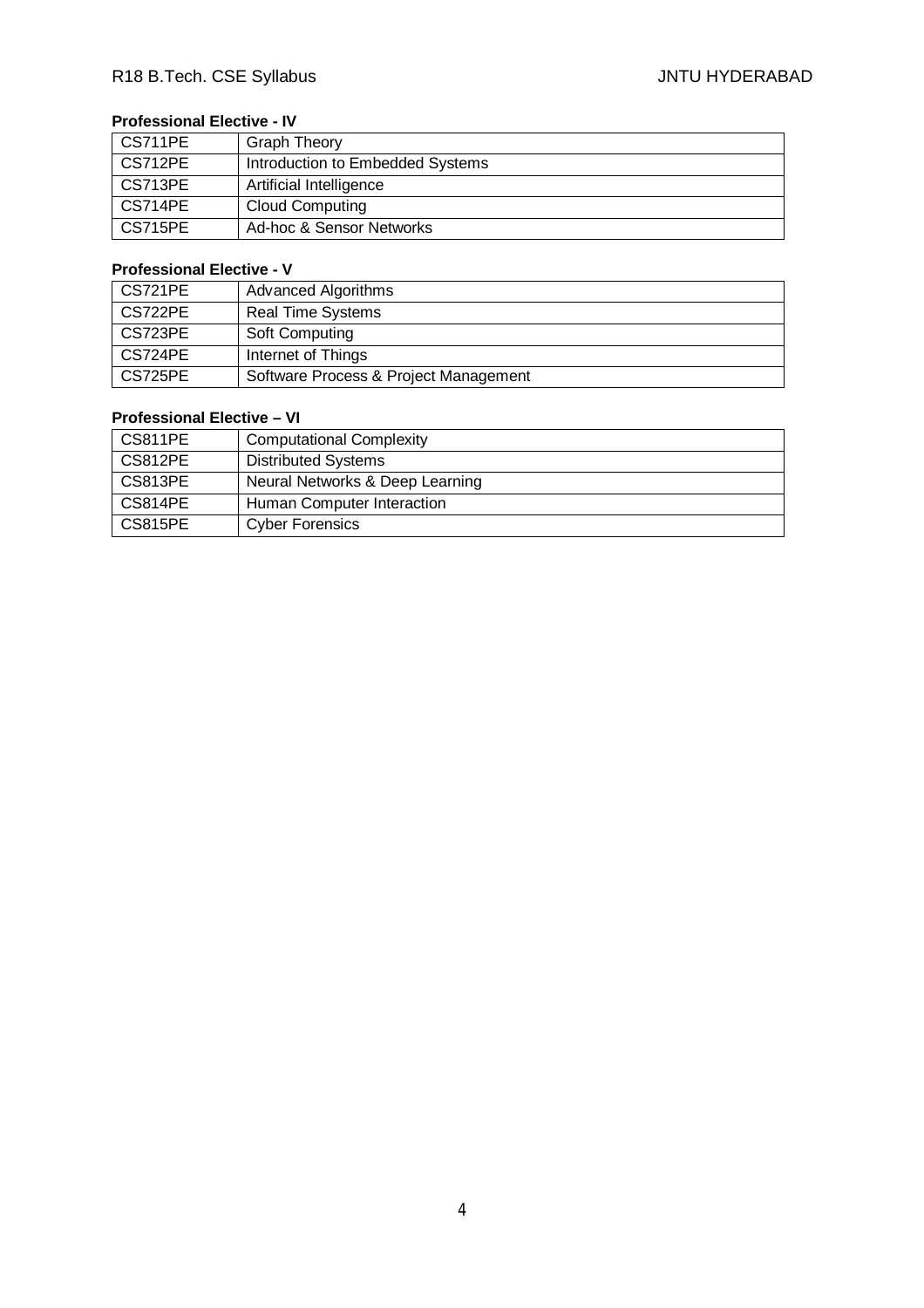## **MA101BS: MATHEMATICS - I**

#### **B.Tech. I Year I Sem.**

|  | L T P C |  |
|--|---------|--|
|  | 3 1 0 4 |  |

#### **Course Objectives:** To learn

- Types of matrices and their properties.
- Concept of a rank of the matrix and applying this concept to know the consistency and solving the system of linear equations.
- Concept of Eigen values and eigenvectors and to reduce the quadratic form to canonical form.
- Concept of Sequence.
- Concept of nature of the series.
- Geometrical approach to the mean value theorems and their application to the mathematical problems
- Evaluation of surface areas and volumes of revolutions of curves.
- Evaluation of improper integrals using Beta and Gamma functions.
- Partial differentiation, concept of total derivative
- Finding maxima and minima of function of two and three variables.

**Course Outcomes:** After learning the contents of this paper the student must be able to

- Write the matrix representation of a set of linear equations and to analyse the solution of the system of equations
- Find the Eigen values and Eigen vectors
- Reduce the quadratic form to canonical form using orthogonal transformations.
- Analyse the nature of sequence and series.
- Solve the applications on the mean value theorems.
- Evaluate the improper integrals using Beta and Gamma functions
- Find the extreme values of functions of two variables with/ without constraints.

#### **UNIT-I: Matrices**

Matrices: Types of Matrices, Symmetric; Hermitian; Skew-symmetric; Skew-Hermitian; orthogonal matrices; Unitary Matrices; rank of a matrix by Echelon form and Normal form, Inverse of Non-singular matrices by Gauss-Jordan method; System of linear equations; solving system of Homogeneous and Non-Homogeneous equations. Gauss elimination method; Gauss Seidel Iteration Method.

#### **UNIT-II: Eigen values and Eigen vectors**

Linear Transformation and Orthogonal Transformation: Eigen values and Eigenvectors and their properties: Diagonalization of a matrix; Cayley-Hamilton Theorem (without proof); finding inverse and power of a matrix by Cayley-Hamilton Theorem; Quadratic forms and Nature of the Quadratic Forms; Reduction of Quadratic form to canonical forms by Orthogonal Transformation

#### **UNIT-III: Sequences & Series**

Sequence: Definition of a Sequence, limit; Convergent, Divergent and Oscillatory sequences.

Series: Convergent, Divergent and Oscillatory Series; Series of positive terms; Comparison test, p-test, D-Alembert's ratio test; Raabe's test; Cauchy's Integral test; Cauchy's root test; logarithmic test. Alternating series: Leibnitz test; Alternating Convergent series: Absolute and Conditionally Convergence.

#### **UNIT-IV: Calculus**

Mean value theorems: Rolle's theorem, Lagrange's Mean value theorem with their Geometrical Interpretation and applications, Cauchy's Mean value Theorem. Taylor's Series.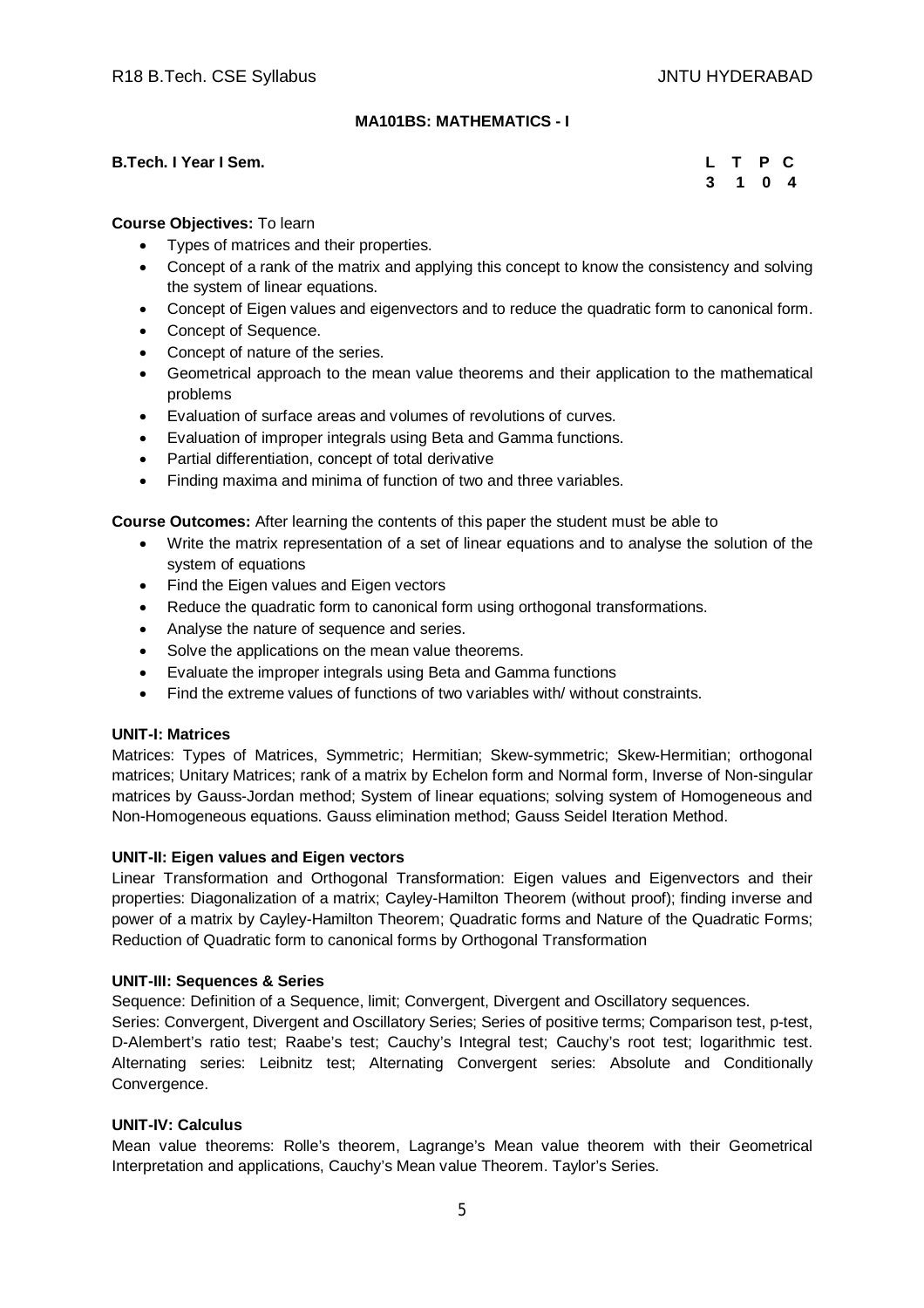Applications of definite integrals to evaluate surface areas and volumes of revolutions of curves (Only in Cartesian coordinates), Definition of Improper Integral: Beta and Gamma functions and their applications.

#### **UNIT-V: Multivariable calculus (Partial Differentiation and applications)**

Definitions of Limit and continuity.

Partial Differentiation; Euler's Theorem; Total derivative; Jacobian; Functional dependence & independence, Maxima and minima of functions of two variables and three variables using method of Lagrange multipliers.

#### **TEXTBOOKS:**

- 1. B.S. Grewal, Higher Engineering Mathematics, Khanna Publishers, 36<sup>th</sup> Edition, 2010
- 2. Erwin kreyszig, Advanced Engineering Mathematics, 9<sup>th</sup> Edition, John Wiley & Sons, 2006.
- 3. G.B. Thomas and R.L. Finney, Calculus and Analytic geometry, 9<sup>th</sup> Edition, Pearson, Reprint, 2002.

#### **REFERENCES:**

- 1. N.P. Bali and Manish Goyal, A text book of Engineering Mathematics, Laxmi Publications, Reprint, 2008.
- 2. Ramana B.V., Higher Engineering Mathematics, Tata McGraw Hill New Delhi, 11<sup>th</sup>Reprint, 2010.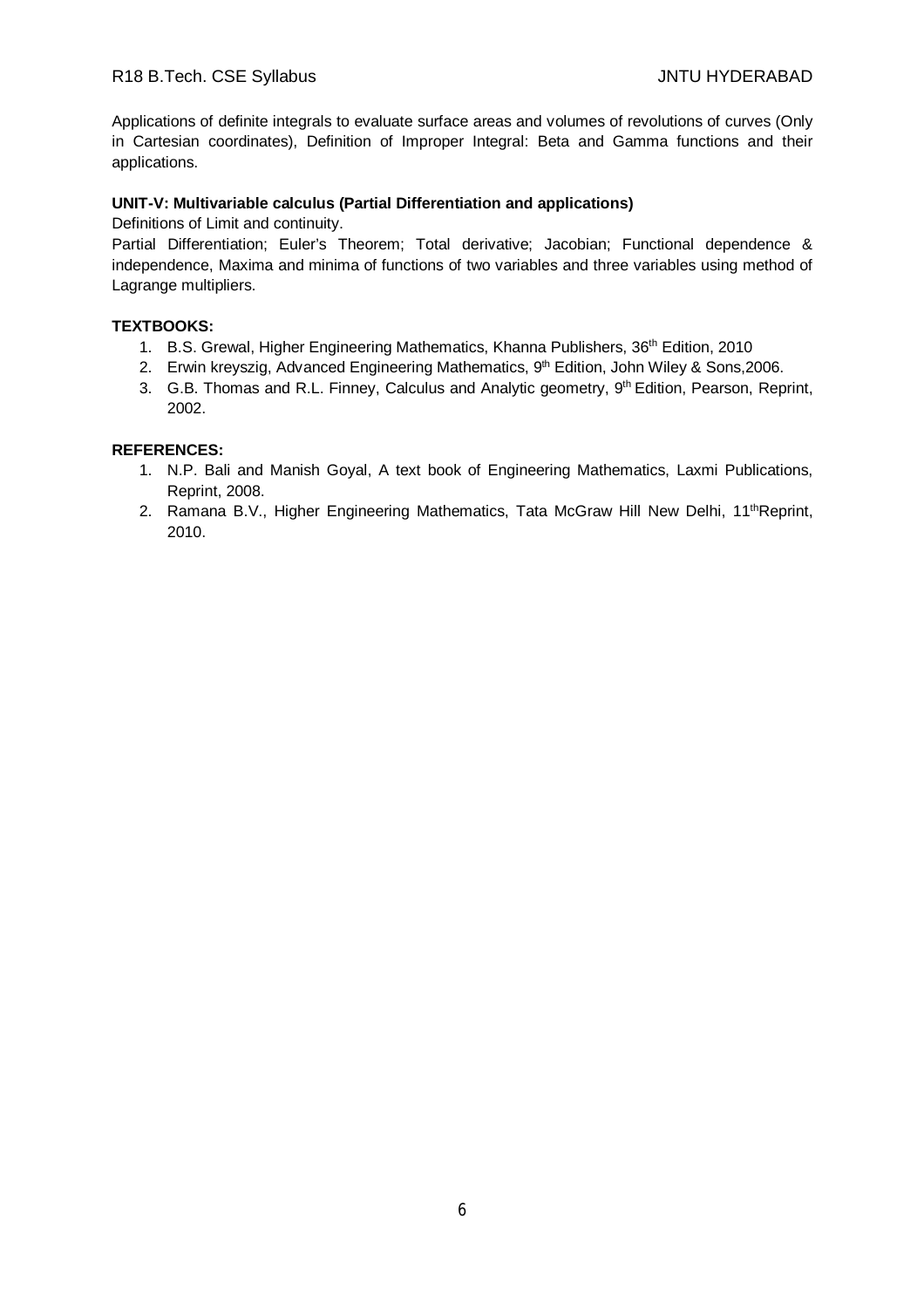## **CH102BS/CH202BS: CHEMISTRY**

| B.Tech. I Year I Sem. | L T P C |         |  |
|-----------------------|---------|---------|--|
|                       |         | 3 1 0 4 |  |

## **Course Objectives:**

- To bring adaptability to the concepts of chemistry and to acquire the required skills to become a perfect engineer.
- To impart the basic knowledge of atomic, molecular and electronic modifications which makes the student to understand the technology based on them.
- To acquire the knowledge of electrochemistry, corrosion and water treatment which are essential for the Engineers and in industry.
- To acquire the skills pertaining to spectroscopy and to apply them for medical and other fields.
- To impart the knowledge of stereochemistry and synthetic aspects useful for understanding reaction pathways

**Course Outcomes:** The basic concepts included in this course will help the student to gain:

- The knowledge of atomic, molecular and electronic changes, band theory related to conductivity.
- The required principles and concepts of electrochemistry, corrosion and in understanding the problem of water and its treatments.
- The required skills to get clear concepts on basic spectroscopy and application to medical and other fields.
- The knowledge of configurational and conformational analysis of molecules and reaction mechanisms.

#### **UNIT - I:**

**Molecular structure and Theories of Bonding:** Atomic and Molecular orbitals. Linear Combination of Atomic Orbitals (LCAO), molecular orbitals of diatomic molecules, molecular orbital energy level diagrams of  $N_2$ ,  $O_2$  and  $F_2$  molecules.  $\pi$  molecular orbitals of butadiene and benzene.

Crystal Field Theory (CFT): Salient Features of CFT – Crystal Field Splitting of transition metal ion dorbitals in Tetrahedral, Octahedral and square planar geometries. Band structure of solids and effect of doping on conductance.

#### **UNIT - II:**

Water and its treatment: Introduction – hardness of water – Causes of hardness - Types of hardness: temporary and permanent – expression and units of hardness – Estimation of hardness of water by complexometric method. Potable water and its specifications. Steps involved in treatment of water – Disinfection of water by chlorination and ozonization. Boiler feed water and its treatment – Calgon conditioning, Phosphate conditioning and Colloidal conditioning. External treatment of water – Ion exchange process. Desalination of water – Reverse osmosis. Numerical problems.

#### **UNIT - III:**

**Electrochemistry and corrosion:** Electro chemical cells – electrode potential, standard electrode potential, types of electrodes – calomel, Quinhydrone and glass electrode. Nernst equation Determination of pH of a solution by using quinhydrone and glass electrode. Electrochemical series and its applications. Numerical problems. Potentiometric titrations. Batteries – Primary (Lithium cell) and secondary batteries (Lead – acid storage battery and Lithium ion battery).

Causes and effects of corrosion – theories of chemical and electrochemical corrosion – mechanism of electrochemical corrosion, Types of corrosion: Galvanic, water-line and pitting corrosion. Factors affecting rate of corrosion, Corrosion control methods- Cathodic protection – Sacrificial anode and impressed current cathodic methods. Surface coatings – metallic coatings – methods of application. Electroless plating of Nickel.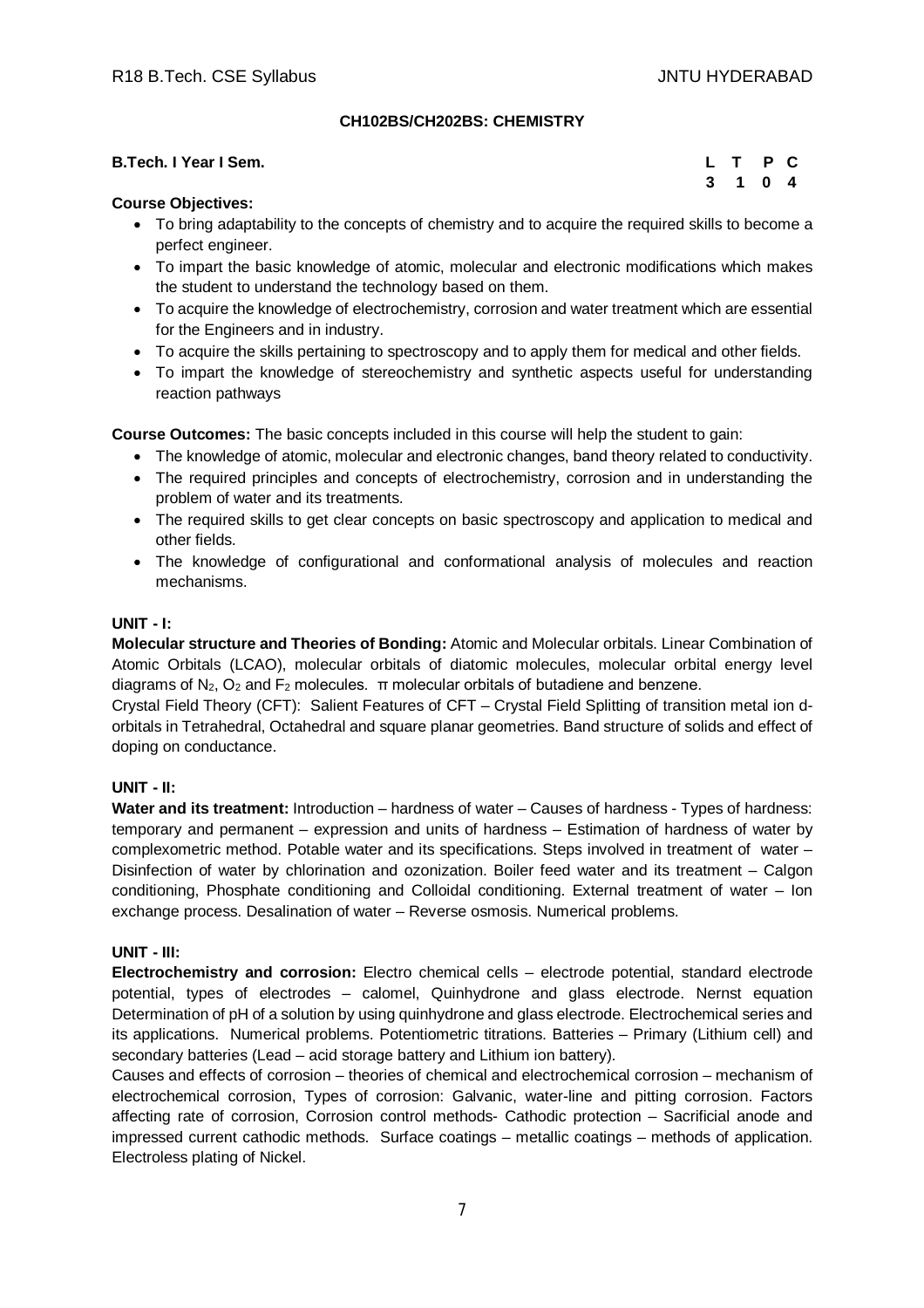## **UNIT - IV:**

**Stereochemistry, Reaction Mechanism and synthesis of drug molecules:** Introduction to representation of 3-dimensional structures, Structural and stereoisomers, configurations, symmetry and chirality. Enantiomers, diastereomers, optical activity and Absolute configuration. Conformation alanalysis of n- butane.

Substitution reactions: Nucleophilic substitution reactions: Mechanism of  $S_N1$ ,  $S_N2$  reactions. Electrophilic and nucleophilic addition reactions: Addition of HBr to propene. Markownikoff and anti Markownikoff's additions. Grignard additions on carbonyl compounds. Elimination reactions: Dehydro halogenation of alkylhalides. Saytzeff rule. Oxidation reactions: Oxidation of alcohols using KMnO<sub>4</sub> and chromic acid.

Reduction reactions: reduction of carbonyl compounds using LiAlH<sup>4</sup> & NaBH4. Hydroboration of olefins. Structure, synthesis and pharmaceutical applications of Paracetamol and Aspirin.

#### **UNIT - V:**

**Spectroscopic techniques and applications:** Principles of spectroscopy, selection rules and applications of electronic spectroscopy. vibrational and rotational spectroscopy. Basic concepts of Nuclear magnetic resonance Spectroscopy, chemical shift. Introduction to Magnetic resonance imaging.

# **TEXT BOOKS:**

- 1. Physical Chemistry, by P.W. Atkins
- 2. Engineering Chemistry by P.C.Jain & M.Jain; Dhanpat Rai Publishing Company (P) Ltd., New Delhi.
- 3. Fundamentals of Molecular Spectroscopy, by C.N. Banwell
- 4. Organic Chemistry: Structure and Function by K.P.C. Volhardt and N.E. Schore, 5<sup>th</sup> Edition.
- 5. University Chemistry, by B.M. Mahan, Pearson IV Edition.
- 6. Engineering Chemistry (NPTEL Web-book), by B.L. Tembe, Kamaluddin and M.S. Krishnan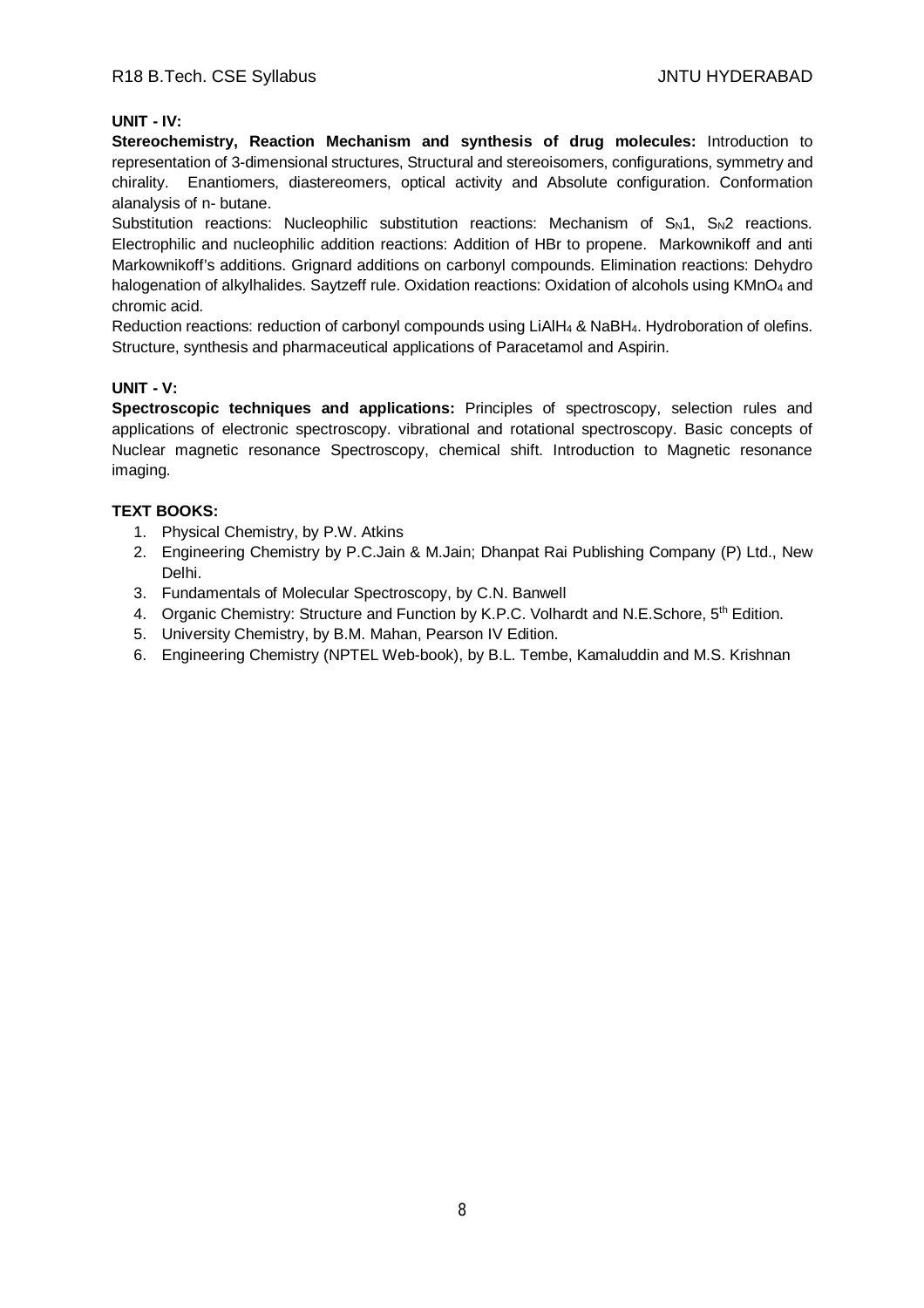**3 0 0 3**

# **EE103ES/EE203ES: BASIC ELECTRICAL ENGINEERING**

## **B.Tech. I Year I Sem. L T P C**

#### **Course Objectives:**

- To introduce the concepts of electrical circuits and its components
- To understand magnetic circuits, DC circuits and AC single phase & three phase circuits
- To study and understand the different types of DC/AC machines and Transformers.
- To import the knowledge of various electrical installations.
- To introduce the concept of power, power factor and its improvement.

#### **Course Outcomes:**

- To analyze and solve electrical circuits using network laws and theorems.
- To understand and analyze basic Electric and Magnetic circuits
- To study the working principles of Electrical Machines
- To introduce components of Low Voltage Electrical Installations

#### **UNIT-I: D.C. Circuits**

Electrical circuit elements (R, L and C), voltage and current sources, KVL&KCL, analysis of simple circuits with dc excitation. Superposition, Thevenin and Norton Theorems. Time-domain analysis of first-order RL and RC circuits.

#### **UNIT-II: A.C. Circuits**

Representation of sinusoidal waveforms, peak and rms values, phasor representation, real power, reactive power, apparent power, power factor, Analysis of single-phase ac circuits consisting of R, L, C, RL, RC, RLC combinations (series and parallel), resonance in series R-L-C circuit. Three-phase balanced circuits, voltage and current relations in star and delta connections.

#### **UNIT-III: Transformers**

Ideal and practical transformer, equivalent circuit, losses in transformers, regulation and efficiency. Auto-transformer and three-phase transformer connections.

#### **UNIT-IV: Electrical Machines**

Generation of rotating magnetic fields, Construction and working of a three-phase induction motor, Significance of torque-slip characteristic. Loss components and efficiency, starting and speed control of induction motor. Single-phase induction motor. Construction, working, torque-speed characteristic and speed control of separately excited dc motor.

Construction and working of synchronous generators.

#### **UNIT-V: Electrical Installations**

Components of LT Switchgear: Switch Fuse Unit (SFU), MCB, ELCB, MCCB, Types of Wires and Cables, Earthing. Types of Batteries, Important Characteristics for Batteries. Elementary calculations for energy consumption, power factor improvement and battery backup.

#### **TEXT BOOKS/REFERENCE BOOKS:**

- 1. Basic Electrical Engineering D.P. Kothari and I.J. Nagrath, 3rd edition 2010, Tata McGraw Hill.
- 2. D.C. Kulshreshtha, "Basic Electrical Engineering", McGraw Hill, 2009.
- 3. L.S. Bobrow, Fundamentals of Electrical Engineering", Oxford University Press, 2011
- 4. Electrical and Electronics Technology, E. Hughes, 10th Edition, Pearson, 2010
- 5. Electrical Engineering Fundamentals, Vincent Deltoro, Second Edition, Prentice Hall India, 1989.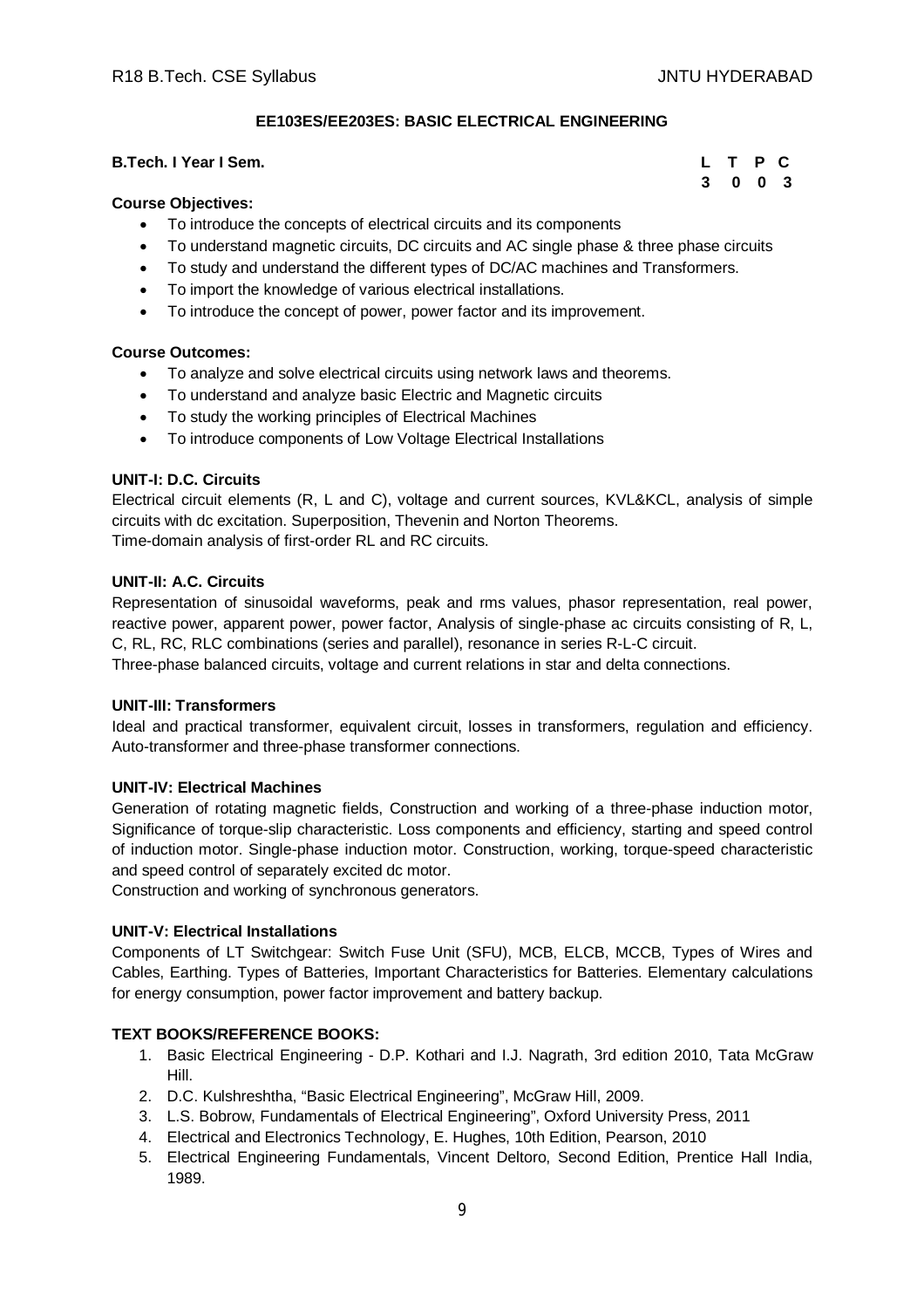#### **ME105ES/ME205ES: ENGINEERING WORKSHOP**

**B.Tech. I Year I Sem.** 

|  |  | L T P C     |
|--|--|-------------|
|  |  | $1$ 0 3 2.5 |

**Pre-requisites**: Practical skill

#### **Course Objectives:**

- To Study of different hand operated power tools, uses and their demonstration.
- To gain a good basic working knowledge required for the production of various engineering products.
- To provide hands on experience about use of different engineering materials, tools, equipments and processes those are common in the engineering field.
- To develop a right attitude, team working, precision and safety at work place.
- It explains the construction, function, use and application of different working tools, equipment and machines.
- To study commonly used carpentry joints.
- To have practical exposure to various welding and joining processes.
- Identify and use marking out tools, hand tools, measuring equipment and to work to prescribed tolerances.

**Course Outcomes:** At the end of the course, the student will be able to:

- Study and practice on machine tools and their operations
- Practice on manufacturing of components using workshop trades including pluming, fitting, carpentry, foundry, house wiring and welding.
- Identify and apply suitable tools for different trades of Engineering processes including drilling, material removing, measuring, chiseling.
- Apply basic electrical engineering knowledge for house wiring practice.

# **1. TRADES FOR EXERCISES:**

#### **At least two exercises from each trade:**

- I. Carpentry (T-Lap Joint, Dovetail Joint, Mortise & Tenon Joint)
- II. Fitting (V-Fit, Dovetail Fit & Semi-circular fit)
- III. Tin-Smithy (Square Tin, Rectangular Tray & Conical Funnel)
- IV. Foundry (Preparation of Green Sand Mould using Single Piece and Split Pattern)
- V. Welding Practice (Arc Welding & Gas Welding)
- VI. House-wiring (Parallel & Series, Two-way Switch and Tube Light)
- VII. Black Smithy (Round to Square, Fan Hook and S-Hook)

# **2. TRADES FOR DEMONSTRATION & EXPOSURE:**

Plumbing, Machine Shop, Metal Cutting (Water Plasma), Power tools in construction and Wood Working

## **TEXT BOOKS:**

- 1. Workshop Practice /B. L. Juneja / Cengage
- 2. Workshop Manual / K. Venugopal / Anuradha.

- 1. Work shop Manual P. Kannaiah/ K. L. Narayana/ SciTech
- 2. Workshop Manual / Venkat Reddy/ BSP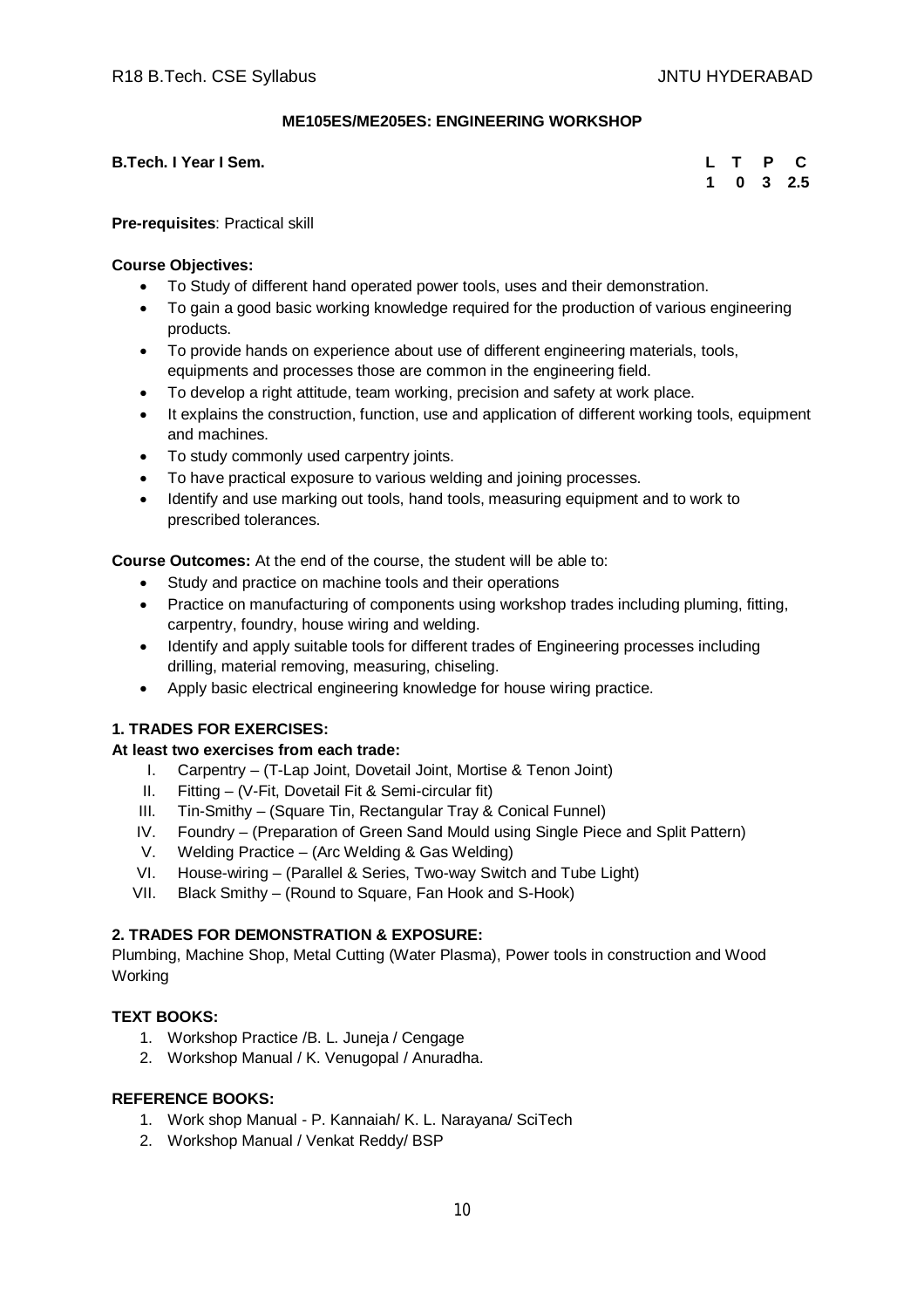## **EN105HS/EN205HS: ENGLISH**

#### **B.Tech. I Year I Sem. L T P C**



# **INTRODUCTION**

In view of the growing importance of English as a tool for global communication and the consequent emphasis on training students to acquire language skills, the syllabus of English has been designed to develop linguistic, communicative and critical thinking competencies of Engineering students.

In English classes, the focus should be on the skills development in the areas of vocabulary, grammar, reading and writing. For this, the teachers should use the prescribed text for detailed study. The students should be encouraged to read the texts leading to reading comprehension and different passages may be given for practice in the class. The time should be utilized for working out the exercises given after each excerpt, and also for supplementing the exercises with authentic materials of a similar kind, for example, newspaper articles, advertisements, promotional material etc. *The focus in this syllabus is on skill development, fostering ideas and practice of language skills in various contexts and cultures.*

#### **Learning Objectives:** The course will help to

- Improve the language proficiency of students in English with an emphasis on Vocabulary, Grammar, Reading and Writing skills.
- Equip students to study academic subjects more effectively and critically using the theoretical and practical components of English syllabus.
- Develop study skills and communication skills in formal and informal situations.

#### **Course Outcomes:** Students should be able to

- Use English Language effectively in spoken and written forms.
- Comprehend the given texts and respond appropriately.
- Communicate confidently in various contexts and different cultures.
- Acquire basic proficiency in English including reading and listening comprehension, writing and speaking skills.

#### **SYLLABUS**

**UNIT –I** 

**'The Raman Effect' from the prescribed textbook 'English for Engineers' published by Cambridge University Press.**

**Vocabulary Building**: The Concept of Word Formation --The Use of Prefixes and Suffixes.

**Grammar:** Identifying Common Errors in Writing with Reference to Articles and Prepositions.

**Reading:** Reading and Its Importance- Techniques for Effective Reading.

**Basic Writing Skills:** Sentence Structures -Use of Phrases and Clauses in Sentences- Importance of Proper Punctuation- Techniques for writing precisely – **Paragraph writing** – Types, Structures and Features of a Paragraph - Creating Coherence-Organizing Principles of Paragraphs in Documents.

#### **UNIT –II**

**'Ancient Architecture in India' from the prescribed textbook 'English for Engineers' published by Cambridge University Press.**

**Vocabulary:** Synonyms and Antonyms.

**Grammar:** Identifying Common Errors in Writing with Reference to Noun-pronoun Agreement and Subject-verb Agreement.

**Reading:** Improving Comprehension Skills – Techniques for Good Comprehension

**Writing:** Format of a Formal Letter-**Writing Formal Letters** E.g.., Letter of Complaint, Letter of Requisition, Job Application with Resume.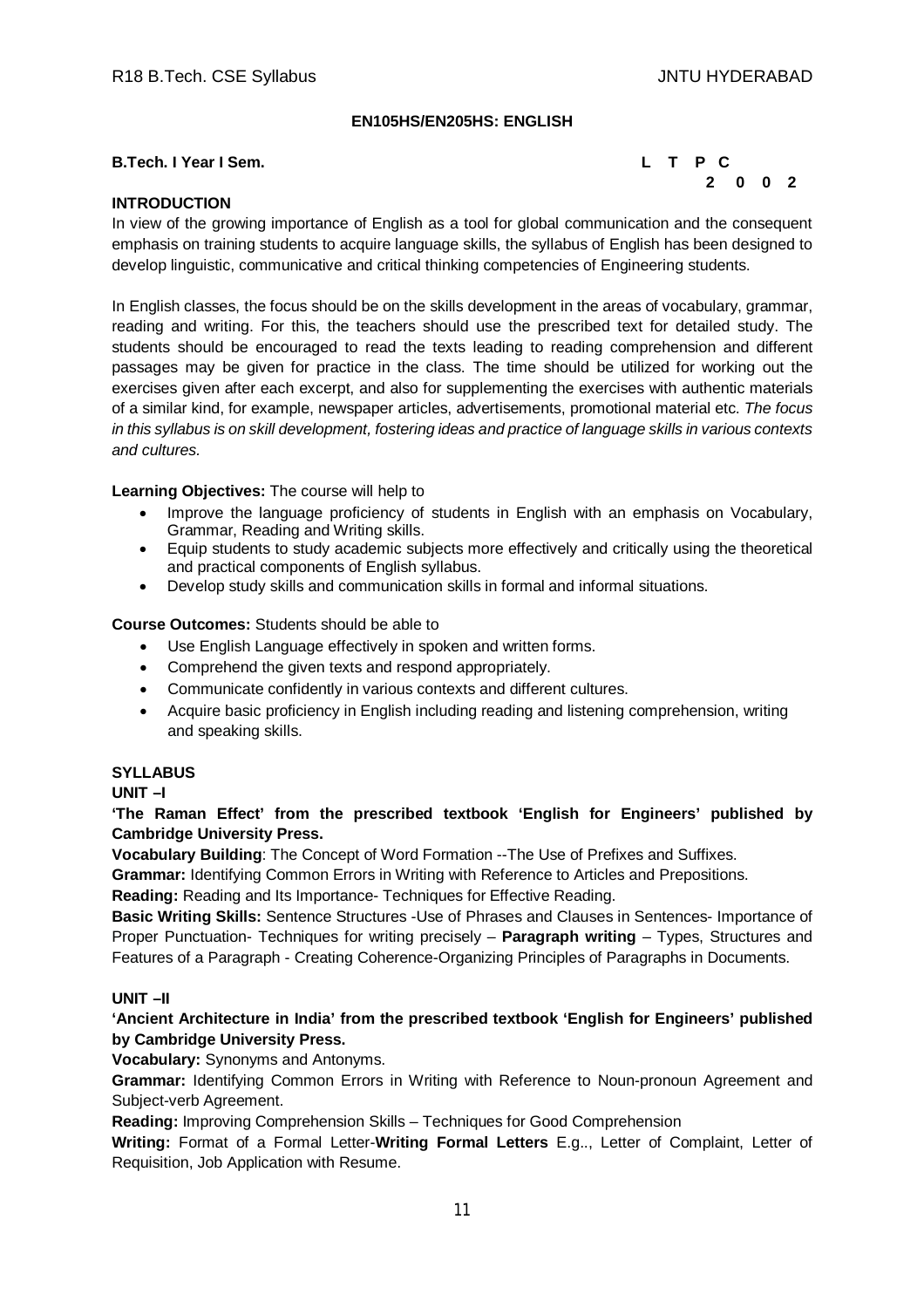#### **UNIT –III**

**'Blue Jeans' from the prescribed textbook 'English for Engineers' published by Cambridge University Press.**

**Vocabulary**: Acquaintance with Prefixes and Suffixes from Foreign Languages in English to form Derivatives-Words from Foreign Languages and their Use in English.

**Grammar:** Identifying Common Errors in Writing with Reference to Misplaced Modifiers and Tenses. **Reading:** Sub-skills of Reading- Skimming and Scanning

**Writing**: Nature and Style of Sensible Writing- **Defining- Describing** Objects, Places and Events – **Classifying**- Providing Examples or Evidence

#### **UNIT –IV**

**'What Should You Be Eating' from the prescribed textbook 'English for Engineers' published by Cambridge University Press.**

**Vocabulary**: Standard Abbreviations in English

**Grammar:** Redundancies and Clichés in Oral and Written Communication.

**Reading**: Comprehension**-** Intensive Reading and Extensive Reading

**Writing: Writing Practices-**-Writing Introduction and Conclusion - Essay Writing-Précis Writing.

#### **UNIT –V**

**'How a Chinese Billionaire Built Her Fortune' from the prescribed textbook 'English for Engineers' published by Cambridge University Press.**

**Vocabulary**: Technical Vocabulary and their usage

**Grammar:** Common Errors in English

**Reading:** Reading Comprehension-Exercises for Practice

**Writing: Technical Reports**- Introduction – Characteristics of a Report – Categories of Reports

Formats- Structure of Reports (Manuscript Format) -Types of Reports - Writing aReport.

#### **TEXT BOOK:**

1. Sudarshana, N.P. and Savitha, C. (2018). English for Engineers. Cambridge University Press.

- 1. Swan, M. (2016). Practical English Usage. Oxford University Press.
- 2. Kumar, S and Lata, P. (2018). Communication Skills. Oxford University Press.
- 3. Wood, F.T. (2007). Remedial English Grammar. Macmillan.
- 4. Zinsser, William. (2001). On Writing Well. Harper Resource Book.
- 5. Hamp-Lyons, L. (2006). Study Writing. Cambridge University Press.
- 6. Exercises in Spoken English. Parts I –III. CIEFL, Hyderabad. Oxford University Press.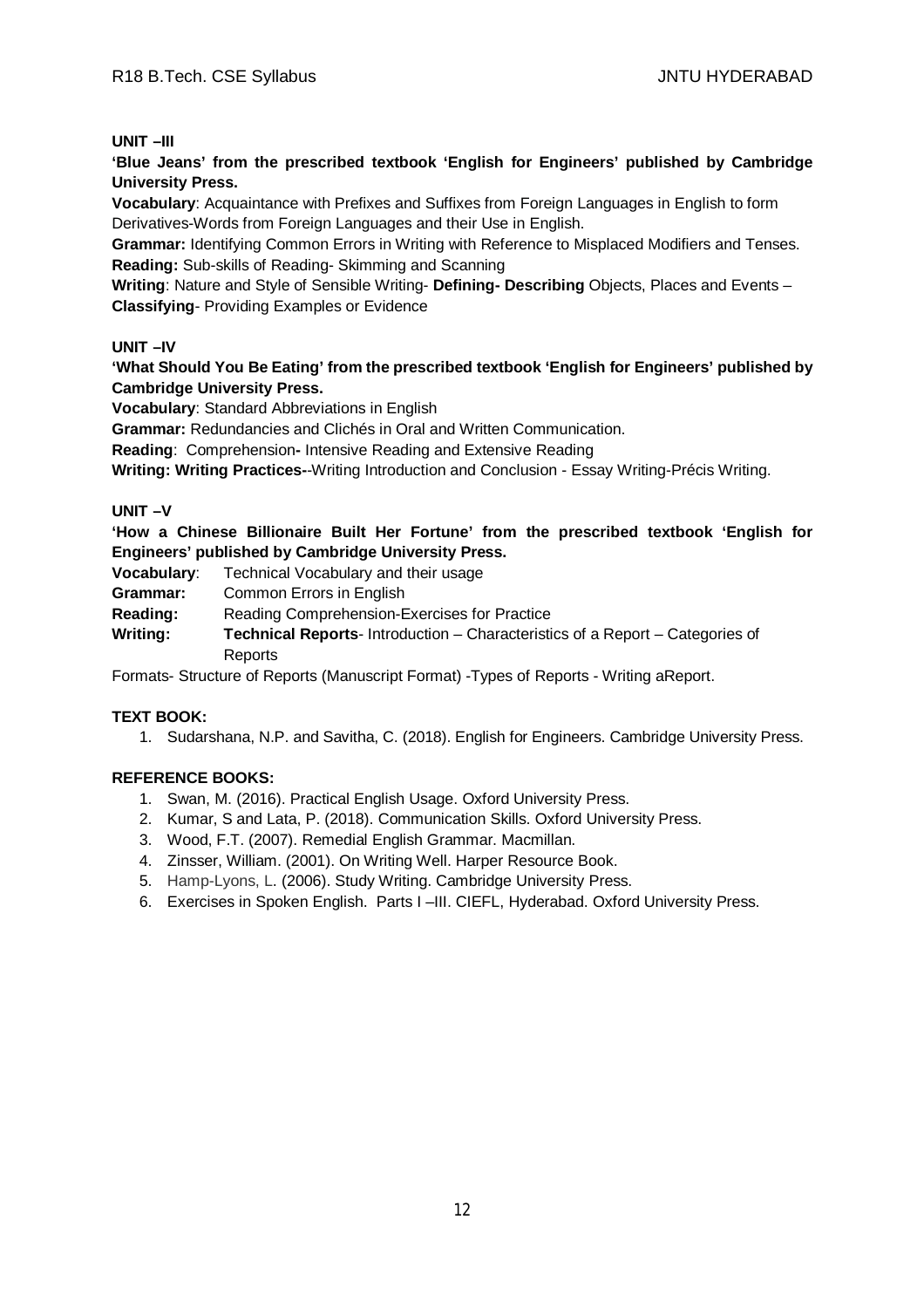# **CH106BS/CH206ES: ENGINEERING CHEMISTRY LAB**

#### **B.Tech. I Year I Sem. L T P C**

 **0 0 3 1.5**

**Course Objectives:** The course consists of experiments related to the principles of chemistry required for engineering student. The student will learn:

- Estimation of hardness and chloride content in water to check its suitability for drinking purpose.
- To determine the rate constant of reactions from concentrations as an function of time.
- The measurement of physical properties like adsorption and viscosity.
- To synthesize the drug molecules and check the purity of organic molecules by thin layer chromatographic (TLC) technique.

**Course Outcomes:** The experiments will make the student gain skills on:

- Determination of parameters like hardness and chloride content in water.
- Estimation of rate constant of a reaction from concentration time relationships.
- Determination of physical properties like adsorption and viscosity.
- Calculation of  $R_f$  values of some organic molecules by TLC technique.

#### **List of Experiments:**

- 1. Determination of total hardness of water by complexometric method using EDTA
- 2. Determination of chloride content of water by Argentometry
- 3. Estimation of an HCl by Conductometric titrations
- 4. Estimation of Acetic acid by Conductometric titrations
- 5. Estimation of HCl by Potentiometric titrations
- 6. Estimation of  $Fe^{2+}$  by Potentiometry using KMnO<sub>4</sub>
- 7. Determination of rate constant of acid catalysed hydrolysis of methyl acetate
- 8. Synthesis of Aspirin and Paracetamol
- 9. Thin layer chromatography calculation of  $R_f$  values. eg ortho and para nitro phenols
- 10. Determination of acid value of coconut oil
- 11. Verification of freundlich adsorption isotherm-adsorption of acetic acid on charcoal
- 12. Determination of viscosity of castor oil and ground nut oil by using Ostwald's viscometer.
- 13. Determination of partition coefficient of acetic acid between n-butanol and water.
- 14. Determination of surface tension of a give liquid using stalagmometer.

- 1. Senior practical physical chemistry, B.D. Khosla, A. Gulati and V. Garg (R. Chand & Co., Delhi)
- 2. An introduction to practical chemistry, K.K. Sharma and D. S. Sharma (Vikas publishing, N. Delhi)
- 3. Vogel's text book of practical organic chemistry 5<sup>th</sup> edition
- 4. Text book on Experiments and calculations in Engineering chemistry S.S. Dara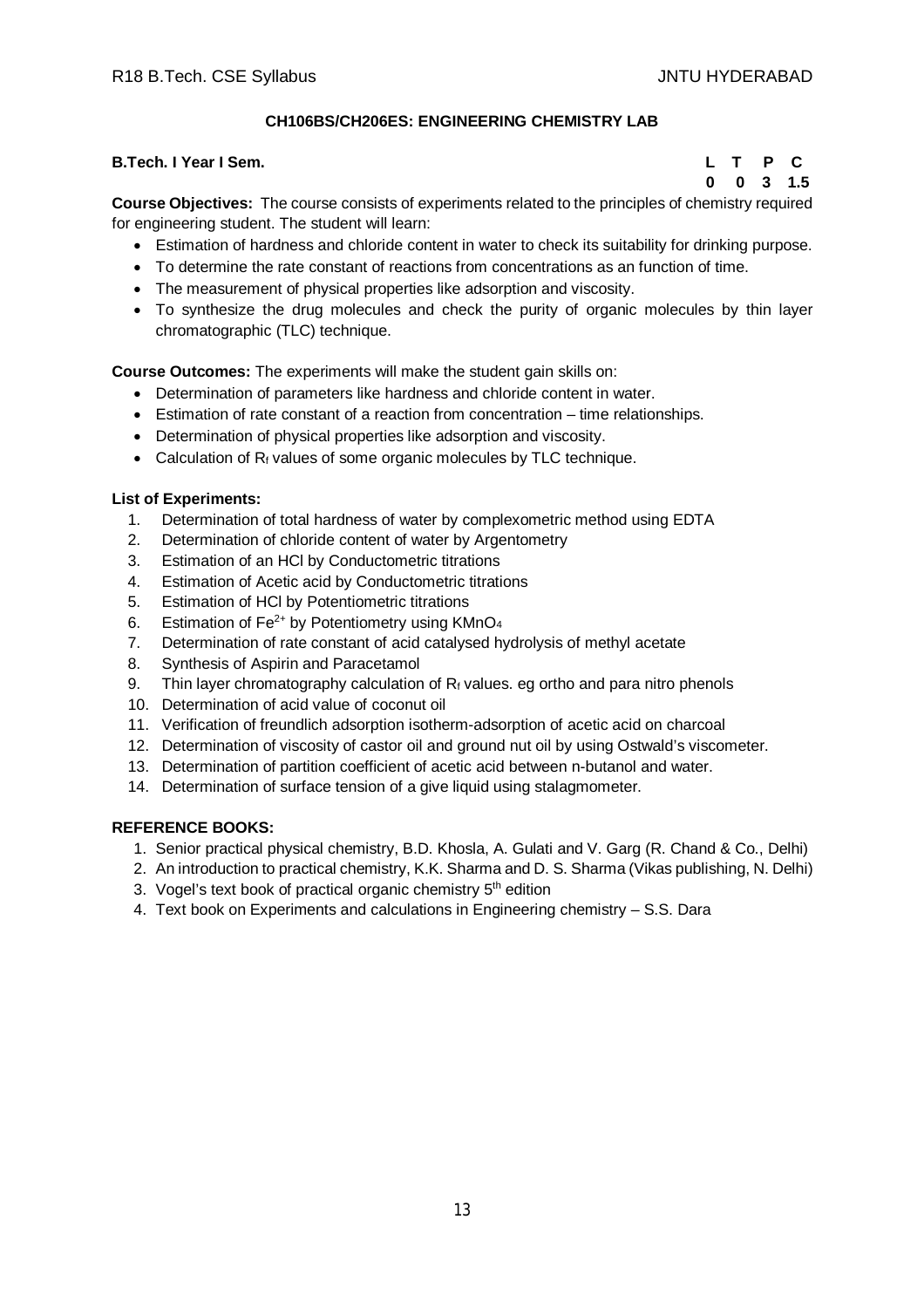#### **EN107HS/EN207HS: ENGLISH LANGUAGE AND COMMUNICATION SKILLS LAB**

## **B.Tech. I Year I Sem.**

|  | L T P C                     |  |
|--|-----------------------------|--|
|  | $0 \quad 0 \quad 2 \quad 1$ |  |

The **Language Lab** focuses on the production and practice of sounds of language and familiarizes the students with the use of English in everyday situations both in formal and informal contexts.

#### **Course Objectives:**

- $\geq$  To facilitate computer-assisted multi-media instruction enabling individualized and independent language learning
- $\geq$  To sensitize students to the nuances of English speech sounds, word accent, intonation and rhythm
- $\geq$  To bring about a consistent accent and intelligibility in students' pronunciation of English by providing an opportunity for practice in speaking
- $\approx$  To improve the fluency of students in spoken English and neutralize their mother tongue influence
- $\infty$  To train students to use language appropriately for public speaking and interviews

**Learning Outcomes:** Students will be able to attain

- **EXECT** Better understanding of nuances of English language through audio-visual experience and group activities
- $\triangle$  Neutralization of accent for intelligibility
- $\bullet$  Speaking skills with clarity and confidence which in turn enhances their employability skills

# **Syllabus**

**English Language and Communication Skills Lab (ELCS) shall have two parts:**

- **a. Computer Assisted Language Learning (CALL) Lab**
- **b. Interactive Communication Skills (ICS) Lab**

#### **Listening Skills**

**Objectives** 

- 1. To enable students develop their listening skills so that they may appreciate its role in the LSRW skills approach to language and improve their pronunciation
- *2.* To equip students with necessary training in listening so that they can comprehend the speech of people of different backgrounds and regions

*Students should be given practice in listening to the sounds of the language, to be able to recognize them and find the distinction between different sounds, to be able to mark stress and recognize and use the right intonation in sentences.*

- Listening for general content
- Listening to fill up information
- Intensive listening
- Listening for specific information

#### **Speaking Skills**

**Objectives** 

- 1. To involve students in speaking activities in various contexts
- 2. To enable students express themselves fluently and appropriately in social and professional contexts
	- Oral practice: Just A Minute (JAM) Sessions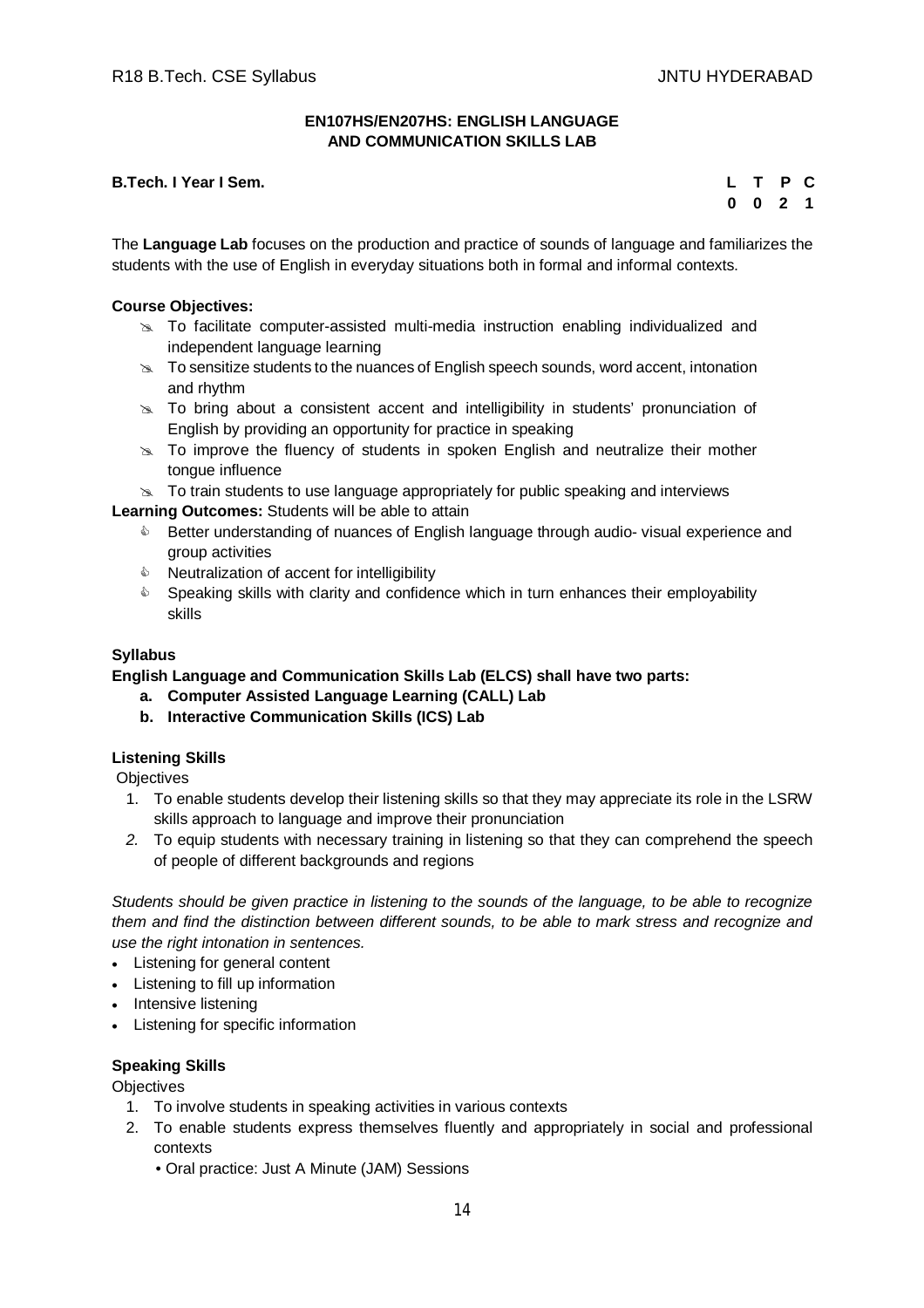- Describing objects/situations/people
- Role play Individual/Group activities
- **The following course content is prescribed for the English Language and Communication Skills Lab based on Unit-6 of AICTE Model Curriculum 2018 for B.Tech First English. As the syllabus is very limited, it is required to prepare teaching/learning materials by the teachers collectively in the form of handouts based on the needs of the students in their respective colleges for effective teaching/learning and timesaving in the Lab)**

# **Exercise – I**

# **CALL Lab**:

*Understand:* Listening Skill- Its importance – Purpose- Process- Types- Barriers of Listening. *Practice*: Introduction to Phonetics – Speech Sounds – Vowels and Consonants.

# **ICS Lab**:

*Understand:* Communication at Work Place*-* Spoken vs. Written language.

*Practice:* Ice-Breaking Activity and JAM Session- Situational Dialogues – Greetings – Taking Leave – Introducing Oneself and Others.

# **Exercise – II**

# **CALL Lab**:

*Understand:* Structure of Syllables – Word Stress and Rhythm– Weak Forms and Strong Forms in Context.

*Practice:* Basic Rules of Word Accent - Stress Shift - Weak Forms and Strong Forms in Context. **ICS Lab**:

*Understand:* Features of Good Conversation – Non-verbal Communication.

*Practice:* Situational Dialogues – Role-Play- Expressions in Various Situations –Making Requests and Seeking Permissions - Telephone Etiquette.

# **Exercise - III**

# **CALL Lab:**

*Understand:* Intonation-Errors in Pronunciation-the Influence of Mother Tongue (MTI).

*Practice:* Common Indian Variants in Pronunciation *–* Differences in British and American Pronunciation.

#### **ICS Lab**:

*Understand:* How to make Formal Presentations. *Practice:* Formal Presentations.

#### **Exercise – IV**

# **CALL Lab**:

*Understand:* Listening for General Details. *Practice:* Listening Comprehension Tests.

# **ICS Lab**:

*Understand:* Public Speaking – Exposure to Structured Talks. *Practice:* Making a Short Speech – Extempore.

#### **Exercise – V CALL Lab:**

*Understand:* Listening for Specific Details. *Practice:* Listening Comprehension Tests. **ICS Lab**: *Understand:* Interview Skills*. Practice:* Mock Interviews.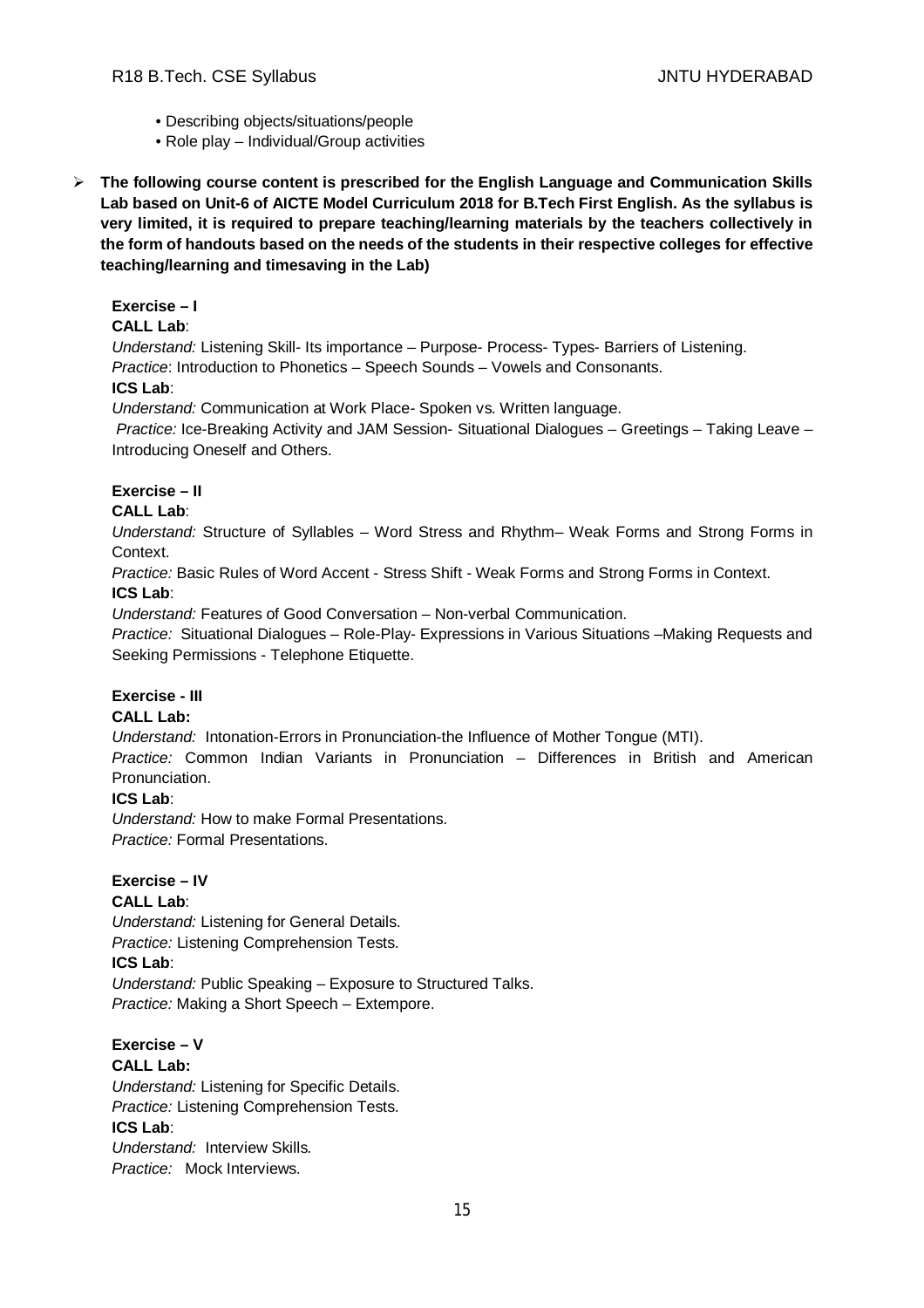#### **\*\*\*\*\*\*\*\*\*\*\*\*\*\***

# **Minimum Requirement of infrastructural facilities for ELCS Lab:**

**1. Computer Assisted Language Learning (CALL) Lab:** 

**The Computer Assisted Language Learning Lab** has to accommodate 40 students with 40 systems, with one Master Console, LAN facility and English language learning software for self- study by students.

# **System Requirement (Hardware component):**

*Computer network with LAN facility (minimum 40 systems with multimedia) with the following specifications:*

- i) Computers with Suitable Configuration
- ii) High Fidelity Headphones

# **2. Interactive Communication Skills (ICS) Lab:**

**The Interactive Communication Skills Lab:** A Spacious room with movable chairs and audio-visual aids with a Public-Address System, a LCD and a projector etc.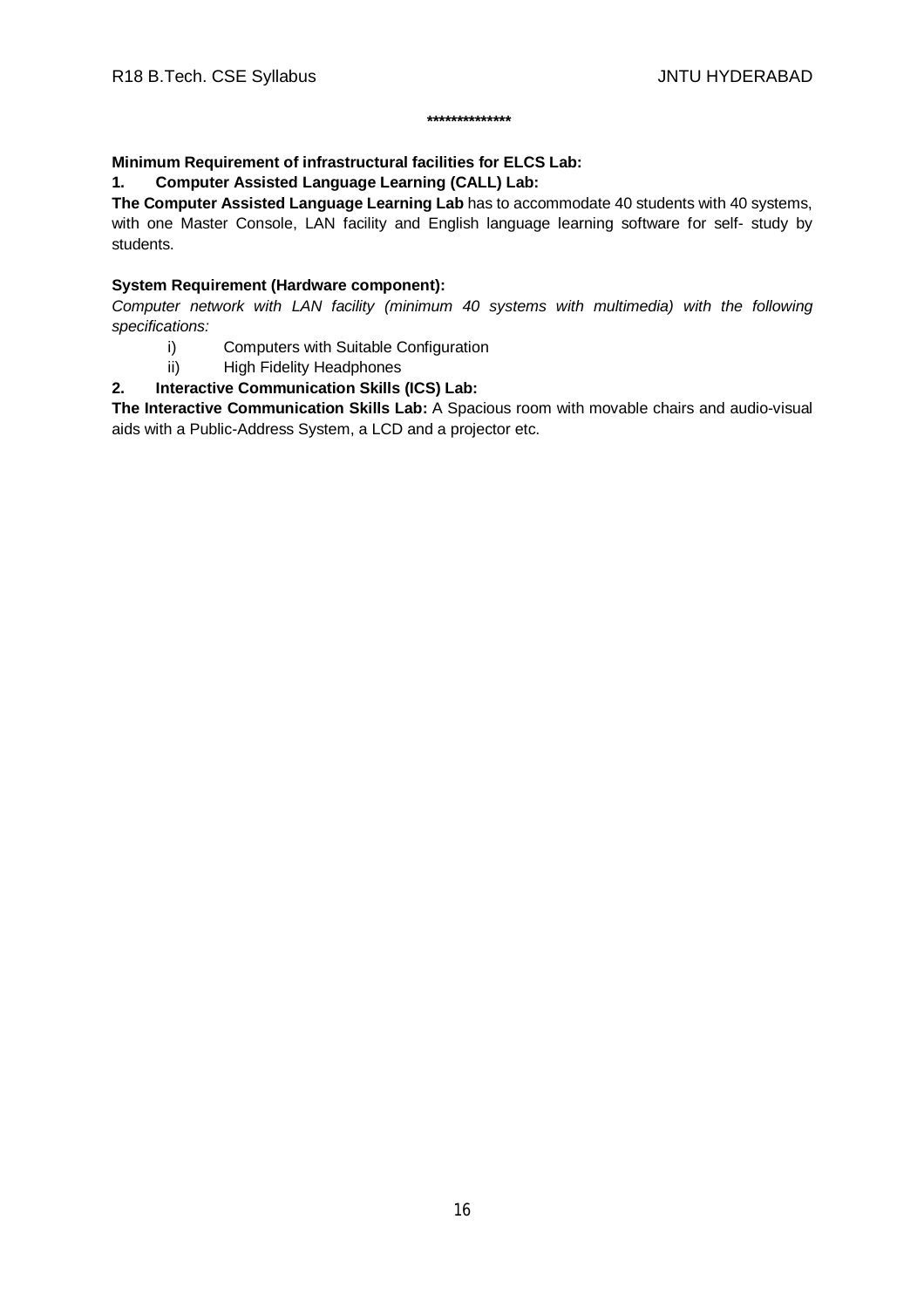# **EE108ES/EE208ES: BASIC ELECTRICAL ENGINEERING LAB**

#### **B.Tech. I Year I Sem.**

|  | L T P C   |  |
|--|-----------|--|
|  | $0$ 0 2 1 |  |

#### **Course Objectives:**

- To analyze a given network by applying various electrical laws and network theorems
- To know the response of electrical circuits for different excitations
- To calculate, measure and know the relation between basic electrical parameters.
- To analyze the performance characteristics of DC and AC electrical machines

#### **Course Outcomes:**

- Get an exposure to basic electrical laws.
- Understand the response of different types of electrical circuits to different excitations.
- Understand the measurement, calculation and relation between the basic electrical parameters
- Understand the basic characteristics of transformers and electrical machines.

#### **List of experiments/demonstrations:**

- 1. Verification of Ohms Law
- 2. Verification of KVL and KCL
- 3. Transient Response of Series RL and RC circuits using DC excitation
- 4. Transient Response of RLC Series circuit using DC excitation
- 5. Resonance in series RLC circuit
- 6. Calculations and Verification of Impedance and Current of RL, RC and RLC series circuits
- 7. Measurement of Voltage, Current and Real Power in primary and Secondary Circuits of a Single-Phase Transformer
- 8. Load Test on Single Phase Transformer (Calculate Efficiency and Regulation)
- 9. Three Phase Transformer: Verification of Relationship between Voltages and Currents (Star-Delta, Delta-Delta, Delta-star, Star-Star)
- 10. Measurement of Active and Reactive Power in a balanced Three-phase circuit
- 11. Performance Characteristics of a Separately/Self Excited DC Shunt/Compound Motor
- 12. Torque-Speed Characteristics of a Separately/Self Excited DC Shunt/Compound Motor
- 13. Performance Characteristics of a Three-phase Induction Motor
- 14. Torque-Speed Characteristics of a Three-phase Induction Motor
- 15. No-Load Characteristics of a Three-phase Alternator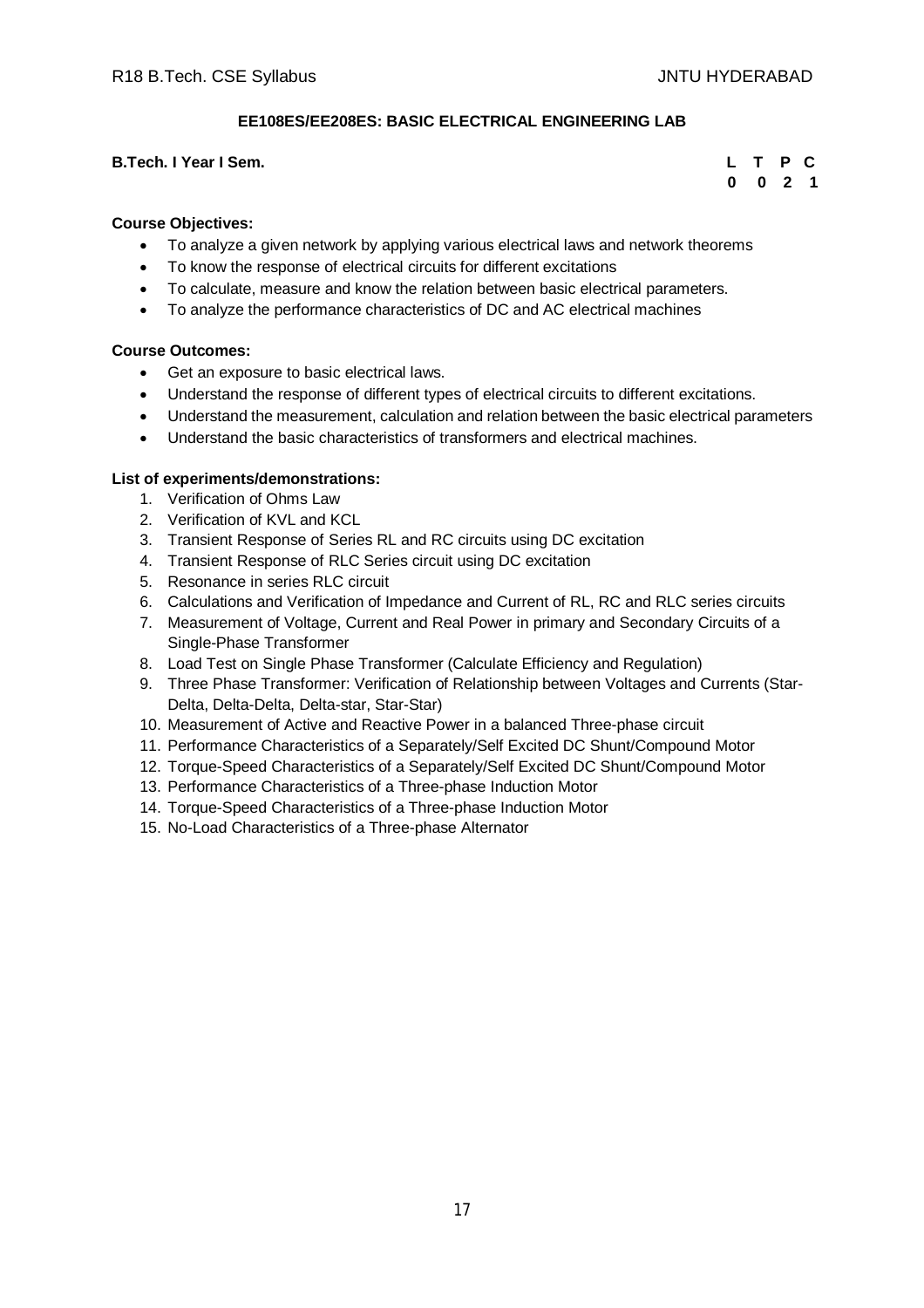# **MA201BS: MATHEMATICS - II**

#### **B.Tech. I Year II Sem. L T P C**

 **3 1 0 4**

#### **Course Objectives:** To learn

- Methods of solving the differential equations of first and higher order.
- Evaluation of multiple integrals and their applications
- The physical quantities involved in engineering field related to vector valued functions
- The basic properties of vector valued functions and their applications to line, surface and volume integrals

**Course Outcomes:** After learning the contents of this paper the student must be able to

- Identify whether the given differential equation of first order is exact or not
- Solve higher differential equation and apply the concept of differential equation to real world problems
- Evaluate the multiple integrals and apply the concept to find areas, volumes, centre of mass and Gravity for cubes, sphere and rectangular parallelopiped
- Evaluate the line, surface and volume integrals and converting them from one to another

## **UNIT-I: First Order ODE**

Exact, linear and Bernoulli's equations; Applications : Newton's law of cooling, Law of natural growth and decay; Equations not of first degree: equations solvable for p, equations solvable for y, equations solvable for x and Clairaut's type.

# **UNIT-II: Ordinary Differential Equations of Higher Order**

Second order linear differential equations with constant coefficients: Non-Homogeneous terms of the type  $e^{ax}$ , sin  $ax$ , cos  $ax$ , polynomials in  $x$ ,  $e^{ax}V(x)$  and  $xV(x)$ ; method of variation of parameters; Equations reducible to linear ODE with constant coefficients: Legendre's equation, Cauchy-Euler equation.

#### **UNIT-III: Multivariable Calculus (Integration)**

Evaluation of Double Integrals (Cartesian and polar coordinates); change of order of integration (only Cartesian form); Evaluation of Triple Integrals: Change of variables (Cartesian to polar) for double and (Cartesian to Spherical and Cylindrical polar coordinates) for triple integrals.

Applications: Areas (by double integrals) and volumes (by double integrals and triple integrals), Centre of mass and Gravity (constant and variable densities) by double and triple integrals (applications involving cubes, sphere and rectangular parallelopiped).

#### **UNIT-IV: Vector Differentiation**

Vector point functions and scalar point functions. Gradient, Divergence and Curl. Directional derivatives, Tangent plane and normal line. Vector Identities. Scalar potential functions. Solenoidal and Irrotational vectors.

#### **UNIT-V: Vector Integration**

Line, Surface and Volume Integrals. Theorems of Green, Gauss and Stokes (without proofs) and their applications.

## **TEXT BOOKS:**

- 1. B.S. Grewal, Higher Engineering Mathematics, Khanna Publishers, 36th Edition, 2010
- 2. Erwin kreyszig, Advanced Engineering Mathematics, 9th Edition, John Wiley & Sons, 2006
- 3. G.B. Thomas and R.L. Finney, Calculus and Analytic geometry, 9th Edition, Pearson, Reprint, 2002.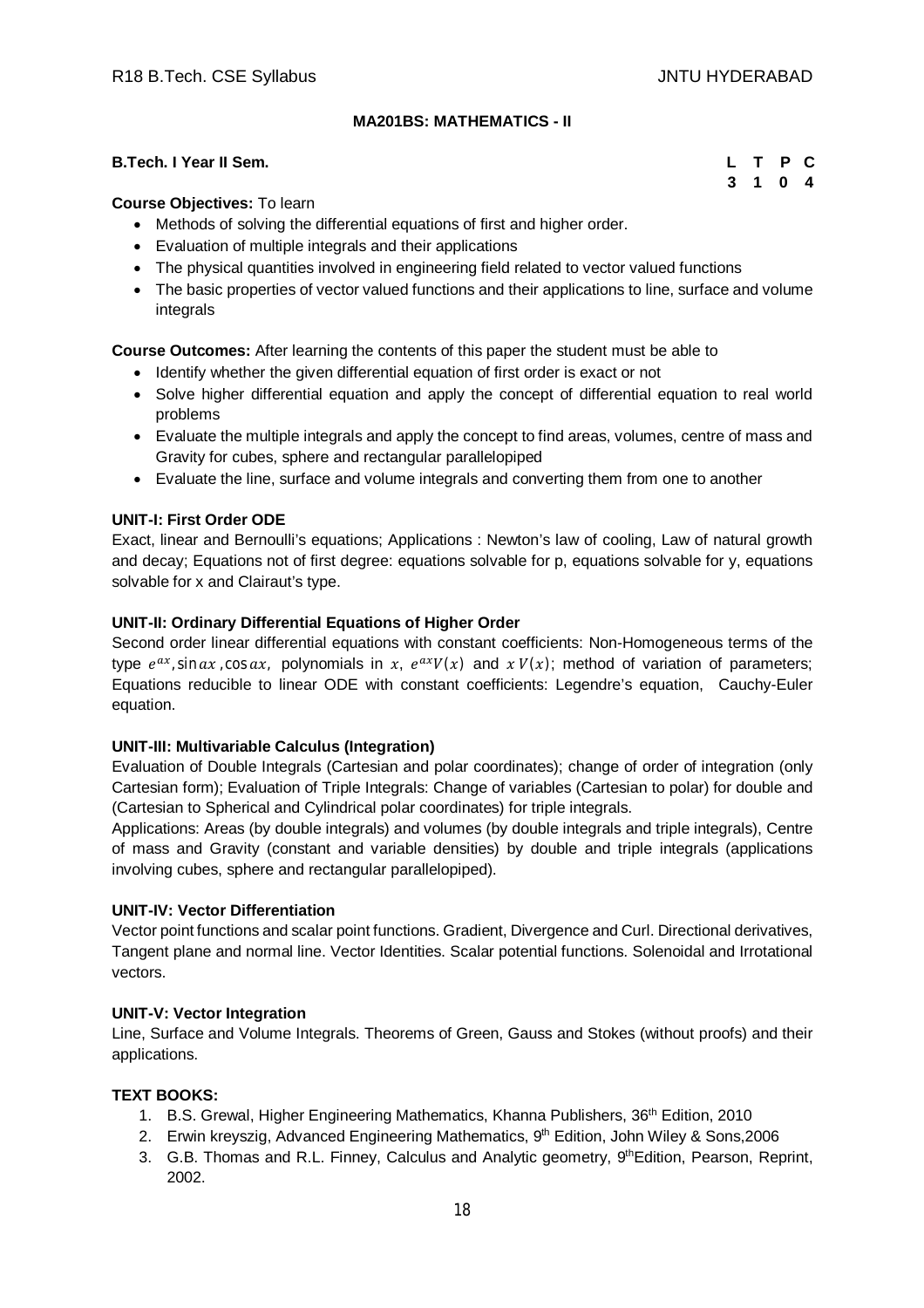- 1. Paras Ram, Engineering Mathematics, 2nd Edition, CBS Publishes
- 2. S. L. Ross, Differential Equations, 3<sup>rd</sup> Ed., Wiley India, 1984.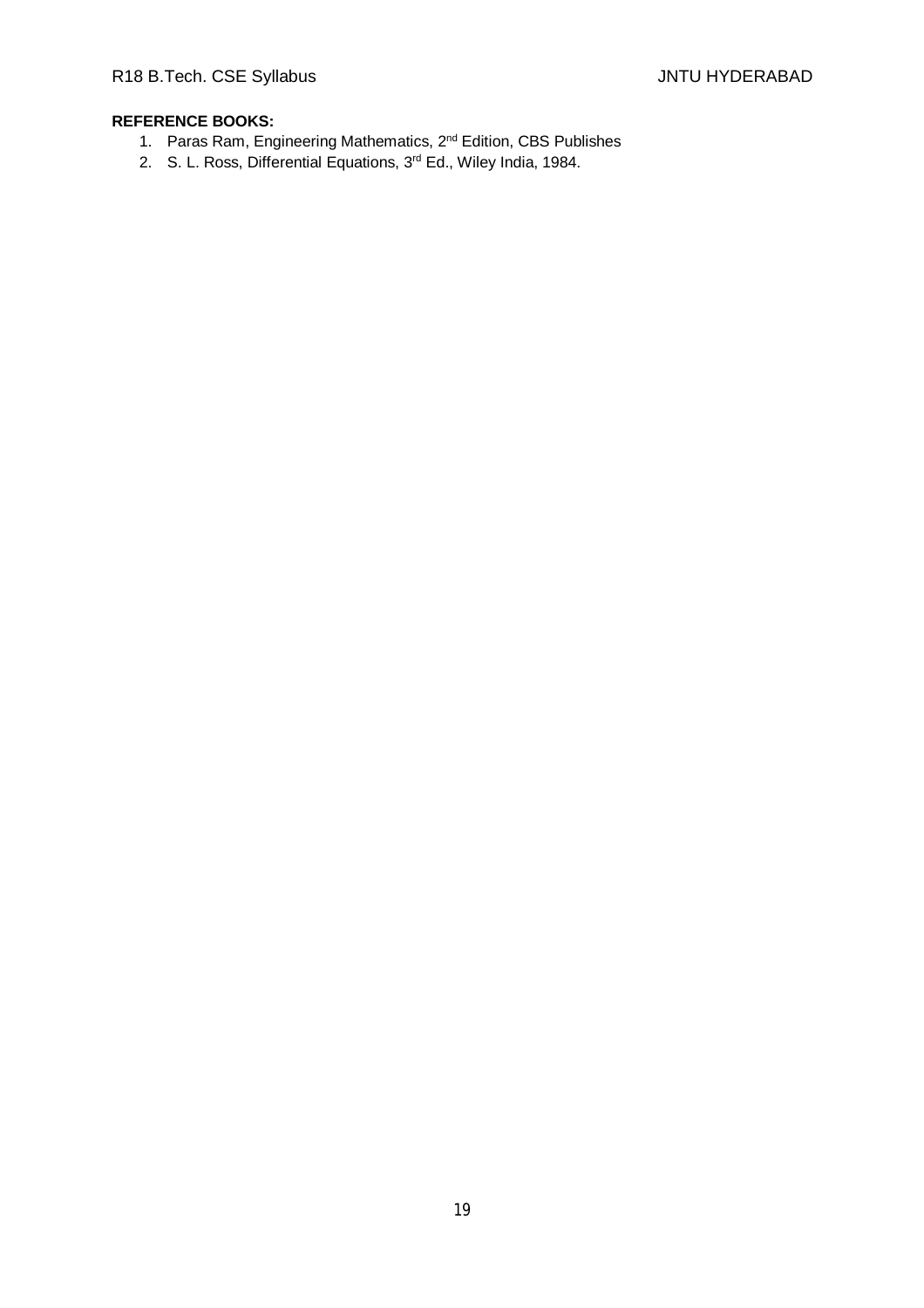## **AP102BS/AP202BS: APPLIED PHYSICS**

| <b>B.Tech. I Year II Sem.</b> |  | L T P C |  |
|-------------------------------|--|---------|--|
| $\rightarrow$                 |  | 3 1 0 4 |  |

## **Course Objectives:**

- Students will demonstrate skills in scientific inquiry, problem solving and laboratory techniques.
- Students will be able to demonstrate competency and understanding of the concepts found in Quantum Mechanics, Fiber optics and lasers, Semiconductor physics and Electromagnetic theory and a broad base of knowledge in physics.
- The graduates will be able to solve non-traditional problems that potentially draw on knowledge in multiple areas of physics.
- To study applications in engineering like memory devices, transformer core and electromagnetic machinery.

#### **Course Outcomes:** Upon graduation:

- The student would be able to learn the fundamental concepts on Quantum behaviour of matter in its micro state.
- The knowledge of fundamentals of Semiconductor physics, Optoelectronics, Lasers and fibre optics enable the students to apply to various systems like communications, solar cell, photo cells and so on.
- Design, characterization and study of properties of material help the students to prepare new materials for various engineering applications.
- The course also helps the students to be exposed to the phenomena of electromagnetism and also to have exposure on magnetic materials and dielectric materials.

#### **UNIT-I: Quantum Mechanics**

Introduction to quantum physics, Black body radiation, Planck's law, Photoelectric effect, Compton effect, de-Broglie's hypothesis, Wave-particle duality, Davisson and Germer experiment, Heisenberg's Uncertainty principle, Born's interpretation of the wave function, Schrodinger's time independent wave equation, Particle in one dimensional box.

#### **UNIT-II: Semiconductor Physics**

Intrinsic and Extrinsic semiconductors, Dependence of Fermi level on carrier-concentration and temperature, Carrier generation and recombination, Carrier transport: diffusion and drift, Hall effect, pn junction diode, Zener diode and their V-I Characteristics, Bipolar Junction Transistor (BJT): Construction, Principle of operation.

#### **UNIT-III: Optoelectronics**

Radiative and non-radiative recombination mechanisms in semiconductors, LED and semiconductor lasers: Device structure, Materials, Characteristics and figures of merit, Semiconductor photodetectors: Solar cell, PIN and Avalanche and their structure, Materials, working principle and Characteristics.

#### **UNIT-IV: Lasers and Fibre Optics**

Lasers: Introduction to interaction of radiation with matter, Coherence, Principle and working of Laser, Population inversion, Pumping, Types of Lasers: Ruby laser, Carbon dioxide (CO<sub>2</sub>) laser, He-Ne laser, Applications of laser. Fibre Optics: Introduction, Optical fibre as a dielectric wave guide, Total internal reflection, Acceptance angle, Acceptance cone and Numerical aperture, Step and Graded index fibres, Losses associated with optical fibres, Applications of optical fibres.

# **UNIT-V: Electromagnetism and Magnetic Properties of Materials**

Laws of electrostatics, Electric current and the continuity equation, Ampere's and Faraday's laws, Maxwell's equations, Polarisation, Permittivity and Dielectric constant, Internal fields in a solid, Clausius-Mossotti equation, Ferroelectrics and Piezoelectrics. Magnetisation, permeability and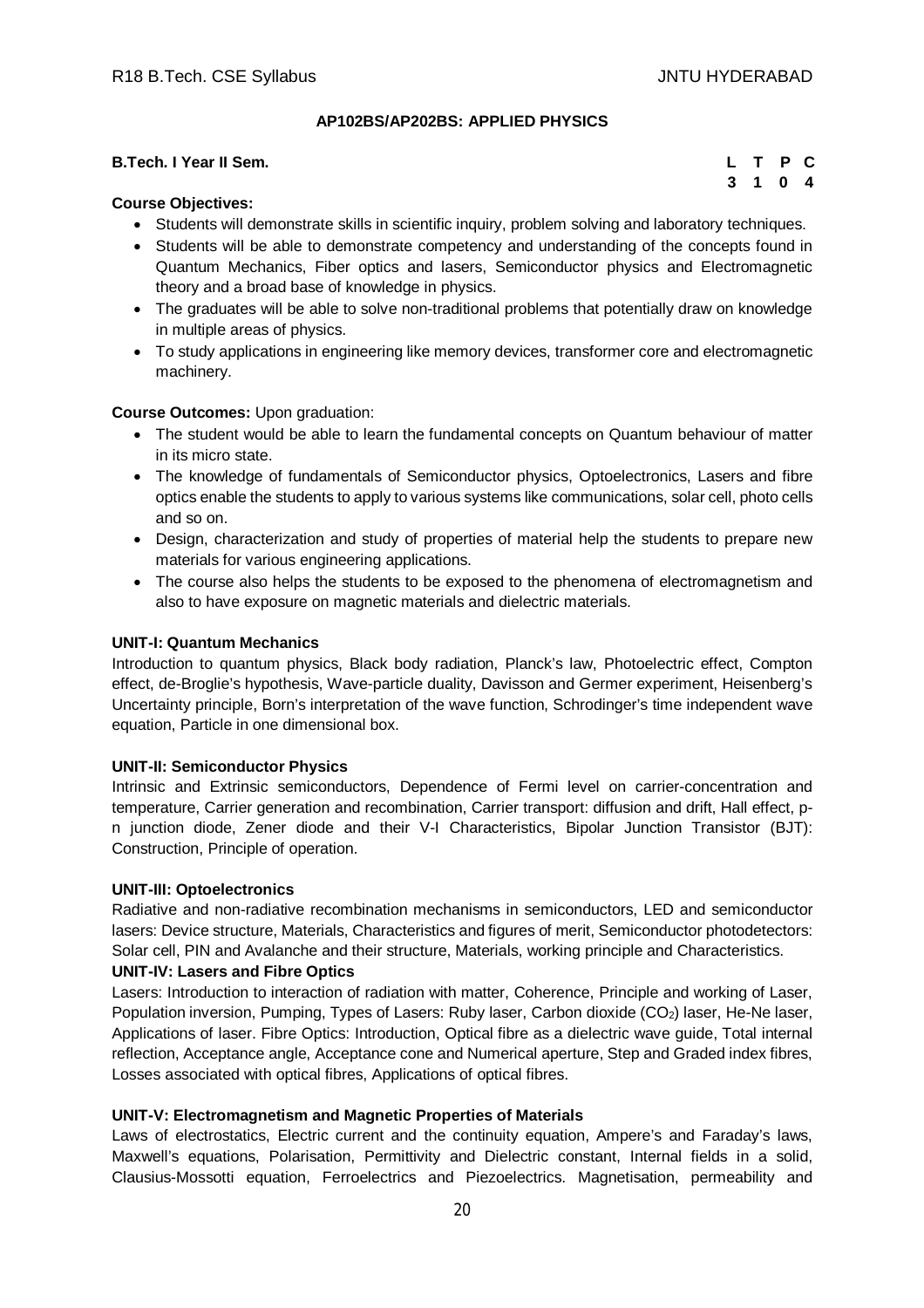# R18 B.Tech. CSE Syllabus **All Accords** CSE Syllabus **JNTU HYDERABAD**

susceptibility, Classification of magnetic materials, Ferromagnetism and ferromagnetic domains, Hysteresis, Applications of magnetic materials.

#### **TEXT BOOKS:**

- 1. Engineering Physics, B.K. Pandey, S. Chaturvedi Cengage Learing.
- 2. Halliday and Resnick, Physics Wiley.
- 3. A textbook of Engineering Physics, Dr. M. N. Avadhanulu, Dr. P.G. Kshirsagar S. Chand

- 1. Richard Robinett, Quantum Mechanics
- 2. J. Singh, Semiconductor Optoelectronics: Physics and Technology, Mc Graw-Hill inc. (1995).
- 3. Online Course: "Optoelectronic Materials and Devices" by Monica Katiyar and Deepak Guptha on NPTEL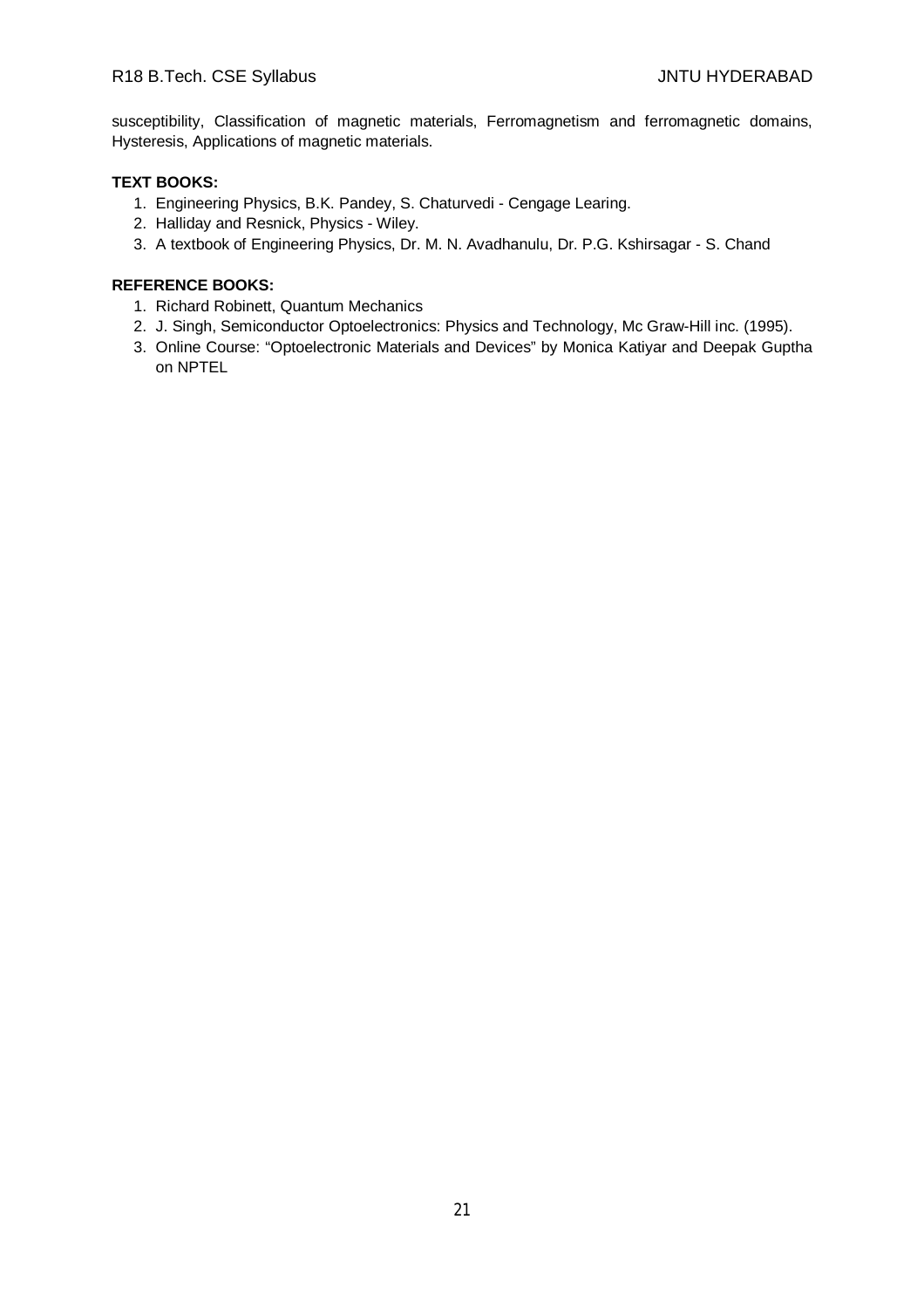## **CS103ES/CS203ES: PROGRAMMING FOR PROBLEM SOLVING**

## **B.Tech. I Year II Sem.**

#### **Course Objectives:**

- To learn the fundamentals of computers.
- To understand the various steps in program development.
- To learn the syntax and semantics of C programming language.
- To learn the usage of structured programming approach in solving problems.

#### **Course Outcomes:** The student will learn

- To write algorithms and to draw flowcharts for solving problems.
- To convert the algorithms/flowcharts to C programs.
- To code and test a given logic in C programming language.
- To decompose a problem into functions and to develop modular reusable code.
- To use arrays, pointers, strings and structures to write C programs.
- Searching and sorting problems.

#### **UNIT - I: Introduction to Programming**

Introduction to components of a computer system: disks, primary and secondary memory, processor, operating system, compilers, creating, compiling and executing a program etc., Number systems Introduction to Algorithms: steps to solve logical and numerical problems. Representation of Algorithm, Flowchart/Pseudo code with examples, Program design and structured programming Introduction to C Programming Language: variables (with data types and space requirements), Syntax and Logical Errors in compilation, object and executable code , Operators, expressions and precedence, Expression evaluation, Storage classes (auto, extern, static and register), type conversion, The main method and command line arguments

Bitwise operations: Bitwise AND, OR, XOR and NOT operators

Conditional Branching and Loops: Writing and evaluation of conditionals and consequent branching with if, if-else, switch-case, ternary operator, goto, Iteration with for, while, do-while loops I/O: Simple input and output with scanf and printf, formatted I/O, Introduction to stdin, stdout and stderr.

Command line arguments

#### **UNIT - II: Arrays, Strings, Structures and Pointers:**

Arrays: one- and two-dimensional arrays, creating, accessing and manipulating elements of arrays Strings: Introduction to strings, handling strings as array of characters, basic string functions available in C (strlen, strcat, strcpy, strstr etc.), arrays of strings

Structures: Defining structures, initializing structures, unions, Array of structures

Pointers: Idea of pointers, Defining pointers, Pointers to Arrays and Structures, Use of Pointers in selfreferential structures, usage of self referential structures in linked list (no implementation) Enumeration data type

#### **UNIT - III: Preprocessor and File handling in C:**

Preprocessor: Commonly used Preprocessor commands like include, define, undef, if, ifdef, ifndef Files: Text and Binary files, Creating and Reading and writing text and binary files, Appending data to existing files, Writing and reading structures using binary files, Random access using fseek, ftell and rewind functions.

## **UNIT - IV: Function and Dynamic Memory Allocation:**

Functions: Designing structured programs, Declaring a function, Signature of a function, Parameters and return type of a function, passing parameters to functions, call by value, Passing arrays to functions, passing pointers to functions, idea of call by reference, Some C standard functions and libraries

|  | L T P C |  |
|--|---------|--|
|  | 3 1 0 4 |  |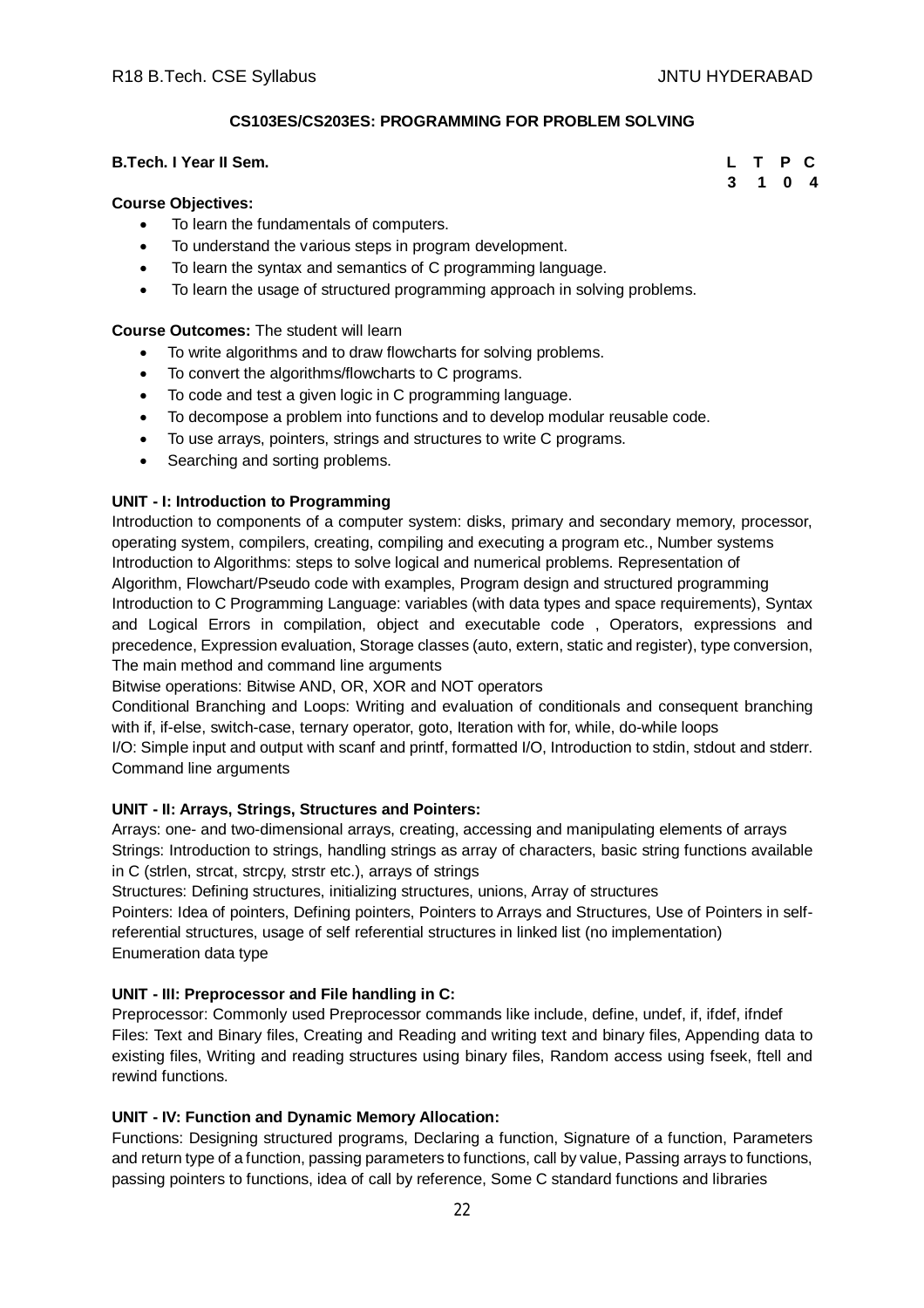Recursion: Simple programs, such as Finding Factorial, Fibonacci series etc., Limitations of Recursive functions

Dynamic memory allocation: Allocating and freeing memory, Allocating memory for arrays of different data types

# **UNIT - V: Introduction to Algorithms:**

Algorithms for finding roots of a quadratic equations, finding minimum and maximum numbers of a given set, finding if a number is prime number, etc.

Basic searching in an array of elements (linear and binary search techniques),

Basic algorithms to sort array of elements (Bubble, Insertion and Selection sort algorithms),

Basic concept of order of complexity through the example programs

# **TEXT BOOKS:**

- 1. Byron Gottfried, Schaum's Outline of Programming with C, McGraw-Hill
- 2. B.A. Forouzan and R.F. Gilberg C Programming and Data Structures, Cengage Learning, (3rd Edition)

- 1. Brian W. Kernighan and Dennis M. Ritchie, The C Programming Language, Prentice
- 2. Hall of India
- 3. R.G. Dromey, How to solve it by Computer, Pearson (16<sup>th</sup> Impression)
- 4. Programming in C, Stephen G. Kochan, Fourth Edition, Pearson Education.
- 5. Herbert Schildt, C: The Complete Reference, Mc Graw Hill, 4<sup>th</sup> Edition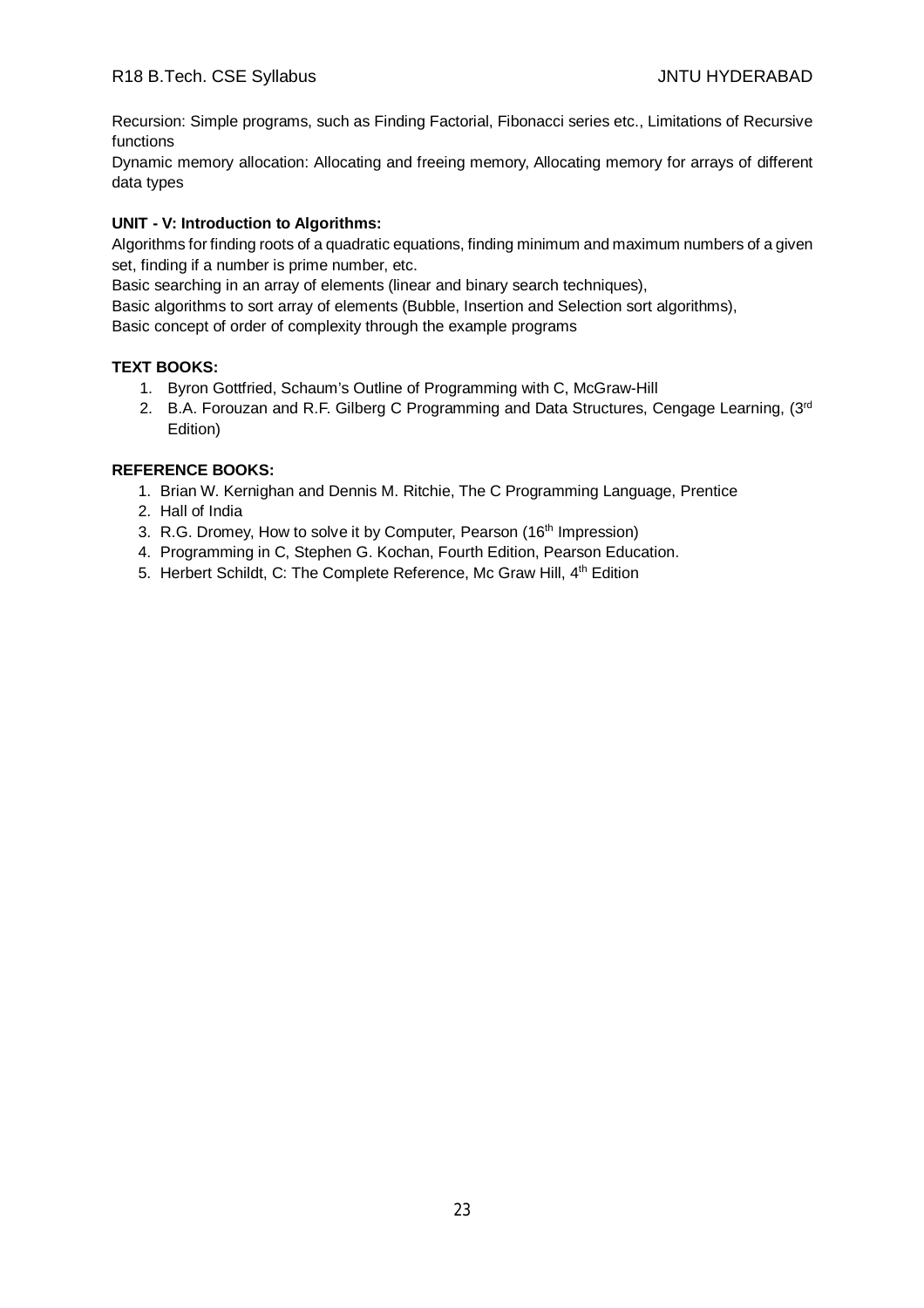## **ME104ES/ME204ES: ENGINEERING GRAPHICS**

#### **B.Tech. I Year II Sem.**

|  | L T P C                     |  |
|--|-----------------------------|--|
|  | $1 \quad 0 \quad 4 \quad 3$ |  |

# **Pre-requisites: Nil**

**Course objectives:**

- To provide basic concepts in engineering drawing.
- To impart knowledge about standard principles of orthographic projection of objects.
- To draw sectional views and pictorial views of solids.

**Course Outcomes:** At the end of the course, the student will be able to:

- Preparing working drawings to communicate the ideas and information.
- Read, understand and interpret engineering drawings.

# **UNIT – I**

**Introduction to Engineering Drawing:** Principles of Engineering Graphics and their Significance, Conic Sections including the Rectangular Hyperbola – General method only. Cycloid, Epicycloid and Hypocycloid, Scales – Plain & Diagonal.

#### **UNIT- II**

**Orthographic Projections:** Principles of Orthographic Projections – Conventions – Projections of Points and Lines, Projections of Plane regular geometric figures. Auxiliary Planes.

# **UNIT – III**

Projections of Regular Solids – Auxiliary Views - Sections or Sectional views of Right Regular Solids – Prism, Cylinder, Pyramid, Cone – Auxiliary views – Sections of Sphere

#### **UNIT – IV**

Development of Surfaces of Right Regular Solids – Prism, Cylinder, Pyramid and Cone, Intersection of Solids: Intersection of – Prism vs Prism- Cylinder Vs Cylinder

#### **UNIT – V**

**Isometric Projections:** Principles of Isometric Projection – Isometric Scale – Isometric Views – Conventions – Isometric Views of Lines, Plane Figures, Simple and Compound Solids – Isometric Projection of objects having non- isometric lines. Isometric Projection of Spherical Parts. Conversion of Isometric Views to Orthographic Views and Vice-versa –Conventions

#### **Introduction to CAD: (For Internal Evaluation Weightage only):**

Introduction to CAD Software Package Commands. - Free Hand Sketches of 2D- Creation of 2D Sketches by CAD Package

#### **TEXT BOOKS:**

- 1. Engineering Drawing N.D. Bhatt / Charotar
- 2. Engineering Drawing / N. S. Parthasarathy and Vela Murali/ Oxford

- 1. Engineering Drawing / Basant Agrawal and McAgrawal/ McGraw Hill
- 2. Engineering Drawing/ M. B. Shah, B.C. Rane / Pearson.
- 3. Computer Aided Engineering Drawing K Balaveera Reddy et al CBS Publishers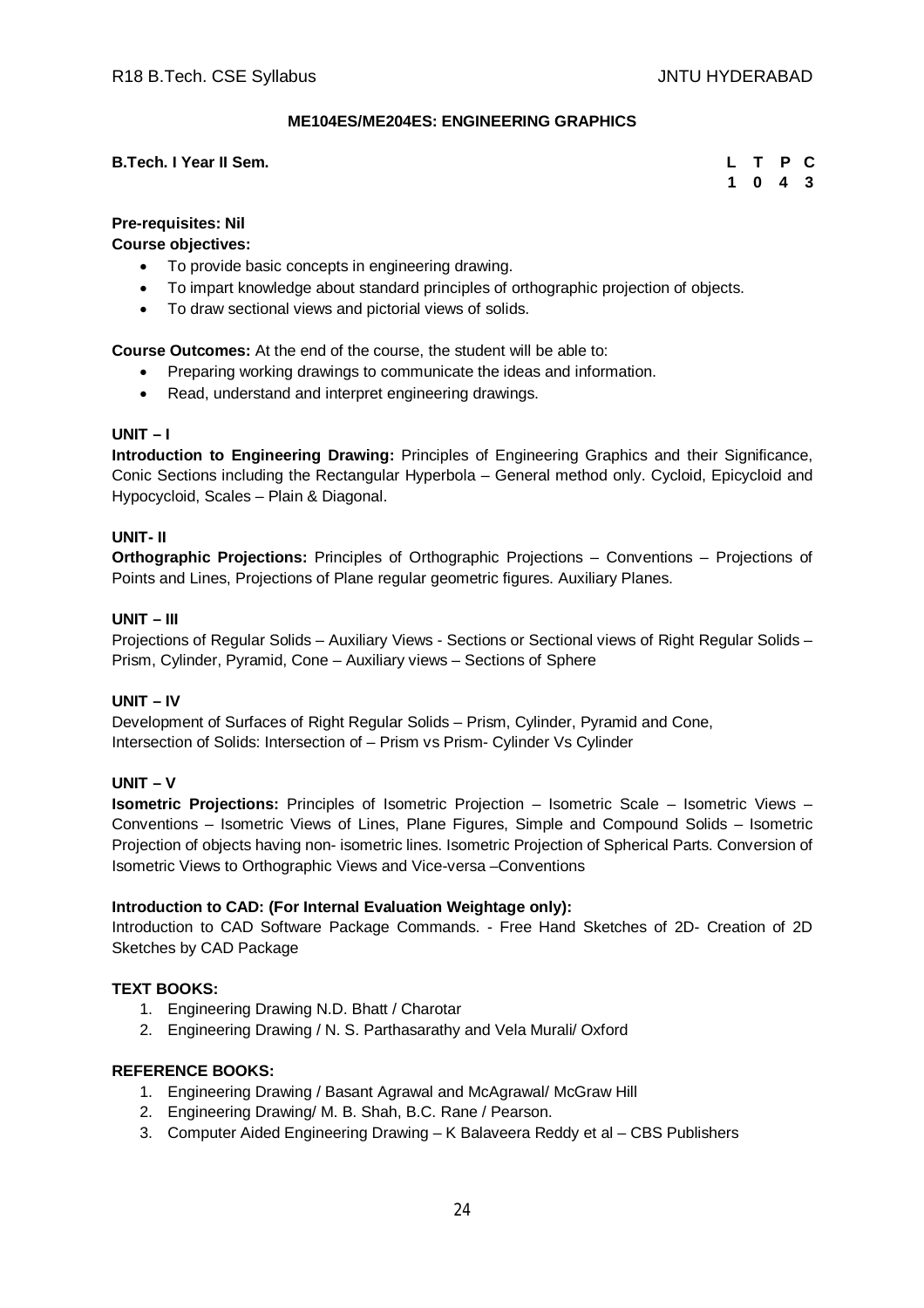# **AP105BS/AP205BS: APPLIED PHYSICS LAB**

#### **B.Tech. I Year II Sem. L T P C**

 **0 0 3 1.5**

#### **List of Experiments:**

- 1. Energy gap of P-N junction diode: To determine the energy gap of a semiconductor diode.
- 2. Solar Cell: To study the V-I Characteristics of solar cell.
- 3. Light emitting diode: Plot V-I and P-I characteristics of light emitting diode.
- 4. Stewart Gee's experiment: Determination of magnetic field along the axis of a current carrying coil.
- 5. Hall effect: To determine Hall co-efficient of a given semiconductor.
- 6. Photoelectric effect: To determine work function of a given material.
- 7. LASER: To study the characteristics of LASER sources.
- 8. Optical fibre: To determine the bending losses of Optical fibres.
- 9. LCR Circuit: To determine the Quality factor of LCR Circuit.
- 10. R-C Circuit: To determine the time constant of R-C circuit.

#### **Note: Any 8 experiments are to be performed**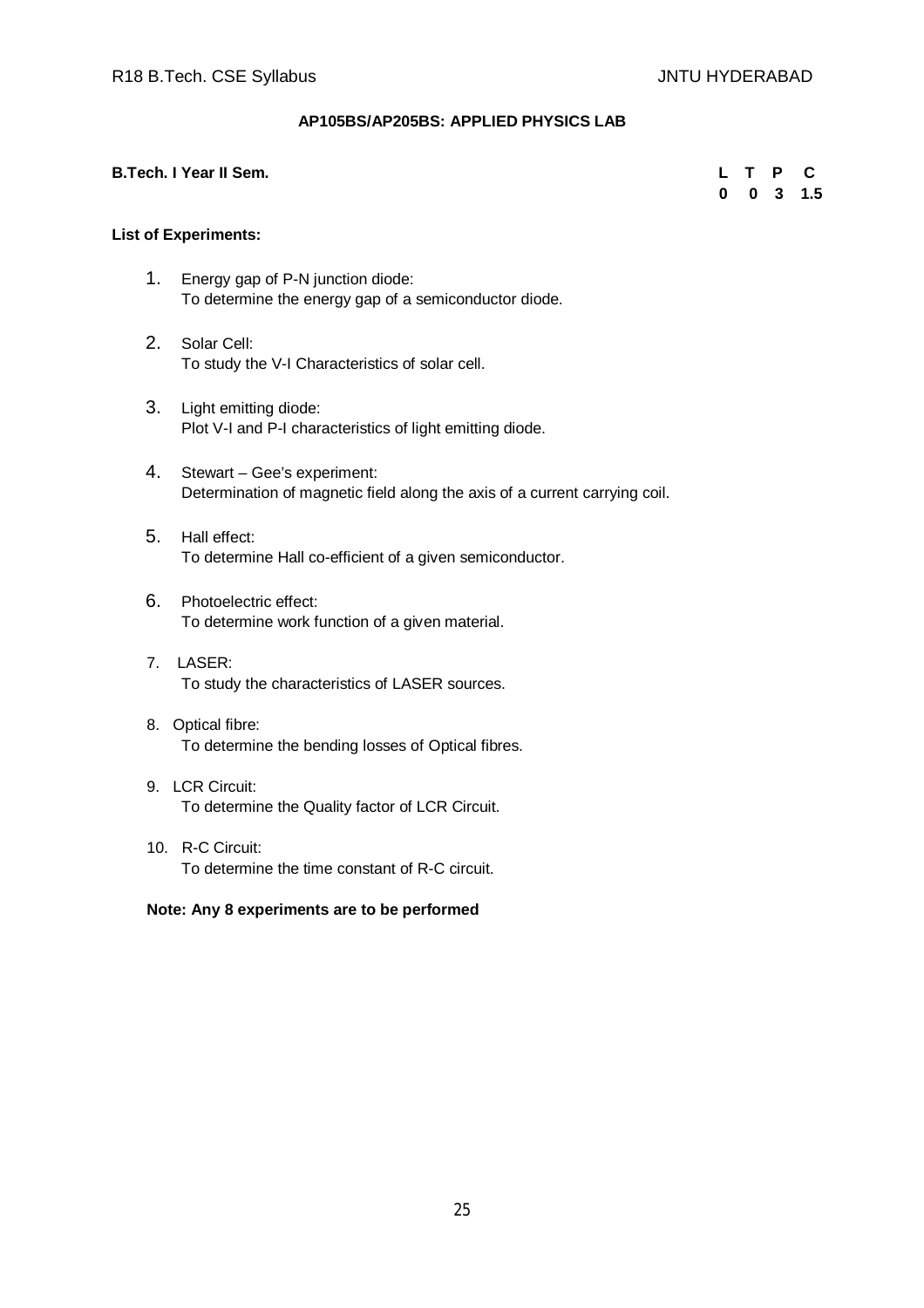# **CS106ES/CS206ES: PROGRAMMING FOR PROBLEM SOLVING LAB**

#### **B.Tech. I Year II Sem. L T P C**

 **0 0 3 1.5**

*[Note:The programs may be executed using any available Open Source/ Freely available IDE Some of the Tools available are: CodeLite: <https://codelite.org/> Code::Blocks: <http://www.codeblocks.org/> DevCpp : <http://www.bloodshed.net/devcpp.html> Eclipse: <http://www.eclipse.org> This list is not exhaustive and is NOT in any order of preference]*

#### **Course Objectives:** The students will learn the following:

- To work with an IDE to create, edit, compile, run and debug programs
- To analyze the various steps in program development.
- To develop programs to solve basic problems by understanding basic concepts in C like operators, control statements etc.
- To develop modular, reusable and readable C Programs using the concepts like functions, arrays etc.
- To Write programs using the Dynamic Memory Allocation concept.
- To create, read from and write to text and binary files

# **Course Outcomes:** The candidate is expected to be able to:

- formulate the algorithms for simple problems
- translate given algorithms to a working and correct program
- correct syntax errors as reported by the compilers
- identify and correct logical errors encountered during execution
- represent and manipulate data with arrays, strings and structures
- use pointers of different types
- create, read and write to and from simple text and binary files
- modularize the code with functions so that they can be reused

## **Practice sessions:**

- a. Write a simple program that prints the results of all the operators available in C (including pre/ post increment , bitwise and/or/not , etc.). Read required operand values from standard input.
- b. Write a simple program that converts one given data type to another using auto conversion and casting. Take the values form standard input.

#### **Simple numeric problems:**

- a. Write a program for fiend the max and min from the three numbers.
- b. Write the program for the simple, compound interest.
- c. Write program that declares Class awarded for a given percentage of marks, where mark  $<40\%$  = Failed, 40% to  $<60\%$  = Second class, 60% to  $<70\%$  = First class,  $>=70\%$  = Distinction. Read percentage from standard input.
- d. Write a program that prints a multiplication table for a given number and the number of rows in the table. For example, for a number 5 and rows  $= 3$ , the output should be:
- e.  $5 \times 1 = 5$
- f.  $5 \times 2 = 10$
- a.  $5 \times 3 = 15$
- h. Write a program that shows the binary equivalent of a given positive number between 0 to 255.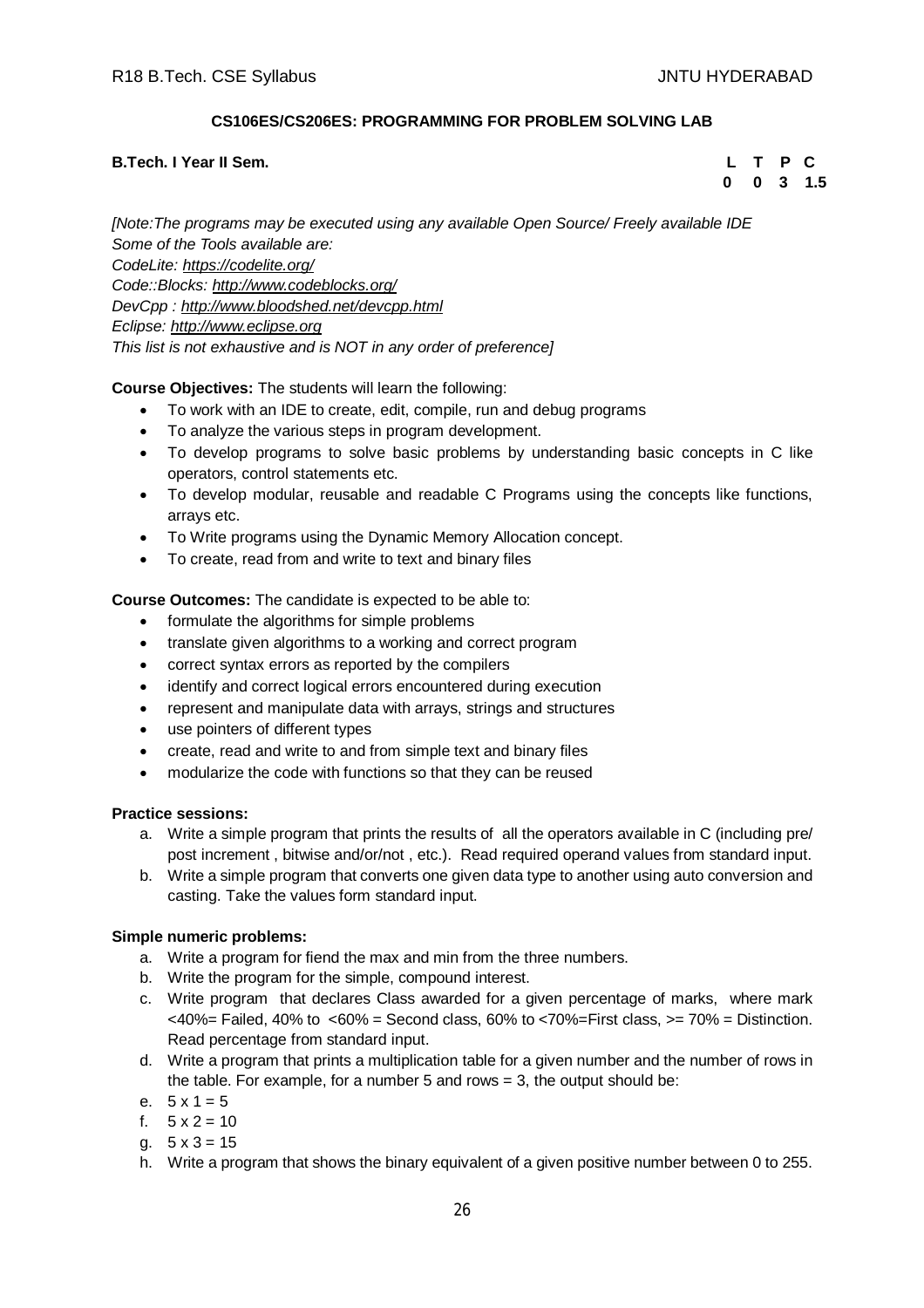# **Expression Evaluation:**

- a. A building has 10 floors with a floor height of 3 meters each. A ball is dropped from the top of the building. Find the time taken by the ball to reach each floor. (Use the formula  $s = ut+(1/2)at^2$ ) where u and a are the initial velocity in m/sec  $(= 0)$  and acceleration in m/sec^2  $(= 9.8 \text{ m/s} \cdot ^2))$ .
- b. Write a C program, which takes two integer operands and one operator from the user, performs the operation and then prints the result. (Consider the operators  $+,$ , $^*$ , $',$ , % and use Switch Statement)
- c. Write a program that finds if a given number is a prime number
- d. Write a C program to find the sum of individual digits of a positive integer and test given number is palindrome.
- e. A Fibonacci sequence is defined as follows: the first and second terms in the sequence are 0 and 1. Subsequent terms are found by adding the preceding two terms in the sequence. Write a C program to generate the first n terms of the sequence.
- f. Write a C program to generate all the prime numbers between 1 and n, where n is a value supplied by the user.
- g. Write a C program to find the roots of a Quadratic equation.
- h. Write a C program to calculate the following, where x is a fractional value.
- i. 1-x/2 +x^2/4-x^3/6
- j. Write a C program to read in two numbers, x and n, and then compute the sum of this geometric progression: 1+x+x^2+x^3+………….+x^n. For example: if n is 3 and x is 5, then the program computes 1+5+25+125.

# **Arrays and Pointers and Functions:**

- a. Write a C program to find the minimum, maximum and average in an array of integers.
- b. Write a functions to compute mean, variance, Standard Deviation, sorting of n elements in single dimension array.
- c. Write a C program that uses functions to perform the following:
- d. Addition of Two Matrices
- e. ii. Multiplication of Two Matrices
- f. iii. Transpose of a matrix with memory dynamically allocated for the new matrix as row and column counts may not be same.
- g. Write C programs that use both recursive and non-recursive functions
- h. To find the factorial of a given integer.
- i. ii. To find the GCD (greatest common divisor) of two given integers.
- j. iii. To find x<sup>^</sup>n
- k. Write a program for reading elements using pointer into array and display the values using array.
- l. Write a program for display values reverse order from array using pointer.
- m. Write a program through pointer variable to sum of n elements from array.

#### **Files:**

- a. Write a C program to display the contents of a file to standard output device.
- b. Write a C program which copies one file to another, replacing all lowercase characters with their uppercase equivalents.
- c. Write a C program to count the number of times a character occurs in a text file. The file name and the character are supplied as command line arguments.
- d. Write a C program that does the following:

It should first create a binary file and store 10 integers, where the file name and 10 values are given in the command line. (hint: convert the strings using atoi function)

Now the program asks for an index and a value from the user and the value at that index should be changed to the new value in the file. (hint: use fseek function)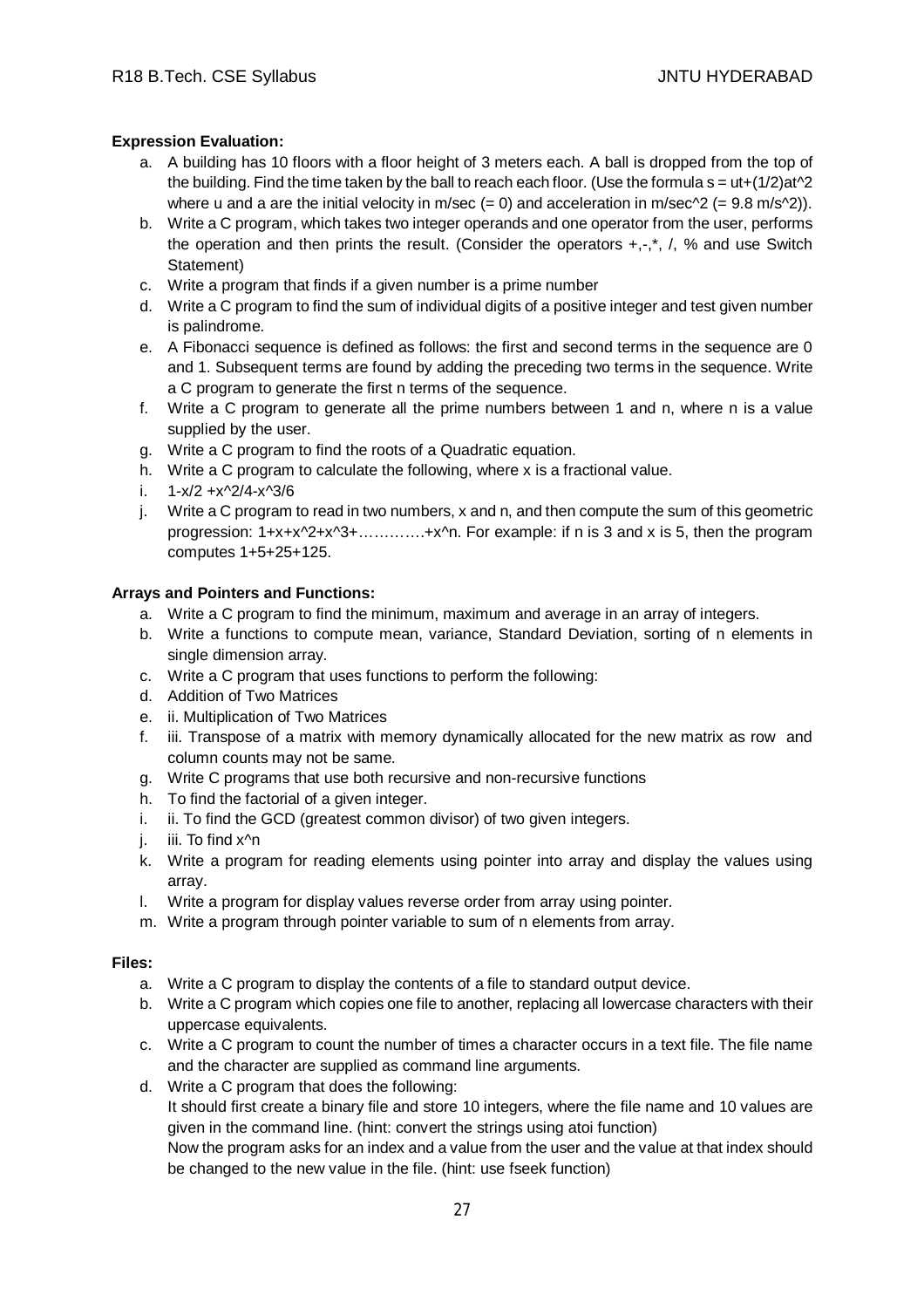The program should then read all 10 values and print them back.

e. Write a C program to merge two files into a third file (i.e., the contents of the firs t file followed by those of the second are put in the third file).

#### **Strings:**

- a. Write a C program to convert a Roman numeral ranging from I to L to its decimal equivalent.
- b. Write a C program that converts a number ranging from 1 to 50 to Roman equivalent
- c. Write a C program that uses functions to perform the following operations:
- d. To insert a sub-string in to a given main string from a given position.
- e. ii. To delete n Characters from a given position in a given string.
- f. Write a C program to determine if the given string is a palindrome or not (Spelled same in both directions with or without a meaning like madam, civic, noon, abcba, etc.)
- g. Write a C program that displays the position of a character ch in the string S or 1 if S doesn't contain ch.
- h. Write a C program to count the lines, words and characters in a given text.

#### **Miscellaneous:**

a. Write a menu driven C program that allows a user to enter n numbers and then choose between finding the smallest, largest, sum, or average. The menu and all the choices are to be functions. Use a switch statement to determine what action to take. Display an error message if an invalid choice is entered.

\*

b. Write a C program to construct a pyramid of numbers as follows:

| 1   | *     |     |      | *     |
|-----|-------|-----|------|-------|
| 12  | $* *$ | 23  | 22   | $* *$ |
| 123 | * * * | 456 | 333  | * * * |
|     |       |     | 4444 | $* *$ |

#### **Sorting and Searching:**

- a. Write a C program that uses non recursive function to search for a Key value in a given
- b. list of integers using linear search method.
- c. Write a C program that uses non recursive function to search for a Key value in a given
- d. sorted list of integers using binary search method.
- e. Write a C program that implements the Bubble sort method to sort a given list of
- f. integers in ascending order.
- g. Write a C program that sorts the given array of integers using selection sort in descending order
- h. Write a C program that sorts the given array of integers using insertion sort in ascending order
- i. Write a C program that sorts a given array of names

## **Suggested Reference Books for solving the problems:**

- i. Byron Gottfried, Schaum's Outline of Programming with C, McGraw-Hill
- ii. B.A. Forouzan and R.F. Gilberg C Programming and Data Structures, Cengage Learning, (3rd Edition)
- iii. Brian W. Kernighan and Dennis M. Ritchie, The C Programming Language, Prentice
- iv. Hall of India
- v. R.G. Dromey, How to solve it by Computer, Pearson (16<sup>th</sup> Impression)
- vi. Programming in C, Stephen G. Kochan, Fourth Edition, Pearson Education.
- vii. Herbert Schildt, C: The Complete Reference, Mc Graw Hill, 4<sup>th</sup> Edition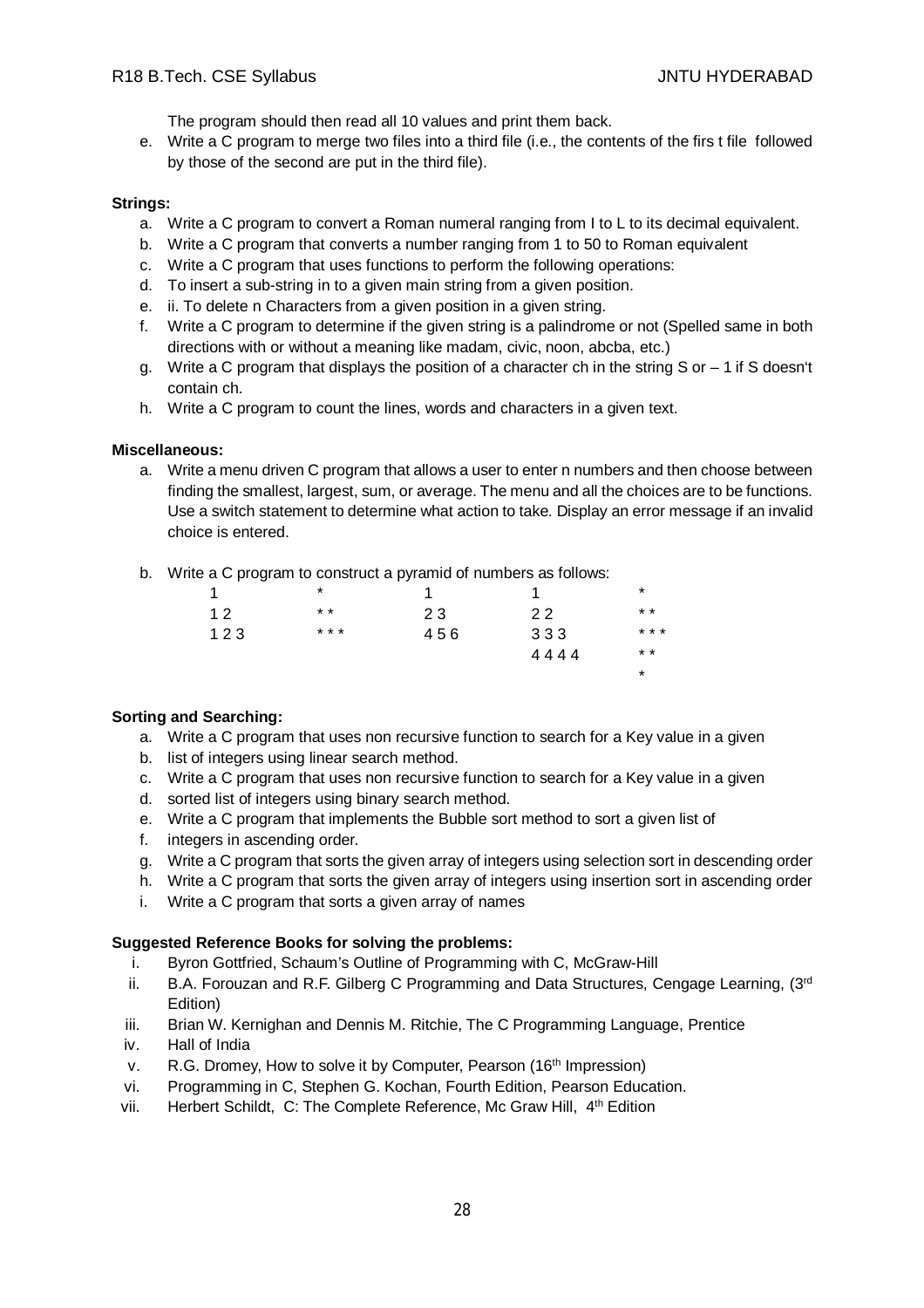**3 0 0 0**

# **\*MC109ES/\*MC209ES: ENVIRONMENTAL SCIENCE**

#### **B.Tech. I Year II Sem. L T P C**

#### **Course Objectives:**

- Understanding the importance of ecological balance for sustainable development.
- Understanding the impacts of developmental activities and mitigation measures.
- Understanding the environmental policies and regulations

#### **Course Outcomes:**

 Based on this course, the Engineering graduate will understand /evaluate / develop technologies on the basis of ecological principles and environmental regulations which in turn helps in sustainable development

#### **UNIT-I**

**Ecosystems:** Definition, Scope, and Importance of ecosystem. Classification, structure, and function of an ecosystem, Food chains, food webs, and ecological pyramids. Flow of energy, Biogeochemical cycles, Bioaccumulation, Biomagnification, ecosystem value, services and carrying capacity, Field visits.

#### **UNIT-II**

**Natural Resources: Classification of Resources:** Living and Non-Living resources, **water resources:** use and over utilization of surface and ground water, floods and droughts, Dams: benefits and problems. **Mineral resources:** use and exploitation, environmental effects of extracting and using mineral resources, **Land resources:** Forest resources, **Energy resources:** growing energy needs, renewable and non-renewable energy sources, use of alternate energy source, case studies.

#### **UNIT-III**

**Biodiversity And Biotic Resources:** Introduction, Definition, genetic, species and ecosystem diversity. Value of biodiversity; consumptive use, productive use, social, ethical, aesthetic and optional values. India as a mega diversity nation, Hot spots of biodiversity. Field visit. Threats to biodiversity: habitat loss, poaching of wildlife, man-wildlife conflicts; conservation of biodiversity: In-Situ and Ex-situ conservation. National Biodiversity act.

#### **UNIT-IV**

**Environmental Pollution and Control Technologies: Environmental Pollution:** Classification of pollution, **Air Pollution:** Primary and secondary pollutants, Automobile and Industrial pollution, Ambient air quality standards. **Water pollution:** Sources and types of pollution, drinking water quality standards. **Soil Pollution:** Sources and types, Impacts of modern agriculture, degradation of soil. **Noise Pollution:**  Sources and Health hazards, standards, **Solid waste:** Municipal Solid Waste management, composition and characteristics of e-Waste and its management. **Pollution control technologies:** Wastewater Treatment methods: Primary, secondary and Tertiary.

Overview of air pollution control technologies, Concepts of bioremediation. **Global Environmental Issues and Global Efforts: C**limate change and impacts on human environment. Ozone depletion and Ozone depleting substances (ODS). Deforestation and desertification. International conventions / Protocols: Earth summit, Kyoto protocol, and Montréal Protocol. NAPCC-GoI Initiatives.

#### **UNIT-V**

**Environmental Policy, Legislation & EIA:** Environmental Protection act, Legal aspects Air Act- 1981, Water Act, Forest Act, Wild life Act, Municipal solid waste management and handling rules, biomedical waste management and handling rules, hazardous waste management and handling rules. EIA: EIA structure, methods of baseline data acquisition. Overview on Impacts of air, water, biological and Socioeconomical aspects. Strategies for risk assessment, Concepts of Environmental Management Plan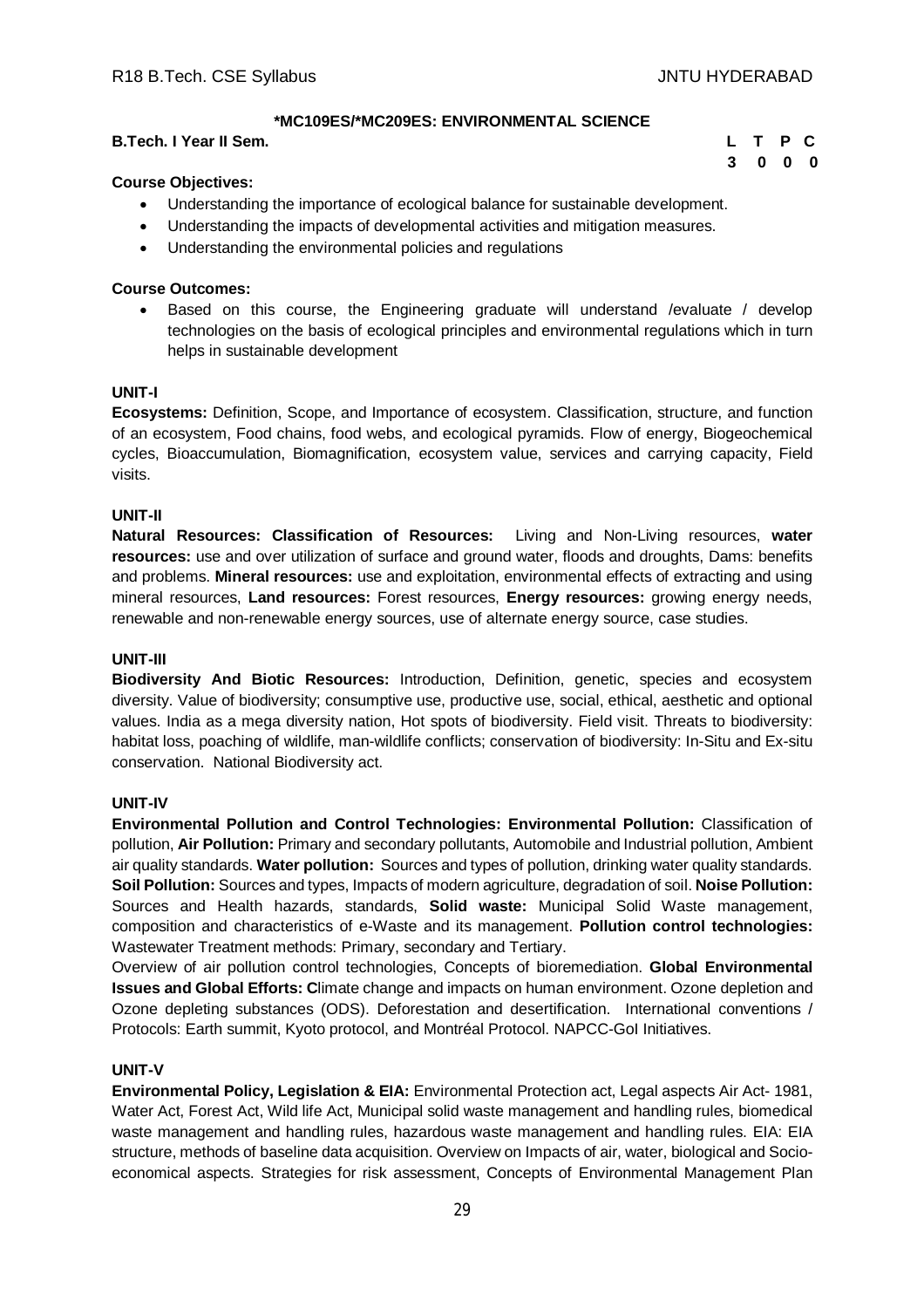(EMP). **Towards Sustainable Future:** Concept of Sustainable Development Goals, Population and its explosion, Crazy Consumerism, Environmental Education, Urban Sprawl, Human health, Environmental Ethics, Concept of Green Building, Ecological Foot Print, Life Cycle assessment (LCA), Low carbon life style.

# **TEXT BOOKS:**

- 1 Textbook of Environmental Studies for Undergraduate Courses by Erach Bharucha for University Grants Commission.
- 2 Environmental Studies by R. Rajagopalan, Oxford University Press.

- 1. Environmental Science: towards a sustainable future by Richard T. Wright. 2008 PHL Learning Private Ltd. New Delhi.
- 2. Environmental Engineering and science by Gilbert M. Masters and Wendell P. Ela. 2008 PHI Learning Pvt. Ltd.
- 3. Environmental Science by Daniel B. Botkin & Edward A. Keller, Wiley INDIA edition.
- 4. Environmental Studies by Anubha Kaushik, 4<sup>th</sup> Edition, New age international publishers.
- 5. Text book of Environmental Science and Technology Dr. M. Anji Reddy 2007, BS Publications.
- 6. Introduction to Environmental Science by Y. Anjaneyulu, BS. Publications.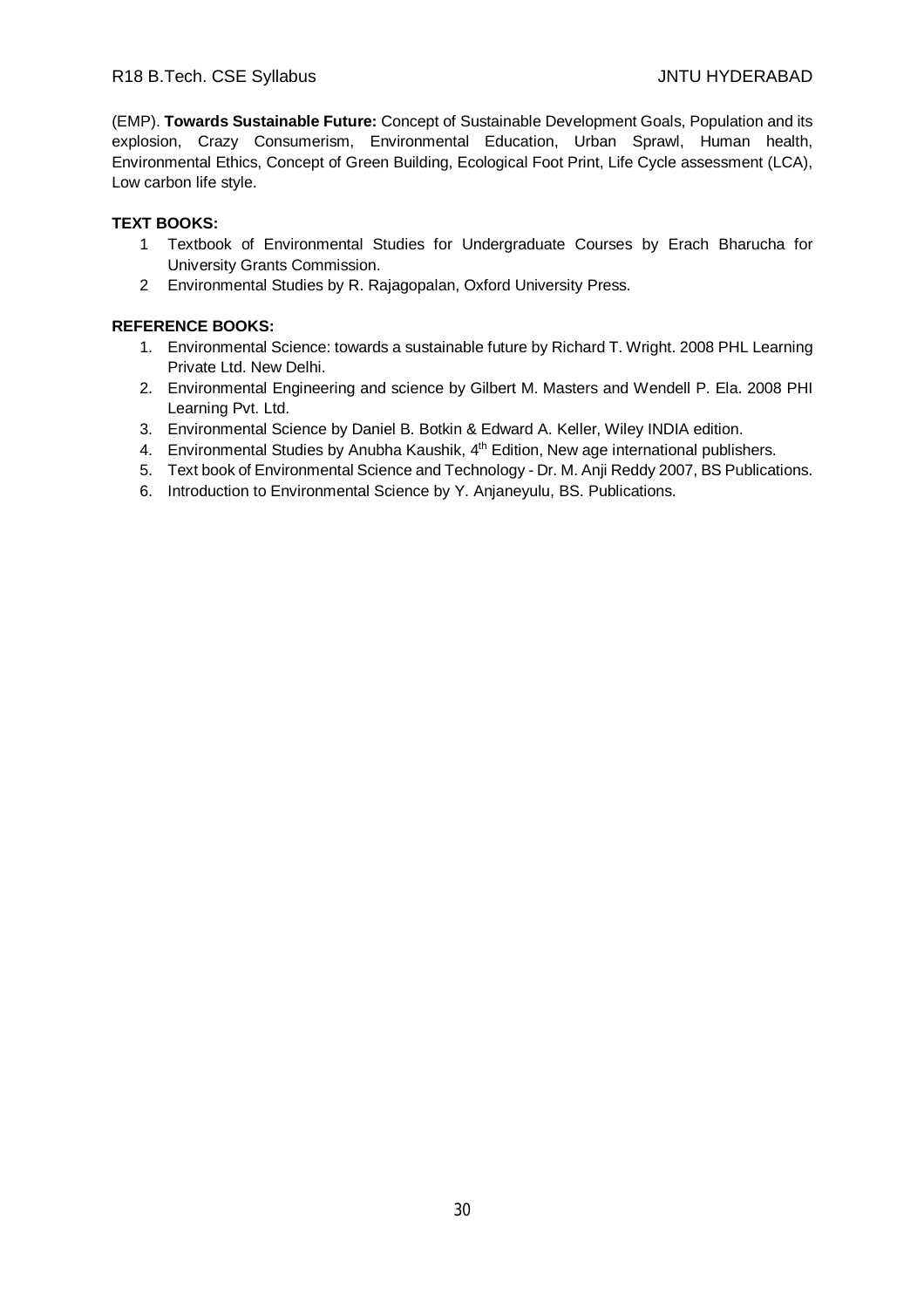# **CS301ES: ANALOG AND DIGITAL ELECTRONICS**

#### **B.TECH II Year I Sem.**

| L T |   | P              | <b>C</b> |
|-----|---|----------------|----------|
| 3   | 0 | 0 <sub>3</sub> |          |

#### **Course Objectives:**

- To introduce components such as diodes, BJTs and FETs.
- To know the applications of components.
- To give understanding of various types of amplifier circuits
- To learn basic techniques for the design of digital circuits and fundamental concepts used in the design of digital systems.
- To understand the concepts of combinational logic circuits and sequential circuits.

**Course Outcomes:** Upon completion of the Course, the students will be able to:

- Know the characteristics of various components.
- Understand the utilization of components.
- Design and analyze small signal amplifier circuits.
- Learn Postulates of Boolean algebra and to minimize combinational functions
- Design and analyze combinational and sequential circuits
- Know about the logic families and realization of logic gates.

#### **UNIT - I**

**Diodes and Applications:** Junction diode characteristics: Open circuited p-n junction, p-n junction as a rectifier, V-I characteristics, effect of temperature, diode resistance, diffusion capacitance, diode switching times, breakdown diodes, Tunnel diodes, photo diode, LED.

Diode Applications - clipping circuits, comparators, Half wave rectifier, Full wave rectifier, rectifier with capacitor filter.

# **UNIT - II**

**BJTs**: Transistor characteristics: The junction transistor, transistor as an amplifier, CB, CE, CC configurations, comparison of transistor configurations, the operating point, self-bias or Emitter bias, bias compensation, thermal runaway and stability, transistor at low frequencies, CE amplifier response, gain bandwidth product, Emitter follower, RC coupled amplifier, two cascaded CE and multi stage CE amplifiers.

#### **UNIT - III**

**FETs and Digital Circuits**: FETs: JFET, V-I characteristics, MOSFET, low frequency CS and CD amplifiers, CS and CD amplifiers.

Digital Circuits: Digital (binary) operations of a system, OR gate, AND gate, NOT, EXCLUSIVE OR gate, De Morgan Laws, NAND and NOR DTL gates, modified DTL gates, HTL and TTL gates, output stages, RTL and DCTL, CMOS, Comparison of logic families.

#### **UNIT - IV**

**Combinational Logic Circuits:** Basic Theorems and Properties of Boolean Algebra, Canonical and Standard Forms, Digital Logic Gates, The Map Method, Product-of-Sums Simplification, Don't-Care Conditions, NAND and NOR Implementation, Exclusive-OR Function, Binary Adder-Subtractor, Decimal Adder, Binary Multiplier, Magnitude Comparator, Decoders, Encoders, Multiplexers.

#### **UNIT - V**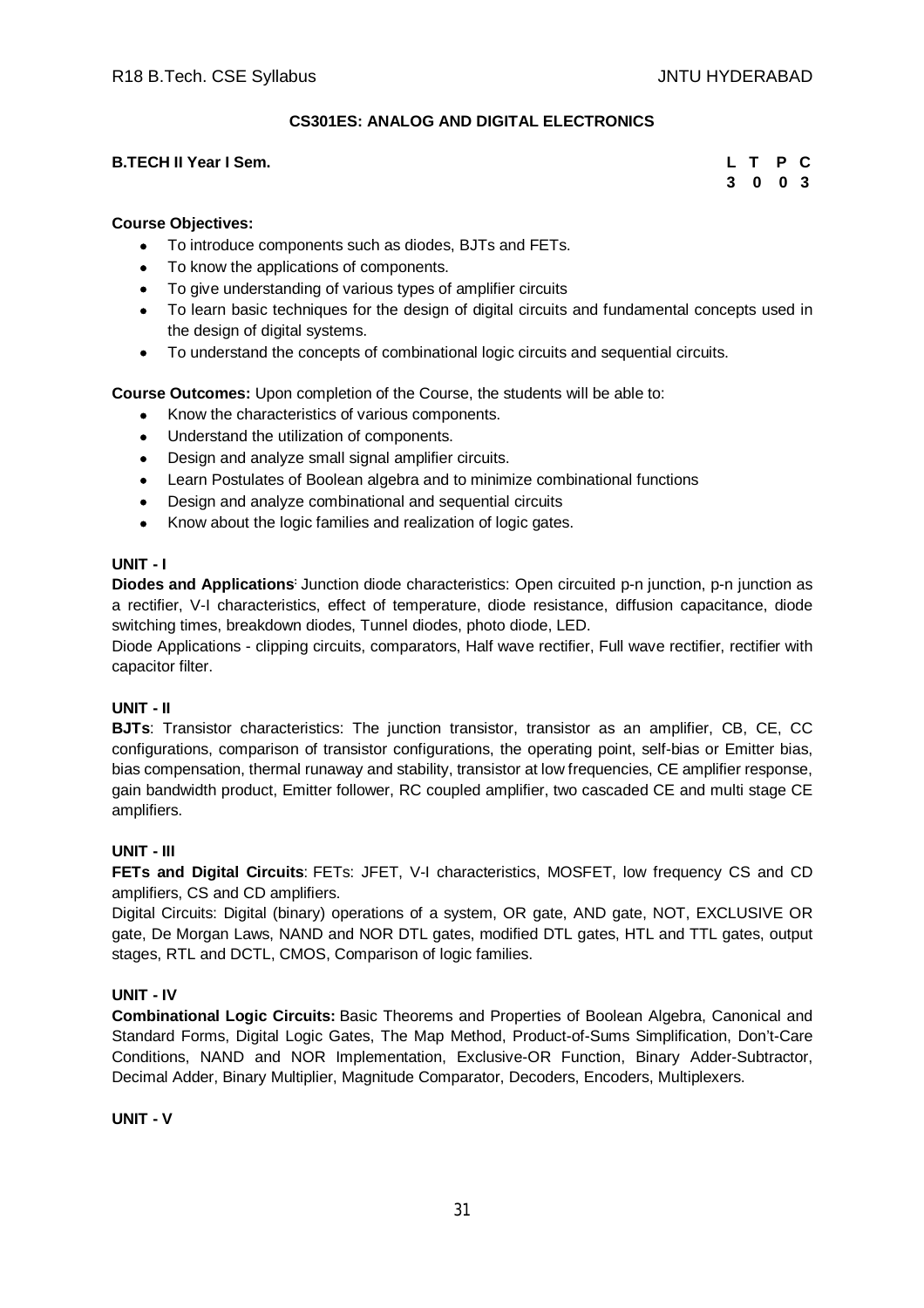**Sequential Logic Circuits:** Sequential Circuits, Storage Elements: Latches and flip flops, Analysis of Clocked Sequential Circuits, State Reduction and Assignment, Shift Registers, Ripple Counters, Synchronous Counters, Random-Access Memory, Read-Only Memory.

# **TEXTBOOKS:**

- 1. Integrated Electronics: Analog and Digital Circuits and Systems, 2/e, Jaccob Millman, Christos Halkias and Chethan D. Parikh, *Tata McGraw-Hill Education*, India, 2010.
- 2. Digital Design, 5/e, Morris Mano and Michael D. Cilette, *Pearson,* 2011.

- 1. Electronic Devices and Circuits, Jimmy J Cathey, *Schaum's outline series*, 1988.
- 2. Digital Principles, 3/e, Roger L. Tokheim, *Schaum's outline series*, 1994.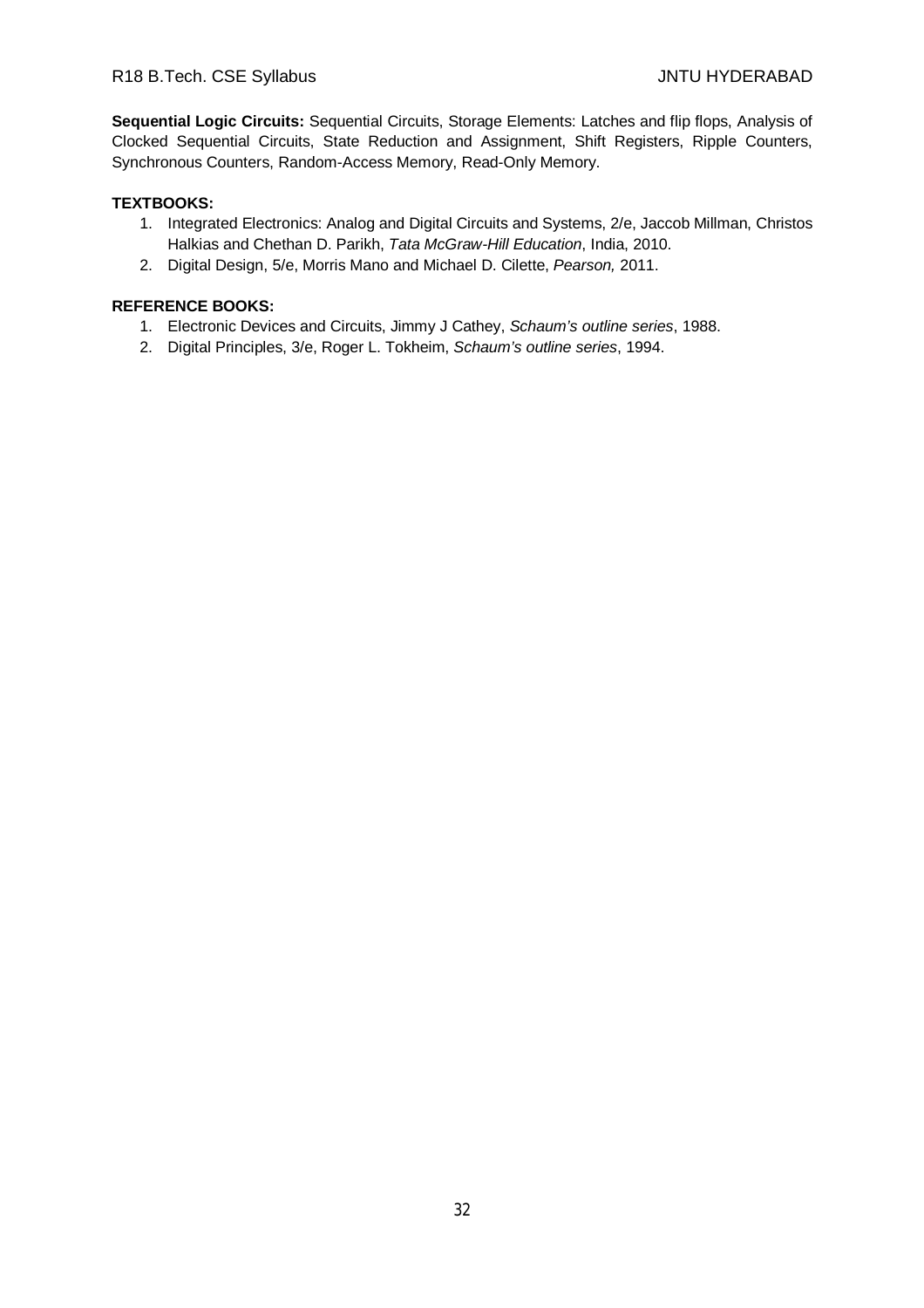**3 1 0 4**

# **CS302PC: DATA STRUCTURES**

#### **B.TECH II Year I Sem. L T P C**

**Prerequisites:** A course on "Programming for Problem Solving".

#### **Course Objectives:**

- Exploring basic data structures such as stacks and queues.
- Introduces a variety of data structures such as hash tables, search trees, tries, heaps, graphs.
- Introduces sorting and pattern matching algorithms

#### **Course Outcomes:**

- Ability to select the data structures that efficiently model the information in a problem.
- Ability to assess efficiency trade-offs among different data structure implementations or combinations.
- Implement and know the application of algorithms for sorting and pattern matching.
- Design programs using a variety of data structures, including hash tables, binary and general tree structures, search trees, tries, heaps, graphs, and AVL-trees.

#### **UNIT - I**

**Introduction to Data Structures**, abstract data types, Linear list – singly linked list implementation, insertion, deletion and searching operations on linear list, Stacks-Operations, array and linked representations of stacks, stack applications, Queues-operations, array and linked representations.

#### **UNIT - II**

**Dictionaries**: linear list representation, skip list representation, operations - insertion, deletion and searching.

**Hash Table Representation:** hash functions, collision resolution-separate chaining, open addressinglinear probing, quadratic probing, double hashing, rehashing, extendible hashing.

#### **UNIT - III**

**Search Trees:** Binary Search Trees, Definition, Implementation, Operations- Searching, Insertion and Deletion, AVL Trees, Definition, Height of an AVL Tree, Operations – Insertion, Deletion and Searching, Red –Black, Splay Trees.

#### **UNIT - IV**

**Graphs:** Graph Implementation Methods. Graph Traversal Methods. **Sorting:** Heap Sort, External Sorting- Model for external sorting, Merge Sort.

#### **UNIT - V**

**Pattern Matching and Tries:** Pattern matching algorithms-Brute force, the Boyer –Moore algorithm, the Knuth-Morris-Pratt algorithm, Standard Tries, Compressed Tries, Suffix tries.

#### **TEXT BOOKS:**

- 1. Fundamentals of Data Structures in C, 2<sup>nd</sup> Edition, E. Horowitz, S. Sahni and Susan Anderson Freed, Universities Press.
- 2. Data Structures using C A. S. Tanenbaum, Y. Langsam, and M.J. Augenstein, PHI/Pearson Education.

## **REFERENCE BOOK:**

1. Data Structures: A Pseudocode Approach with C,  $2^{nd}$  Edition, R. F. Gilberg and B.A. Forouzan, Cengage Learning.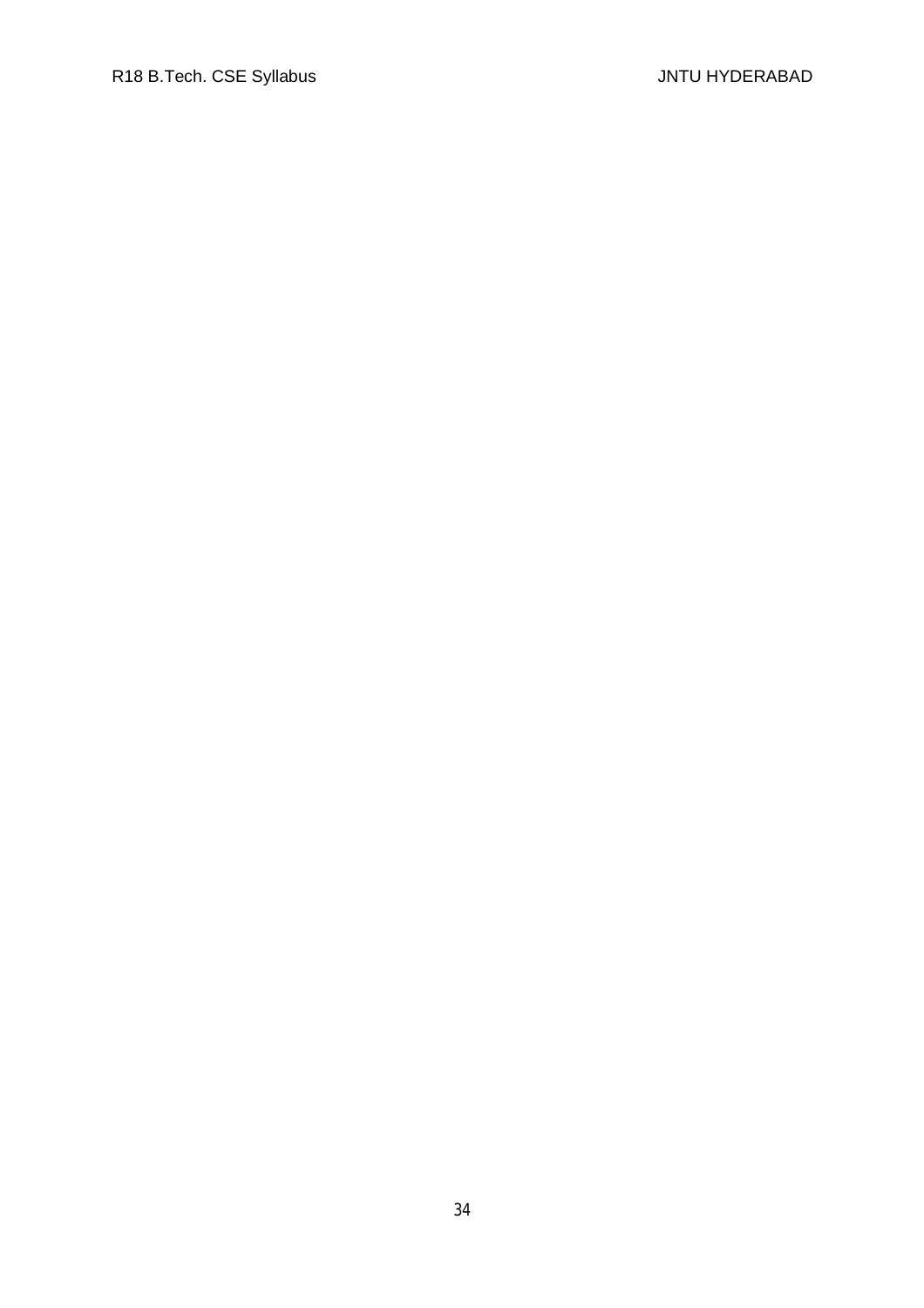# **MA303BS: COMPUTER ORIENTED STATISTICAL METHODS**

#### **B.TECH II Year I Sem.**

| L T |   | P.             | $\mathbf{C}$ |
|-----|---|----------------|--------------|
| 3   | 1 | 0 <sub>4</sub> |              |

**Pre-requisites:** Mathematics courses of first year of study.

#### **Course Objectives:** To learn

- The theory of Probability, and probability distributions of single and multiple random variables
- The sampling theory and testing of hypothesis and making inferences
- Stochastic process and Markov chains.

**Course Outcomes:** After learning the contents of this paper the student must be able to

- Apply the concepts of probability and distributions to some case studies
- Correlate the material of one unit to the material in other units
- Resolve the potential misconceptions and hazards in each topic of study.

#### **UNIT - I**

**Probability**: Sample Space, Events, Counting Sample Points, Probability of an Event, Additive Rules, Conditional Probability, Independence, and the Product Rule, Bayes' Rule.

**Random Variables and Probability Distributions**: Concept of a Random Variable, Discrete Probability Distributions, Continuous Probability Distributions, Statistical Independence.

#### **UNIT - II**

**Mathematical Expectation**: Mean of a Random Variable, Variance and Covariance of Random Variables, Means and Variances of Linear Combinations of Random Variables, Chebyshev's Theorem. **Discrete Probability Distributions**: Introduction and Motivation, Binomial, Distribution, Geometric Distributions and Poisson distribution.

#### **UNIT - III**

**Continuous Probability Distributions** : Continuous Uniform Distribution, Normal Distribution, Areas under the Normal Curve, Applications of the Normal Distribution, Normal Approximation to the Binomial, Gamma and Exponential Distributions.

**Fundamental Sampling Distributions:** Random Sampling, Some Important Statistics, Sampling Distributions, Sampling Distribution of Means and the Central Limit Theorem, Sampling Distribution of S2, t –Distribution, F-Distribution.

#### **UNIT - IV**

**Estimation & Tests of Hypotheses**: Introduction, Statistical Inference, Classical Methods of Estimation.: Estimating the Mean, Standard Error of a Point Estimate, Prediction Intervals, Tolerance Limits, Estimating the Variance, Estimating a Proportion for single mean, Difference between Two Means, between Two Proportions for Two Samples and Maximum Likelihood Estimation.

**Statistical Hypotheses**: General Concepts, Testing a Statistical Hypothesis, Tests Concerning a Single Mean, Tests on Two Means, Test on a Single Proportion, Two Samples: Tests on Two Proportions.

## **UNIT - V**

**Stochastic Processes and Markov Chains**: Introduction to Stochastic processes- Markov process. Transition Probability, Transition Probability Matrix, First order and Higher order Markov process, nstep transition probabilities, Markov chain, Steady state condition, Markov analysis.

#### **TEXT BOOKS:**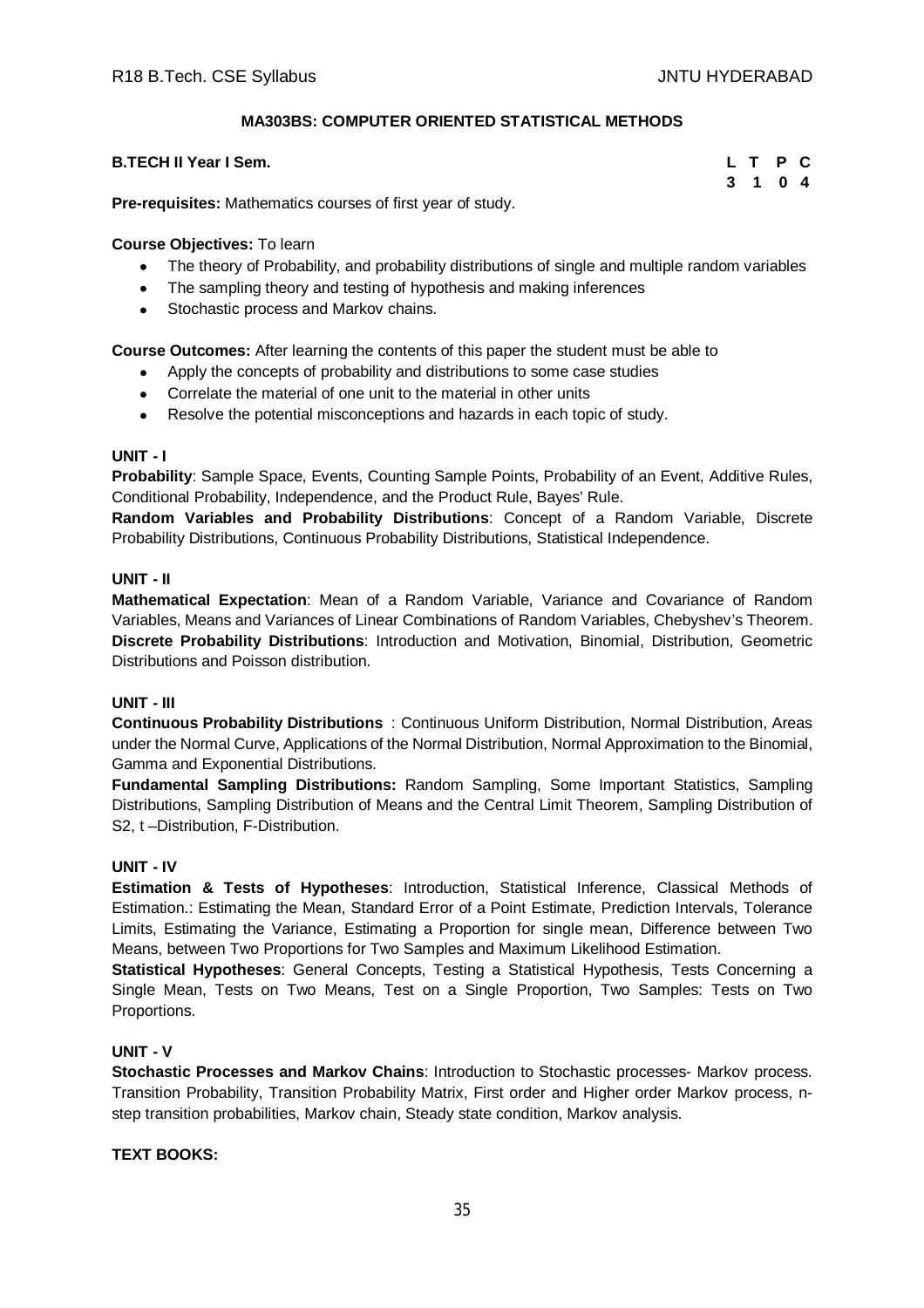- 1. Ronald E. Walpole, Raymond H. Myers, Sharon L. Myers, Keying Ye, Probability & Statistics for Engineers & Scientists, 9th Ed. Pearson Publishers.
- 2. S C Gupta and V K Kapoor, Fundamentals of Mathematical statistics, Khanna publications.
- 3. S. D. Sharma, Operations Research, Kedarnath and Ramnath Publishers, Meerut, Delhi

- 1. T.T. Soong, Fundamentals of Probability and Statistics for Engineers, John Wiley & Sons Ltd, 2004.
- 2. Sheldon M Ross, Probability and statistics for Engineers and scientists, Academic Press.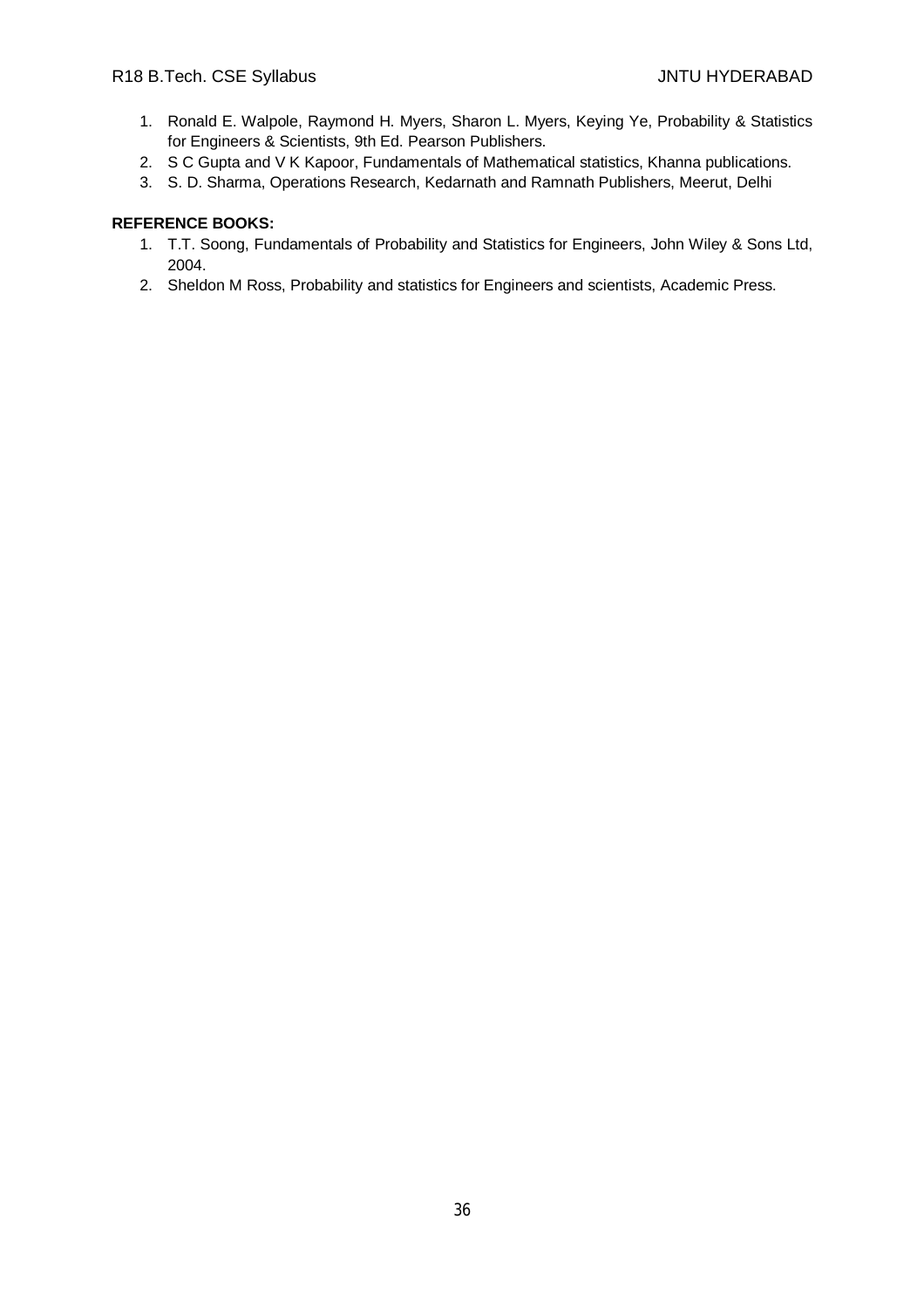# **CS304PC: COMPUTER ORGANIZATION AND ARCHITECTURE**

| <b>B.TECH II Year I Sem.</b>                                    | L T P C |  |
|-----------------------------------------------------------------|---------|--|
|                                                                 | 3 0 0 3 |  |
| As a matches A Associated Chatter in Basic and Missources and H |         |  |

**Co-requisite:** A Course on "Digital Logic Design and Microprocessors".

# **Course Objectives:**

- The purpose of the course is to introduce principles of computer organization and the basic architectural concepts.
- It begins with basic organization, design, and programming of a simple digital computer and introduces simple register transfer language to specify various computer operations.
- Topics include computer arithmetic, instruction set design, microprogrammed control unit, pipelining and vector processing, memory organization and I/O systems, and multiprocessors

# **Course Outcomes:**

- Understand the basics of instructions sets and their impact on processor design.
- Demonstrate an understanding of the design of the functional units of a digital computer system.
- Evaluate cost performance and design trade-offs in designing and constructing a computer processor including memory.
- Design a pipeline for consistent execution of instructions with minimum hazards.
- Recognize and manipulate representations of numbers stored in digital computers

## **UNIT - I**

**Digital Computers:** Introduction, Block diagram of Digital Computer, Definition of Computer Organization, Computer Design and Computer Architecture.

**Register Transfer Language and Micro operations:** Register Transfer language, Register Transfer, Bus and memory transfers, Arithmetic Micro operations, logic micro operations, shift micro operations, Arithmetic logic shift unit.

**Basic Computer Organization and Design:** Instruction codes, Computer Registers Computer instructions, Timing and Control, Instruction cycle, Memory Reference Instructions, Input – Output and Interrupt.

# **UNIT - II**

**Microprogrammed Control:** Control memory, Address sequencing, micro program example, design of control unit.

**Central Processing Unit:** General Register Organization, Instruction Formats, Addressing modes, Data Transfer and Manipulation, Program Control.

## **UNIT - III**

**Data Representation:** Data types, Complements, Fixed Point Representation, Floating Point Representation.

**Computer Arithmetic:** Addition and subtraction, multiplication Algorithms, Division Algorithms, Floating – point Arithmetic operations. Decimal Arithmetic unit, Decimal Arithmetic operations.

# **UNIT - IV**

**Input-Output Organization:** Input-Output Interface, Asynchronous data transfer, Modes of Transfer, Priority Interrupt Direct memory Access.

**Memory Organization:** Memory Hierarchy, Main Memory, Auxiliary memory, Associate Memory, Cache Memory.

## **UNIT - V**

**Reduced Instruction Set Computer:** CISC Characteristics, RISC Characteristics.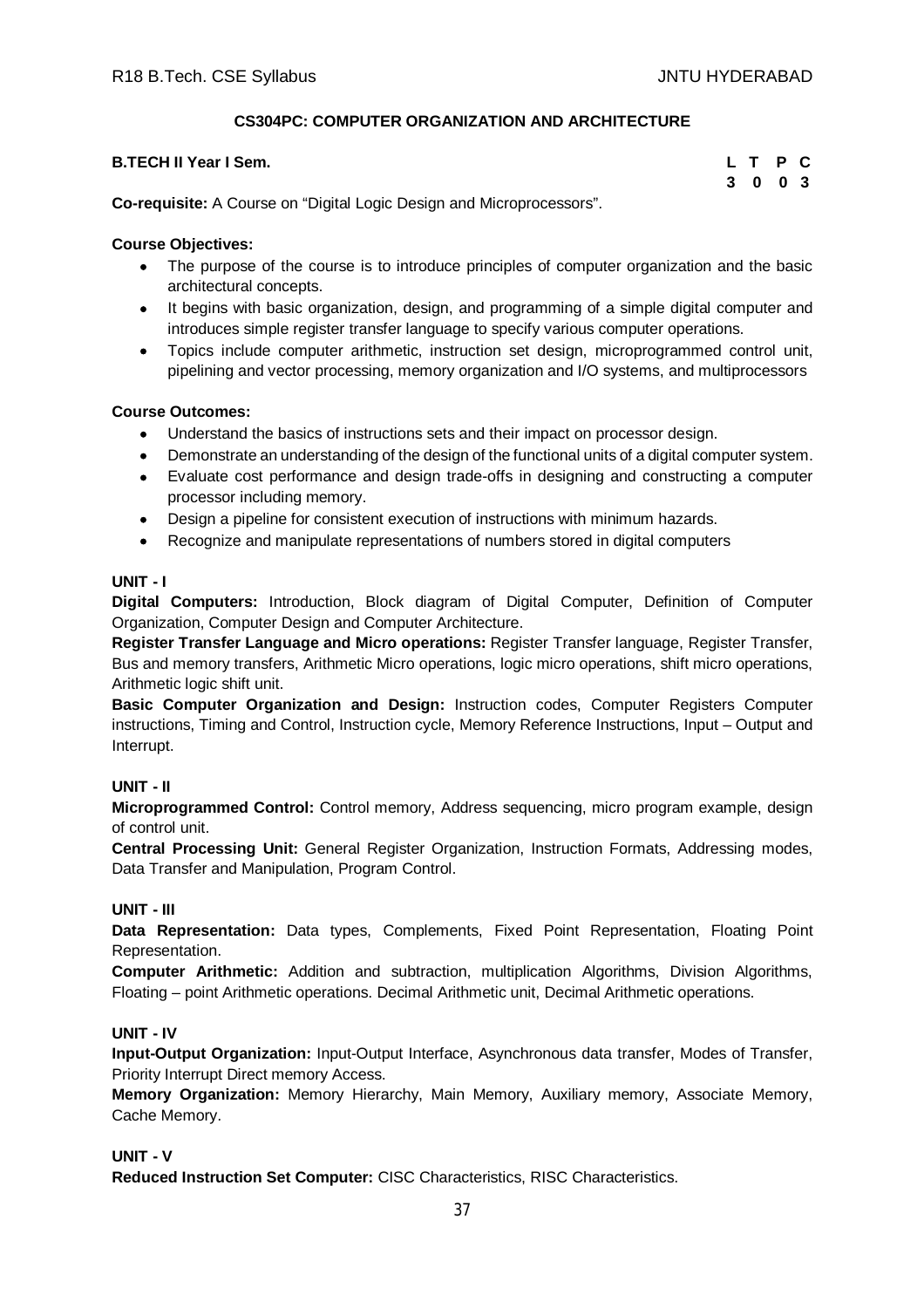**Pipeline and Vector Processing:** Parallel Processing, Pipelining, Arithmetic Pipeline, Instruction Pipeline, RISC Pipeline, Vector Processing, Array Processor.

**Multi Processors:** Characteristics of Multiprocessors, Interconnection Structures, Interprocessor arbitration, Interprocessor communication and synchronization, Cache Coherence.

## **TEXT BOOK:**

1. Computer System Architecture – M. Moris Mano, Third Edition, Pearson/PHI.

- 1. Computer Organization Car Hamacher, Zvonks Vranesic, Safea Zaky, V<sup>th</sup> Edition, McGraw Hill.
- 2. Computer Organization and Architecture William Stallings Sixth Edition, Pearson/PHI.
- 3. Structured Computer Organization Andrew S. Tanenbaum, 4<sup>th</sup> Edition, PHI/Pearson.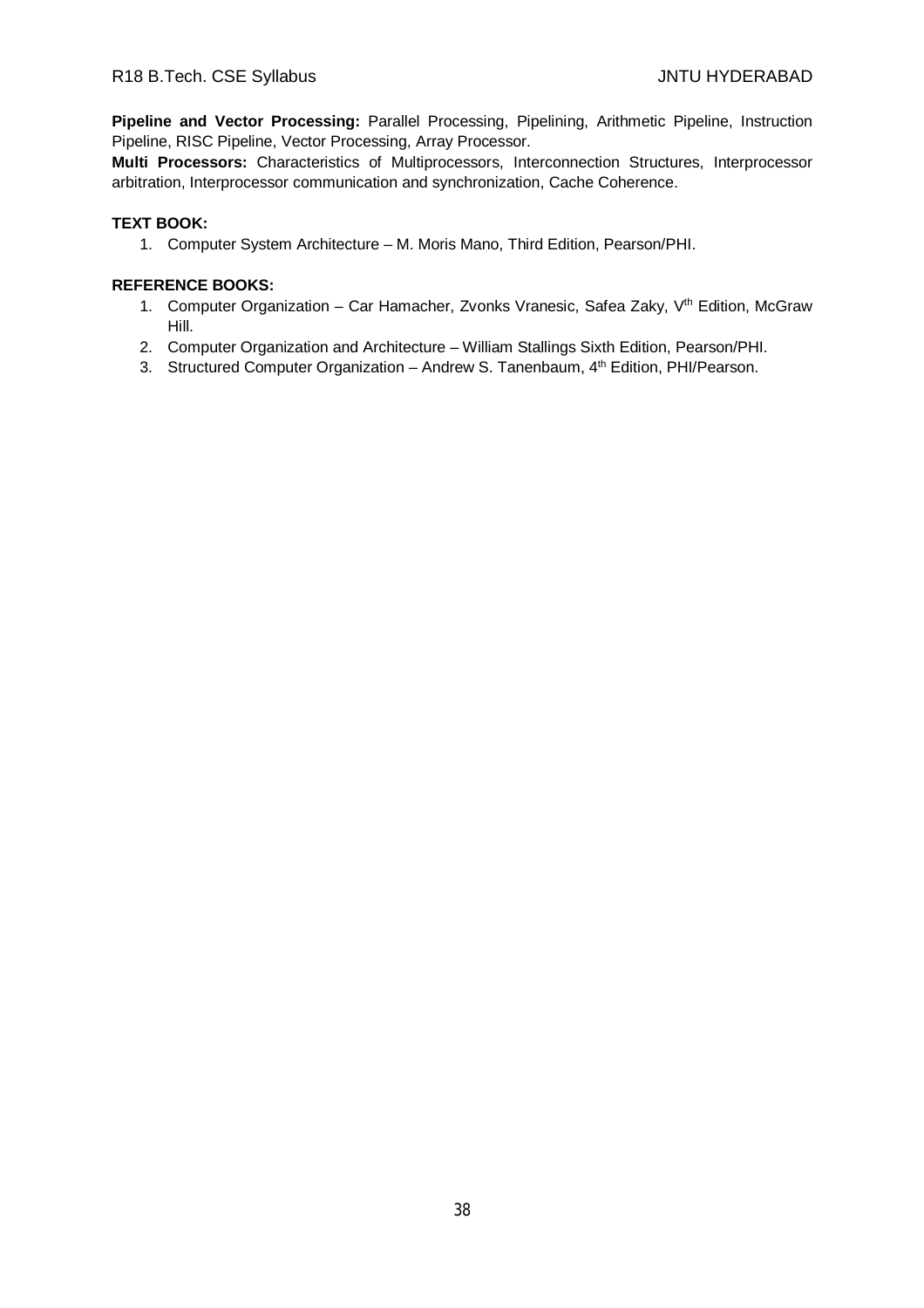**2 0 0 2**

# **CS305PC: OBJECT ORIENTED PROGRAMMING USING C++**

#### **B.TECH II Year I Sem. L T P C**

**Prerequisites:** A course on "Programming for Problem Solving using C".

#### **Course Objectives:**

- Introduces Object Oriented Programming concepts using the C++ language.
- Introduces the principles of data abstraction, inheritance and polymorphism;
- Introduces the principles of virtual functions and polymorphism
- Introduces handling formatted I/O and unformatted I/O
- Introduces exception handling

## **Course Outcomes:**

- Able to develop programs with reusability
- Develop programs for file handling
- Handle exceptions in programming
- Develop applications for a range of problems using object-oriented programming techniques

#### **UNIT - I**

**Object-Oriented Thinking:** Different paradigms for problem solving, need for OOP paradigm, differences between OOP and Procedure oriented programming, Overview of OOP concepts-Abstraction, Encapsulation, Inheritance and Polymorphism.

**C++ Basics:** Structure of a C++ program, Data types, Declaration of variables, Expressions, Operators, Operator Precedence, Evaluation of expressions, Type conversions, Pointers, Arrays, Pointers and Arrays, Strings, Structures, References. Flow control statement- if, switch, while, for, do, break, continue, goto statements. Functions - Scope of variables, Parameter passing, Default arguments, inline functions, Recursive functions, Pointers to functions. Dynamic memory allocation and deallocation operators-new and delete, Preprocessor directives.

## **UNIT - II**

**C++ Classes and Data Abstraction:** Class definition, Class structure, Class objects, Class scope, this pointer, Friends to a class, Static class members, Constant member functions, Constructors and Destructors, Dynamic creation and destruction of objects, Data abstraction, ADT and information hiding.

## **UNIT - III**

**Inheritance:** Defining a class hierarchy, Different forms of inheritance, Defining the Base and Derived classes, Access to the base class members, Base and Derived class construction, Destructors, Virtual base class.

**Virtual Functions and Polymorphism:** Static and Dynamic binding, virtual functions, Dynamic binding through virtual functions, Virtual function call mechanism, Pure virtual functions, Abstract classes, Implications of polymorphic use of classes, Virtual destructors.

## **UNIT - IV**

**C++ I/O:** I/O using C functions, Stream classes hierarchy, Stream I/O, File streams and String streams, Overloading operators, Error handling during file operations, Formatted I/O.

## **UNIT - V**

**Exception Handling:** Benefits of exception handling, Throwing an exception, The try block, Catching an exception, Exception objects, Exception specifications, Stack unwinding, Rethrowing an exception, Catching all exceptions.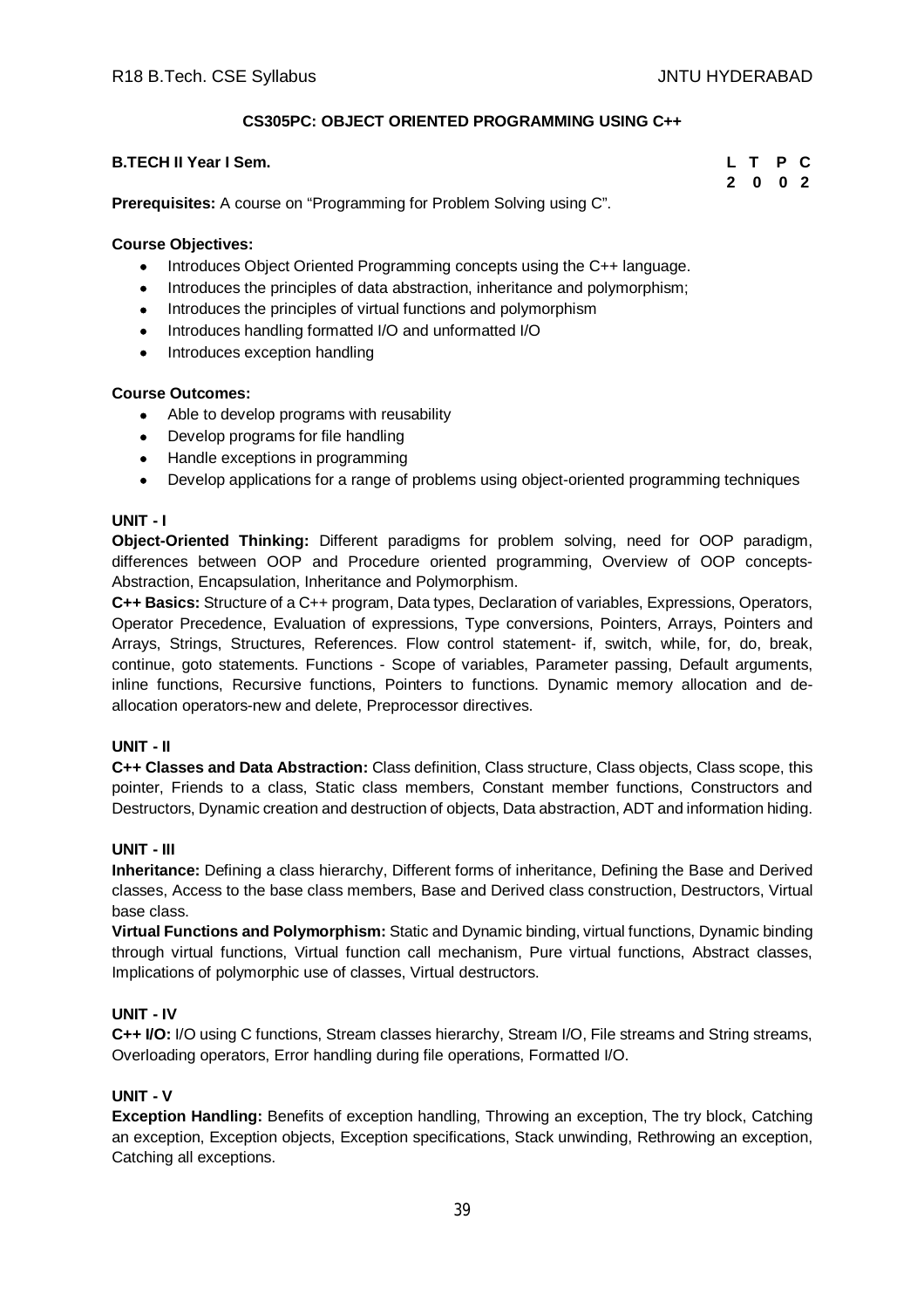# **TEXT BOOKS:**

- 1. The Complete Reference C++, 4<sup>th</sup> Edition, Herbert Schildt, Tata McGraw Hill.
- 2. Problem solving with C++: The Object of Programming, 4<sup>th</sup> Edition, Walter Savitch, Pearson Education.

- 1. The C++ Programming Language, 3<sup>rd</sup> Edition, B. Stroutstrup, Pearson Education.
- 2. OOP in C++, 3<sup>rd</sup> Edition, T. Gaddis, J. Walters and G. Muganda, Wiley Dream Tech Press.
- 3. Object Oriented Programming in C++, 3<sup>rd</sup> Edition, R. Lafore, Galigotia Publications Pvt Ltd.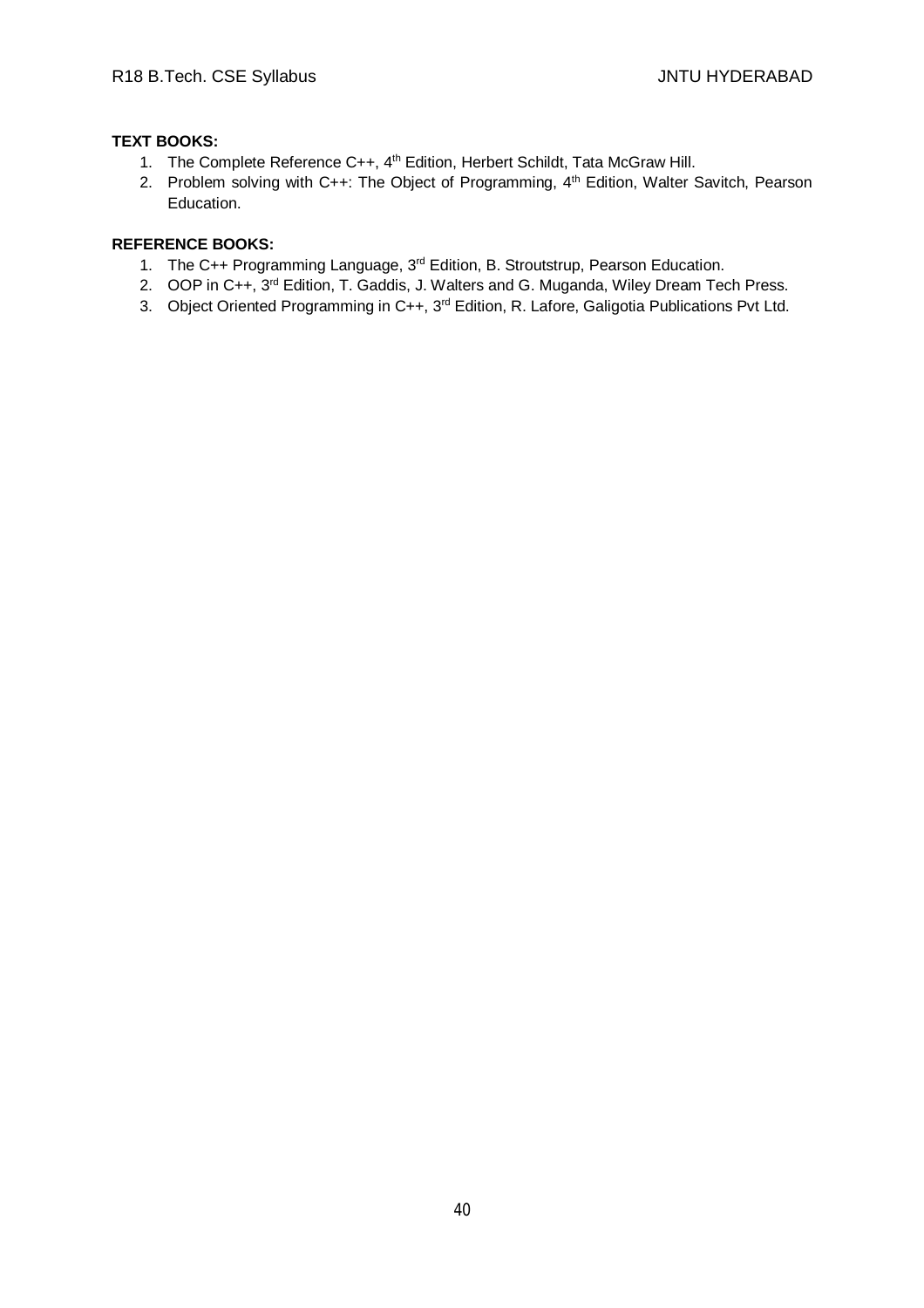# **CS306ES: ANALOG AND DIGITAL ELECTRONICS LAB**

#### **B.TECH II Year I Sem.**

| L        |   | P            | C |
|----------|---|--------------|---|
| $\bf{0}$ | 0 | $\mathbf{2}$ | 1 |

# **Course Objectives**

- To introduce components such as diodes, BJTs and FETs.
- To know the applications of components.
- To give understanding of various types of amplifier circuits
- To learn basic techniques for the design of digital circuits and fundamental concepts used in the design of digital systems.
- To understand the concepts of combinational logic circuits and sequential circuits.

**Course Outcomes:** Upon completion of the Course, the students will be able to:

- Know the characteristics of various components.
- Understand the utilization of components.
- Design and analyze small signal amplifier circuits.
- Postulates of Boolean algebra and to minimize combinational functions
- Design and analyze combinational and sequential circuits
- Known about the logic families and realization of logic gates.

#### **List of Experiments**

- 1. Full Wave Rectifier with & without filters
- 2. Common Emitter Amplifier Characteristics
- 3. Common Base Amplifier Characteristics
- 4. Common Source amplifier Characteristics
- 5. Measurement of h-parameters of transistor in CB, CE, CC configurations
- 6. Input and Output characteristics of FET in CS configuration
- 7. Realization of Boolean Expressions using Gates
- 8. Design and realization logic gates using universal gates
- 9. generation of clock using NAND / NOR gates
- 10. Design a 4 bit Adder / Subtractor
- 11. Design and realization a Synchronous and Asynchronous counter using flip-flops
- 12. Realization of logic gates using DTL, TTL, ECL, etc.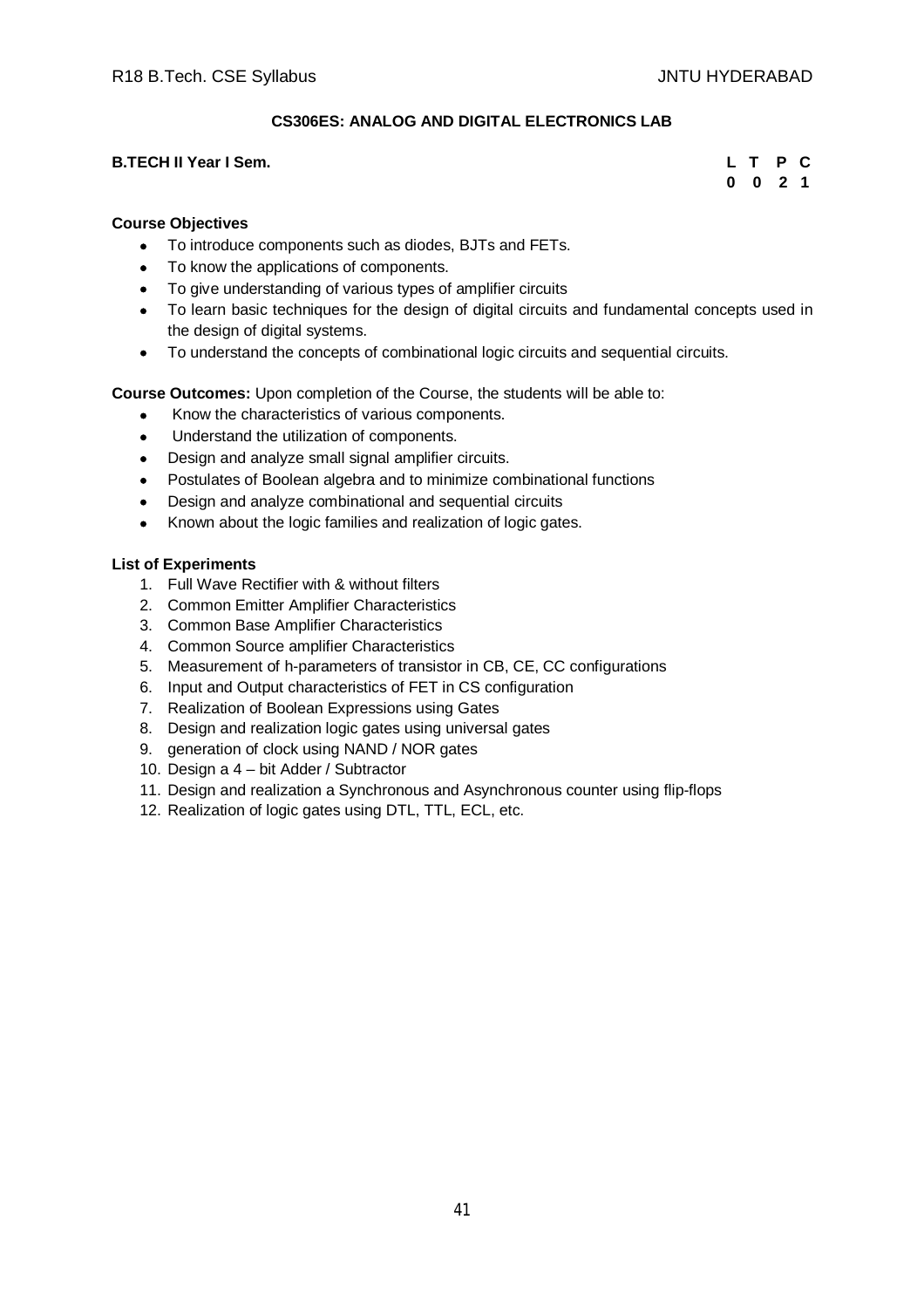# **CS307PC: DATA STRUCTURES LAB**

#### **B.TECH II Year I Sem. L T P C**

 **0 0 3 1.5**

**Prerequisites:** A Course on "Programming for problem solving".

## **Course Objectives:**

- It covers various concepts of C programming language
- It introduces searching and sorting algorithms
- It provides an understanding of data structures such as stacks and queues.

## **Course Outcomes:**

- Ability to develop C programs for computing and real-life applications using basic elements like control statements, arrays, functions, pointers and strings, and data structures like stacks, queues and linked lists.
- Ability to Implement searching and sorting algorithms

#### **List of Experiments**

- 1. Write a program that uses functions to perform the following operations on singly linked list.:
	- i) Creation ii) Insertion iii) Deletion iv) Traversal
- 2. Write a program that uses functions to perform the following operations on doubly linked list.:
	- i) Creation ii) Insertion iii) Deletion iv) Traversal
- 3. Write a program that uses functions to perform the following operations on circular linked list ·
	- i) Creation ii) Insertion iii) Deletion iv) Traversal
- 4. Write a program that implement stack (its operations) using
	- i) Arrays ii) Pointers
- 5. Write a program that implement Queue (its operations) using i) Arrays iii) Pointers
- 6. Write a program that implements the following sorting methods to sort a given list of integers in ascending order
	- i) Bubble sort ii) Selection sort iii) Insertion sort
- 7. Write a program that use both recursive and non recursive functions to perform the following searching operations for a Key value in a given list of integers: i) Linear search ii) Binary search
- 8. Write a program to implement the tree traversal methods.
- 9. Write a program to implement the graph traversal methods.

## **TEXT BOOKS:**

- 1. Fundamentals of Data Structures in C, 2<sup>nd</sup> Edition, E. Horowitz, S. Sahni and Susan Anderson Freed, *Universities Press*.
- 2. Data Structures using C A. S. Tanenbaum, Y. Langsam, and M. J. Augenstein, *PHI/Pearson Education*.

# **REFERENCE BOOK:**

1. Data Structures: A Pseudocode Approach with C. 2<sup>nd</sup> Edition, R. F. Gilberg and B. A. Forouzan, Cengage *Learning*.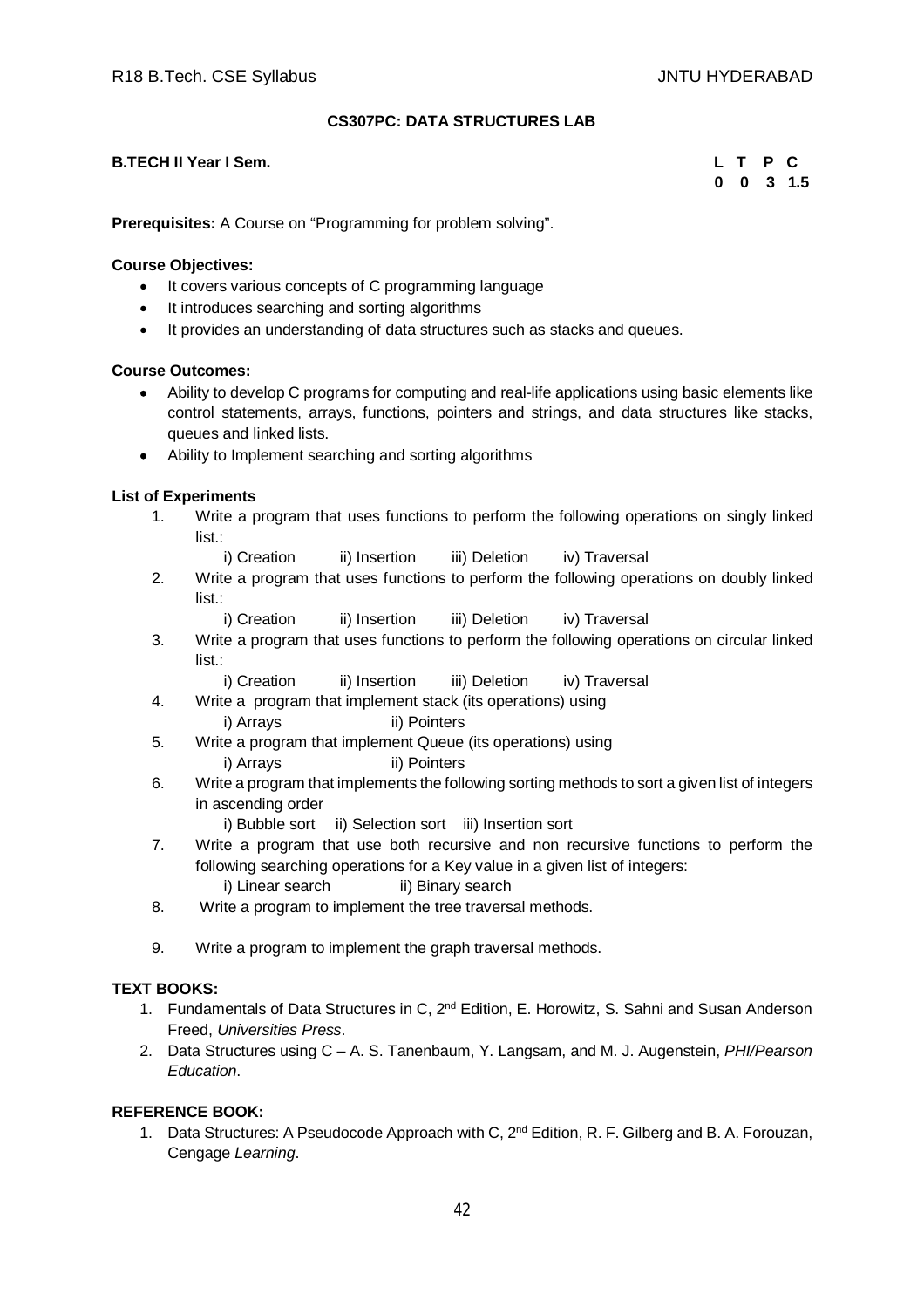#### **CS308PC: IT WORKSHOP LAB**

#### **B.TECH II Year I Sem. L T P C**

 **0 0 3 1.5**

#### **Course Objectives:**

The IT Workshop for engineers is a training lab course spread over 60 hours. The modules include training on PC Hardware, Internet & World Wide Web and Productivity tools including Word, Excel, Power Point and Publisher.

**PC Hardware** introduces the students to a personal computer and its basic peripherals, the process of assembling a personal computer, installation of system software like MS Windows, Linux and the required device drivers. In addition hardware and software level troubleshooting process, tips and tricks would be covered. **The students should work on working PC to disassemble and assemble to working condition and install Windows and Linux on the same PC. Students are suggested to work similar tasks in the Laptop scenario wherever possible. Internet & World Wide Web** module introduces the different ways of hooking the PC on to the internet from home and workplace and effectively usage of the internet. Usage of web browsers, email, newsgroups and discussion forums would be covered. In addition, awareness of cyber hygiene, i.e., protecting the personal computer from getting infected with the viruses, worms and other cyber attacks would be introduced. **Productivity tools** module would enable the students in crafting professional word documents, excel spread sheets, power point presentations and personal web sites using the Microsoft suite of office tools and LaTeX.

#### **PC Hardware**

**Task 1:** Identify the peripherals of a computer, components in a CPU and its functions. Draw the block diagram of the CPU along with the configuration of each peripheral and submit to your instructor.

**Task 2:** Every student should disassemble and assemble the PC back to working condition. Lab instructors should verify the work and follow it up with a Viva. Also students need to go through the video which shows the process of assembling a PC. A video would be given as part of the course content.

**Task 3:** Every student should individually install MS windows on the personal computer. Lab instructor should verify the installation and follow it up with a Viva.

**Task 4:** Every student should install Linux on the computer. This computer should have windows installed. The system should be configured as dual boot with both windows and Linux. Lab instructors should verify the installation and follow it up with a Viva

**Task 5: Hardware Troubleshooting:** Students have to be given a PC which does not boot due to improper assembly or defective peripherals. They should identify the problem and fix it to get the computer back to working condition. The work done should be verified by the instructor and followed up with a Viva.

**Task 6: Software Troubleshooting:** Students have to be given a malfunctioning CPU due to system software problems. They should identify the problem and fix it to get the computer back to working condition. The work done should be verified by the instructor and followed up with a Viva.

#### **Internet & World Wide Web**

**Task1**: **Orientation & Connectivity Boot Camp:** Students should get connected to their Local Area Network and access the Internet. In the process they configure the TCP/IP setting. Finally students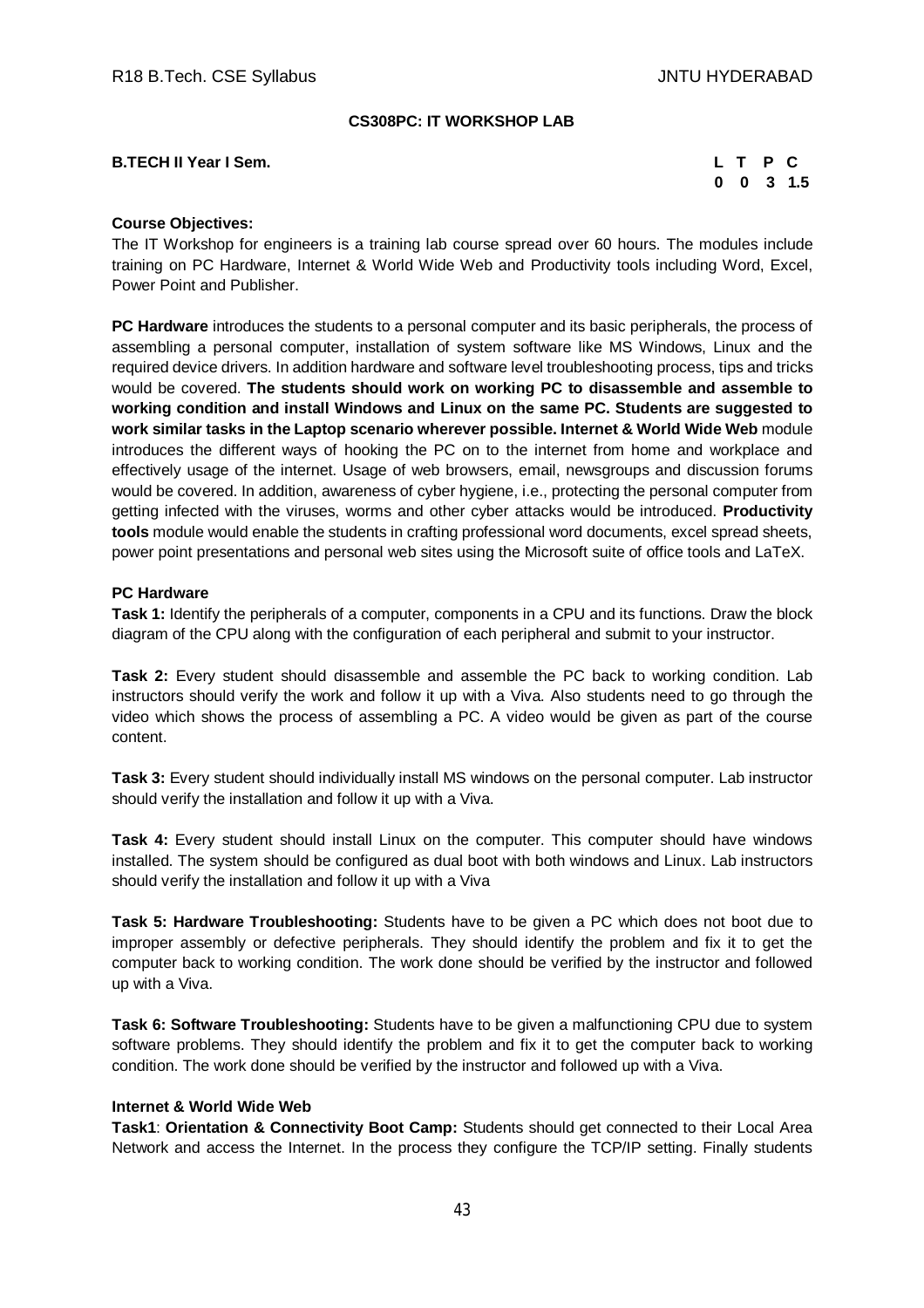should demonstrate, to the instructor, how to access the websites and email. If there is no internet connectivity preparations need to be made by the instructors to simulate the WWW on the LAN.

**Task 2: Web Browsers, Surfing the Web:** Students customize their web browsers with the LAN proxy settings, bookmarks, search toolbars and pop up blockers. Also, plug-ins like Macromedia Flash and JRE for applets should be configured.

**Task 3**: **Search Engines & Netiquette:** Students should know what search engines are and how to use the search engines. A few topics would be given to the students for which they need to search on Google. This should be demonstrated to the instructors by the student.

**Task 4: Cyber Hygiene:** Students would be exposed to the various threats on the internet and would be asked to configure their computer to be safe on the internet. They need to first install an antivirus software, configure their personal firewall and windows update on their computer. Then they need to customize their browsers to block pop ups, block active x downloads to avoid viruses and/or worms.

#### **LaTeX and WORD**

**Task 1 – Word Orientation**: The mentor needs to give an overview of LaTeX and Microsoft (MS) office 2007/ equivalent (FOSS) tool word: Importance of LaTeX and MS office 2007/ equivalent (FOSS) tool Word as word Processors, Details of the four tasks and features that would be covered in each, Using LaTeX and word – Accessing, overview of toolbars, saving files, Using help and resources, rulers, format painter in word.

**Task 2: Using LaTeX and Word** to create project certificate. Features to be covered:- Formatting Fonts in word, Drop Cap in word, Applying Text effects, Using Character Spacing, Borders and Colors, Inserting Header and Footer, Using Date and Time option in both LaTeX and Word.

**Task 3: Creating project** abstract Features to be covered:-Formatting Styles, Inserting table, Bullets and Numbering, Changing Text Direction, Cell alignment, Footnote, Hyperlink, Symbols, Spell Check, Track Changes.

**Task 4: Creating a Newsletter**: Features to be covered:- Table of Content, Newspaper columns, Images from files and clipart, Drawing toolbar and Word Art, Formatting Images, Textboxes, Paragraphs and Mail Merge in word.

## **Excel**

**Excel Orientation:** The mentor needs to tell the importance of MS office 2007/ equivalent (FOSS) tool Excel as a Spreadsheet tool, give the details of the four tasks and features that would be covered in each. Using Excel – Accessing, overview of toolbars, saving excel files, Using help and resources.

**Task 1: Creating a Scheduler -** Features to be covered: Gridlines, Format Cells, Summation, auto fill, Formatting Text

**Task 2 : Calculating GPA** - .Features to be covered:- Cell Referencing, Formulae in excel – average, std. deviation, Charts, Renaming and Inserting worksheets, Hyper linking, Count function, LOOKUP/VLOOKUP

**Task 3: Performance Analysis** - Features to be covered:- Split cells, freeze panes, group and outline, Sorting, Boolean and logical operators, Conditional formatting

**LaTeX and MS/equivalent (FOSS) tool Power Point**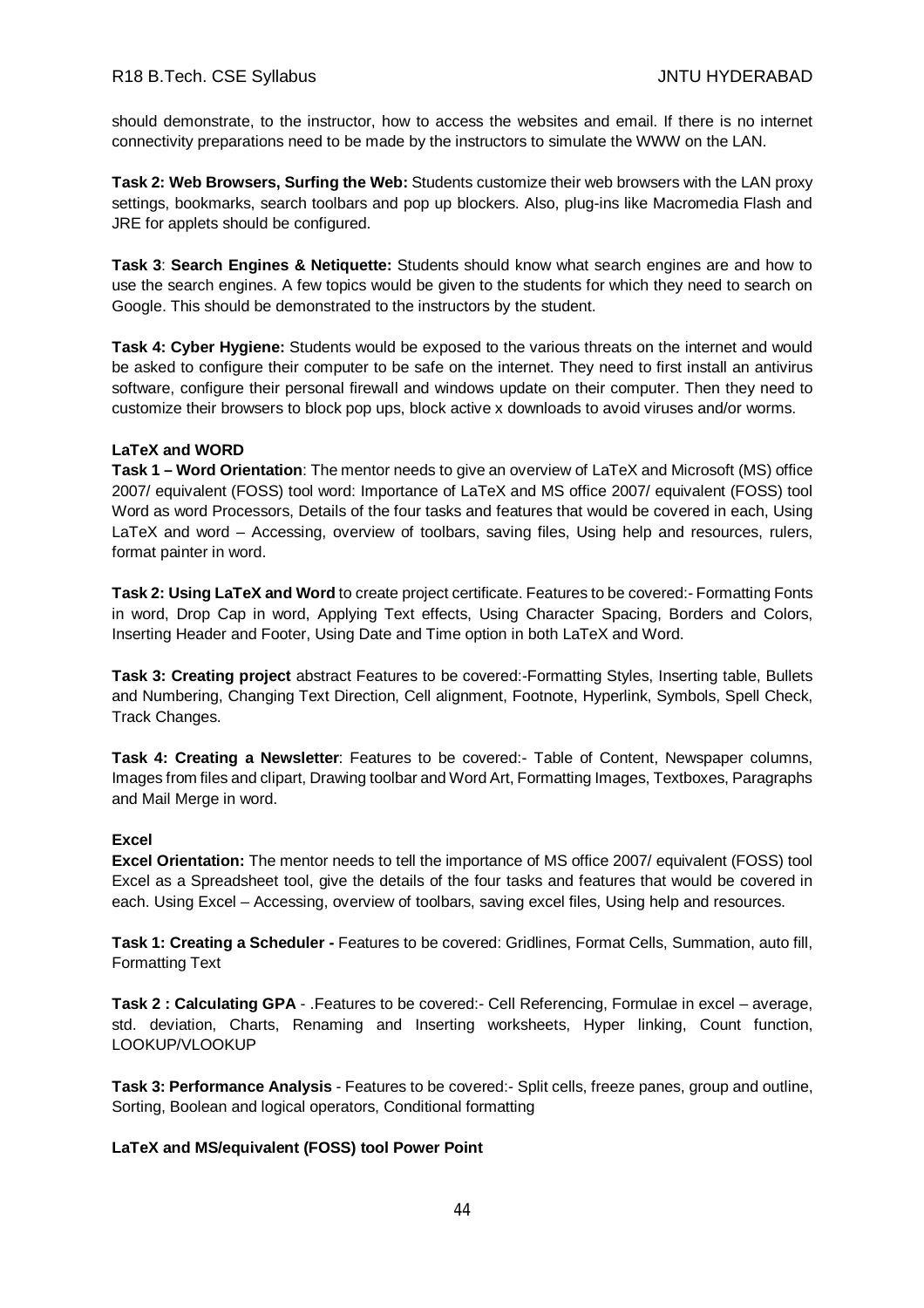# R18 B.Tech. CSE Syllabus JNTU HYDERABAD

**Task 1:** Students will be working on basic power point utilities and tools which help them create basic power point presentation. Topic covered during this week includes: - PPT Orientation, Slide Layouts, Inserting Text, Word Art, Formatting Text, Bullets and Numbering, Auto Shapes, Lines and Arrows in both LaTeX and PowerPoint*.* Students will be given model power point presentation which needs to be replicated (exactly how it's asked).

**Task 2:** Second week helps students in making their presentations interactive. Topic covered during this week includes: Hyperlinks, Inserting –Images, Clip Art, Audio, Video, Objects, Tables and Charts.

**Task 3:** Concentrating on the in and out of Microsoft power point and presentations in LaTeX. Helps them learn best practices in designing and preparing power point presentation. Topic covered during this week includes: - Master Layouts (slide, template, and notes), Types of views (basic, presentation, slide slotter, notes etc), and Inserting – Background, textures, Design Templates, Hidden slides.

- 1. Comdex Information Technology course tool kit Vikas Gupta, *WILEY Dreamtech*
- 2. The Complete Computer upgrade and repair book, 3rd edition Cheryl A Schmidt, *WILEY Dreamtech*
- 3. Introduction to Information Technology, ITL Education Solutions limited, *Pearson Education.*
- 4. PC Hardware A Handbook Kate J. Chase *PHI* (Microsoft)
- 5. LaTeX Companion Leslie Lamport, *PHI/Pearson*.
- 6. IT Essentials PC Hardware and Software Companion Guide Third Edition by David Anfinson and Ken Quamme. – *CISCO Press, Pearson Education*.
- 7. IT Essentials PC Hardware and Software Labs and Study Guide Third Edition by Patrick Regan – CISCO Press, *Pearson Education.*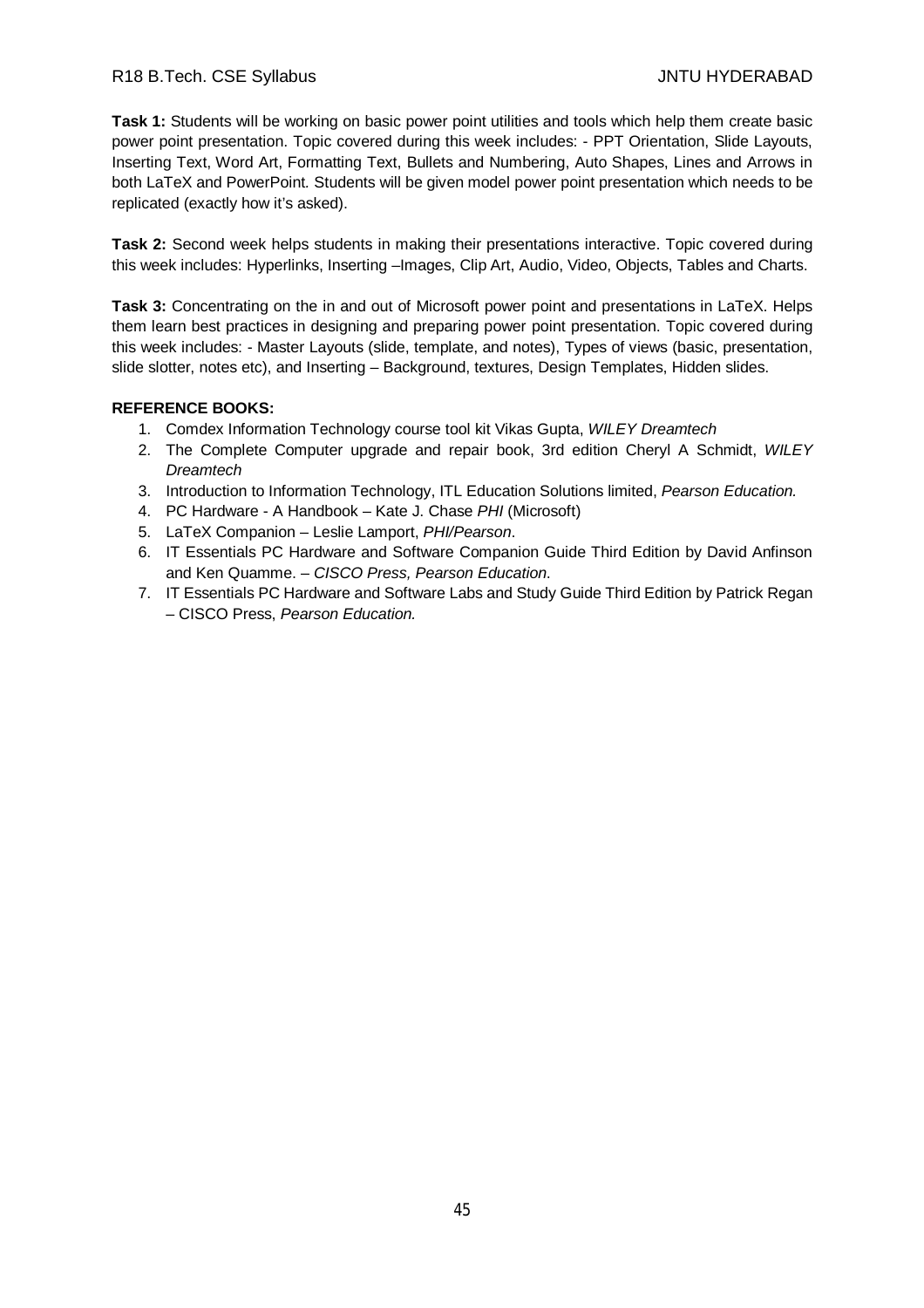# **CS309PC: C++ PROGRAMMING LAB**

## **B.TECH II Year I Sem. L T P C**

**0 0 2 1**

**Prerequisites:** A course on "Programming for Problem Solving".

#### **Course Objectives:**

- Introduces object-oriented programming concepts using the C++ language.
- Introduces the principles of data abstraction, inheritance and polymorphism;
- Introduces the principles of virtual functions and polymorphism
- Introduces handling formatted I/O and unformatted I/O
- Introduces exception handling

## **Course Outcome:**

 Ability to develop applications for a range of problems using object-oriented programming techniques

#### **List of Experiments**

- 1. Write a C++ Program to display Names, Roll No., and grades of 3 students who have appeared in the examination. Declare the class of name, Roll No. and grade. Create an array of class objects. Read and display the contents of the array.
- 2. Write a C++ program to declare Struct. Initialize and display contents of member variables.
- 3. Write a C++ program to declare a class. Declare pointer to class. Initialize and display the contents of the class member.
- 4. Given that an EMPLOYEE class contains following members: data members: Employee number, Employee name, Basic, DA, IT, Net Salary and print data members.
- 5. Write a C++ program to read the data of N employee and compute Net salary of each employee (DA=52% of Basic and Income Tax (IT) =30% of the gross salary)**.**
- 6. Write a C++ to illustrate the concepts of console I/O operations.
- 7. Write a C++ program to use scope resolution operator. Display the various values of the same variables declared at different scope levels.
- 8. Write a C++ program to allocate memory using new operator.
- 9. Write a C++ program to create multilevel inheritance. (Hint: Classes A1, A2, A3)
- 10. Write a C++ program to create an array of pointers. Invoke functions using array objects.
- 11. Write a C++ program to use pointer for both base and derived classes and call the member function. Use Virtual keyword.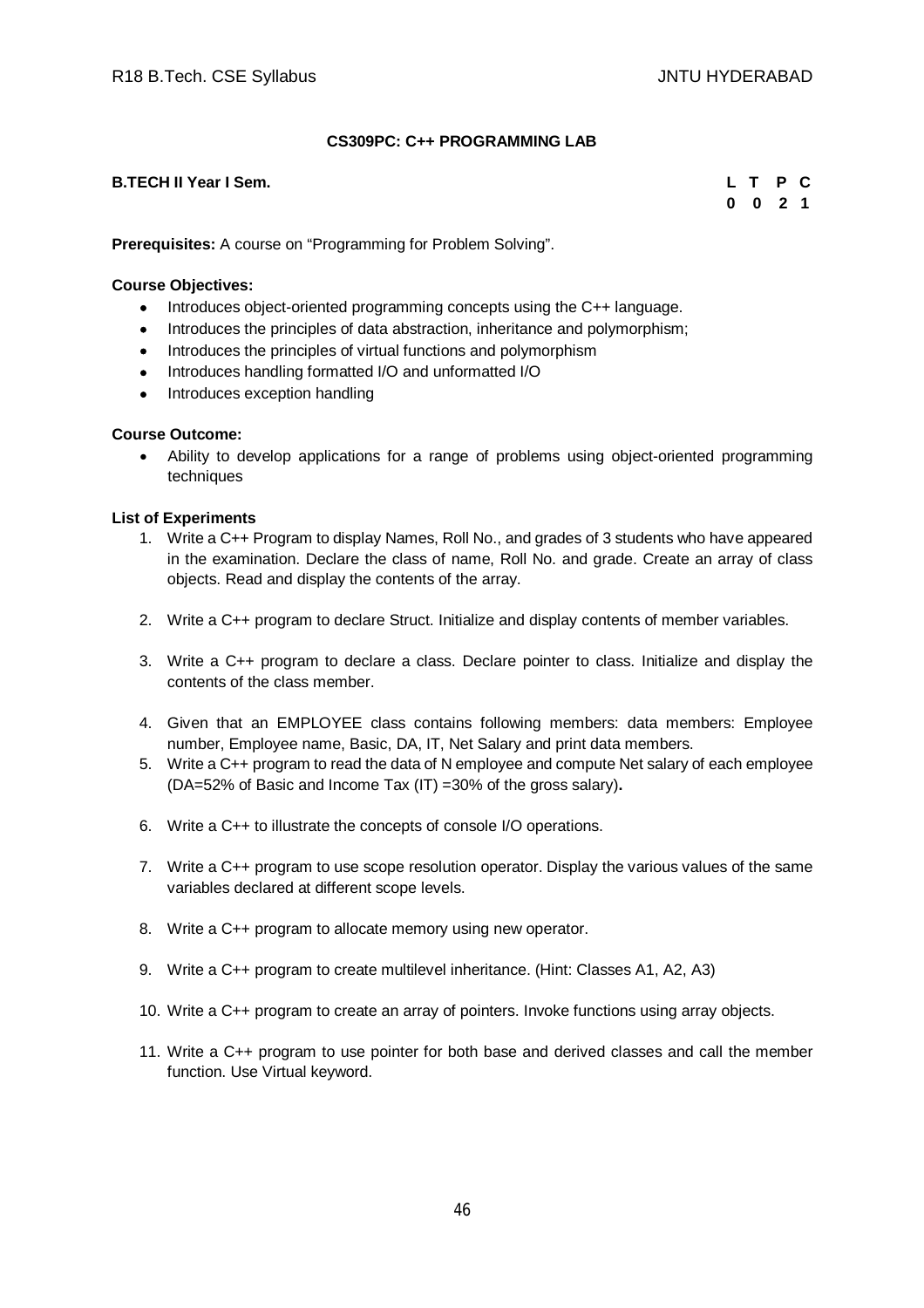#### **\*MC309/\*MC409: GENDER SENSITIZATION LAB**

(An Activity-based Course)

**B.TECH II Year II Sem.** 

|          | L T P C      |    |  |
|----------|--------------|----|--|
| $\bf{0}$ | $\mathbf{0}$ | 20 |  |

#### **COURSE DESCRIPTION**

This course offers an introduction to Gender Studies, an interdisciplinary field that asks critical questions about the meanings of sex and gender in society. The primary goal of this course is to familiarize students with key issues, questions and debates in Gender Studies, both historical and contemporary. It draws on multiple disciplines – such as literature, history, economics, psychology, sociology, philosophy, political science, anthropology and media studies – to examine cultural assumptions about sex, gender, and sexuality.

This course integrates analysis of current events through student presentations, aiming to increase awareness of contemporary and historical experiences of women, and of the multiple ways that sex and gender interact with race, class, caste, nationality and other social identities. This course also seeks to build an understanding and initiate and strengthen programmes combating gender-based violence and discrimination. The course also features several exercises and reflective activities designed to examine the concepts of gender, gender-based violence, sexuality, and rights. It will further explore the impact of gender-based violence on education, health and development.

#### **Objectives of the Course:**

- To develop students' sensibility with regard to issues of gender in contemporary India.
- To provide a critical perspective on the socialization of men and women.
- To introduce students to information about some key biological aspects of genders.
- To expose the students to debates on the politics and economics of work.
- To help students reflect critically on gender violence.
- To expose students to more egalitarian interactions between men and women.

#### **Learning Outcomes:**

- Students will have developed a better understanding of important issues related to gender in contemporary India.
- Students will be sensitized to basic dimensions of the biological, sociological, psychological and legal aspects of gender. This will be achieved through discussion of materials derived from research, facts, everyday life, literature and film.
- Students will attain a finer grasp of how gender discrimination works in our society and how to counter it.
- Students will acquire insight into the gendered division of labour and its relation to politics and economics.
- Men and women students and professionals will be better equipped to work and live together as equals.
- Students will develop a sense of appreciation of women in all walks of life.
- Through providing accounts of studies and movements as well as the new laws that provide protection and relief to women, the textbook will empower students to understand and respond to gender violence.

## **UNIT - I: UNDERSTANDING GENDER**

Introduction: Definition of Gender-Basic Gender Concepts and Terminology-Exploring Attitudes towards Gender-Construction of Gender-Socialization: Making Women, Making Men

- Preparing for Womanhood. Growing up Male. First lessons in Caste.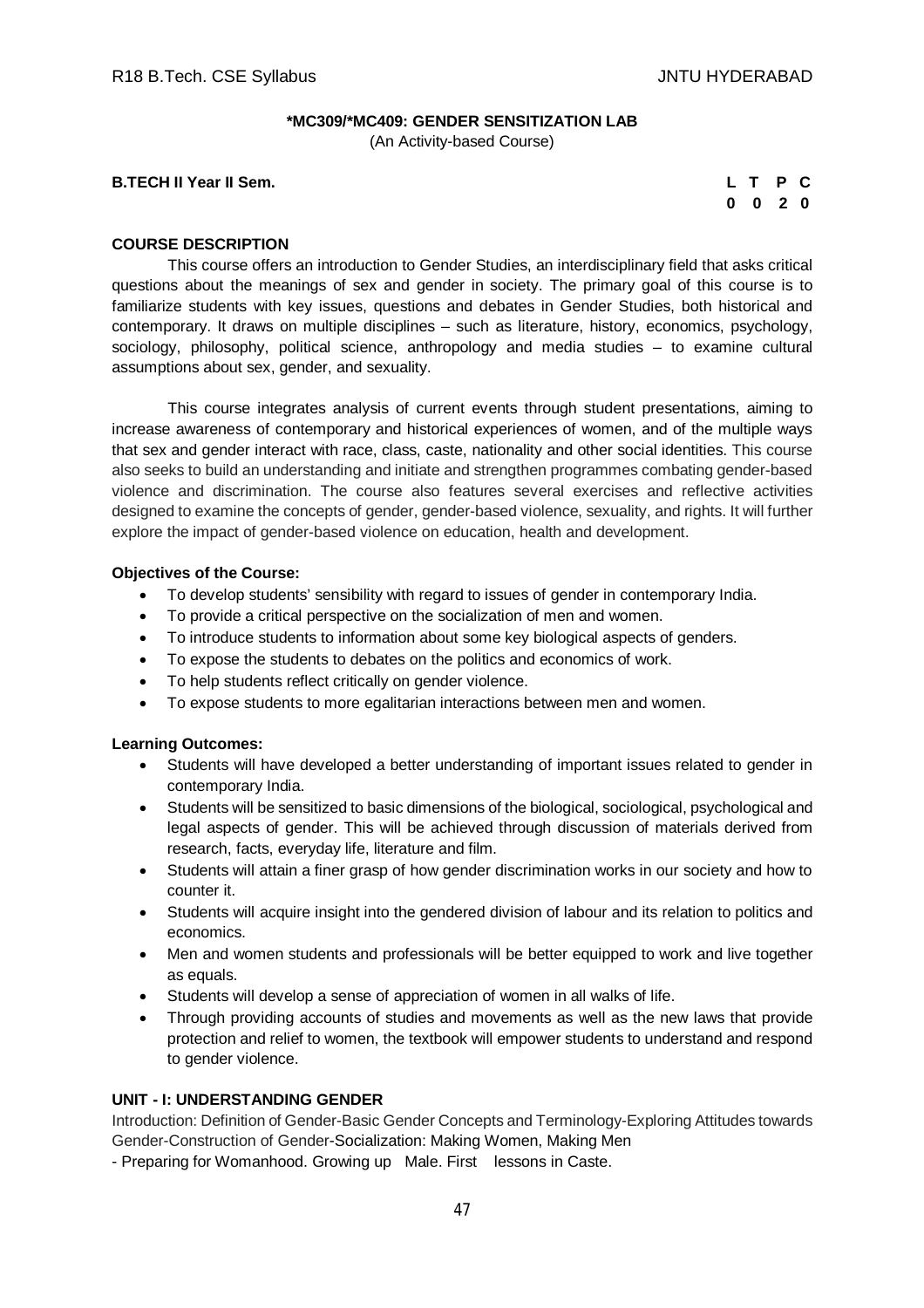# **UNIT – II: GENDER ROLES AND RELATIONS**

Two or Many? -Struggles with Discrimination-Gender Roles and Relations-Types of Gender Roles-Gender Roles and Relationships Matrix-Missing Women-Sex Selection and Its Consequences-Declining Sex Ratio. Demographic Consequences-Gender Spectrum: Beyond the Binary

## **UNIT – III: GENDER AND LABOUR**

Division and Valuation of Labour-Housework: The Invisible Labor- "My Mother doesn't Work." "Share the Load."-Work: Its Politics and Economics -Fact and Fiction. Unrecognized and Unaccounted work. - Gender Development Issues-Gender, Governance and Sustainable Development-Gender and Human Rights-Gender and Mainstreaming

## **UNIT – IV: GENDER - BASED VIOLENCE**

The Concept of Violence- Types of Gender-based Violence-Gender-based Violence from a Human Rights Perspective-Sexual Harassment: Say No! -Sexual Harassment, not Eve-teasing- Coping with Everyday Harassment- Further Reading: "*Chupulu".*

Domestic Violence: Speaking OutIs Home a Safe Place? -When Women Unite [Film]. Rebuilding Lives. Thinking about Sexual Violence Blaming the Victim-"I Fought for my Life…."

#### **UNIT – V: GENDER AND CULTURE**

Gender and Film-Gender and Electronic Media-Gender and Advertisement-Gender and Popular Literature- Gender Development Issues-Gender Issues-Gender Sensitive Language-Gender and Popular Literature - Just Relationships: Being Together as Equals

Mary Kom and Onler. Love and Acid just do not Mix. Love Letters. Mothers and Fathers. Rosa Parks-The Brave Heart.

Note: **Since it is Interdisciplinary Course, Resource Persons can be drawn from the fields of English Literature or Sociology or Political Science or any other qualified faculty who has expertise in this field from engineering departments.**

- *Classes will consist of a combination of activities: dialogue-based lectures, discussions, collaborative learning activities, group work and in-class assignments. Apart from the above prescribed book, Teachers can make use of any authentic materials related to the topics given in the syllabus on "Gender".*
- **ESSENTIAL READING**: The Textbook, "*Towards a World of Equals: A Bilingual Textbook on Gender" written* by A.Suneetha, Uma Bhrugubanda, DuggiralaVasanta, Rama Melkote, Vasudha Nagaraj, Asma Rasheed, Gogu Shyamala, Deepa Sreenivas and Susie Tharu **published by Telugu Akademi, Telangana Government in 2015.**

## **ASSESSMENT AND GRADING:**

- Discussion & Classroom Participation: 20%
- Project/Assignment: 30%
- End Term Exam: 50%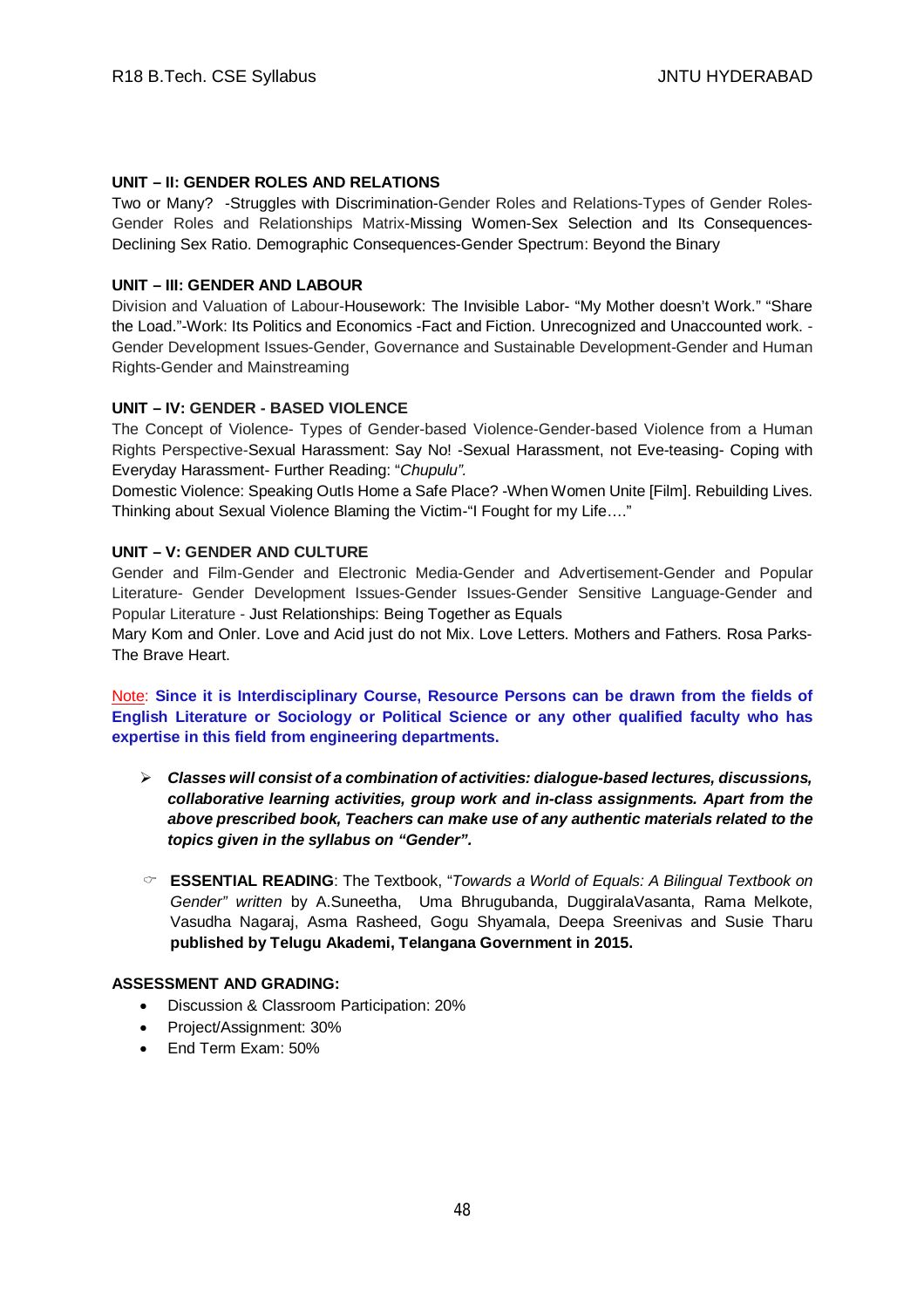# **CS401PC: DISCRETE MATHEMATICS**

| <b>B.TECH II Year II Sem.</b> | L T P C |  |
|-------------------------------|---------|--|
|                               | 3 0 0 3 |  |

**Prerequisites:** An understanding of Mathematics in general is sufficient.

# **Course Objectives**

- Introduces the elementary discrete mathematics for computer science and engineering.
- Topics include formal logic notation, methods of proof, induction, sets, relations, graph theory, permutations and combinations, counting principles; recurrence relations and generating functions.

# **Course Outcomes:**

- Ability to understand and construct precise mathematical proofs
- Ability to use logic and set theory to formulate precise statements
- Ability to analyze and solve counting problems on finite and discrete structures
- Ability to describe and manipulate sequences
- Ability to apply graph theory in solving computing problems

# **UNIT - I**

**The Foundations: Logic and Proofs:** Propositional Logic, Applications of Propositional Logic, Propositional Equivalence, Predicates and Quantifiers, Nested Quantifiers, Rules of Inference, Introduction to Proofs, Proof Methods and Strategy.

## **UNIT - II**

Basic Structures, Sets, Functions, Sequences, Sums, Matrices and Relations Sets, Functions, Sequences & Summations, Cardinality of Sets and Matrices Relations, Relations and Their Properties, n-ary Relations and Their Applications, Representing Relations, Closures of Relations, Equivalence Relations, Partial Orderings.

## **UNIT - III**

**Algorithms, Induction and Recursion:** Algorithms, The Growth of Functions, Complexity of **Algorithms** 

**Induction and Recursion:** Mathematical Induction, Strong Induction and Well-Ordering, Recursive Definitions and Structural Induction, Recursive Algorithms, Program Correctness

## **UNIT - IV**

**Discrete Probability and Advanced Counting Techniques:** An Introduction to Discrete Probability, Probability Theory, Bayes' Theorem, Expected Value and Variance

**Advanced Counting Techniques:** Recurrence Relations, Solving Linear Recurrence Relations, Divide-and-Conquer Algorithms and Recurrence Relations, Generating Functions, Inclusion-Exclusion, Applications of Inclusion-Exclusion

# **UNIT - V**

**Graphs:** Graphs and Graph Models, Graph Terminology and Special Types of Graphs, Representing Graphs and Graph Isomorphism, Connectivity, Euler and Hamilton Paths, Shortest-Path Problems, Planar Graphs, Graph Coloring.

**Trees:** Introduction to Trees, Applications of Trees, Tree Traversal, Spanning Trees, Minimum Spanning Trees

# **TEXT BOOK:**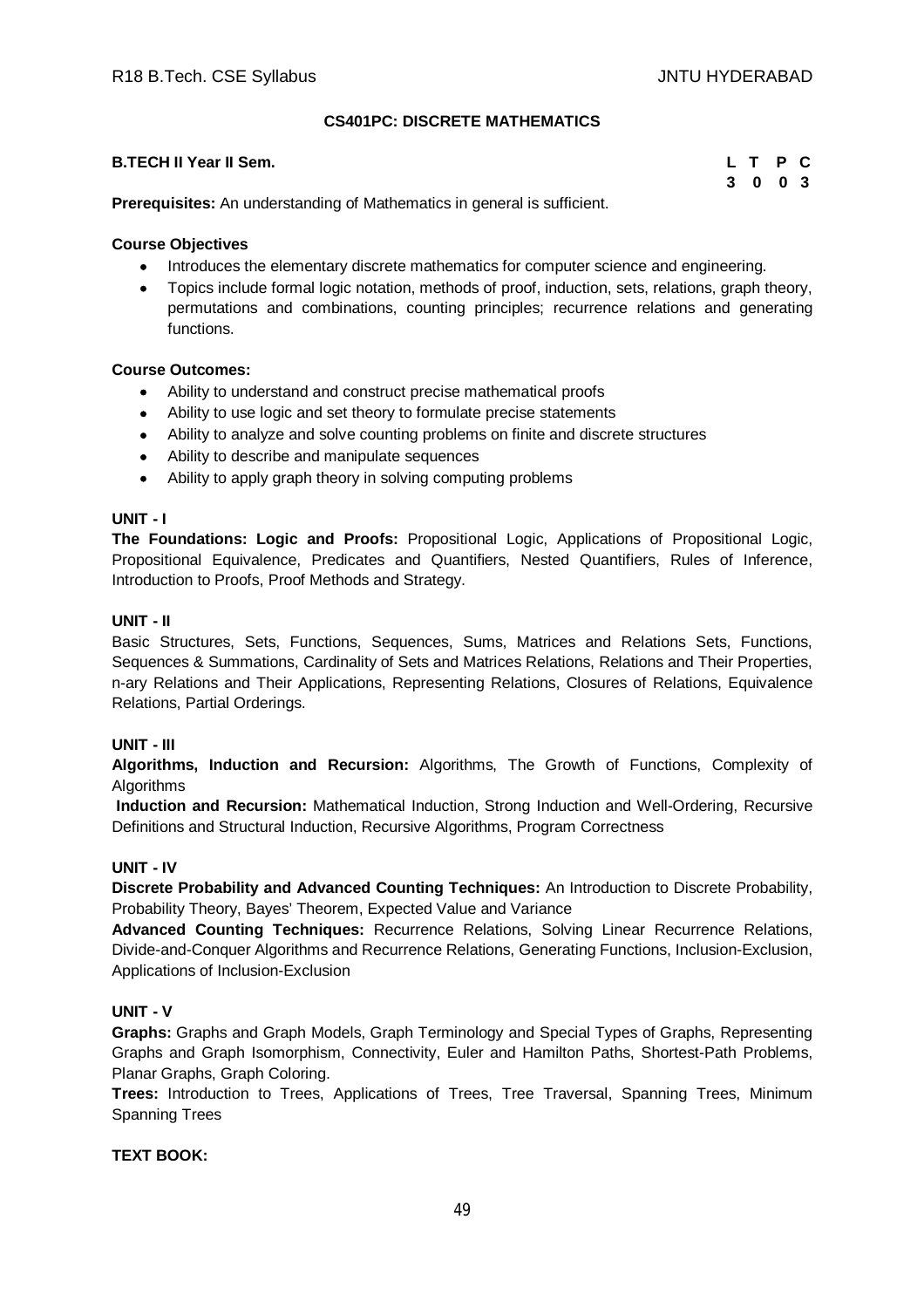1. Discrete Mathematics and its Applications with Combinatorics and Graph Theory- Kenneth H Rosen, 7<sup>th</sup> Edition, TMH.

- 1. Discrete Mathematical Structures with Applications to Computer Science-J.P. Tremblay and R. Manohar, TMH,
- 2. Discrete Mathematics for Computer Scientists & Mathematicians: Joe L. Mott, Abraham Kandel, Teodore P. Baker, 2<sup>nd</sup> ed, Pearson Education.
- 3. Discrete Mathematics- Richard Johnsonbaugh, 7<sup>Th</sup> Edn., Pearson Education.
- 4. Discrete Mathematics with Graph Theory- Edgar G. Goodaire, Michael M. Parmenter.
- 5. Discrete and Combinatorial Mathematics an applied introduction: Ralph.P. Grimald, 5<sup>th</sup> edition, Pearson Education.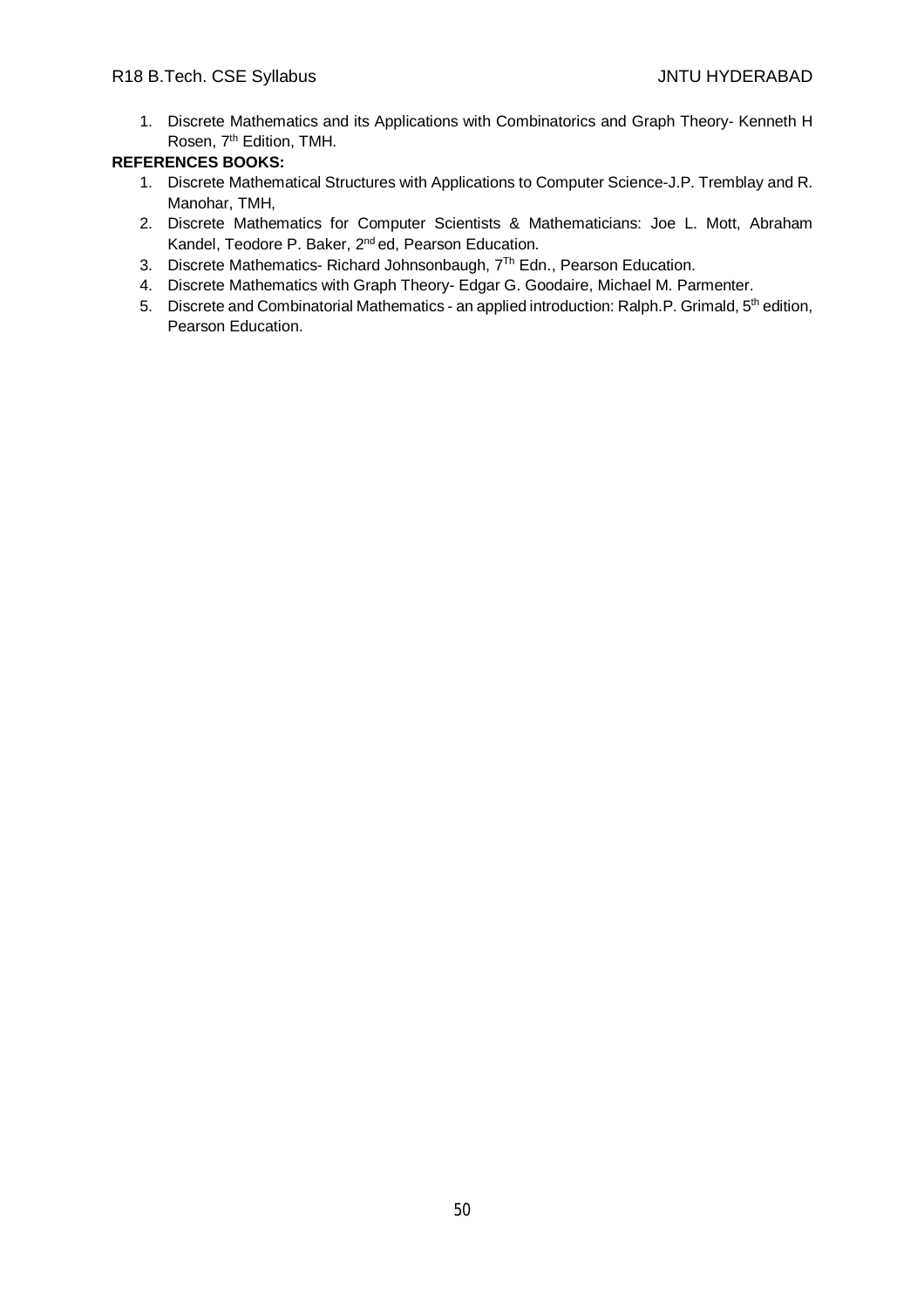# **SM402MS/SM305MS: BUSINESS ECONOMICS AND FINANCIAL ANALYSIS**

| <b>B.TECH II Year II Sem.</b> | L T P C |  |
|-------------------------------|---------|--|
|                               | 3 0 0 3 |  |

#### **Prerequisites:** None

**Course Objective:** To learn the basic Business types, impact of the Economy on Business and Firms specifically. To analyze the Business from the Financial Perspective.

**Course Outcome:** The students will understand the various Forms of Business and the impact of economic variables on the Business. The Demand, Supply, Production, Cost, Market Structure, Pricing aspects are learnt. The Students can study the firm's financial position by analysing the Financial Statements of a Company.

## **UNIT – I**

## **Introduction to Business and Economics:**

**Business**: Structure of Business Firm, Theory of Firm, Types of Business Entities, Limited Liability Companies, Sources of Capital for a Company, Non-Conventional Sources of Finance.

**Economics:** Significance of Economics, Micro and Macro Economic Concepts, Concepts and Importance of National Income, Inflation, Money Supply in Inflation, Business Cycle, Features and Phases of Business Cycle. Nature and Scope of Business Economics, Role of Business Economist, Multidisciplinary nature of Business Economics.

## **UNIT - II**

## **Demand and Supply Analysis:**

**Elasticity of Demand:** Elasticity, Types of Elasticity, Law of Demand, Measurement and Significance of Elasticity of Demand, Factors affecting Elasticity of Demand, Elasticity of Demand in decision making, Demand Forecasting: Characteristics of Good Demand Forecasting, Steps in Demand Forecasting, Methods of Demand Forecasting.

**Supply Analysis:** Determinants of Supply, Supply Function & Law of Supply.

## **UNIT - III**

## **Production, Cost, Market Structures & Pricing:**

**Production Analysis:** Factors of Production, Production Function, Production Function with one variable input, two variable inputs, Returns to Scale, Different Types of Production Functions.

**Cost analysis**: Types of Costs, Short run and Long run Cost Functions.

**Market Structures**: Nature of Competition, Features of Perfect competition, Monopoly, Oligopoly, Monopolistic Competition.

**Pricing:** Types of Pricing, Product Life Cycle based Pricing, Break Even Analysis, Cost Volume Profit Analysis.

## **UNIT - IV**

**Financial Accounting:** Accounting concepts and Conventions, Accounting Equation, Double-Entry system of Accounting, Rules for maintaining Books of Accounts, Journal, Posting to Ledger, Preparation of Trial Balance, Elements of Financial Statements, Preparation of Final Accounts.

## **UNIT - V**

**Financial Analysis through Ratios:** Concept of Ratio Analysis, Liquidity Ratios, Turnover Ratios, Profitability Ratios, Proprietary Ratios, Solvency, Leverage Ratios (simple problems). Introduction to Fund Flow and Cash Flow Analysis (simple problems).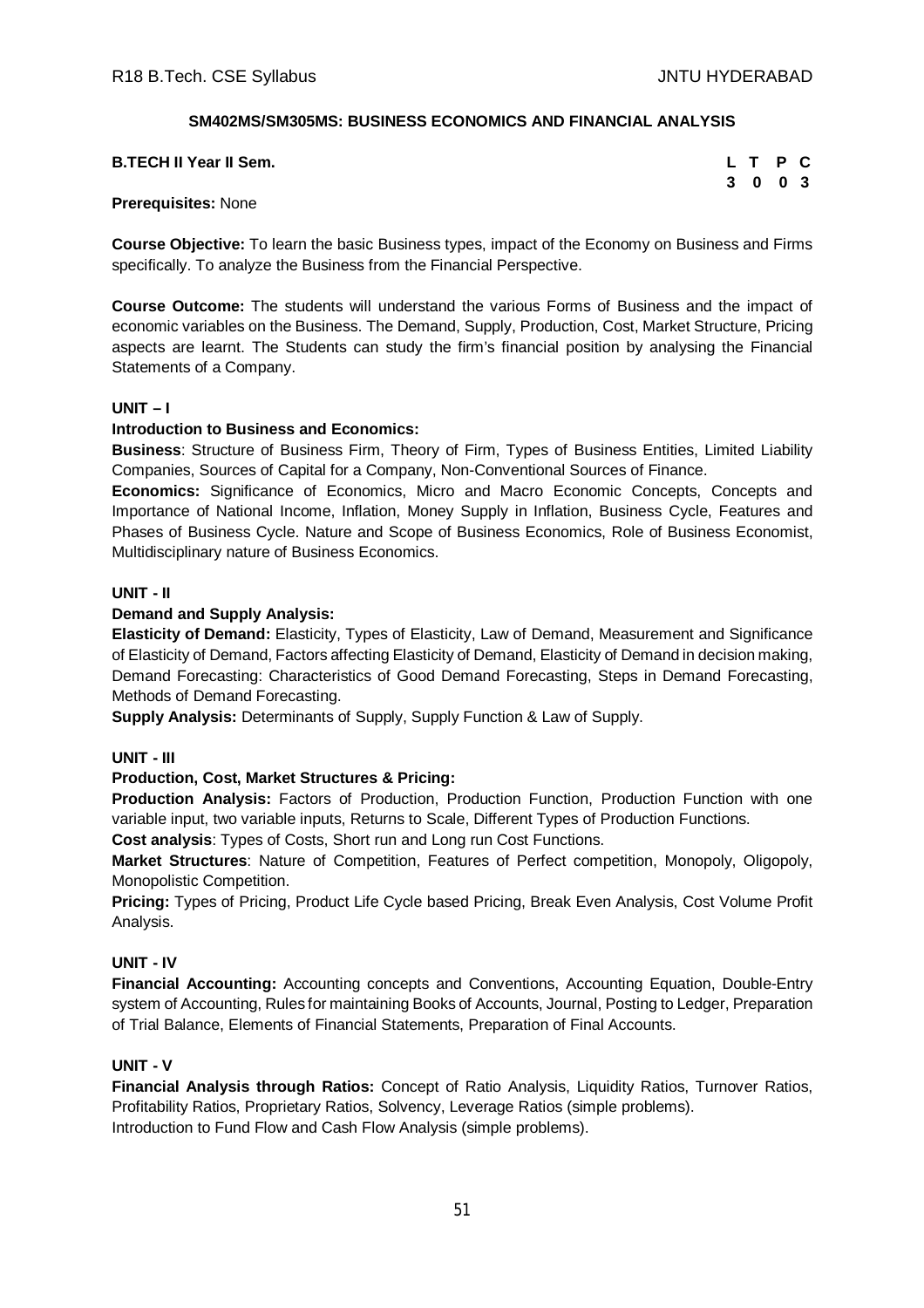# **TEXT BOOKS:**

- 1. D.D. Chaturvedi, S.L. Gupta, Business Economics Theory and Applications, International Book House Pvt. Ltd. 2013.
- 2. Dhanesh K Khatri, Financial Accounting, Tata McGraw Hill, 2011.
- 3. Geethika Ghosh, Piyali Gosh, Purba Roy Choudhury, Managerial Economics, 2e, Tata McGraw Hill Education Pvt. Ltd. 2012.

- 1. Paresh Shah, Financial Accounting for Management 2e, Oxford Press, 2015.
- 2. S.N. Maheshwari, Sunil K Maheshwari, Sharad K Maheshwari, Financial Accounting, 5e, Vikas Publications, 2013.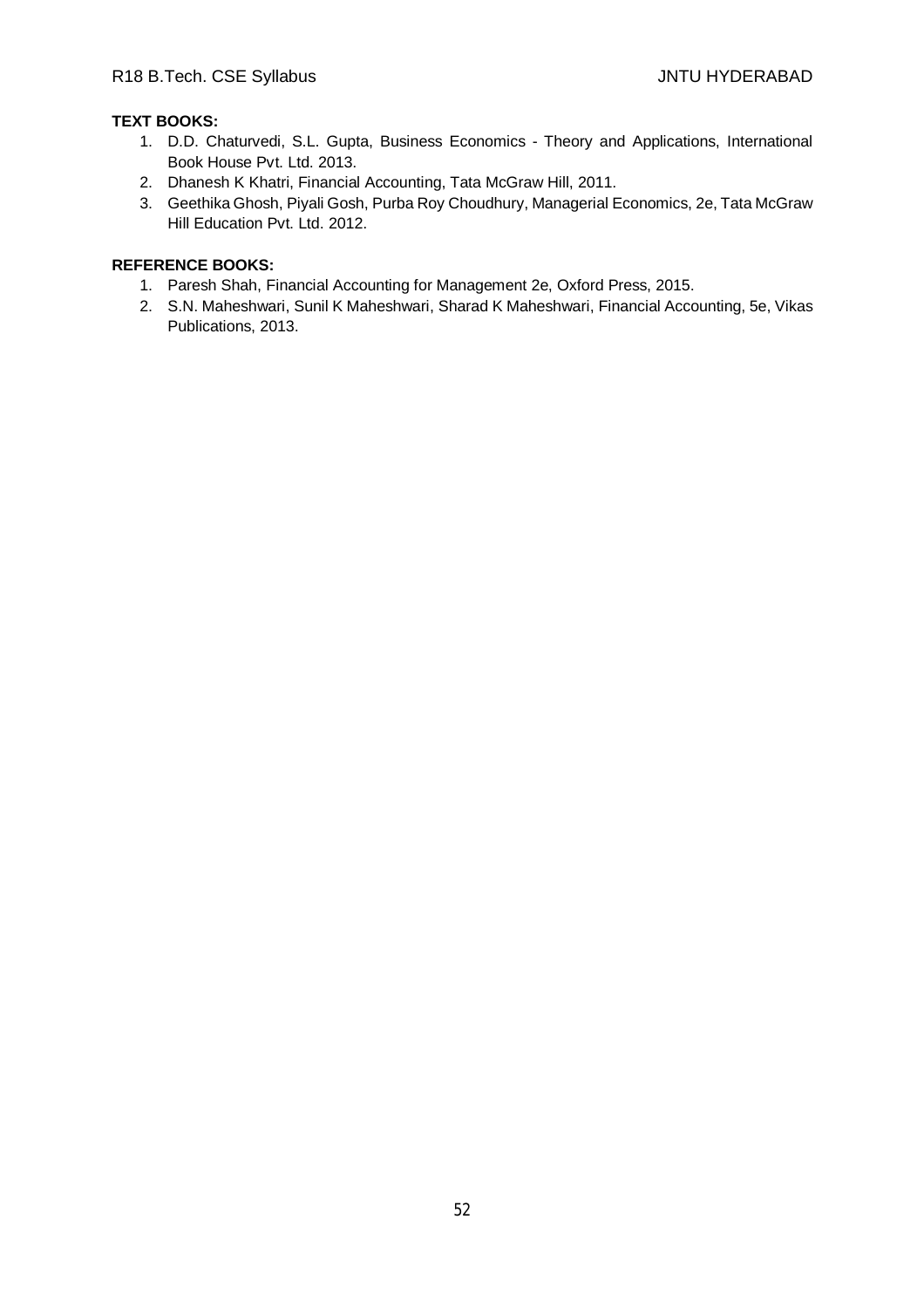**3 0 0 3**

## **CS403PC: OPERATING SYSTEMS**

#### **B.TECH II Year II Sem. L T P C**

| <b>Prerequisites:</b> |  |
|-----------------------|--|

- A course on "Computer Programming and Data Structures".
- A course on "Computer Organization and Architecture".

## **Course Objectives:**

- Introduce operating system concepts (i.e., processes, threads, scheduling, synchronization, deadlocks, memory management, file and I/O subsystems and protection)
- Introduce the issues to be considered in the design and development of operating system
- Introduce basic Unix commands, system call interface for process management, interprocess communication and I/O in Unix

#### **Course Outcomes:**

- Will be able to control access to a computer and the files that may be shared
- Demonstrate the knowledge of the components of computer and their respective roles in computing.
- Ability to recognize and resolve user problems with standard operating environments.
- Gain practical knowledge of how programming languages, operating systems, and architectures interact and how to use each effectively.

## **UNIT - I**

**Operating System - Introduction**, Structures - Simple Batch, Multiprogrammed, Time-shared, Personal Computer, Parallel, Distributed Systems, Real-Time Systems, System components, Operating System services, System Calls

## **UNIT - II**

**Process and CPU Scheduling** - Process concepts and scheduling, Operations on processes, Cooperating Processes, Threads, and Interposes Communication, Scheduling Criteria, Scheduling Algorithms, Multiple -Processor Scheduling.

**System call interface for process management**-fork, exit, wait, waitpid, exec

## **UNIT - III**

**Deadlocks** - System Model, Deadlocks Characterization, Methods for Handling Deadlocks, Deadlock Prevention, Deadlock Avoidance, Deadlock Detection, and Recovery from Deadlock

**Process Management and Synchronization** - The Critical Section Problem, Synchronization Hardware, Semaphores, and Classical Problems of Synchronization, Critical Regions, Monitors

**Interprocess Communication Mechanisms:** IPC between processes on a single computer system, IPC between processes on different systems, using pipes, FIFOs, message queues, shared memory.

## **UNIT - IV**

**Memory Management and Virtual Memory** - Logical versus Physical Address Space, Swapping, Contiguous Allocation, Paging, Segmentation, Segmentation with Paging, Demand Paging, Page Replacement, Page Replacement Algorithms.

## **UNIT - V**

**File System Interface and Operations** -Access methods, Directory Structure, Protection, File System Structure, Allocation methods, Free-space Management. Usage of open, create, read, write, close, lseek, stat, ioctl system calls.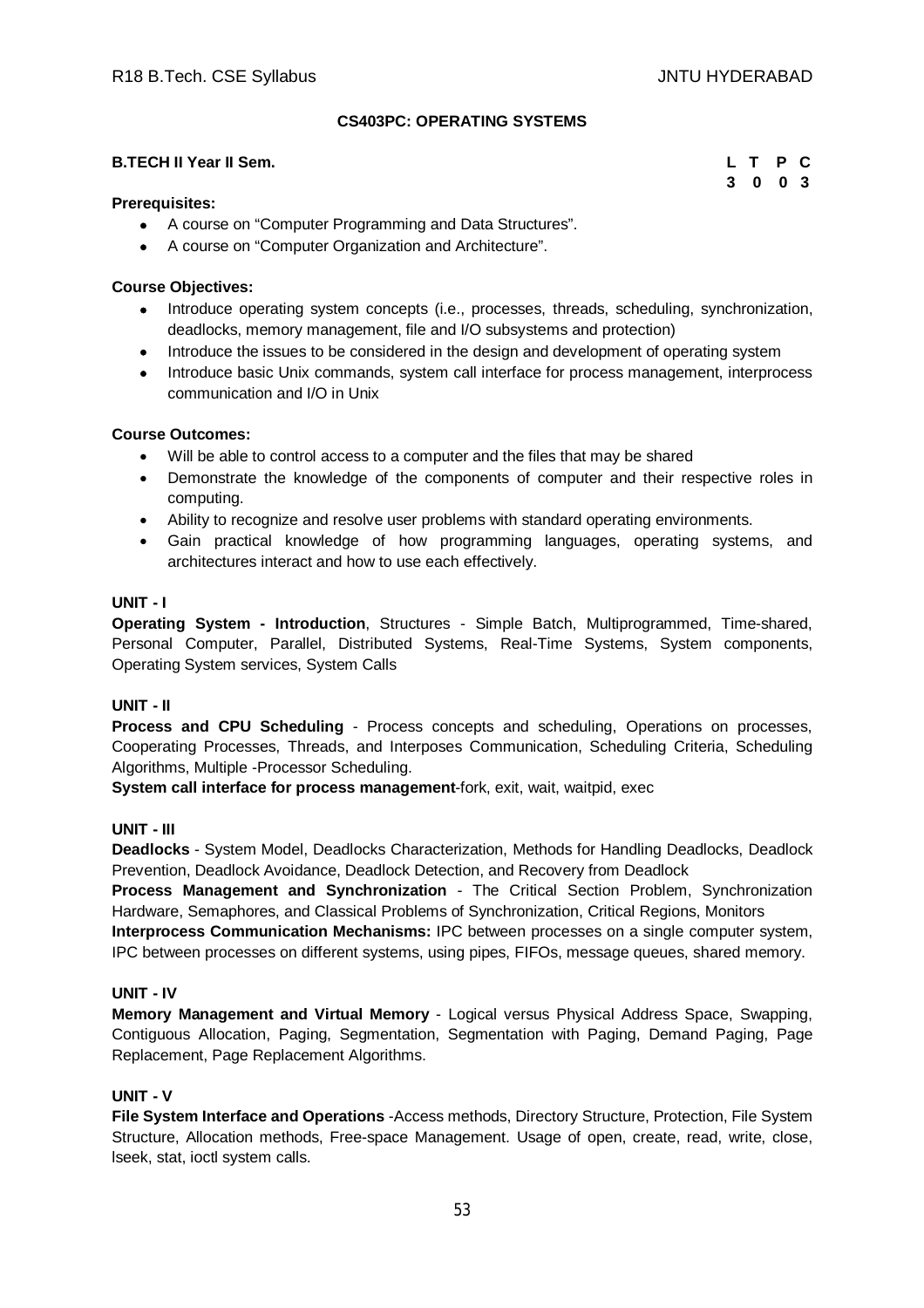# **TEXT BOOKS:**

- 1. Operating System Principles- Abraham Silberchatz, Peter B. Galvin, Greg Gagne 7<sup>th</sup> Edition, John Wiley
- 2. Advanced programming in the UNIX environment, W.R. Stevens, Pearson education.

- 1. Operating Systems Internals and Design Principles Stallings, Fifth Edition–2005, Pearson Education/PHI
- 2. Operating System A Design Approach- Crowley, TMH.
- 3. Modern Operating Systems, Andrew S. Tanenbaum 2<sup>nd</sup> edition, Pearson/PHI
- 4. UNIX programming environment, Kernighan and Pike, PHI/ Pearson Education
- 5. UNIX Internals -The New Frontiers, U. Vahalia, Pearson Education.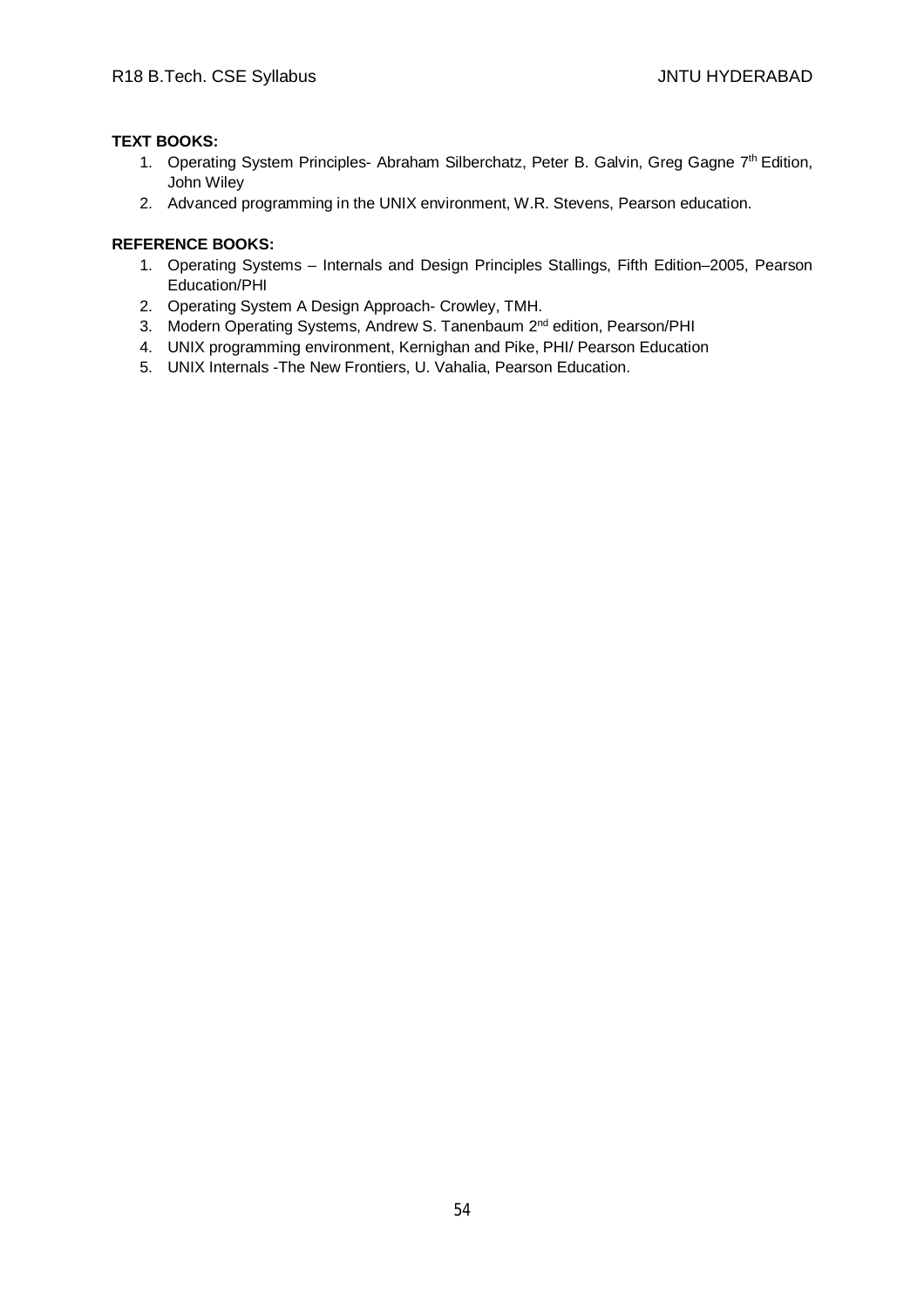## **CS404PC: DATABASE MANAGEMENT SYSTEMS**

# **B.TECH II Year II Sem.**

| L T |   | P            | C                       |
|-----|---|--------------|-------------------------|
| 3   | 1 | $\mathbf{0}$ | $\overline{\mathbf{4}}$ |

**Prerequisites:** A course on "Data Structures".

## **Course Objectives:**

- To understand the basic concepts and the applications of database systems.
- To master the basics of SQL and construct queries using SQL.
- Topics include data models, database design, relational model, relational algebra, transaction control, concurrency control, storage structures and access techniques.

## **Course Outcomes:**

- Gain knowledge of fundamentals of DBMS, database design and normal forms
- Master the basics of SQL for retrieval and management of data.
- Be acquainted with the basics of transaction processing and concurrency control.
- Familiarity with database storage structures and access techniques

## **UNIT - I**

**Database System Applications:** A Historical Perspective, File Systems versus a DBMS**,** the Data Model, Levels of Abstraction in a DBMS, Data Independence, Structure of a DBMS

**Introduction to Database Design**: Database Design and ER Diagrams, Entities, Attributes, and Entity Sets, Relationships and Relationship Sets, Additional Features of the ER Model, Conceptual Design With the ER Model

# **UNIT - II**

**Introduction to the Relational Model**: Integrity constraint over relations, enforcing integrity constraints, querying relational data, logical data base design, introduction to views, destroying/altering tables and views.

Relational Algebra**,** Tuple relational Calculus, Domain relational calculus.

## **UNIT - III**

**SQL: QUERIES, CONSTRAINTS, TRIGGERS:** form of basic SQL query, UNION, INTERSECT, and EXCEPT, Nested Queries, aggregation operators, NULL values, complex integrity constraints in SQL, triggers and active data bases.

**Schema Refinement**: Problems caused by redundancy, decompositions, problems related to decomposition, reasoning about functional dependencies, FIRST, SECOND, THIRD normal forms, BCNF, lossless join decomposition, multi-valued dependencies, FOURTH normal form, FIFTH normal form.

## **UNIT - IV**

Transaction Concept, Transaction State, Implementation of Atomicity and Durability, Concurrent Executions, Serializability, Recoverability, Implementation of Isolation, Testing for serializability, Lock Based Protocols, Timestamp Based Protocols, Validation- Based Protocols, Multiple Granularity, Recovery and Atomicity, Log–Based Recovery, Recovery with Concurrent Transactions.

## **UNIT - V**

Data on External Storage, File Organization and Indexing, Cluster Indexes, Primary and Secondary Indexes, Index data Structures, Hash Based Indexing, Tree base Indexing, Comparison of File Organizations, Indexes and Performance Tuning, Intuitions for tree Indexes, Indexed Sequential Access Methods (ISAM), B+ Trees: A Dynamic Index Structure.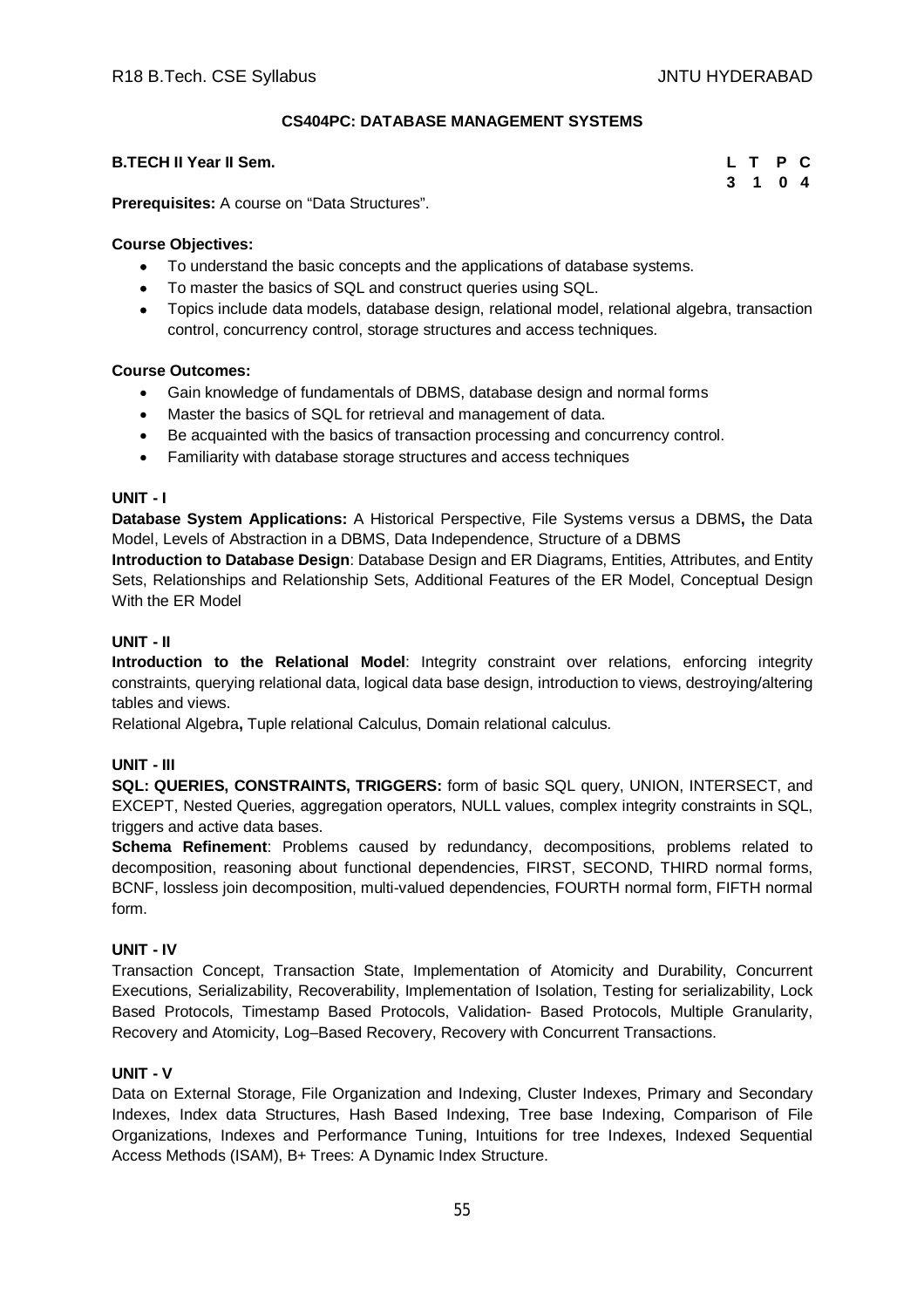# **TEXT BOOKS:**

- 1. Database Management Systems, Raghurama Krishnan, Johannes Gehrke, *Tata Mc Graw Hill* 3rd Edition
- 2. Database System Concepts, Silberschatz, Korth, *Mc Graw hill*, V edition.

- 1. Database Systems design, Implementation, and Management, Peter Rob & Carlos Coronel 7th Edition.
- 2. Fundamentals of Database Systems, Elmasri Navrate, *Pearson Education*
- 3. Introduction to Database Systems, C. J. Date, *Pearson Education*
- 4. Oracle for Professionals, The X Team, S.Shah and V. Shah, *SPD*.
- 5. Database Systems Using Oracle: A Simplified guide to SQL and PL/SQL,Shah, *PHI*.
- 6. Fundamentals of Database Management Systems, M. L. Gillenson, *Wiley Student* Edition.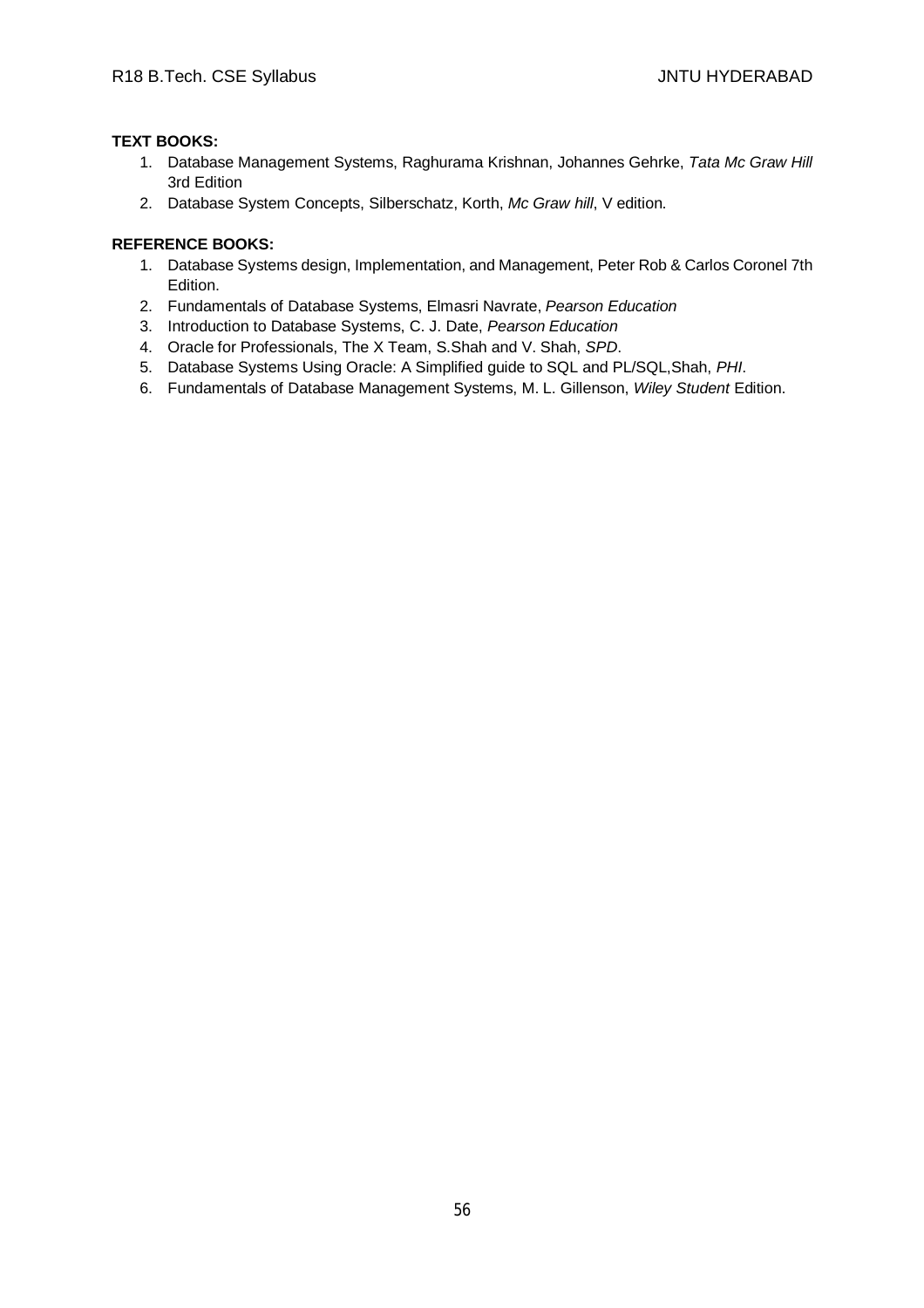## **CS405PC: JAVA PROGRAMMING**

## **B.TECH II Year II Sem.**

|    | L T | P C |                |
|----|-----|-----|----------------|
| -3 | 1.  |     | 0 <sub>4</sub> |

## **Course Objectives:**

- To introduce the object-oriented programming concepts.
- To understand object-oriented programming concepts, and apply them in solving problems.
- To introduce the principles of inheritance and polymorphism; and demonstrate how they relate to the design of abstract classes
- To introduce the implementation of packages and interfaces
- To introduce the concepts of exception handling and multithreading.
- To introduce the design of Graphical User Interface using applets and swing controls.

## **Course Outcomes:**

- Able to solve real world problems using OOP techniques.
- Able to understand the use of abstract classes.
- Able to solve problems using java collection framework and I/o classes.
- Able to develop multithreaded applications with synchronization.
- Able to develop applets for web applications.
- Able to design GUI based applications

#### **UNIT - I**

**Object-Oriented Thinking**- A way of viewing world – Agents and Communities, messages and methods, Responsibilities, Classes and Instances, Class Hierarchies- Inheritance, Method binding, Overriding and Exceptions, Summary of Object-Oriented concepts. Java buzzwords, An Overview of Java, Data types, Variables and Arrays, operators, expressions, control statements, Introducing classes, Methods and Classes, String handling.

**Inheritance**– Inheritance concept, Inheritance basics, Member access, Constructors, Creating Multilevel hierarchy, super uses, using final with inheritance, Polymorphism-ad hoc polymorphism, pure polymorphism, method overriding, abstract classes, Object class, forms of inheritance- specialization, specification, construction, extension, limitation, combination, benefits of inheritance, costs of inheritance.

## **UNIT - II**

**Packages**- Defining a Package, CLASSPATH, Access protection, importing packages.

Interfaces- defining an interface, implementing interfaces, Nested interfaces, applying interfaces, variables in interfaces and extending interfaces.

**Stream based I/O** (java.io) – The Stream classes-Byte streams and Character streams, Reading console Input and Writing Console Output, File class, Reading and writing Files, Random access file operations, The Console class, Serialization, Enumerations, auto boxing, generics.

## **UNIT - III**

**Exception handling** - Fundamentals of exception handling, Exception types, Termination or resumptive models, Uncaught exceptions, using try and catch, multiple catch clauses, nested try statements, throw, throws and finally, built- in exceptions, creating own exception sub classes.

**Multithreading**- Differences between thread-based multitasking and process-based multitasking, Java thread model, creating threads, thread priorities, synchronizing threads, inter thread communication.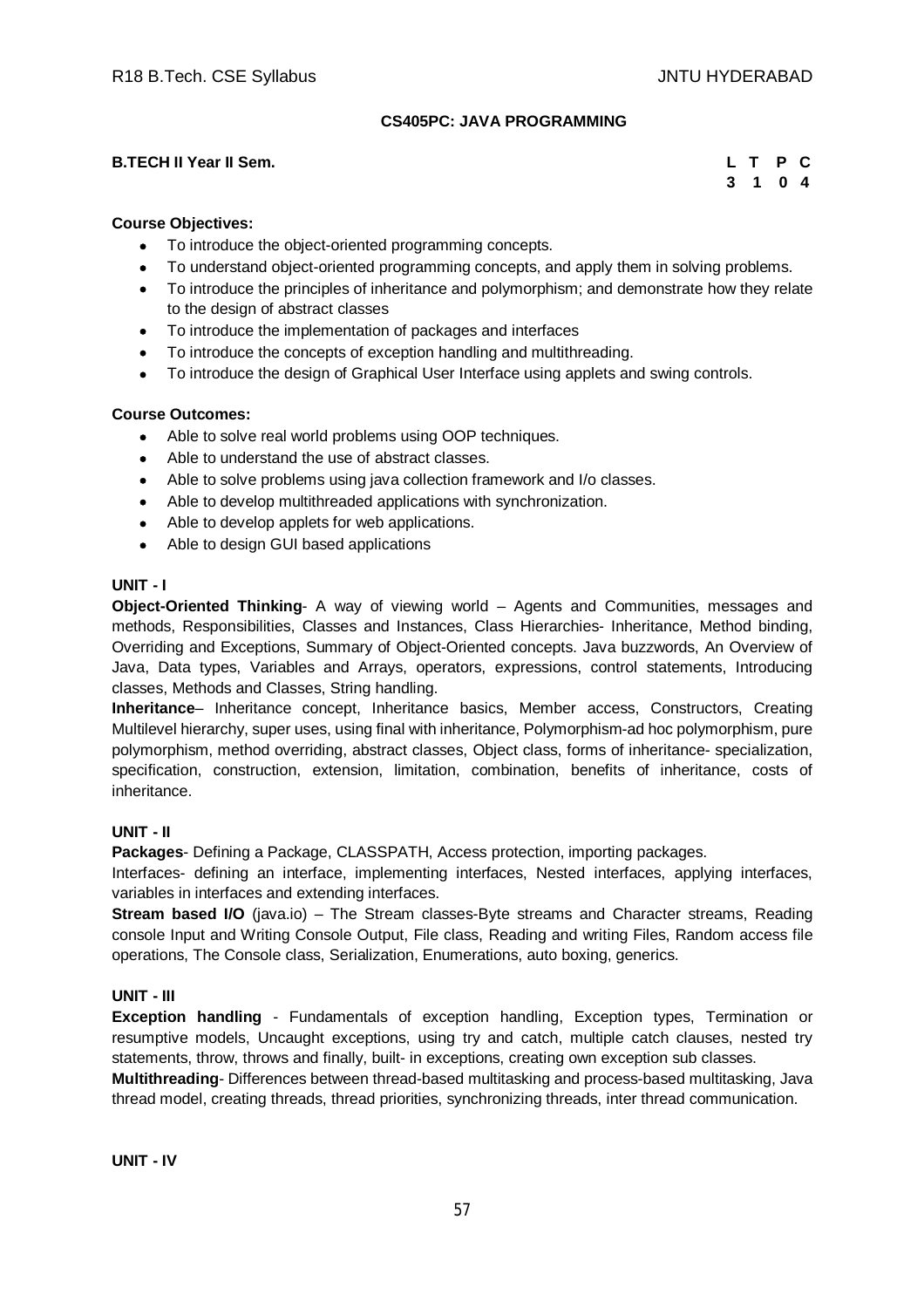**The Collections Framework** (java.util)- Collections overview, Collection Interfaces, The Collection classes- Array List, Linked List, Hash Set, Tree Set, Priority Queue, Array Deque. Accessing a Collection via an Iterator, Using an Iterator, The For-Each alternative, Map Interfaces and Classes, Comparators, Collection algorithms, Arrays, The Legacy Classes and Interfaces- Dictionary, Hashtable, Properties, Stack, Vector

More Utility classes, String Tokenizer, Bit Set, Date, Calendar, Random, Formatter, Scanner

# **UNIT - V**

**GUI Programming with Swing** – Introduction, limitations of AWT, MVC architecture, components, containers. Understanding Layout Managers, Flow Layout, Border Layout, Grid Layout, Card Layout, Grid Bag Layout.

**Event Handling**- The Delegation event model- Events, Event sources, Event Listeners, Event classes, Handling mouse and keyboard events, Adapter classes, Inner classes, Anonymous Inner classes.

**A Simple Swing Application, Applets** – Applets and HTML, Security Issues, Applets and Applications, passing parameters to applets. Creating a Swing Applet, Painting in Swing, A Paint example, Exploring Swing Controls- JLabel and Image Icon, JText Field, **The Swing Buttons**- JButton, JToggle Button, JCheck Box, JRadio Button, JTabbed Pane, JScroll Pane, JList, JCombo Box, Swing Menus, Dialogs.

#### **TEXT BOOKS:**

- 1. Java The complete reference, 9<sup>th</sup> edition, Herbert Schildt, McGraw Hill Education (India) Pvt. Ltd.
- 2. Understanding Object-Oriented Programming with Java, updated edition, T. Budd, Pearson Education.

- 1. An Introduction to programming and OO design using Java, J. Nino and F.A. Hosch, John Wiley & sons
- 2. Introduction to Java programming, Y. Daniel Liang, Pearson Education.
- 3. Object Oriented Programming through Java, P. Radha Krishna, University Press.
- 4. Programming in Java, S. Malhotra, S. Chudhary, 2<sup>nd</sup> edition, Oxford Univ. Press.
- 5. Java Programming and Object-oriented Application Development, R. A. Johnson, Cengage Learning.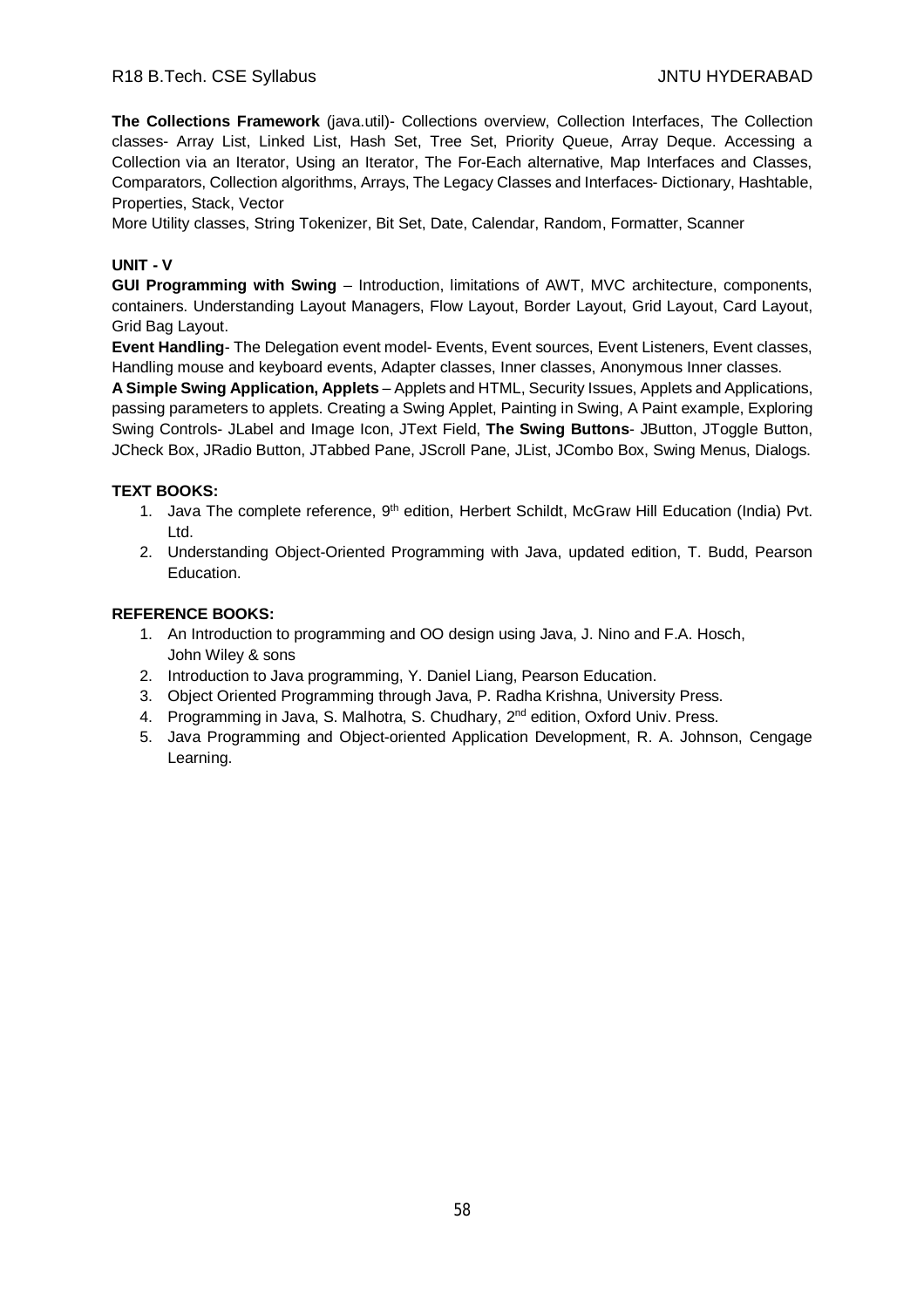## **CS406PC: OPERATING SYSTEMS LAB (Using UNIX/LINUX)**

# **B.TECH II Year II Sem. L T P C**

**Prerequisites:**

- A course on "Programming for Problem Solving".
- A course on "Computer Organization and Architecture".

#### **Co-requisite:**

A course on "Operating Systems".

#### **Course Objectives:**

- To provide an understanding of the design aspects of operating system concepts through simulation
- Introduce basic Unix commands, system call interface for process management, interprocess communication and I/O in Unix

#### **Course Outcomes:**

- Simulate and implement operating system concepts such as scheduling, deadlock management, file management and memory management.
- Able to implement C programs using Unix system calls

#### **List of Experiments:**

- 1. Write C programs to simulate the following CPU Scheduling algorithms
	- a) FCFS b) SJF c) Round Robin d) priority
- 2. Write programs using the I/O system calls of UNIX/LINUX operating system (open, read, write, close, fcntl, seek, stat, opendir, readdir)
- 3. Write a C program to simulate Bankers Algorithm for Deadlock Avoidance and Prevention.
- 4. Write a C program to implement the Producer Consumer problem using semaphores using UNIX/LINUX system calls.
- 5. Write C programs to illustrate the following IPC mechanisms
	- a) Pipes b) FIFOs c) Message Queues d) Shared Memory
- 6. Write C programs to simulate the following memory management techniques
	- a) Paging b) Segmentation

## **TEXT BOOKS:**

- 1. Operating System Principles- Abraham Silberchatz, Peter B. Galvin, Greg Gagne 7<sup>th</sup> Edition, John Wiley
- 2. Advanced programming in the Unix environment, W.R.Stevens, *Pearson* education.

## **REFERENCE BOOKS:**

- 1. Operating Systems Internals and Design Principles, William Stallings, Fifth Edition–2005, Pearson Education/PHI
- 2. Operating System A Design Approach-Crowley, TMH.
- 3. Modern Operating Systems, Andrew S Tanenbaum, 2<sup>nd</sup> edition, Pearson/PHI
- 4. UNIX Programming Environment, Kernighan and Pike, PHI/Pearson Education
- 5. UNIX Internals: The New Frontiers, U. Vahalia, Pearson Education

**0 0 3 1.5**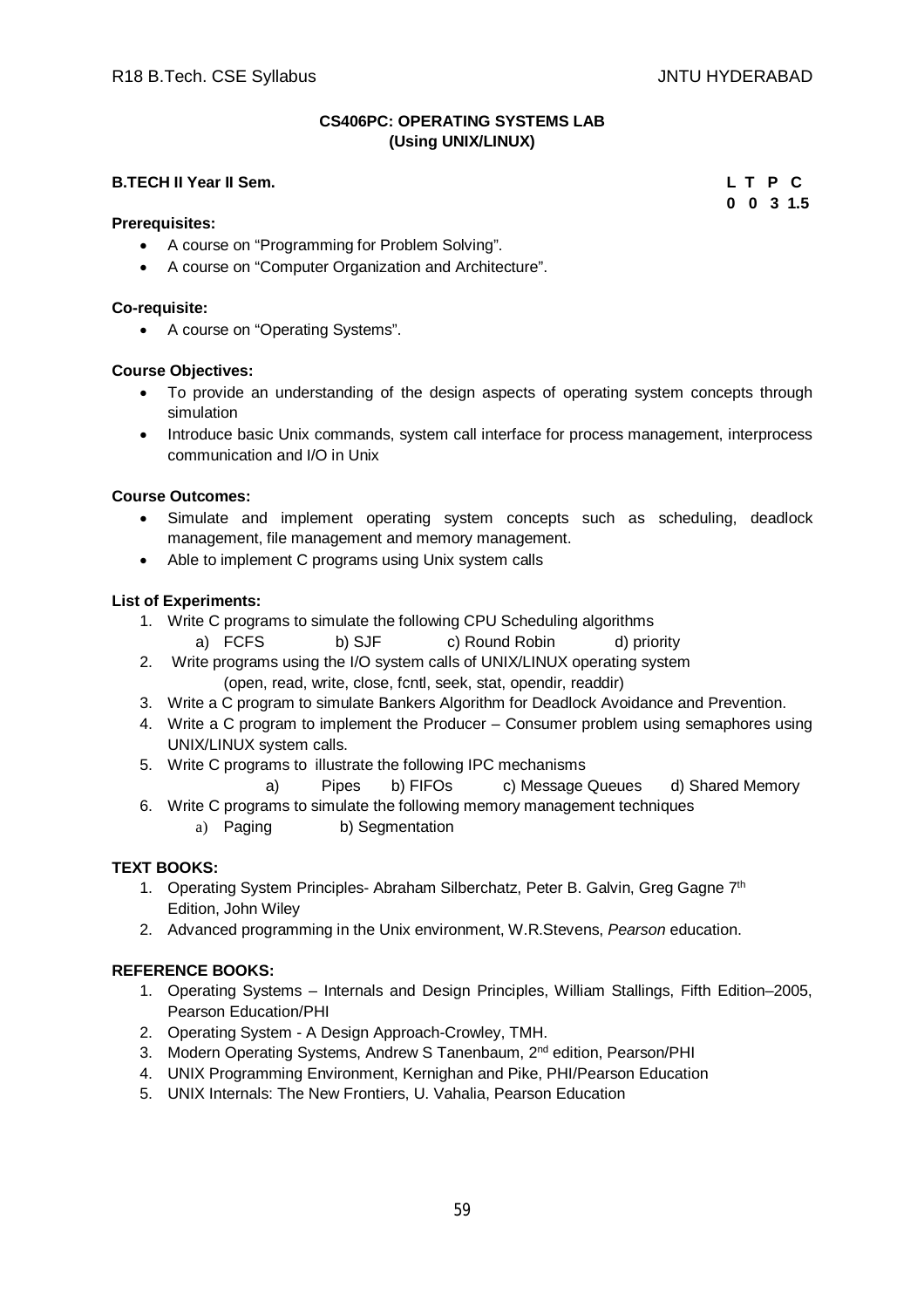# **CS407PC: DATABASE MANAGEMENT SYSTEMS LAB**

#### **B.TECH II Year II Sem. L T P C**

# **0 0 3 1.5**

## **Co-requisites:**

Co-requisite of course "Database Management Systems"

## **Course Objectives:**

- Introduce ER data model, database design and normalization
- Learn SQL basics for data definition and data manipulation

# **Course Outcomes:**

- Design database schema for a given application and apply normalization
- Acquire skills in using SQL commands for data definition and data manipulation.
- Develop solutions for database applications using procedures, cursors and triggers

# **List of Experiments:**

- 1. Concept design with E-R Model
- 2. Relational Model
- 3. Normalization
- 4. Practicing DDL commands
- 5. Practicing DML commands
- 6. Querying (using ANY, ALL, IN, Exists, NOT EXISTS, UNION, INTERSECT, Constraints etc.)
- 7. Queries using Aggregate functions, GROUP BY, HAVING and Creation and dropping of Views.
- 8. Triggers (Creation of insert trigger, delete trigger, update trigger)
- 9. Procedures
- 10. Usage of Cursors

# **TEXT BOOKS:**

- 1. Database Management Systems, Raghurama Krishnan, Johannes Gehrke, Tata Mc Graw Hill, 3rd Edition
- 2. Database System Concepts, Silberschatz, Korth, McGraw Hill, V edition.

- 1. Database Systems design, Implementation, and Management, Peter Rob & Carlos Coronel 7th Edition.
- 2. Fundamentals of Database Systems, Elmasri Navrate, *Pearson Education*
- 3. Introduction to Database Systems, C.J. Date, *Pearson Education*
- 4. Oracle for Professionals, The X Team, S. Shah and V. Shah, *SPD*.
- 5. Database Systems Using Oracle: A Simplified guide to SQL and PL/SQL, Shah, *PHI*.
- *6.* Fundamentals of Database Management Systems, M. L. Gillenson, *Wiley Student Edition.*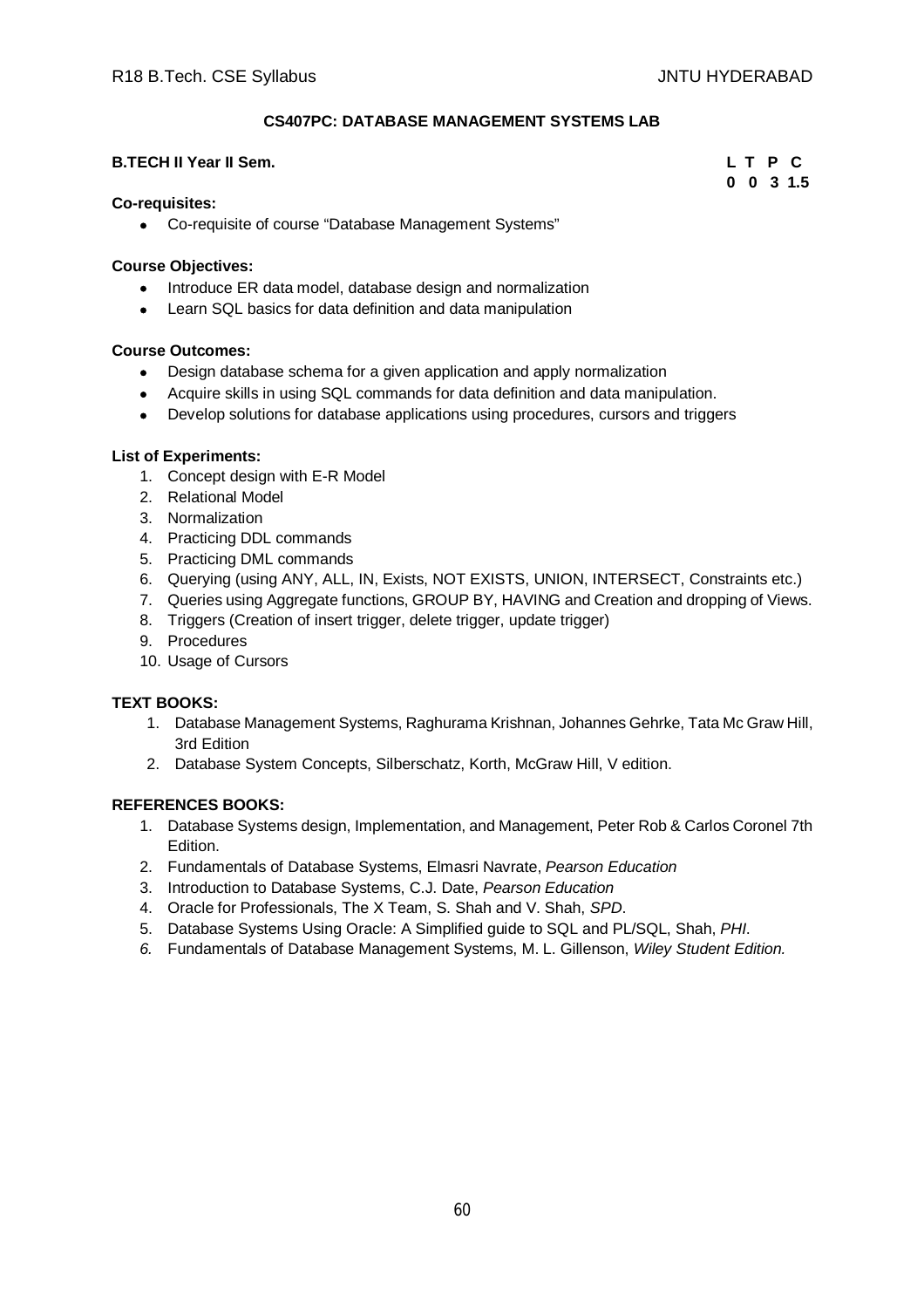# **CS408PC: JAVA PROGRAMMING LAB**

## **B.TECH II Year II Sem. L T P C**

**0 0 2 1**

#### **Course Objectives:**

- To write programs using abstract classes.
- To write programs for solving real world problems using java collection frame work.
- To write multithreaded programs.
- To write GUI programs using swing controls in Java.
- To introduce java compiler and eclipse platform.
- To impart hands on experience with java programming.

#### **Course Outcomes:**

- Able to write programs for solving real world problems using java collection frame work.
- Able to write programs using abstract classes.
- Able to write multithreaded programs.
- Able to write GUI programs using swing controls in Java.

#### **Note:**

- 1. Use LINUX and MySQL for the Lab Experiments. Though not mandatory, encourage the use of Eclipse platform.
- 2. The list suggests the minimum program set. Hence, the concerned staff is requested to add more problems to the list as needed.

#### **List of Experiments:**

- 1. Use Eclipse or Net bean platform and acquaint with the various menus. Create a test project, add a test class, and run it. See how you can use auto suggestions, auto fill. Try code formatter and code refactoring like renaming variables, methods, and classes. Try debug step by step with a small program of about 10 to 15 lines which contains at least one if else condition and a for loop.
- 2. Write a Java program that works as a simple calculator. Use a grid layout to arrange buttons for the digits and for the +, -,\*, % operations. Add a text field to display the result. Handle any possible exceptions like divided by zero.
- 3. a) Develop an applet in Java that displays a simple message.
	- b) Develop an applet in Java that receives an integer in one text field, and computes its factorial Value and returns it in another text field, when the button named "Compute" is clicked.
- 4. Write a Java program that creates a user interface to perform integer divisions. The user enters two numbers in the text fields, Num1 and Num2. The division of Num1 and Num 2 is displayed in the Result field when the Divide button is clicked. If Num1 or Num2 were not an integer, the program would throw a Number Format Exception. If Num2 were Zero, the program would throw an Arithmetic Exception. Display the exception in a message dialog box.
- 5. Write a Java program that implements a multi-thread application that has three threads. First thread generates random integer every 1 second and if the value is even, second thread computes the square of the number and prints. If the value is odd, the third thread will print the value of cube of the number.
- 6. Write a Java program for the following: Create a doubly linked list of elements. Delete a given element from the above list.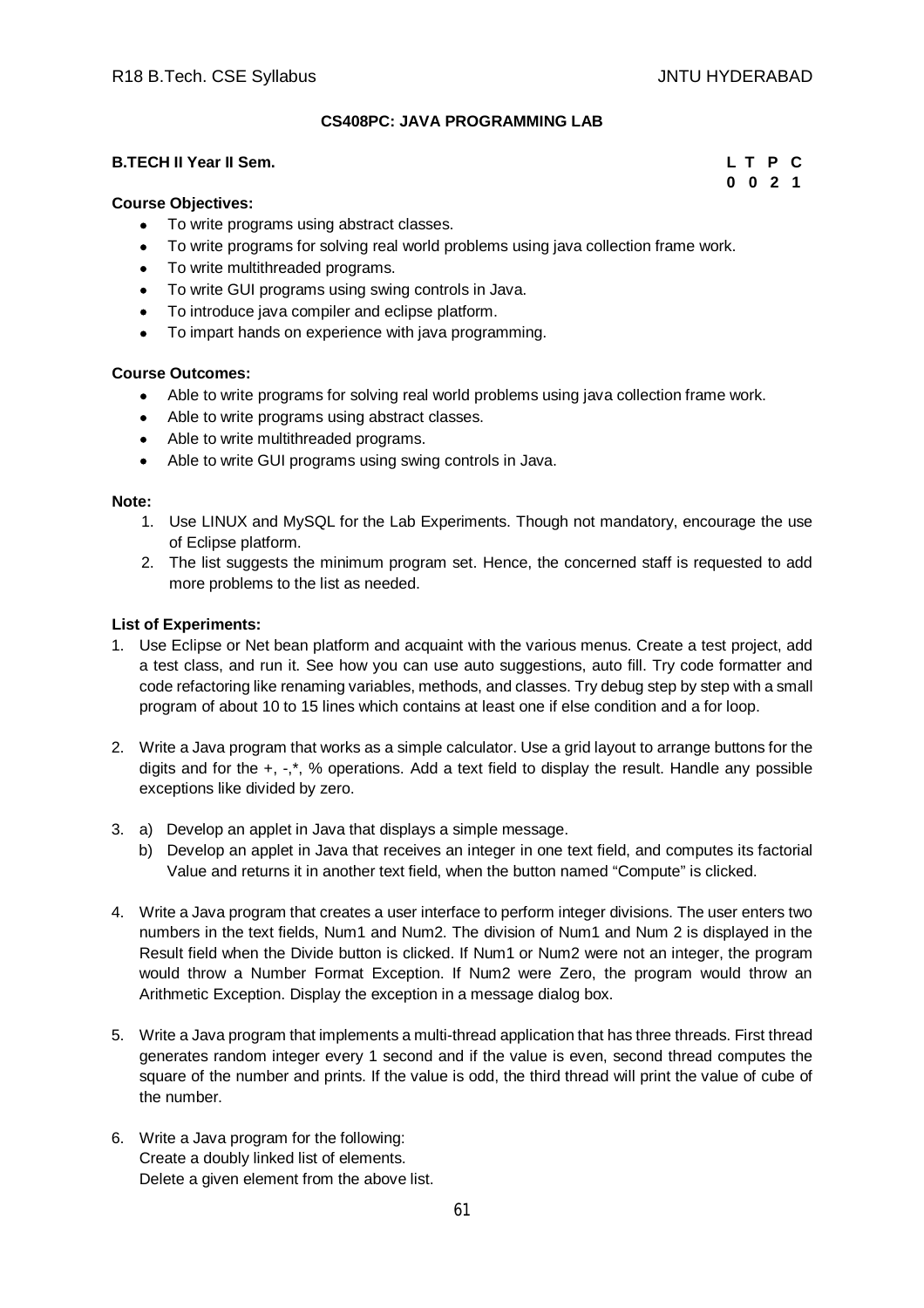Display the contents of the list after deletion.

- 7. Write a Java program that simulates a traffic light. The program lets the user select one of three lights: red, yellow, or green with radio buttons. On selecting a button, an appropriate message with "Stop" or "Ready" or "Go" should appear above the buttons in selected color. Initially, there is no message shown.
- 8. Write a Java program to create an abstract class named Shape that contains two integers and an empty method named print Area (). Provide three classes named Rectangle, Triangle, and Circle such that each one of the classes extends the class Shape. Each one of the classes contains only the method print Area () that prints the area of the given shape.
- 9. Suppose that a table named Table.txt is stored in a text file. The first line in the file is the header, and the remaining lines correspond to rows in the table. The elements are separated by commas. Write a java program to display the table using Labels in Grid Layout.
- 10. Write a Java program that handles all mouse events and shows the event name at the center of the window when a mouse event is fired (Use Adapter classes).
- 11. Write a Java program that loads names and phone numbers from a text file where the data is organized as one line per record and each field in a record are separated by a tab (\t). It takes a name or phone number as input and prints the corresponding other value from the hash table (hint: use hash tables).
- 12. Write a Java program that correctly implements the producer consumer problem using the concept of interthread communication.
- 13. Write a Java program to list all the files in a directory including the files present in all its subdirectories.
- 14. Write a Java program that implements Quick sort algorithm for sorting a list of names in ascending order
- 15. Write a Java program that implements Bubble sort algorithm for sorting in descending order and also shows the number of interchanges occurred for the given set of integers.

- 1. Java for Programmers, P. J. Deitel and H. M. Deitel, 10th Edition *Pearson* education.
- 2. Thinking in Java, Bruce Eckel, *Pearson* Education.
- 3. Java Programming, D. S. Malik and P. S. Nair, *Cengage* Learning.
- 4. Core Java, Volume 1, 9th edition, Cay S. Horstmann and G Cornell, *Pearson*.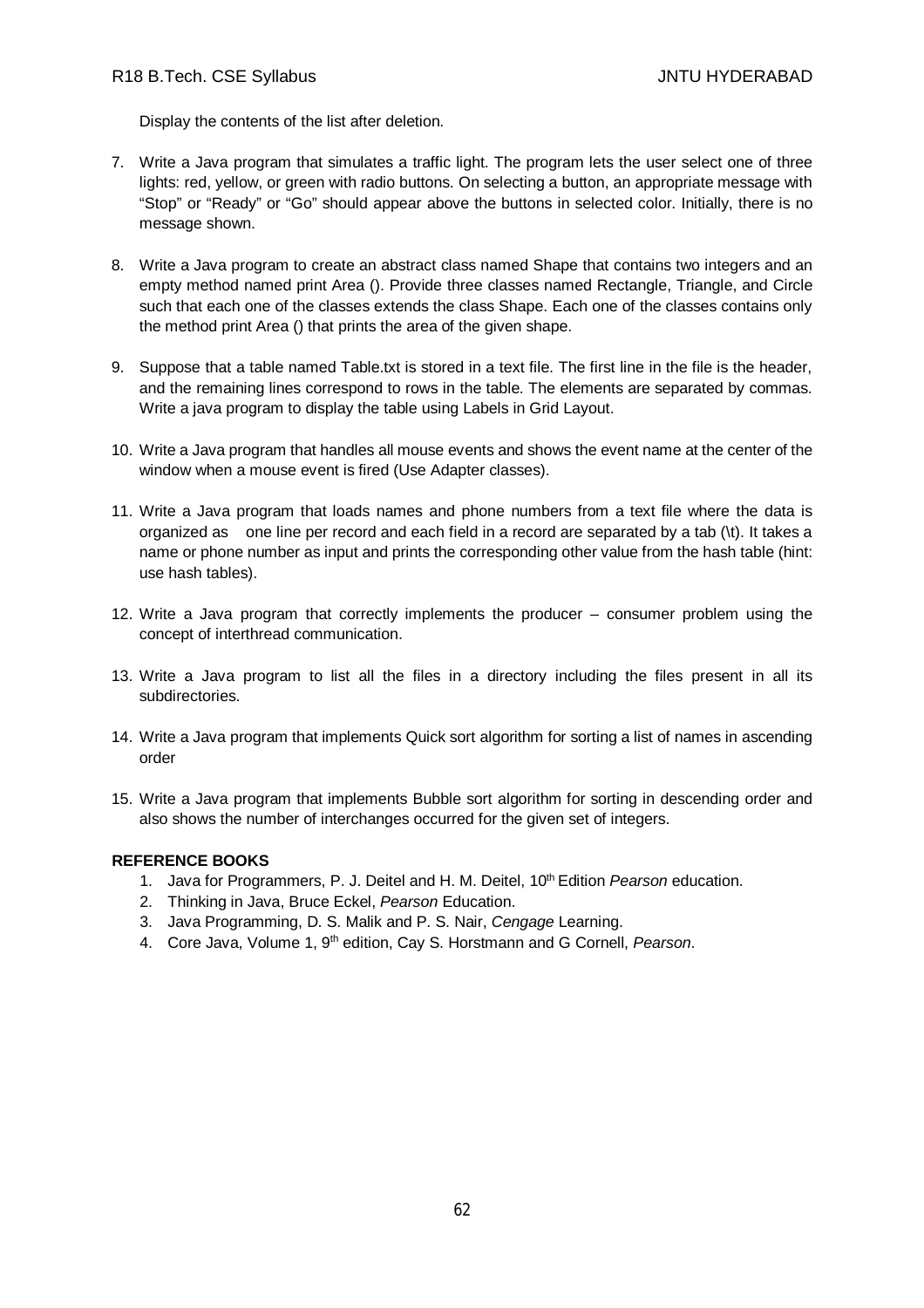#### **\*MC409/\*MC309: CONSTITUTION OF INDIA**

## **B.TECH II Year II Sem.**

| L T P |         | С |
|-------|---------|---|
|       | 3 0 0 0 |   |

The Constitution of India is the supreme law of India. Parliament of India cannot make any law which violates the Fundamental Rights enumerated under the Part III of the Constitution. The Parliament of India has been empowered to amend the Constitution under Article 368, however, it cannot use this power to change the "basic structure" of the constitution, which has been ruled and explained by the Supreme Court of India in its historical judgments. The Constitution of India reflects the idea of "Constitutionalism" – a modern and progressive concept historically developed by the thinkers of "liberalism" – an ideology which has been recognized as one of the most popular political ideology and result of historical struggles against arbitrary use of sovereign power by state. The historic revolutions in France, England, America and particularly European Renaissance and Reformation movement have resulted into progressive legal reforms in the form of "constitutionalism" in many countries. The Constitution of India was made by borrowing models and principles from many countries including United Kingdom and America.

The Constitution of India is not only a legal document but it also reflects social, political and economic perspectives of the Indian Society. It reflects India's legacy of "diversity". It has been said that Indian constitution reflects ideals of its freedom movement; however, few critics have argued that it does not truly incorporate our own ancient legal heritage and cultural values. No law can be "static" and therefore the Constitution of India has also been amended more than one hundred times. These amendments reflect political, social and economic developments since the year 1950. The Indian judiciary and particularly the Supreme Court of India has played an historic role as the guardian of people. It has been protecting not only basic ideals of the Constitution but also strengthened the same through progressive interpretations of the text of the Constitution. The judicial activism of the Supreme Court of India and its historic contributions has been recognized throughout the world and it gradually made it "as one of the strongest court in the world".

#### **Course content**

- 1. Meaning of the constitution law and constitutionalism
- 2. Historical perspective of the Constitution of India
- 3. Salient features and characteristics of the Constitution of India
- 4. Scheme of the fundamental rights
- 5. The scheme of the Fundamental Duties and its legal status
- 6. The Directive Principles of State Policy Its importance and implementation
- 7. Federal structure and distribution of legislative and financial powers between the Union and the **States**
- 8. Parliamentary Form of Government in India The constitution powers and status of the President of India
- 9. Amendment of the Constitutional Powers and Procedure
- 10. The historical perspectives of the constitutional amendments in India
- 11. Emergency Provisions: National Emergency, President Rule, Financial Emergency
- 12. Local Self Government Constitutional Scheme in India
- 13. Scheme of the Fundamental Right to Equality
- 14. Scheme of the Fundamental Right to certain Freedom under Article 19
- 15. Scope of the Right to Life and Personal Liberty under Article 21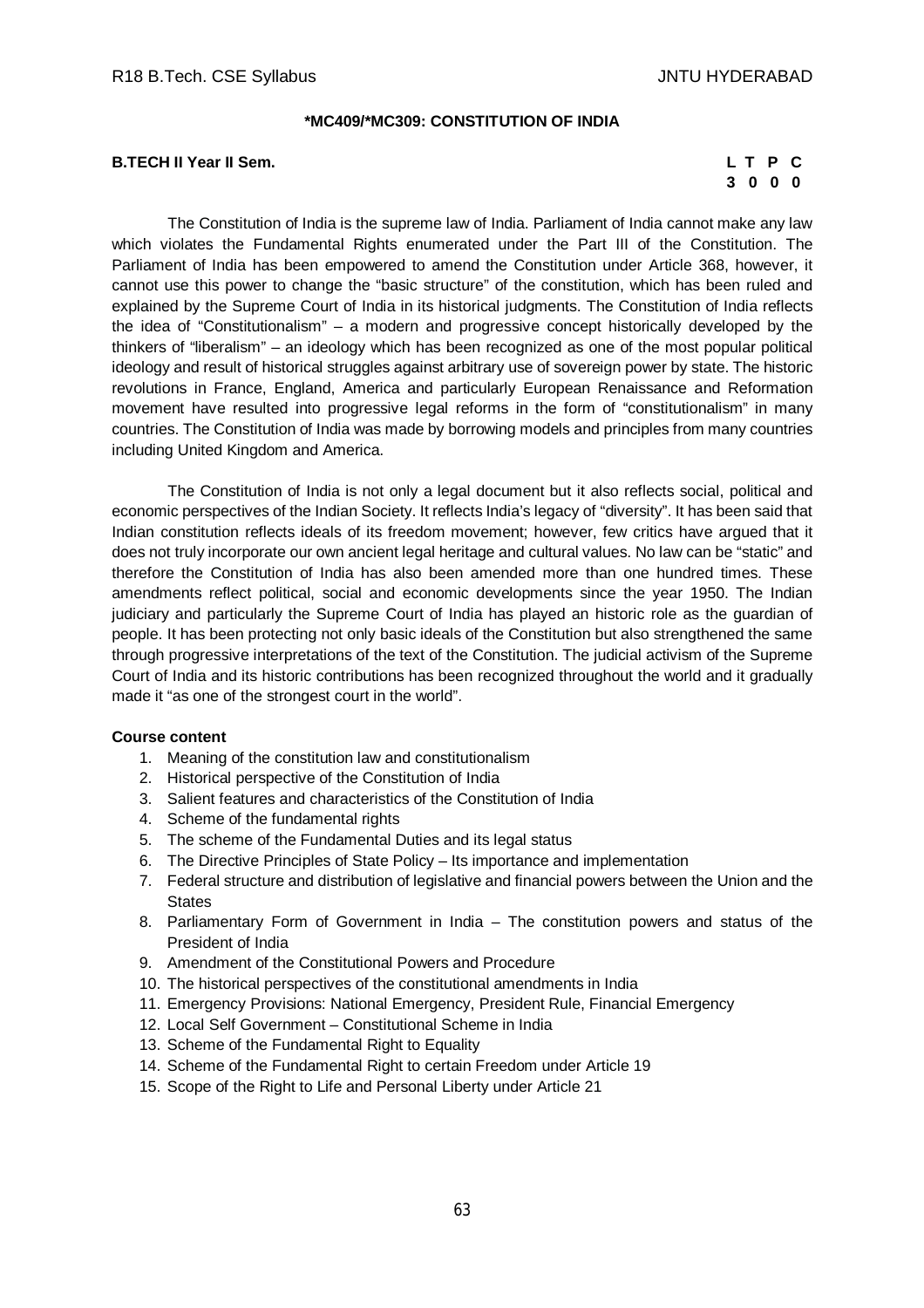**3 0 0 3**

# **CS501PC: FORMAL LANGUAGES AND AUTOMATA THEORY**

#### **III Year B.Tech. CSE I-Sem L T P C**

#### **Course Objectives**

- To provide introduction to some of the central ideas of theoretical computer science from the perspective of formal languages.
- To introduce the fundamental concepts of formal languages, grammars and automata theory.
- Classify machines by their power to recognize languages.
- Employ finite state machines to solve problems in computing.
- To understand deterministic and non-deterministic machines.
- To understand the differences between decidability and undecidability.

#### **Course Outcomes**

- Able to understand the concept of abstract machines and their power to recognize the languages.
- Able to employ finite state machines for modeling and solving computing problems.
- Able to design context free grammars for formal languages.
- Able to distinguish between decidability and undecidability.
- Able to gain proficiency with mathematical tools and formal methods.

#### **UNIT - I**

**Introduction to Finite Automata:** Structural Representations, Automata and Complexity, the Central Concepts of Automata Theory – Alphabets, Strings, Languages, Problems.

**Nondeterministic Finite Automata**: Formal Definition, an application, Text Search, Finite Automata with Epsilon-Transitions.

**Deterministic Finite Automata:** Definition of DFA, How A DFA Process Strings, The language of DFA, Conversion of NFA with €-transitions to NFA without €-transitions. Conversion of NFA to DFA, Moore and Melay machines

## **UNIT - II**

**Regular Expressions**: Finite Automata and Regular Expressions, Applications of Regular Expressions, Algebraic Laws for Regular Expressions, Conversion of Finite Automata to Regular Expressions.

**Pumping Lemma for Regular Languages**, Statement of the pumping lemma, Applications of the Pumping Lemma.

**Closure Properties of Regular Languages**: Closure properties of Regular languages, Decision Properties of Regular Languages, Equivalence and Minimization of Automata.

## **UNIT - III**

**Context-Free Grammars:** Definition of Context-Free Grammars, Derivations Using a Grammar, Leftmost and Rightmost Derivations, the Language of a Grammar, Sentential Forms, Parse Tress, Applications of Context-Free Grammars, Ambiguity in Grammars and Languages. **Push Down Automata**: Definition of the Pushdown Automaton, the Languages of a PDA, Equivalence of PDA's and CFG's, Acceptance by final state, Acceptance by empty stack, Deterministic Pushdown Automata. From CFG to PDA, From PDA to CFG.

# **UNIT - IV**

**Normal Forms for Context- Free Grammars**: Eliminating useless symbols, Eliminating €-Productions. Chomsky Normal form Griebech Normal form.

**Pumping Lemma for Context-Free Languages:** Statement of pumping lemma, Applications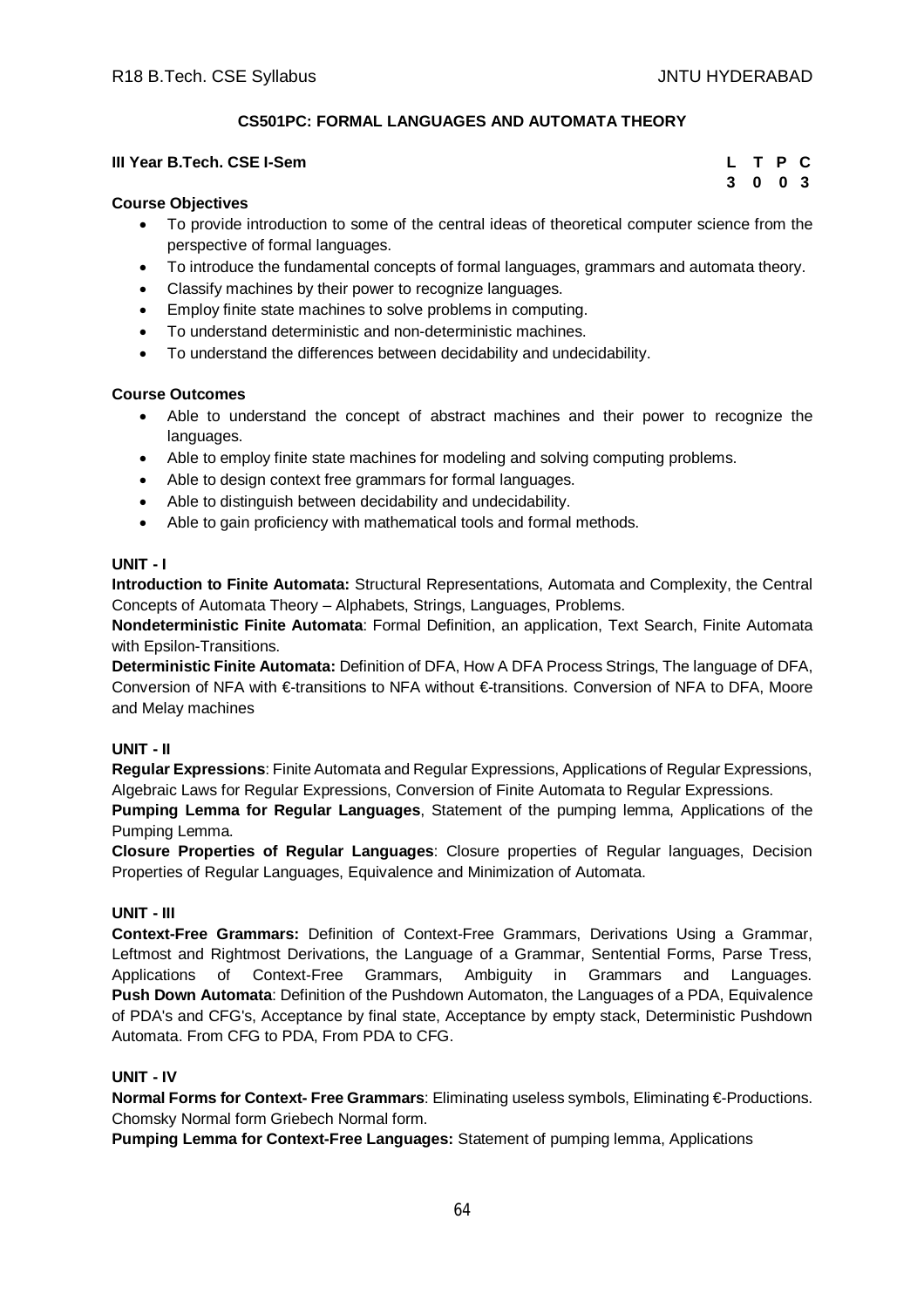**Closure Properties of Context-Free Languages**: Closure properties of CFL's, Decision Properties of CFL's

**Turing Machines**: Introduction to Turing Machine, Formal Description, Instantaneous description, The language of a Turing machine

# **UNIT - V**

**Types of Turing machine:** Turing machines and halting

**Undecidability:** Undecidability, A Language that is Not Recursively Enumerable, An Undecidable Problem That is RE, Undecidable Problems about Turing Machines, Recursive languages, Properties of recursive languages, Post's Correspondence Problem, Modified Post Correspondence problem, Other Undecidable Problems, Counter machines.

# **TEXT BOOKS:**

- 1. Introduction to Automata Theory, Languages, and Computation, 3<sup>nd</sup> Edition, John E. Hopcroft, Rajeev Motwani, Jeffrey D. Ullman, Pearson Education.
- 2. Theory of Computer Science Automata languages and computation, Mishra and Chandrashekaran, 2nd edition, PHI.

- 1. Introduction to Languages and The Theory of Computation, John C Martin, TMH.
- 2. Introduction to Computer Theory, Daniel I.A. Cohen, John Wiley.
- 3. A Text book on Automata Theory, P. K. Srimani, Nasir S. F. B, Cambridge University Press.
- 4. Introduction to the Theory of Computation, Michael Sipser,  $3<sup>rd</sup>$  edition, Cengage Learning.
- 5. Introduction to Formal languages Automata Theory and Computation Kamala Krithivasan, Rama R, Pearson.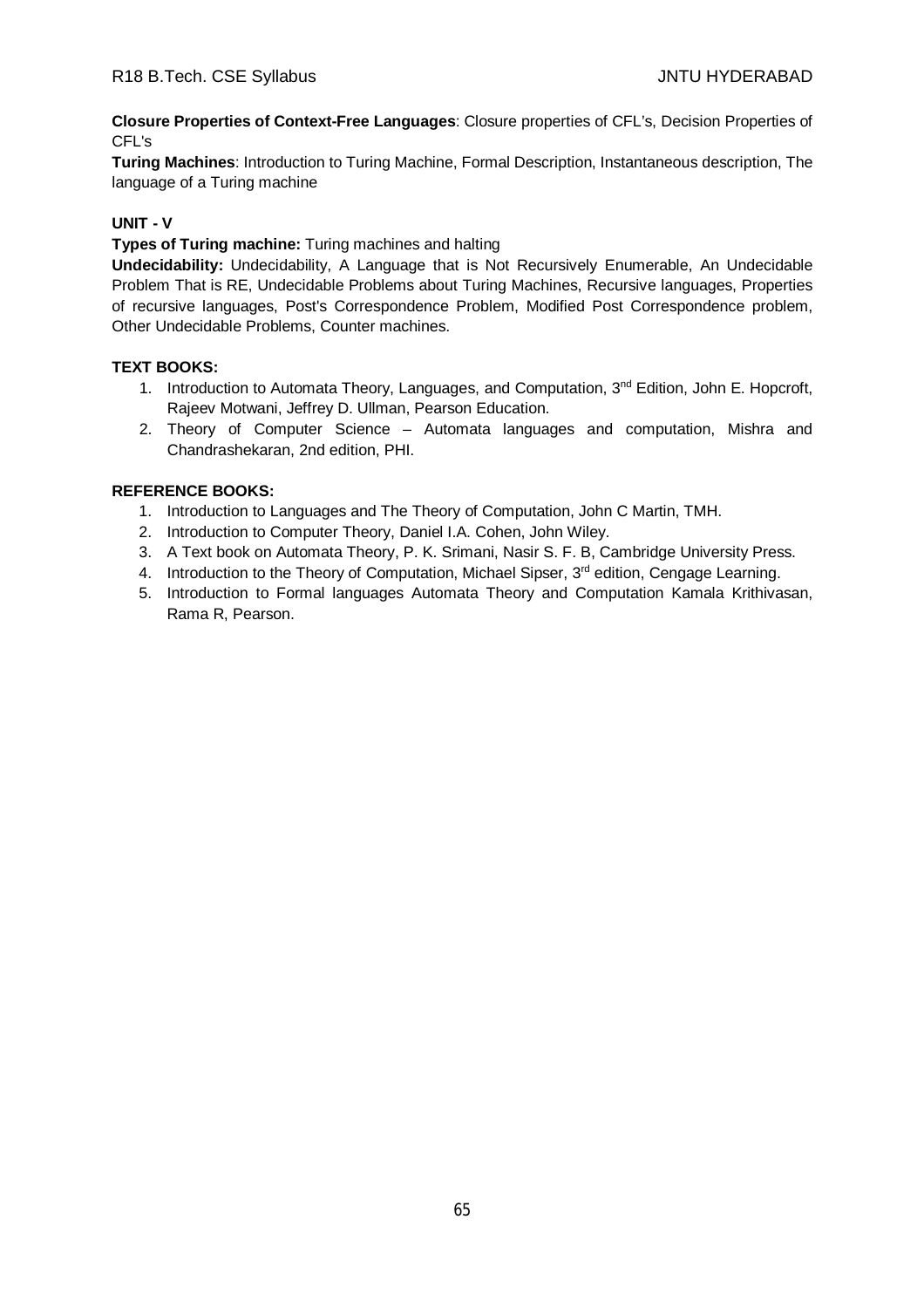# **CS502PC: SOFTWARE ENGINEERING**

#### **III Year B.Tech. CSE I-Sem**

| L. |         | T P C |  |
|----|---------|-------|--|
|    | 3 0 0 3 |       |  |

#### **Course Objectives**

- The aim of the course is to provide an understanding of the working knowledge of the techniques for estimation, design, testing and quality management of large software development projects.
- Topics include process models, software requirements, software design, software testing, software process/product metrics, risk management, quality management and UML diagrams

## **Course Outcomes**

- Ability to translate end-user requirements into system and software requirements, using e.g. UML, and structure the requirements in a Software Requirements Document (SRD).
- Identify and apply appropriate software architectures and patterns to carry out high level design of a system and be able to critically compare alternative choices.
- Will have experience and/or awareness of testing problems and will be able to develop a simple testing report

#### **UNIT - I**

**Introduction to Software Engineering:** The evolving role of software, changing nature of software, software myths.

**A Generic view of process:** Software engineering- a layered technology, a process framework, the capability maturity model integration (CMMI), process patterns, process assessment, personal and team process models.

**Process models:** The waterfall model, incremental process models, evolutionary process models, the unified process.

#### **UNIT - II**

**Software Requirements:** Functional and non-functional requirements, user requirements, system requirements, interface specification, the software requirements document.

**Requirements engineering process:** Feasibility studies, requirements elicitation and analysis, requirements validation, requirements management.

**System models:** Context models, behavioral models, data models, object models, structured methods.

## **UNIT - III**

**Design Engineering:** Design process and design quality, design concepts, the design model.

**Creating an architectural design:** software architecture, data design, architectural styles and patterns, architectural design, conceptual model of UML, basic structural modeling, class diagrams, sequence diagrams, collaboration diagrams, use case diagrams, component diagrams.

#### **UNIT - IV**

**Testing Strategies:** A strategic approach to software testing, test strategies for conventional software, black-box and white-box testing, validation testing, system testing, the art of debugging.

**Product metrics:** Software quality, metrics for analysis model, metrics for design model, metrics for source code, metrics for testing, metrics for maintenance.

#### **UNIT - V**

**Metrics for Process and Products:** Software measurement, metrics for software quality.

**Risk management:** Reactive Vs proactive risk strategies, software risks, risk identification, risk projection, risk refinement, RMMM, RMMM plan.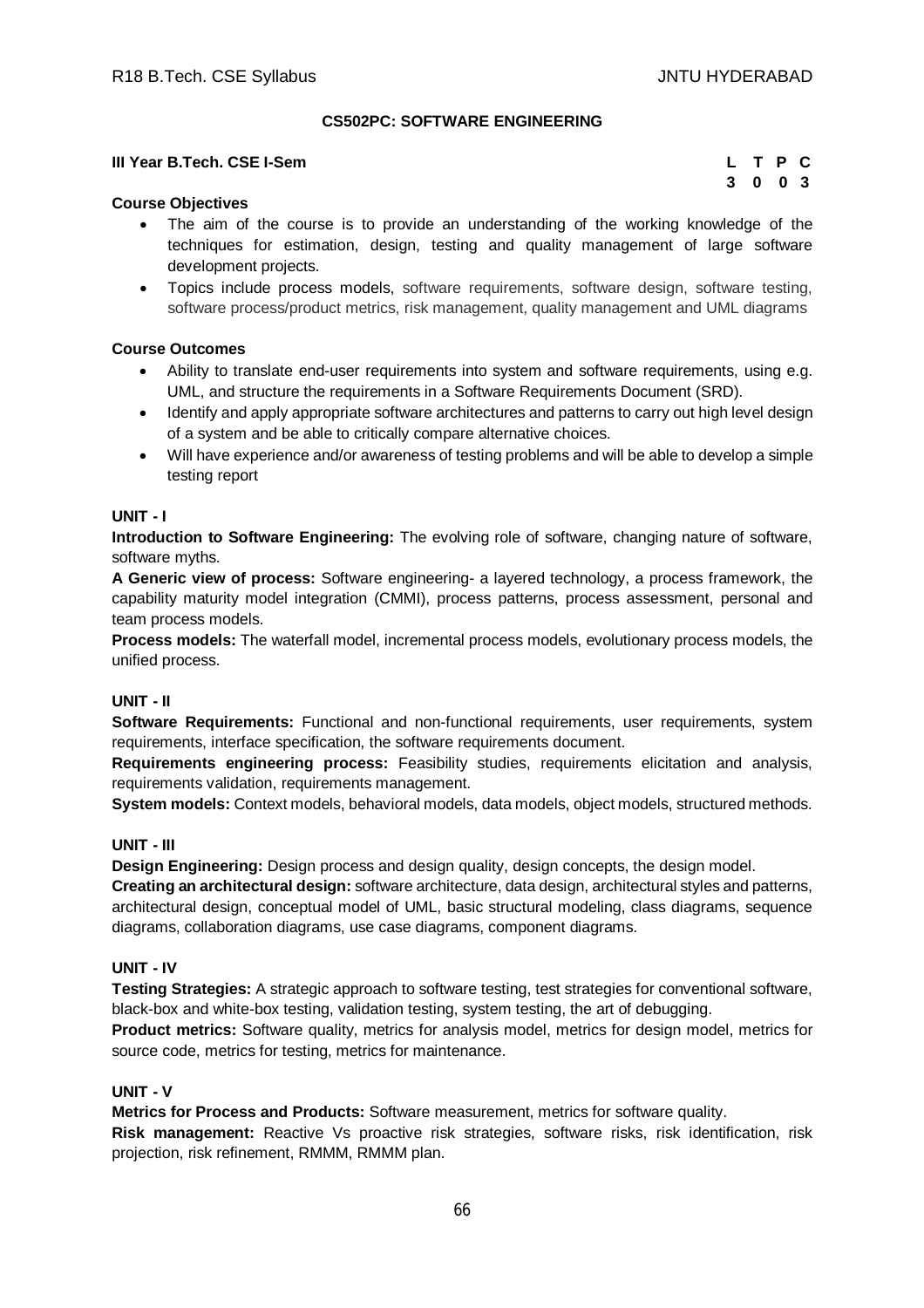**Quality Management:** Quality concepts, software quality assurance, software reviews, formal technical reviews, statistical software quality assurance, software reliability, the ISO 9000 quality standards.

# **TEXT BOOKS:**

- 1. Software Engineering, A practitioner's Approach- Roger S. Pressman, 6<sup>th</sup> edition, Mc Graw Hill International Edition.
- 2. Software Engineering- Sommerville, 7<sup>th</sup> edition, Pearson Education.
- 3. The unified modeling language user guide Grady Booch, James Rambaugh, Ivar Jacobson, Pearson Education.

- 1. Software Engineering, an Engineering approach- James F. Peters, Witold Pedrycz, John Wiley.
- 2. Software Engineering principles and practice- Waman S Jawadekar, The Mc Graw-Hill Companies.
- 3. Fundamentals of object-oriented design using UML Meiler page-Jones: Pearson Education.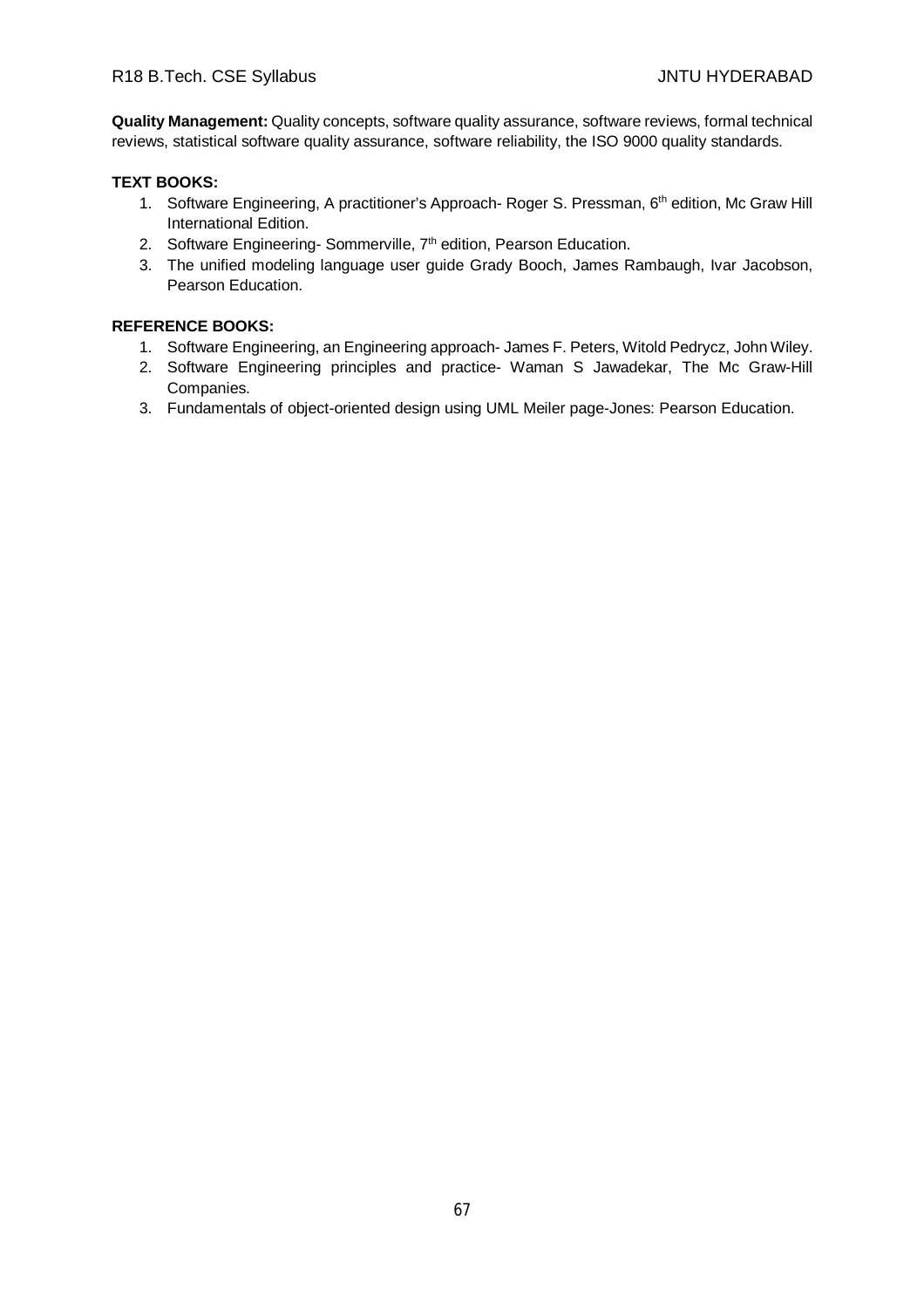# **CS503PC: COMPUTER NETWORKS**

#### **III Year B.Tech. CSE I-Sem**

| L | T P |          | $\mathbf{C}$ |
|---|-----|----------|--------------|
| 3 | 0   | $\bf{0}$ | - 3          |

#### **Prerequisites**

- 1. A course on "Programming for problem solving"
- 2. A course on "Data Structures"

## **Course Objectives**

- 1. The objective of the course is to equip the students with a general overview of the concepts and fundamentals of computer networks.
- 2. Familiarize the students with the standard models for the layered approach to communication between machines in a network and the protocols of the various layers.

#### **Course Outcomes**

- 1. Gain the knowledge of the basic computer network technology.
- 2. Gain the knowledge of the functions of each layer in the OSI and TCP/IP reference model.
- 3. Obtain the skills of subnetting and routing mechanisms.
- 4. Familiarity with the essential protocols of computer networks, and how they can be applied in network design and implementation.

#### **UNIT - I**

Network hardware, Network software, OSI, TCP/IP Reference models, Example Networks: ARPANET, Internet.

Physical Layer: Guided Transmission media: twisted pairs, coaxial cable, fiber optics, Wireless transmission.

## **UNIT - II**

Data link layer: Design issues, framing, Error detection and correction.

Elementary data link protocols: simplex protocol, A simplex stop and wait protocol for an error-free channel, A simplex stop and wait protocol for noisy channel.

Sliding Window protocols: A one-bit sliding window protocol, A protocol using Go-Back-N, A protocol using Selective Repeat, Example data link protocols.

Medium Access sub layer: The channel allocation problem, Multiple access protocols: ALOHA, Carrier sense multiple access protocols, collision free protocols. Wireless LANs, Data link layer switching.

## **UNIT - III**

Network Layer: Design issues, Routing algorithms: shortest path routing, Flooding, Hierarchical routing, Broadcast, Multicast, distance vector routing, Congestion Control Algorithms, Quality of Service, Internetworking, The Network layer in the internet.

## **UNIT - IV**

Transport Layer: Transport Services, Elements of Transport protocols, Connection management, TCP and UDP protocols.

# **UNIT - V**

Application Layer –Domain name system, SNMP, Electronic Mail; the World WEB, HTTP, Streaming audio and video.

## **TEXT BOOK:**

1. Computer Networks -- Andrew S Tanenbaum, David. j. Wetherall, 5th Edition. Pearson Education/PHI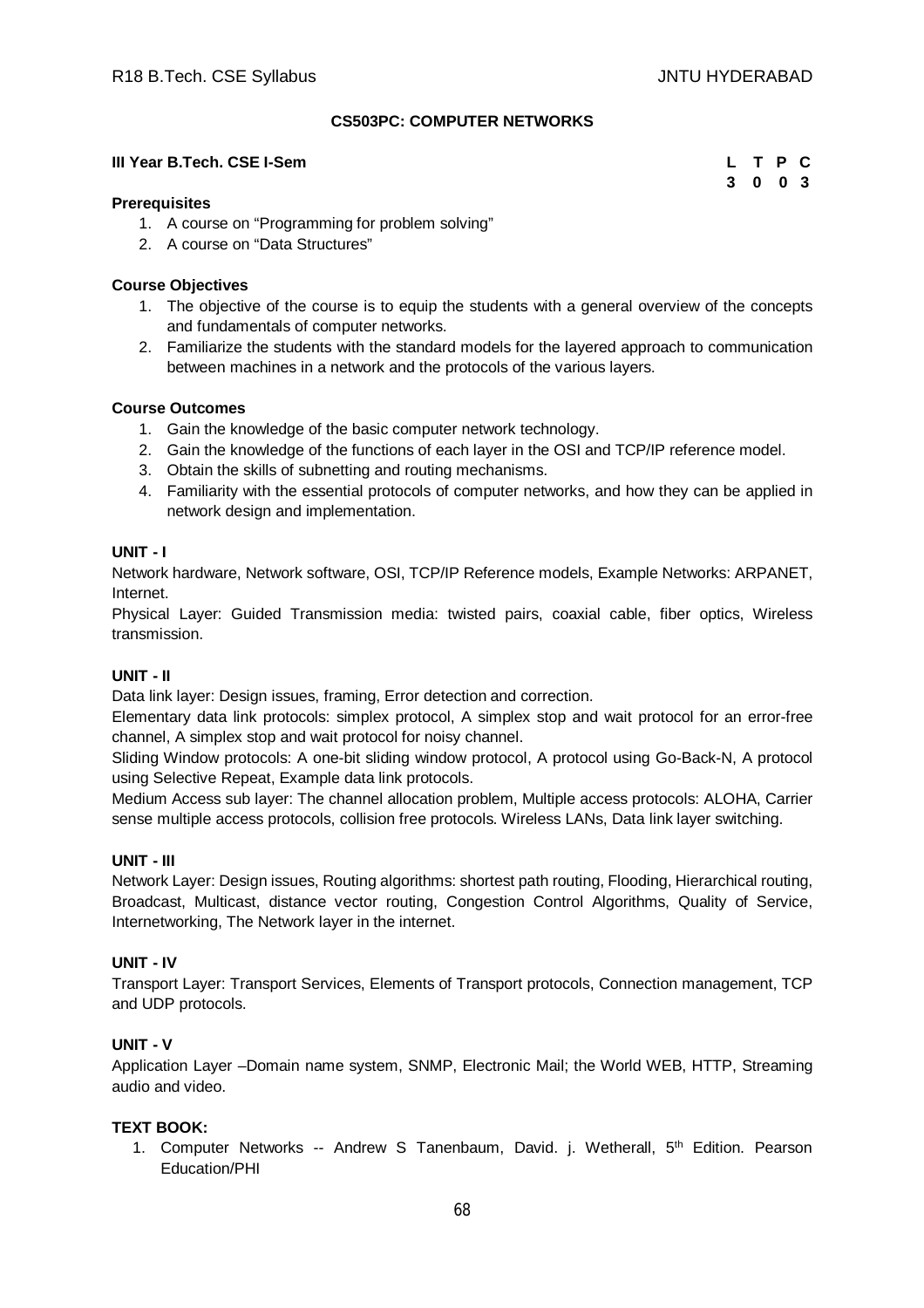- 1. An Engineering Approach to Computer Networks-S. Keshav, 2<sup>nd</sup> Edition, Pearson Education
- 2. Data Communications and Networking Behrouz A. Forouzan. Third Edition TMH.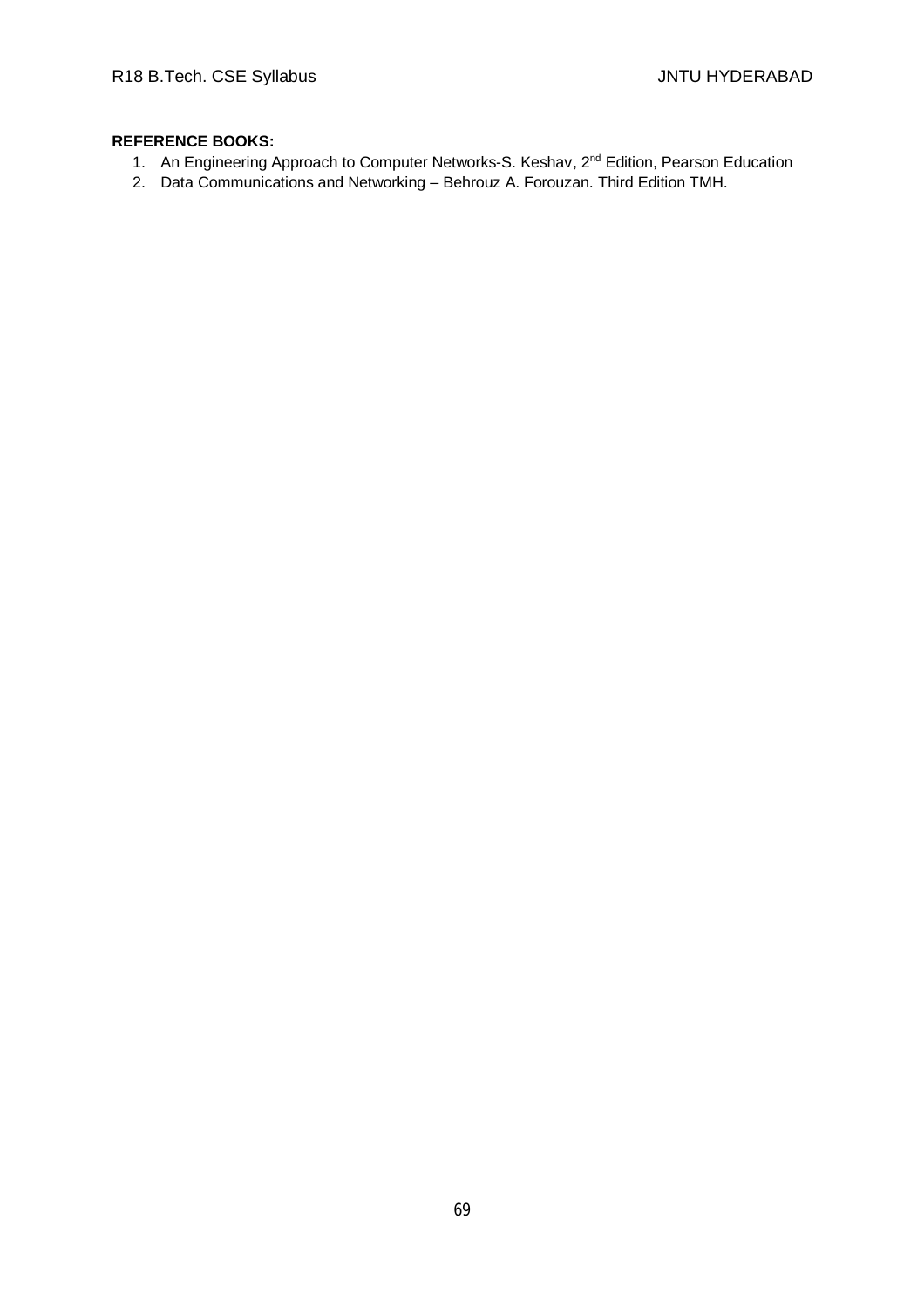## **CS504PC: WEB TECHNOLOGIES**

#### **III Year B.Tech. CSE I-Sem L T P C**

#### **Course Objectives:**

- 1. To introduce PHP language for server-side scripting
- 2. To introduce XML and processing of XML Data with Java
- 3. To introduce Server-side programming with Java Servlets and JSP
- 4. To introduce Client-side scripting with Javascript and AJAX.

#### **Course Outcomes**

- 1. gain knowledge of client-side scripting, validation of forms and AJAX programming
- 2. understand server-side scripting with PHP language
- 3. understand what is XML and how to parse and use **XML** Data with Java
- 4. To introduce Server-side programming with Java Servlets and JSP

#### **UNIT- I**

**Introduction to PHP:** Declaring variables, data types, arrays, strings, operators, expressions, control structures, functions, Reading data from web form controls like text boxes, radio buttons, lists etc., Handling File Uploads. Connecting to database (MySQL as reference), executing simple queries, handling results, Handling sessions and cookies

File Handling in PHP: File operations like opening, closing, reading, writing, appending, deleting etc. on text and binary files, listing directories.

#### **UNIT- II**

**HTML Common tags**- List, Tables, images, forms, Frames; Cascading Style sheets;

**XML:** Introduction to XML, Defining XML tags, their attributes and values, Document Type Definition, XML Schemes, Document Object Model, XHTML Parsing XML Data **–** DOM and SAX Parsers in java.

## **UNIT - III**

**Introduction to Servlets:** Common Gateway Interface (CGt), Life cycle of a Servlet, deploying a servlet, The Servlet API, Reading Servlet parameters, Reading Initialization parameters, Handling Http Request & Responses, Using Cookies and Sessions, connecting to a database using JDBC.

# **UNIT - IV**

**Introduction to JSP:** The Anatomy of a JSP Page, JSP Processing, Declarations, Directives, Expressions, Code Snippets, implicit objects, Using Beans in JSP Pages, Using Cookies and session for session tracking, connecting to database in JSP.

## **UNIT - V**

**Client-side Scripting:** Introduction to Javascript, Javascript language – declaring variables, scope of variables, functions. event handlers (onclick, onsubmit etc.), Document Object Model, Form validation.

#### **TEXT BOOKS:**

- 1. Web Technologies, Uttam K Roy, Oxford University Press
- 2. The Complete Reference PHP Steven Holzner, Tata McGraw-Hill

#### **REFERENCE BOOKS**

- 1. Web Programming, building internet applications, Chris Bates 2″ edition, Wiley Dreamtech
- 2. Java Server Pages —Hans Bergsten, SPD O'Reilly,
- 3. Java Script, D.Flanagan
- 4. Beginning Web Programming-Jon Duckett WROX.

**3 0 0 3**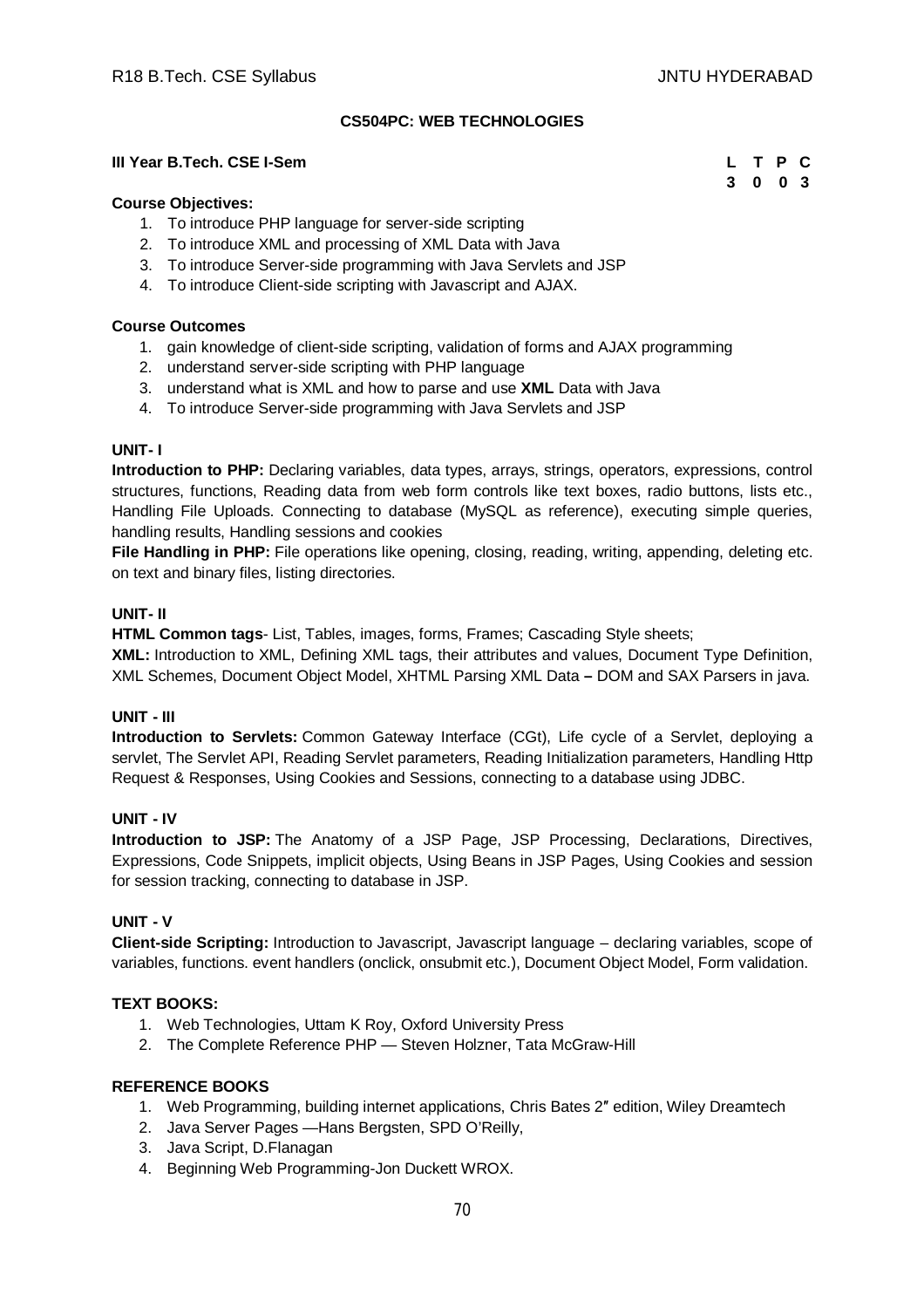R18 B.Tech. CSE Syllabus **All Accords** CSE Syllabus **JNTU HYDERABAD** 

- 5. Programming world wide web, R.W.Sebesta, Fourth Edition, Pearson.
- 6. Internet and World Wide Web How to program. Dietel and Nieto, Pearson.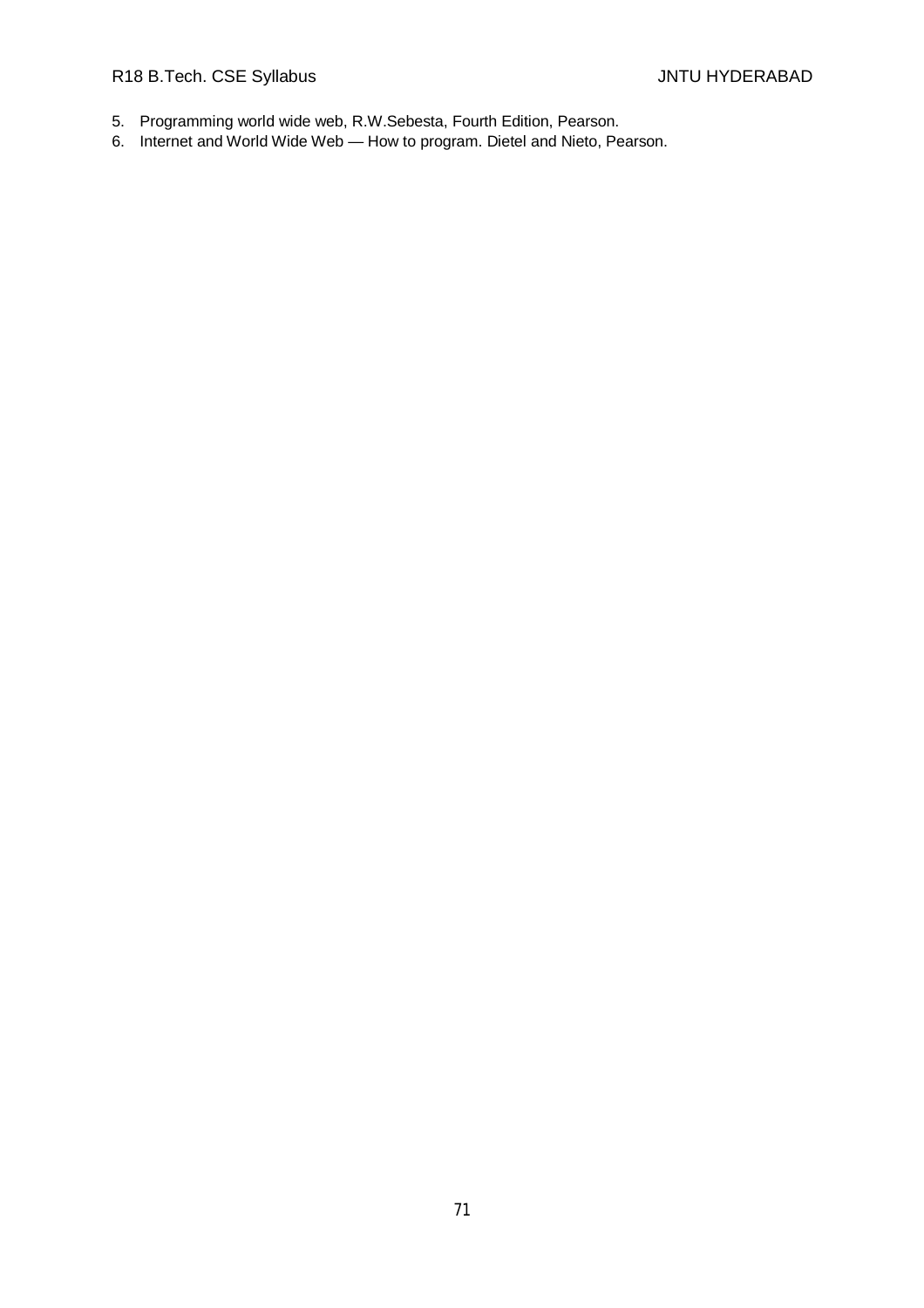# **CS511PE: INFORMATION THEORY & CODING (Professional Elective - I)**

#### **III Year B.Tech. CSE I-Sem**

| L | $\mathbf{T}$ | <b>P</b>       | C |
|---|--------------|----------------|---|
| 3 | 0            | 0 <sup>3</sup> |   |

# **Prerequisite**

1. Digital Communications

# **Course Objectives:**

- To acquire the knowledge in measurement of information and errors.
- Understand the importance of various codes for communication systems
- To design encoder and decoder of various codes.
- To known the applicability of source and channel codes

**Course Outcomes:** Upon completing this course, the student will be able to

- Learn measurement of information and errors.
- Obtain knowledge in designing various source codes and channel codes
- Design encoders and decoders for block and cyclic codes
- Understand the significance of codes in various applications

# **UNIT - I**

# **Coding for Reliable Digital Transmission and storage**

Mathematical model of Information, A Logarithmic Measure of Information, Average and Mutual Information and Entropy, Types of Errors, Error Control Strategies. **Source Codes:** Shannon-fano coding, Huffman coding

## **UNIT - II**

**Linear Block Codes:** Introduction to Linear Block Codes, Syndrome and Error Detection, Minimum Distance of a Block code, Error-Detecting and Error-correcting Capabilities of a Block code, Standard array and Syndrome Decoding, Probability of an undetected error for Linear Codes over a BSC, Hamming Codes. Applications of Block codes for Error control in data storage system

## **UNIT - III**

**Cyclic Codes:** Description, Generator and Parity-check Matrices, Encoding, Syndrome Computation and Error Detection, Decoding, Cyclic Hamming Codes, shortened cyclic codes, Error-trapping decoding for cyclic codes, Majority logic decoding for cyclic codes.

## **UNIT - IV**

**Convolutional Codes:** Encoding of Convolutional Codes- Structural and Distance Properties, state, tree, trellis diagrams, maximum likelihood decoding, Sequential decoding, Majority- logic decoding of Convolution codes. Application of Viterbi Decoding and Sequential Decoding, Applications of Convolutional codes in ARQ system.

## **UNIT - V**

**BCH Codes:** Minimum distance and BCH bounds, Decoding procedure for BCH codes, Syndrome computation and iterative algorithms, Error locations polynomials for single and double error correction.

## **TEXT BOOKS**

- 1. Error Control Coding- Fundamentals and Applications –Shu Lin, Daniel J.Costello,Jr, Prentice Hall, Inc 2014.
- 2. Error Correcting Coding Theory-Man Young Rhee, McGraw Hill Publishing 1989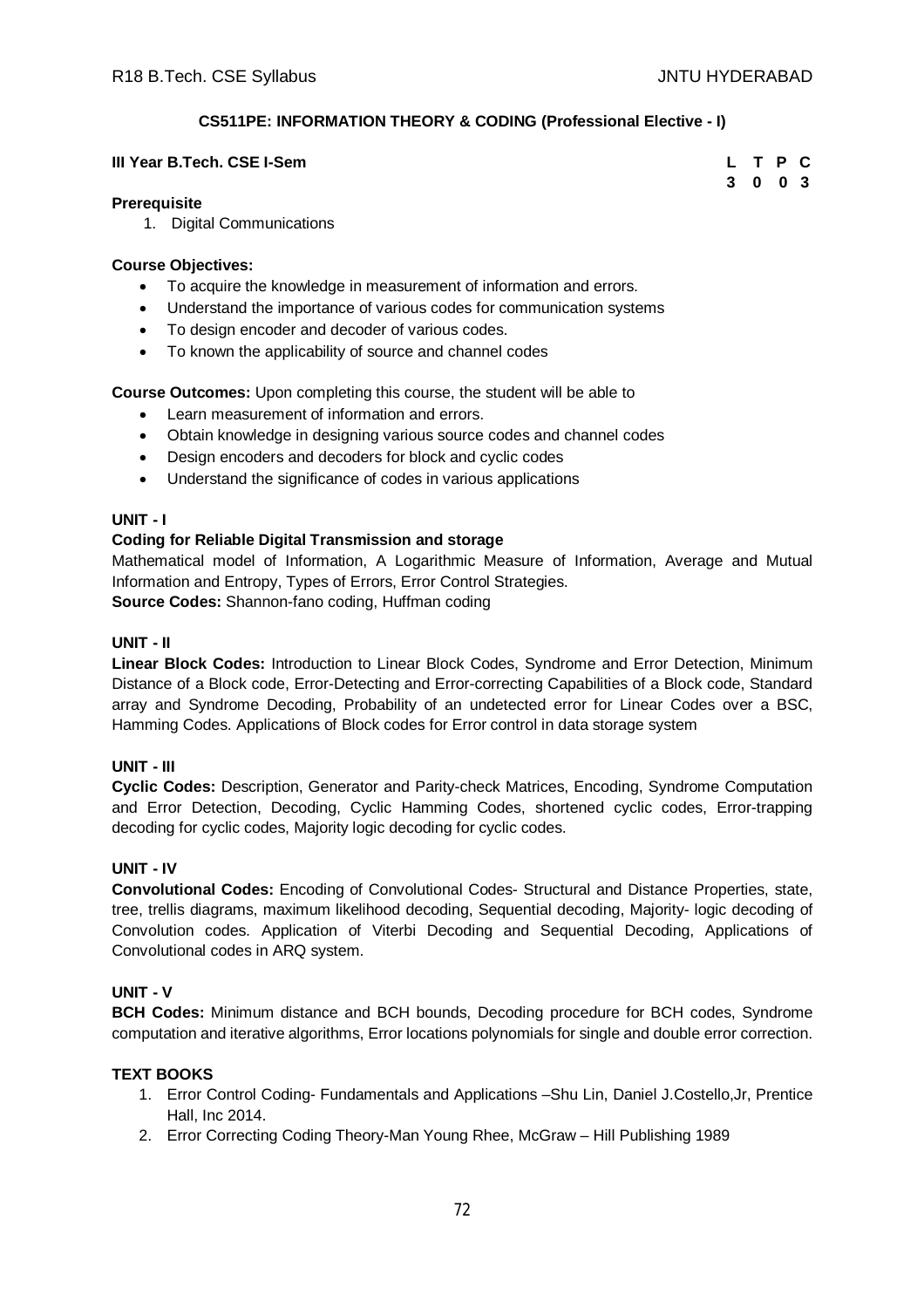- 1. Digital Communications- John G. Proakis, 5<sup>th</sup> ed., , TMH 2008.
- 2. Introduction to Error Control Codes-Salvatore Gravano-oxford
- 3. Error Correction Coding Mathematical Methods and Algorithms Todd K.Moon, 2006, Wiley India.
- 4. Information Theory, Coding and Cryptography Ranjan Bose, 2<sup>nd</sup> Edition, 2009, TMH.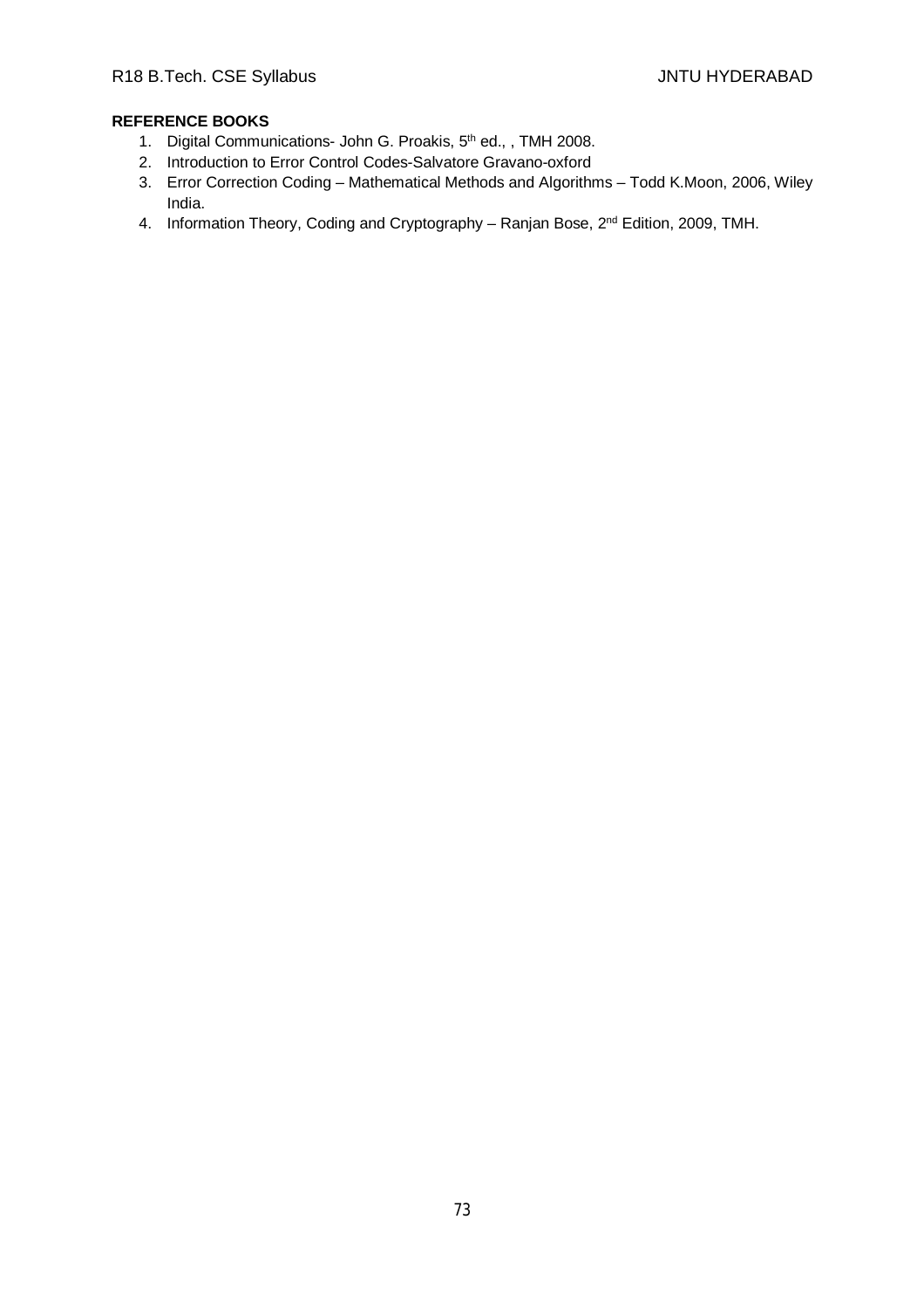# **CS512PE: ADVANCED COMPUTER ARCHITECTURE (Professional Elective - I)**

|        | III Year B.Tech. CSE I-Sem |  |  |  |  |  | LTPC    |  |  |
|--------|----------------------------|--|--|--|--|--|---------|--|--|
| $\sim$ | .                          |  |  |  |  |  | 3 0 0 3 |  |  |

**Prerequisites:** Computer Organization

# **Course Objectives**

- To impart the concepts and principles of parallel and advanced computer architectures.
- To develop the design techniques of Scalable and multithreaded Architectures.
- To Apply the concepts and techniques of parallel and advanced computer architectures to design modern computer systems

# **Course Outcomes:** Gain knowledge of

- Computational models and Computer Architectures.
- Concepts of parallel computer models.
- Scalable Architectures, Pipelining, Superscalar processors, multiprocessors

# **UNIT - I**

Theory of Parallelism, Parallel computer models, The State of Computing, Multiprocessors and Multicomputers, Multivector and SIMD Computers, PRAM and VLSI models, Architectural development tracks, Program and network properties, Conditions of parallelism, Program partitioning and Scheduling, Program flow Mechanisms, System interconnect Architectures.

# **UNIT - II**

Principals of Scalable performance, Performance metrics and measures, Parallel Processing applications, Speed up performance laws, Scalability Analysis and Approaches, Hardware Technologies, Processes and Memory Hierarchy, Advanced Processor Technology, Superscalar and Vector Processors, Memory Hierarchy Technology, Virtual Memory Technology.

# **UNIT - III**

Bus Cache and Shared memory, Backplane bus systems, Cache Memory organizations, Shared-Memory Organizations, Sequential and weak consistency models, Pipelining and superscalar techniques, Linear Pipeline Processors, Non-Linear Pipeline Processors, Instruction Pipeline design, Arithmetic pipeline design, superscalar pipeline design.

# **UNIT - IV**

Parallel and Scalable Architectures, Multiprocessors and Multicomputers, Multiprocessor system interconnects, cache coherence and synchronization mechanism, Three Generations of Multicomputers, Message-passing Mechanisms, Multivetor and SIMD computers, Vector Processing Principals, Multivector Multiprocessors, Compound Vector processing, SIMD computer Organizations, The connection machine CM-5,

# **UNIT - V**

Scalable, Multithreaded and Dataflow Architectures, Latency-hiding techniques, Principals of Multithreading, Fine-Grain Multicomputers, Scalable and multithreaded Architectures, Dataflow and hybrid Architectures.

# **TEXT BOOK:**

1. Advanced Computer Architecture Second Edition, Kai Hwang, Tata McGraw Hill Publishers.

# **REFERENCE BOOKS:**

1. Computer Architecture, Fourth edition, J. L. Hennessy and D.A. Patterson. ELSEVIER.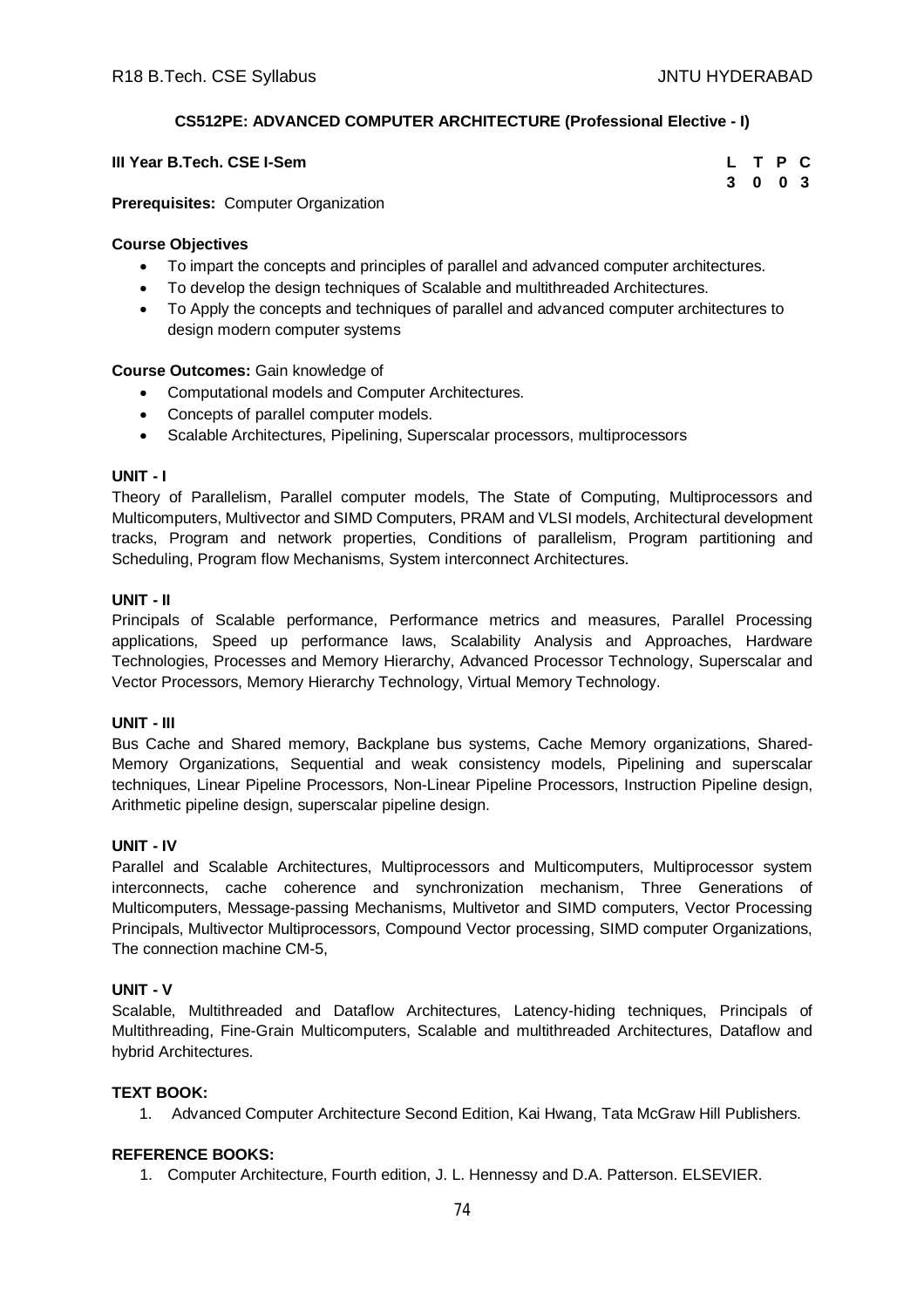# R18 B.Tech. CSE Syllabus **All Accords** CSE Syllabus **JNTU HYDERABAD**

- 2. Advanced Computer Architectures, S.G. Shiva, Special Indian edition, CRC, Taylor &Francis.
- 3. Introduction to High Performance Computing for Scientists and Engineers, G. Hager and G. Wellein, CRC Press, Taylor & Francis Group.
- 4. Advanced Computer Architecture, D. Sima, T. Fountain, P. Kacsuk, Pearson education.
- 5. Computer Architecture, B. Parhami, Oxford Univ. Press.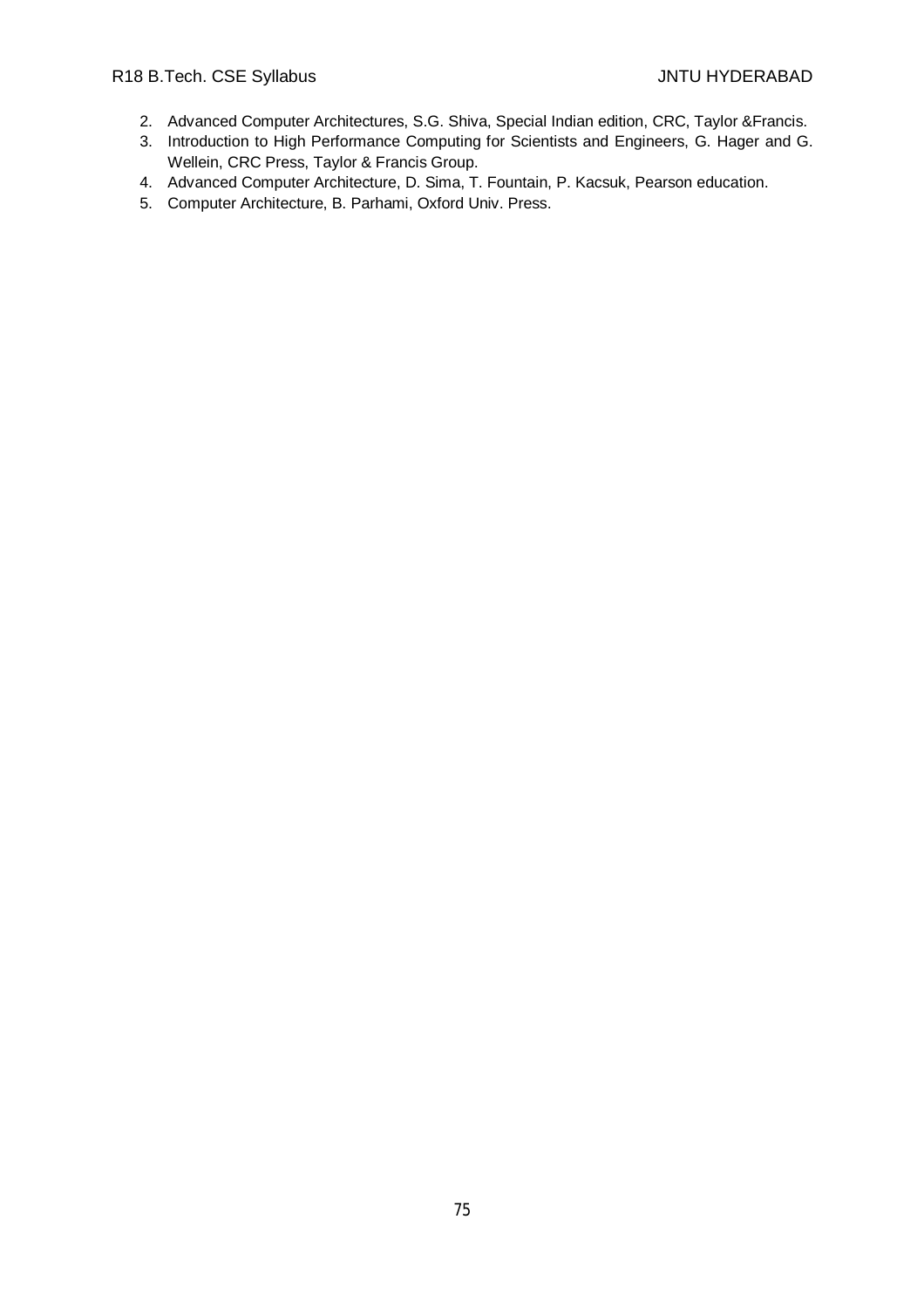# **CS513PE: DATA ANALYTICS (Professional Elective - I)**

#### **III Year B.Tech. CSE I-Sem**

| L | Т | $\mathsf{P}$ | C.  |
|---|---|--------------|-----|
| 3 | 0 | 0            | - 3 |

#### **Prerequisites**

- 1. A course on "Database Management Systems".
- 2. Knowledge of probability and statistics.

# **Course Objectives:**

- To explore the fundamental concepts of data analytics.
- To learn the principles and methods of statistical analysis
- Discover interesting patterns, analyze supervised and unsupervised models and estimate the accuracy of the algorithms.
- To understand the various search methods and visualization techniques.

**Course Outcomes:** After completion of this course students will be able to

- Understand the impact of data analytics for business decisions and strategy
- Carry out data analysis/statistical analysis
- To carry out standard data visualization and formal inference procedures
- Design Data Architecture
- Understand various Data Sources

# **UNIT - I**

Data Management: Design Data Architecture and manage the data for analysis, understand various sources of Data like Sensors/Signals/GPS etc. Data Management, Data Quality(noise, outliers, missing values, duplicate data) and Data Processing & Processing.

# **UNIT - II**

Data Analytics: Introduction to Analytics, Introduction to Tools and Environment, Application of Modeling in Business, Databases & Types of Data and variables, Data Modeling Techniques, Missing Imputations etc. Need for Business Modeling.

# **UNIT - III**

Regression – Concepts, Blue property assumptions, Least Square Estimation, Variable Rationalization, and Model Building etc.

Logistic Regression: Model Theory, Model fit Statistics, Model Construction, Analytics applications to various Business Domains etc.

# **UNIT - IV**

Object Segmentation: Regression Vs Segmentation – Supervised and Unsupervised Learning, Tree Building – Regression, Classification, Overfitting, Pruning and Complexity, Multiple Decision Trees etc. Time Series Methods: Arima, Measures of Forecast Accuracy, STL approach, Extract features from generated model as Height, Average Energy etc and Analyze for prediction

# **UNIT - V**

Data Visualization: Pixel-Oriented Visualization Techniques, Geometric Projection Visualization Techniques, Icon-Based Visualization Techniques, Hierarchical Visualization Techniques, Visualizing Complex Data and Relations.

# **TEXT BOOKS:**

1. Student's Handbook for Associate Analytics – II, III.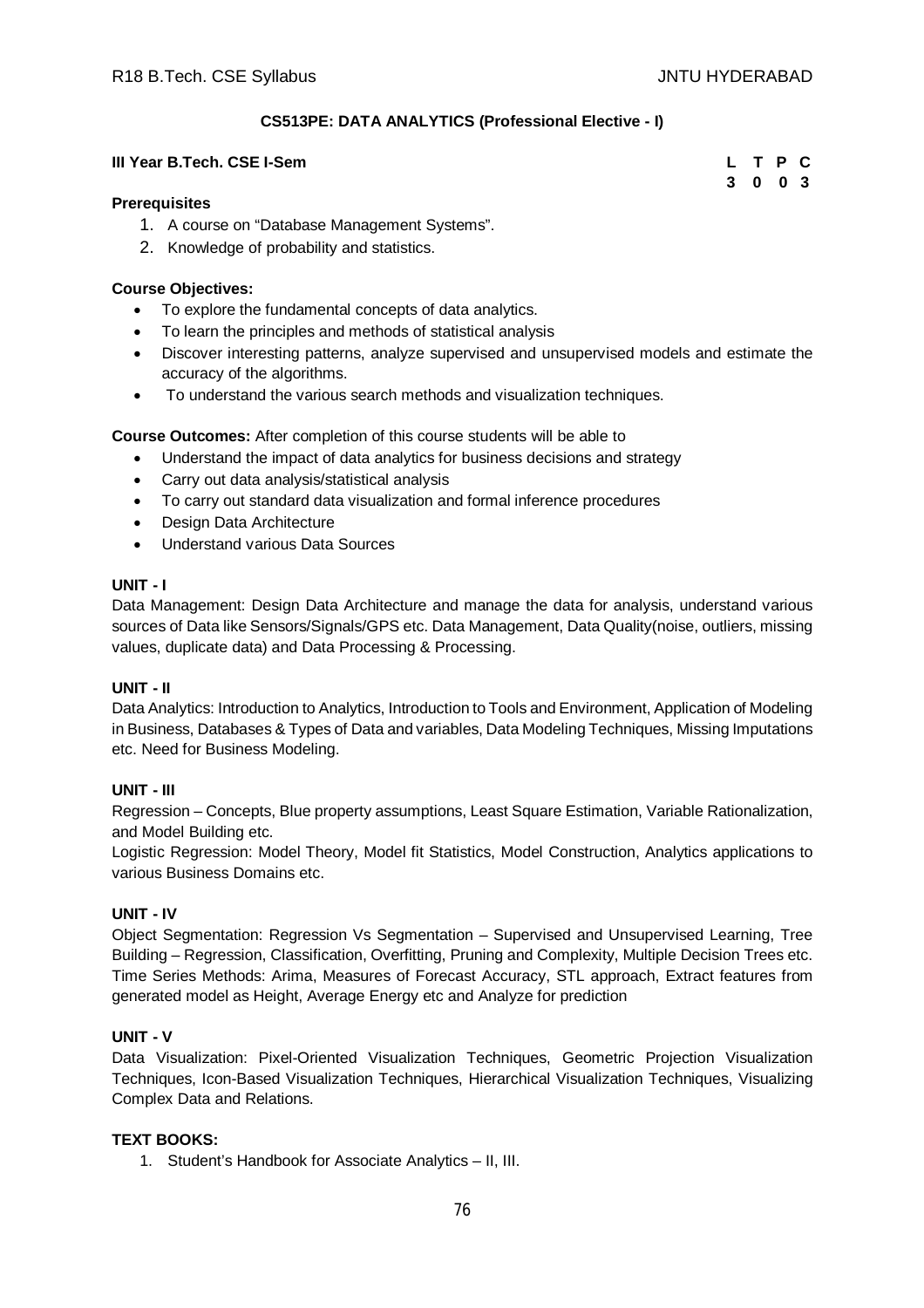2. Data Mining Concepts and Techniques, Han, Kamber, 3rd Edition, Morgan Kaufmann Publishers.

- 1. Introduction to Data Mining, Tan, Steinbach and Kumar, Addision Wisley, 2006.
- 2. Data Mining Analysis and Concepts, M. Zaki and W. Meira
- 3. Mining of Massive Datasets, Jure Leskovec Stanford Univ. Anand Rajaraman Milliway Labs Jeffrey D Ullman Stanford Univ.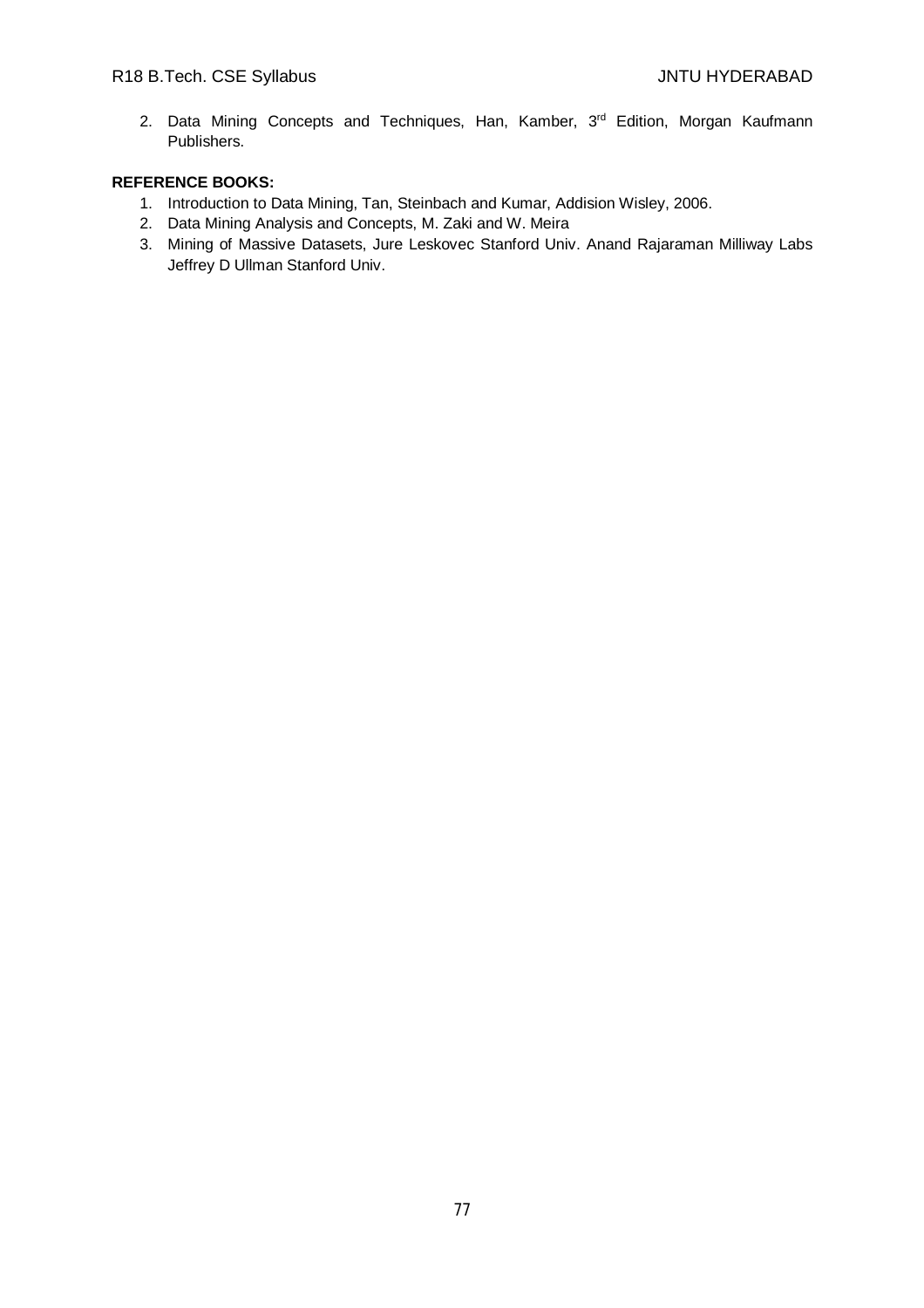**3 0 0 3**

# **CS514PE: IMAGE PROCESSING (Professional Elective - I)**

#### **III Year B.Tech. CSE I-Sem L T P C**

#### **Prerequisites**

- 1. Students are expected to have knowledge in linear signals and systems, Fourier Transform, basic linear algebra, basic probability theory and basic programming techniques; knowledge of Digital Signal Processing is desirable.
- 2. A course on "Computational Mathematics"
- 3. A course on "Computer Oriented Statistical Methods"

# **Course Objectives**

- Provide a theoretical and mathematical foundation of fundamental Digital Image Processing concepts.
- The topics include image acquisition; sampling and quantization; preprocessing; enhancement; restoration; segmentation; and compression.

# **Course Outcomes**

- Demonstrate the knowledge of the basic concepts of two-dimensional signal acquisition, sampling, and quantization.
- Demonstrate the knowledge of filtering techniques.
- Demonstrate the knowledge of 2D transformation techniques.
- Demonstrate the knowledge of image enhancement, segmentation, restoration and compression techniques.

#### **UNIT - I**

**Digital Image Fundamentals:** Digital Image through Scanner, Digital Camera. Concept of Gray Levels. Gray Level to Binary Image Conversion. Sampling and Quantization. Relationship between Pixels. Imaging Geometry. 2D Transformations-DFT, DCT, KLT and SVD.

# **UNIT - II**

Image Enhancement in Spatial Domain Point Processing, Histogram Processing, Spatial Filtering, Enhancement in Frequency Domain, Image Smoothing, Image Sharpening.

# **UNIT - III**

Image Restoration Degradation Model, Algebraic Approach to Restoration, Inverse Filtering, Least Mean Square Filters, Constrained Least Squares Restoration, Interactive Restoration.

# **UNIT - IV**

Image Segmentation Detection of Discontinuities, Edge Linking and Boundary Detection, Thresholding, Region Oriented Segmentation.

# **UNIT - V**

Image Compression Redundancies and their Removal Methods, Fidelity Criteria, Image Compression Models, Source Encoder and Decoder, Error Free Compression, Lossy Compression.

# **TEXT BOOK:**

1. Digital Image Processing: R.C. Gonzalez & R. E. Woods, Addison Wesley/ Pearson Education, 2 nd Ed, 2004.

# **REFERENCE BOOKS:**

1. Fundamentals of Digital Image Processing: A. K. Jain, PHI.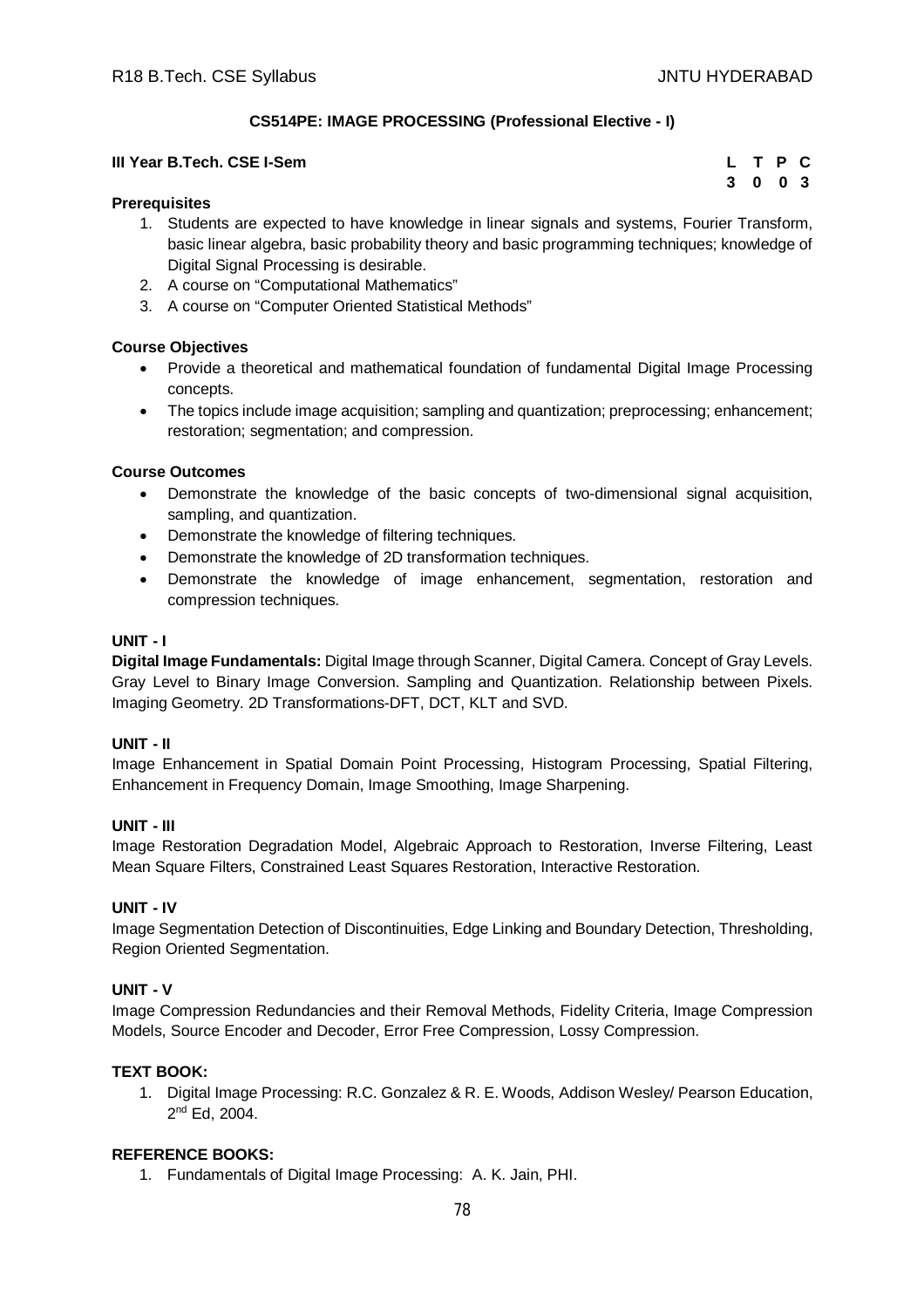- 2. Digital Image Processing using MAT LAB: Rafael C. Gonzalez, Richard E. Woods, Steven L. Eddins: Pearson Education India, 2004.
- 3. Digital Image Processing: William K. Pratt, John Wilely, 3rd Edition, 2004.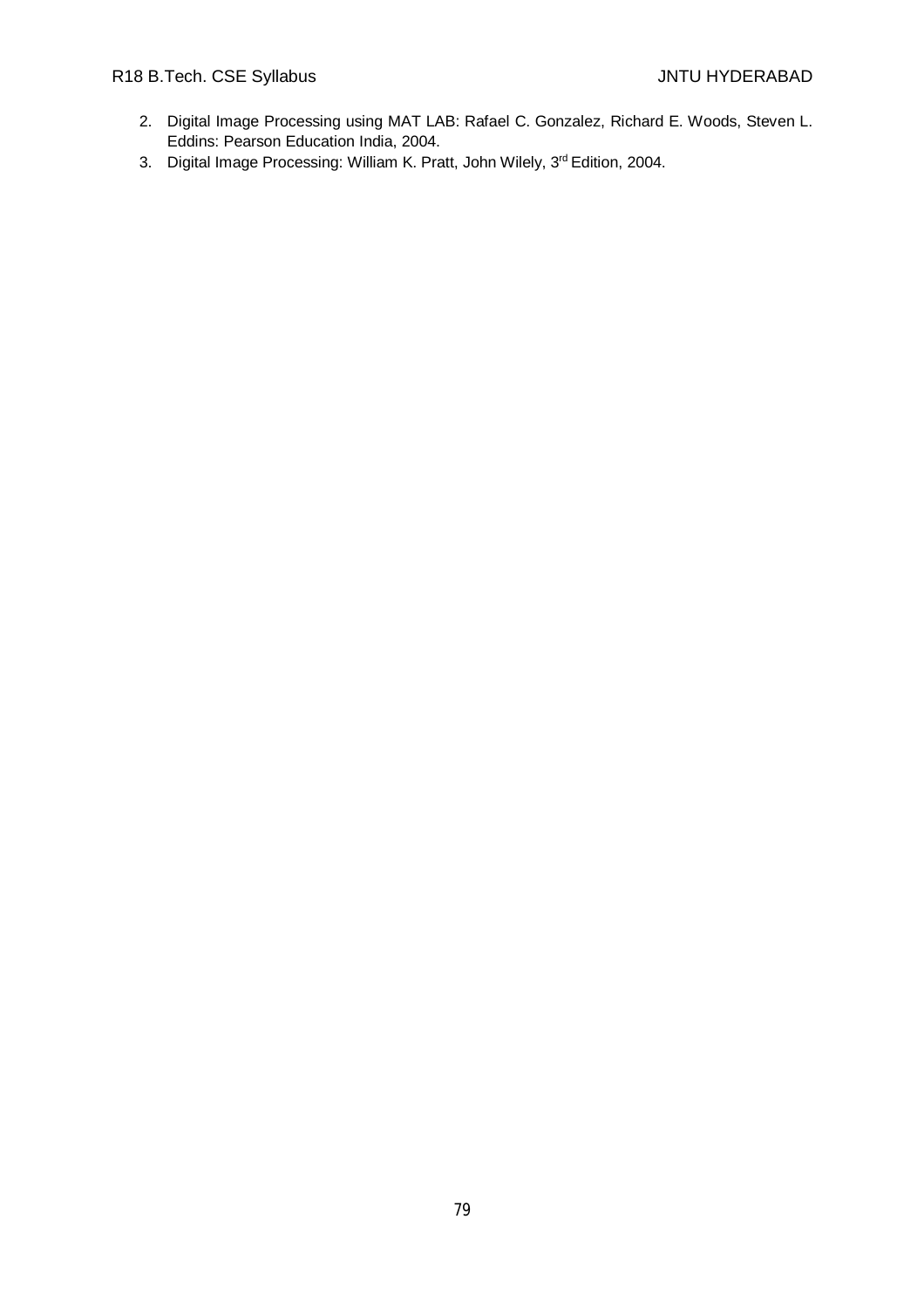**3 0 0 3**

# **CS515PE: PRINCIPLES OF PROGRAMMING LANGUAGES (Professional Elective - I)**

#### **III Year B.Tech. CSE I-Sem L T P C**

#### **Prerequisites**

- 1. A course on "Mathematical Foundations of Computer Science"
- 2. A course on "Computer Programming and Data Structures"

#### **Course Objectives**

- Introduce important paradigms of programming languages
- To provide conceptual understanding of high-level language design and implementation
- Topics include programming paradigms; syntax and semantics; data types, expressions and statements; subprograms and blocks; abstract data types; concurrency; functional and logic programming languages; and scripting languages

#### **Course Outcomes**

- Acquire the skills for expressing syntax and semantics in formal notation
- Identify and apply a suitable programming paradigm for a given computing application
- Gain knowledge of and able to compare the features of various programming languages

#### **UNIT - I**

**Preliminary Concepts**: Reasons for Studying Concepts of Programming Languages, Programming Domains, Language Evaluation Criteria, Influences on Language Design, Language Categories, Language Design Trade-Offs, Implementation Methods, Programming Environments

**Syntax and Semantics:** General Problem of Describing Syntax and Semantics, Formal Methods of Describing Syntax, Attribute Grammars, Describing the Meanings of Programs

# **UNIT - II**

**Names, Bindings, and Scopes**: Introduction, Names, Variables, Concept of Binding, Scope, Scope and Lifetime, Referencing Environments, Named Constants

**Data Types**: Introduction, Primitive Data Types, Character String Types, User Defined Ordinal Types, Array, Associative Arrays, Record, Union, Tuple Types, List Types, Pointer and Reference Types, Type Checking, Strong Typing, Type Equivalence

**Expressions and Statements:** Arithmetic Expressions, Overloaded Operators, Type Conversions, Relational and Boolean Expressions, Short Circuit Evaluation, Assignment Statements, Mixed-Mode **Assignment** 

**Control Structures** – Introduction, Selection Statements, Iterative Statements, Unconditional Branching, Guarded Commands.

# **UNIT - III**

**Subprograms and Blocks:** Fundamentals of Sub-Programs, Design Issues for Subprograms, Local Referencing Environments, Parameter Passing Methods, Parameters that Are Subprograms, Calling Subprograms Indirectly, Overloaded Subprograms, Generic Subprograms, Design Issues for Functions, User Defined Overloaded Operators, Closures, Coroutines

**Implementing Subprograms**: General Semantics of Calls and Returns, Implementing Simple Subprograms, Implementing Subprograms with Stack-Dynamic Local Variables, Nested Subprograms, Blocks, Implementing Dynamic Scoping

**Abstract Data Types:** The Concept of Abstraction, Introductions to Data Abstraction, Design Issues, Language Examples, Parameterized ADT, Encapsulation Constructs, Naming Encapsulations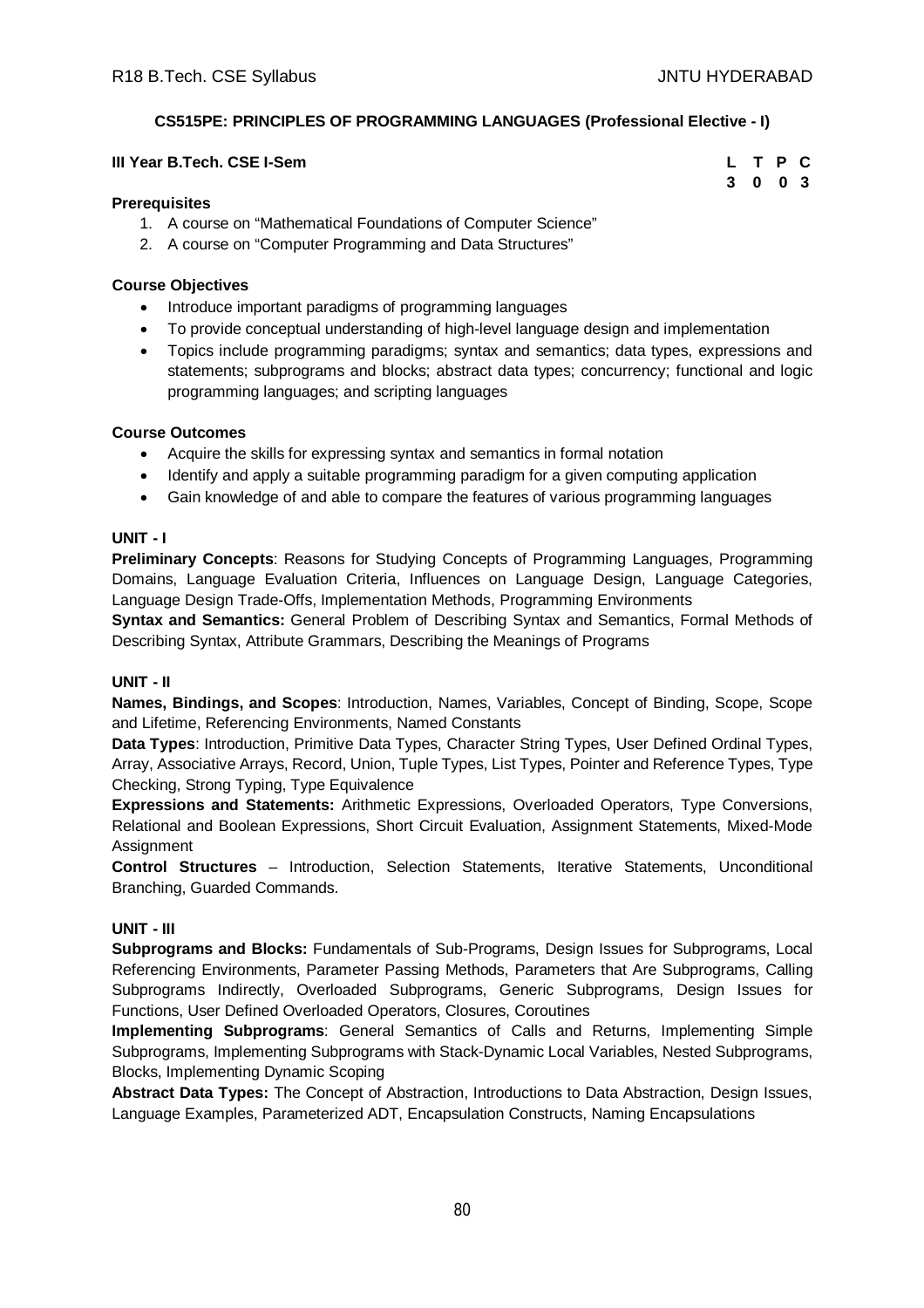# **UNIT - IV**

**Concurrency:** Introduction, Introduction to Subprogram Level Concurrency, Semaphores, Monitors, Message Passing, Java Threads, Concurrency in Function Languages, Statement Level Concurrency. Exception Handling and Event Handling: Introduction, Exception Handling in Ada, C++, Java, Introduction to Event Handling, Event Handling with Java and C#.

# **UNIT - V**

**Functional Programming Languages:** Introduction, Mathematical Functions, Fundamentals of Functional Programming Language, LISP, Support for Functional Programming in Primarily Imperative Languages, Comparison of Functional and Imperative Languages

**Logic Programming Language:** Introduction, an Overview of Logic Programming, Basic Elements of Prolog, Applications of Logic Programming.

**Scripting Language:** Pragmatics, Key Concepts, Case Study: Python – Values and Types, Variables, Storage and Control, Bindings and Scope, Procedural Abstraction, Data Abstraction, Separate Compilation, Module Library. (Text Book 2)

# **TEXT BOOKS:**

- 1. Concepts of Programming Languages Robert. W. Sebesta 10/E, Pearson Education.
- 2. Programming Language Design Concepts, D. A. Watt, Wiley Dreamtech, 2007.

- 1. Programming Languages, 2nd Edition, A.B. Tucker, R. E. Noonan, TMH.
- 2. Programming Languages, K. C. Louden, 2nd Edition, Thomson, 2003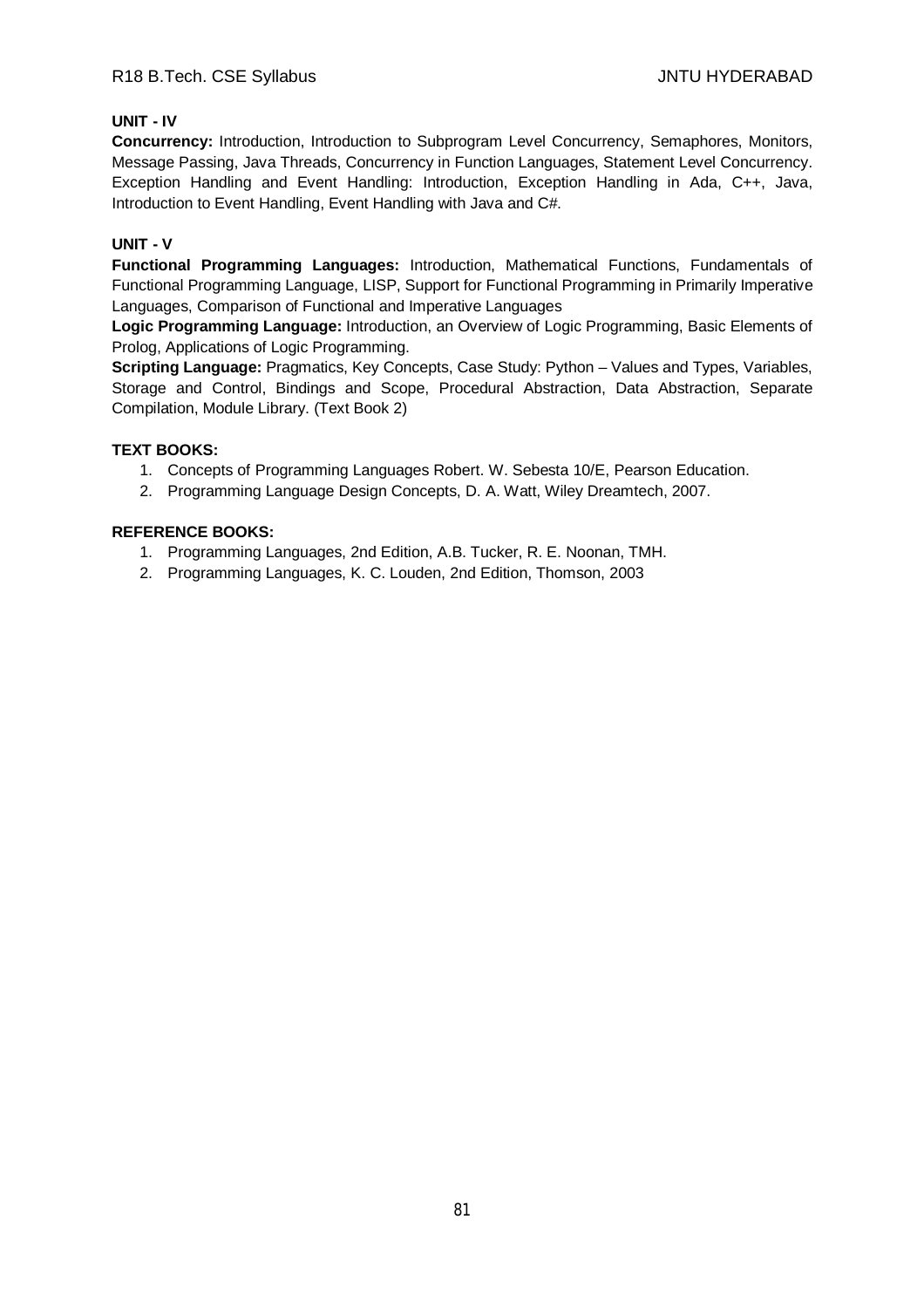**3 0 0 3**

# **CS521PE: COMPUTER GRAPHICS (Professional Elective - II)**

# **III Year B.Tech. CSE I-Sem L T P C**

#### **Prerequisites**

- 1. Familiarity with the theory and use of coordinate geometry and of linear algebra such as matrix multiplication.
- 2. A course on "Computer Programming and Data Structures"

#### **Course Objectives**

- The aim of this course is to provide an introduction of fundamental concepts and theory of computer graphics.
- Topics covered include graphics systems and input devices; geometric representations and 2D/3D transformations; viewing and projections; illumination and color models; animation; rendering and implementation; visible surface detection;

# **Course Outcomes**

- Acquire familiarity with the relevant mathematics of computer graphics.
- Be able to design basic graphics application programs, including animation
- Be able to design applications that display graphic images to given specifications

# **UNIT - I**

**Introduction:** Application areas of Computer Graphics, overview of graphics systems, video-display devices, raster-scan systems, random scan systems, graphics monitors and work stations and input devices

**Output primitives**: Points and lines, line drawing algorithms (Bresenham's and DDA Algorithm), midpoint circle and ellipse algorithms

**Polygon Filling**: Scan-line algorithm, boundary-fill and flood-fill algorithms

#### **UNIT - II**

**2-D geometrical transforms**: Translation, scaling, rotation, reflection and shear transformations, matrix representations and homogeneous coordinates, composite transforms, transformations between coordinate systems

**2-D viewing**: The viewing pipeline, viewing coordinate reference frame, window to view-port coordinate transformation, viewing functions, Cohen-Sutherland algorithms, Sutherland –Hodgeman polygon clipping algorithm.

# **UNIT - III**

**3-D object representation**: Polygon surfaces, quadric surfaces, spline representation, Hermite curve, Bezier curve and B-Spline curves, Bezier and B-Spline surfaces. Basic illumination models, polygon rendering methods.

# **UNIT - IV**

**3-D Geometric transformations**: Translation, rotation, scaling, reflection and shear transformations, composite transformations.

**3-D viewing**: Viewing pipeline, viewing coordinates, view volume and general projection transforms and clipping.

# **UNIT - V**

**Computer animation**: Design of animation sequence, general computer animation functions, raster animation, computer animation languages, key frame systems, motion specifications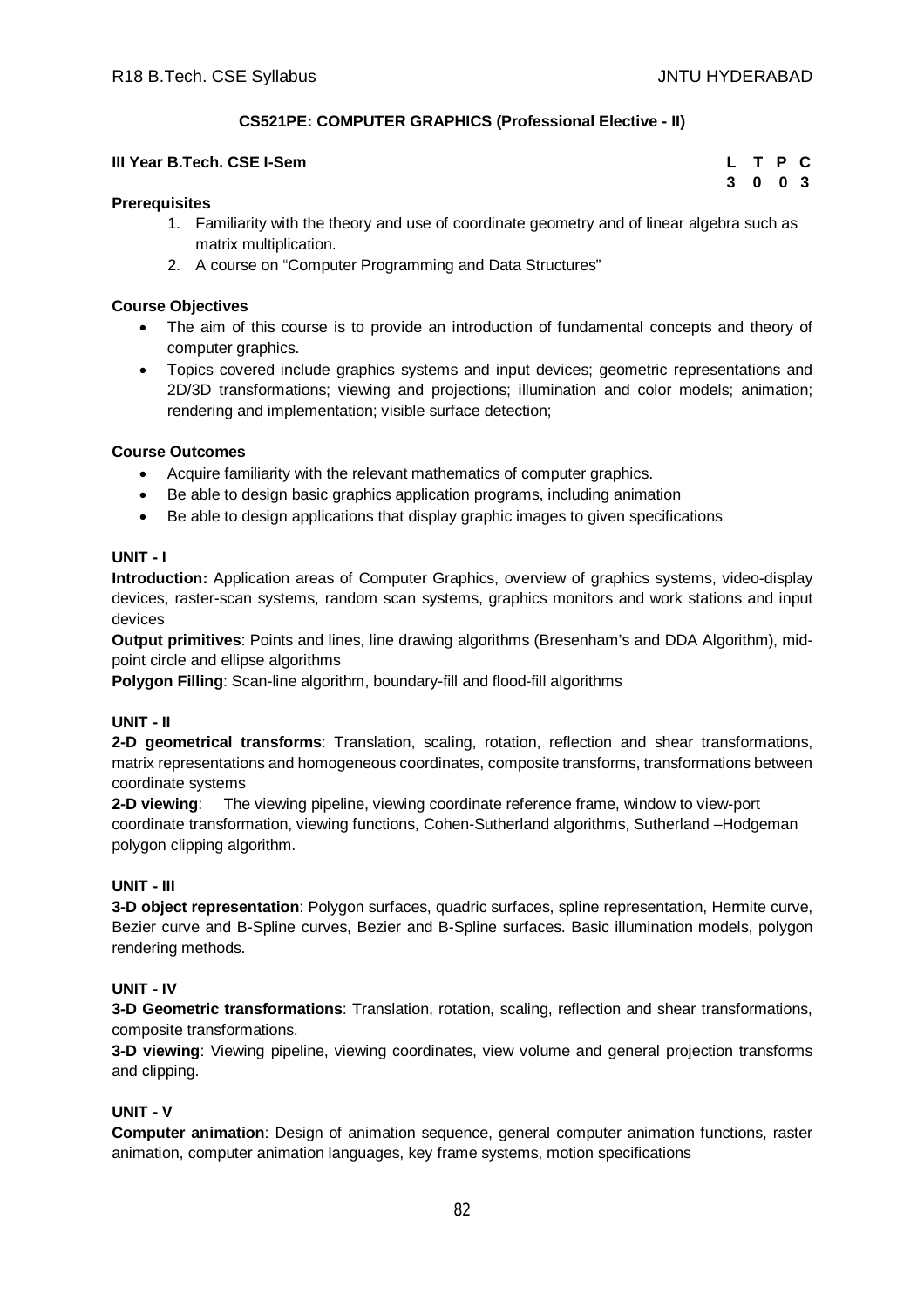**Visible surface detection methods**: Classification, back-face detection, depth-buffer, BSP-tree methods and area sub-division methods

# **TEXT BOOKS:**

- 1. "Computer Graphics *C version*", Donald Hearn and M. Pauline Baker, Pearson Education
- 2. "Computer Graphics Principles & practice", second edition in C, Foley, Van Dam, Feiner and Hughes, Pearson Education.
- 3. Computer Graphics, Steven Harrington, TMH

- 1. Procedural elements for Computer Graphics, David F Rogers, Tata Mc Graw hill, 2<sup>nd</sup> edition.
- 2. Principles of Interactive Computer Graphics", Neuman and Sproul, TMH.
- 3. Principles of Computer Graphics, Shalini Govil, Pai, 2005, Springer.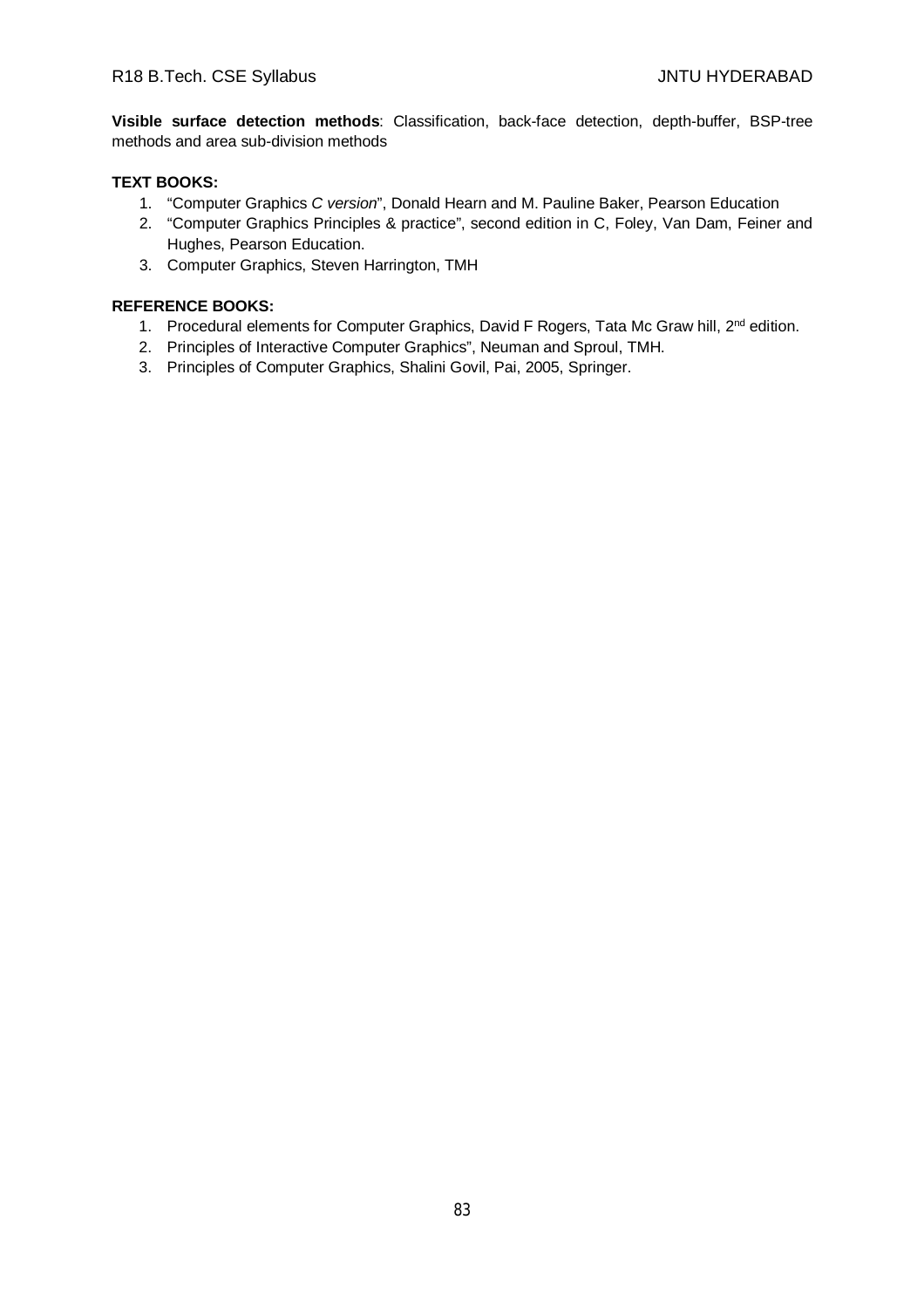# **CS522PE: ADVANCED OPERATING SYSTEMS (Professional Elective - II)**

| III Year B.Tech. CSE I-Sem | L T P C |  |  |
|----------------------------|---------|--|--|
|                            | 3 0 0 3 |  |  |

# **Course Objectives**

- To study, learn, and understand the main concepts of advanced operating systems (parallel processing systems, distributed systems, real time systems, network operating systems, and open source operating systems)
- Hardware and software features that support these systems.

# **Course Outcomes**

- Understand the design approaches of advanced operating systems
- Analyze the design issues of distributed operating systems.
- Evaluate design issues of multi processor operating systems.
- Identify the requirements Distributed File System and Distributed Shared Memory.
- Formulate the solutions to schedule the real time applications.

# **UNIT - I**

**Architectures of Distributed Systems:** System Architecture Types, Distributed Operating Systems, Issues in Distributed Operating Systems, Communication Primitives. **Theoretical Foundations:**  Inherent Limitations of a Distributed System, Lamport's Logical Clocks, Vector Clocks, Causal Ordering of Messages, Termination Detection.

# **UNIT - II**

**Distributed Mutual Exclusion:** The Classification of Mutual Exclusion Algorithms, **Non-Token – Based Algorithms:** Lamport's Algorithm, The Ricart-Agrawala Algorithm, Maekawa's Algorithm, **Token-Based Algorithms:** Suzuki-Kasami's Broadcast Algorithm, Singhal's Heurisric Algorithm, Raymond's Heuristic Algorithm.

# **UNIT - III**

**Distributed Deadlock Detection:** Preliminaries, Deadlock Handling Strategies in Distributed Systems, Issues in Deadlock Detection and Resolution, Control Organizations for Distributed Deadlock Detection, Centralized- Deadlock – Detection Algorithms, Distributed Deadlock Detection Algorithms, Hierarchical Deadlock Detection Algorithms

# **UNIT - IV**

**Multiprocessor System Architectures**: Introduction, Motivation for multiprocessor Systems, Basic Multiprocessor System Architectures **Multi Processor Operating Systems**: Introduction, Structures of Multiprocessor Operating Systems, Operating Design Issues, Threads, Process Synchronization, Processor Scheduling.

**Distributed File Systems:** Architecture, Mechanisms for Building Distributed File Systems, Design Issues

# **UNIT - V**

**Distributed Scheduling:** Issues in Load Distributing, Components of a Load Distributed Algorithm, Stability, Load Distributing Algorithms, Requirements for Load Distributing, Task Migration, Issues in task Migration

**Distributed Shared Memory:** Architecture and Motivation, Algorithms for Implementing DSM, Memory Coherence, Coherence Protocols, Design Issues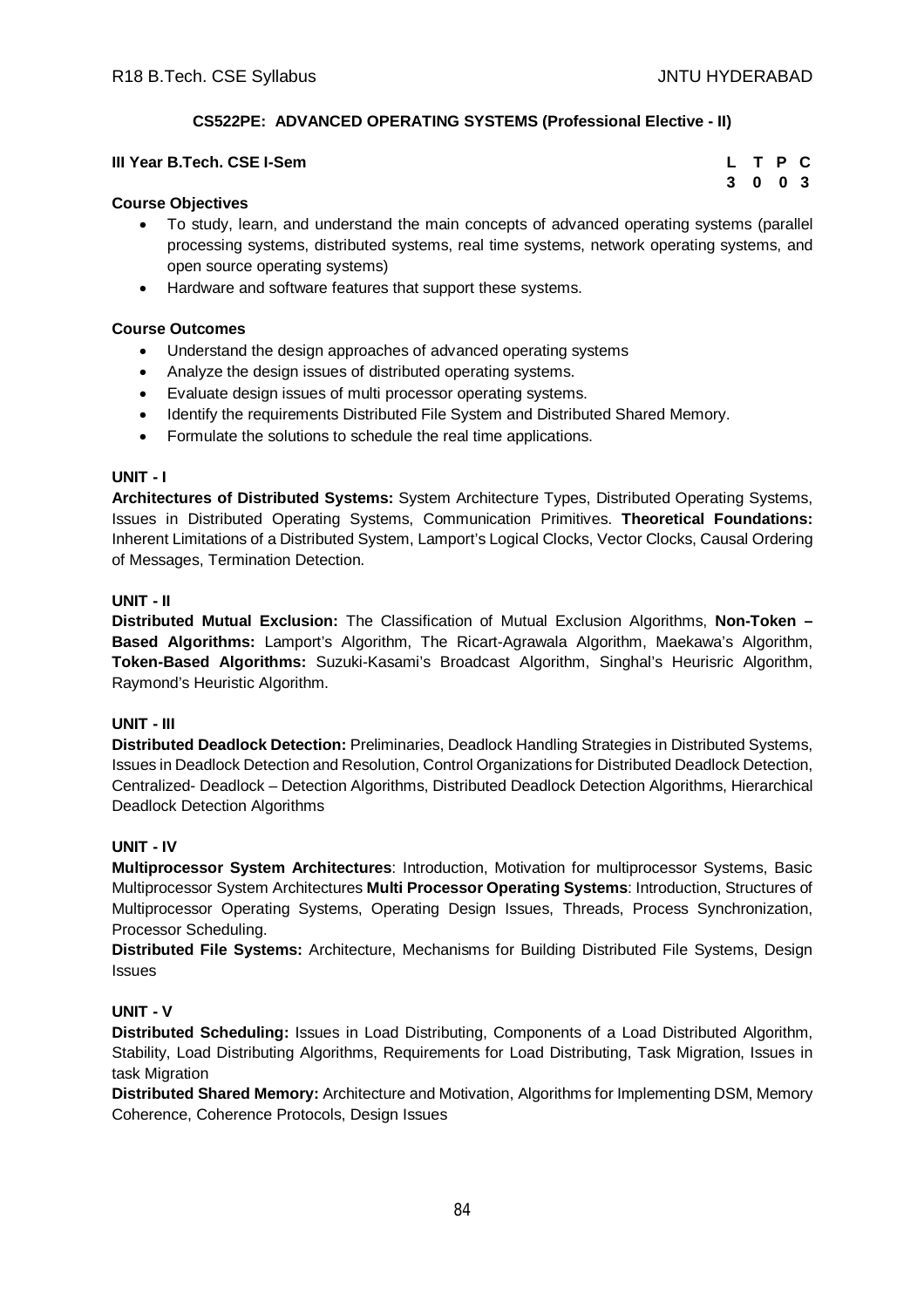# **TEXT BOOK:**

1. Advanced Concepts in Operating Systems, Mukesh Singhal, Niranjan G. Shivaratri, Tata McGraw-Hill Edition 2001

# **REFERENCE BOOK:**

1. Distributed Systems: Andrew S. Tanenbaum, Maarten Van Steen, Pearson Prentice Hall, Edition  $-2$ , 2007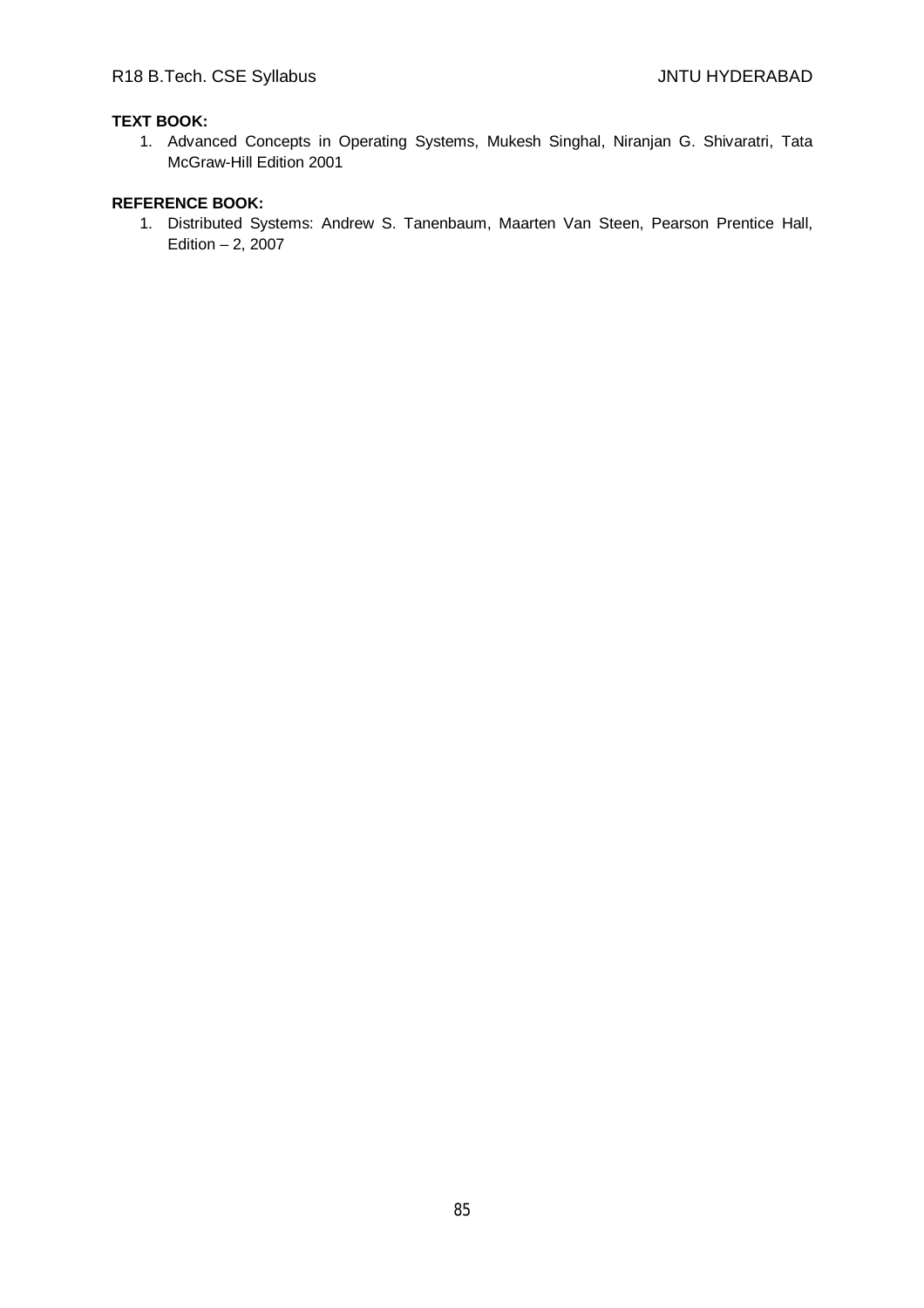# **CS523PE: INFORMATION RETRIEVAL SYSTEMS (Professional Elective - II)**

| III Year B.Tech. CSE I-Sem |         | L T P C |  |
|----------------------------|---------|---------|--|
|                            | 3 0 0 3 |         |  |

# **Prerequisites:**

1. Data Structures

# **Course Objectives:**

- To learn the important concepts and algorithms in IRS
- To understand the data/file structures that are necessary to design, and implement information retrieval (IR) systems.

# **Course Outcomes:**

- Ability to apply IR principles to locate relevant information large collections of data
- Ability to design different document clustering algorithms
- Implement retrieval systems for web search tasks.
- Design an Information Retrieval System for web search tasks.

# **UNIT - I**

Introduction to Information Retrieval Systems: Definition of Information Retrieval System, Objectives of Information Retrieval Systems, Functional Overview, Relationship to Database Management Systems, Digital Libraries and Data Warehouses

Information Retrieval System Capabilities: Search Capabilities, Browse Capabilities, Miscellaneous **Capabilities** 

# **UNIT - II**

Cataloging and Indexing: History and Objectives of Indexing, Indexing Process, Automatic Indexing, Information Extraction

Data Structure: Introduction to Data Structure, Stemming Algorithms, Inverted File Structure, N-Gram Data Structures, PAT Data Structure, Signature File Structure, Hypertext and XML Data Structures, Hidden Markov Models

# **UNIT - III**

Automatic Indexing: Classes of Automatic Indexing, Statistical Indexing, Natural Language, Concept Indexing, Hypertext Linkages

Document and Term Clustering: Introduction to Clustering, Thesaurus Generation, Item Clustering, Hierarchy of Clusters

# **UNIT - IV**

User Search Techniques: Search Statements and Binding, Similarity Measures and Ranking, Relevance Feedback, Selective Dissemination of Information Search, Weighted Searches of Boolean Systems, Searching the INTERNET and Hypertext

Information Visualization: Introduction to Information Visualization, Cognition and Perception, Information Visualization Technologies

# **UNIT - V**

Text Search Algorithms: Introduction to Text Search Techniques, Software Text Search Algorithms, Hardware Text Search Systems

Multimedia Information Retrieval: Spoken Language Audio Retrieval, Non-Speech Audio Retrieval, Graph Retrieval, Imagery Retrieval, Video Retrieval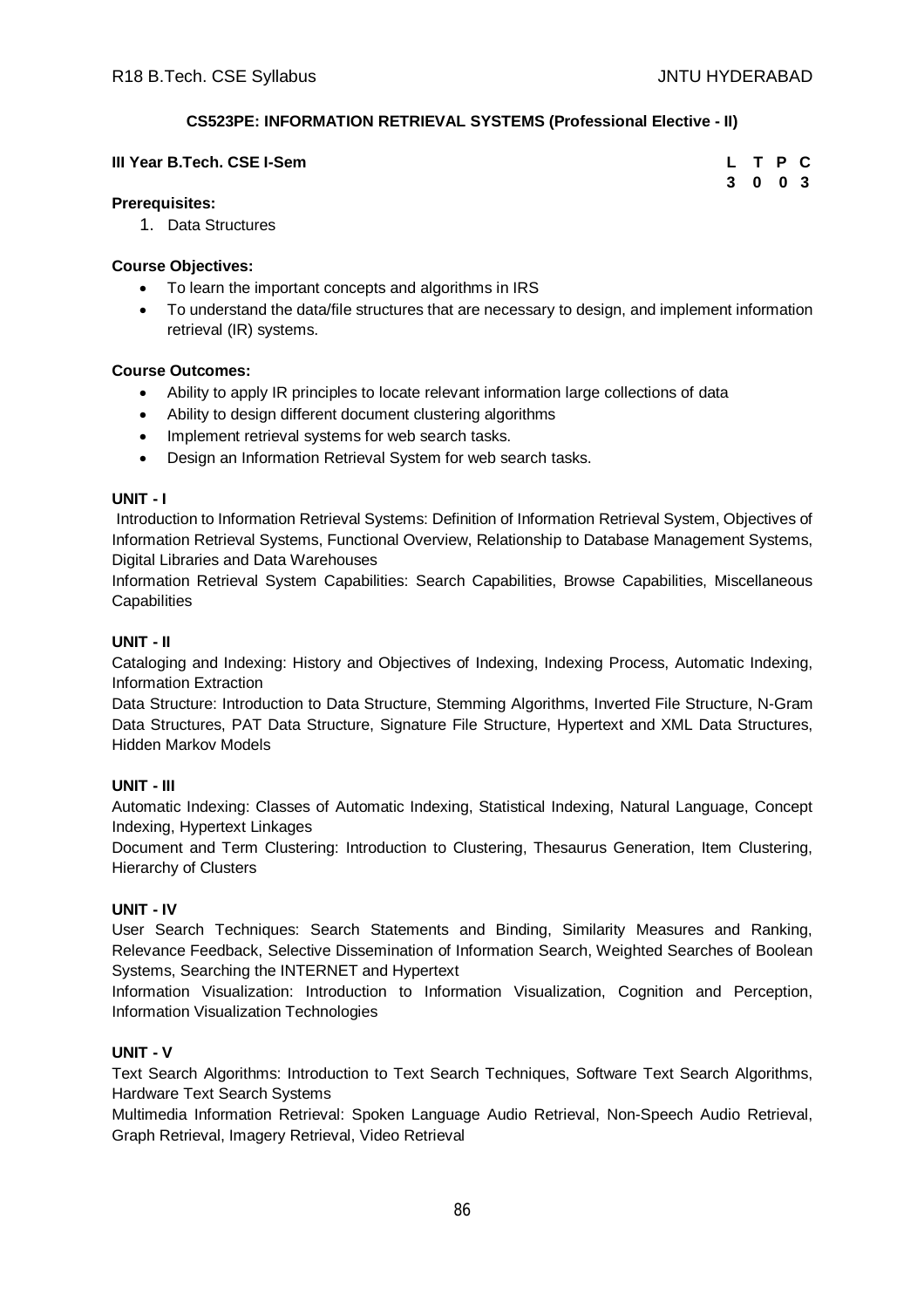# **TEXT BOOK:**

1. Information Storage and Retrieval Systems – Theory and Implementation, Second Edition, Gerald J. Kowalski, Mark T. Maybury, Springer

- 1. Frakes, W.B., Ricardo Baeza-Yates: Information Retrieval Data Structures and Algorithms, Prentice Hall, 1992.
- 2. Information Storage & Retrieval By Robert Korfhage John Wiley & Sons.
- 3. Modern Information Retrieval By Yates and Neto Pearson Education.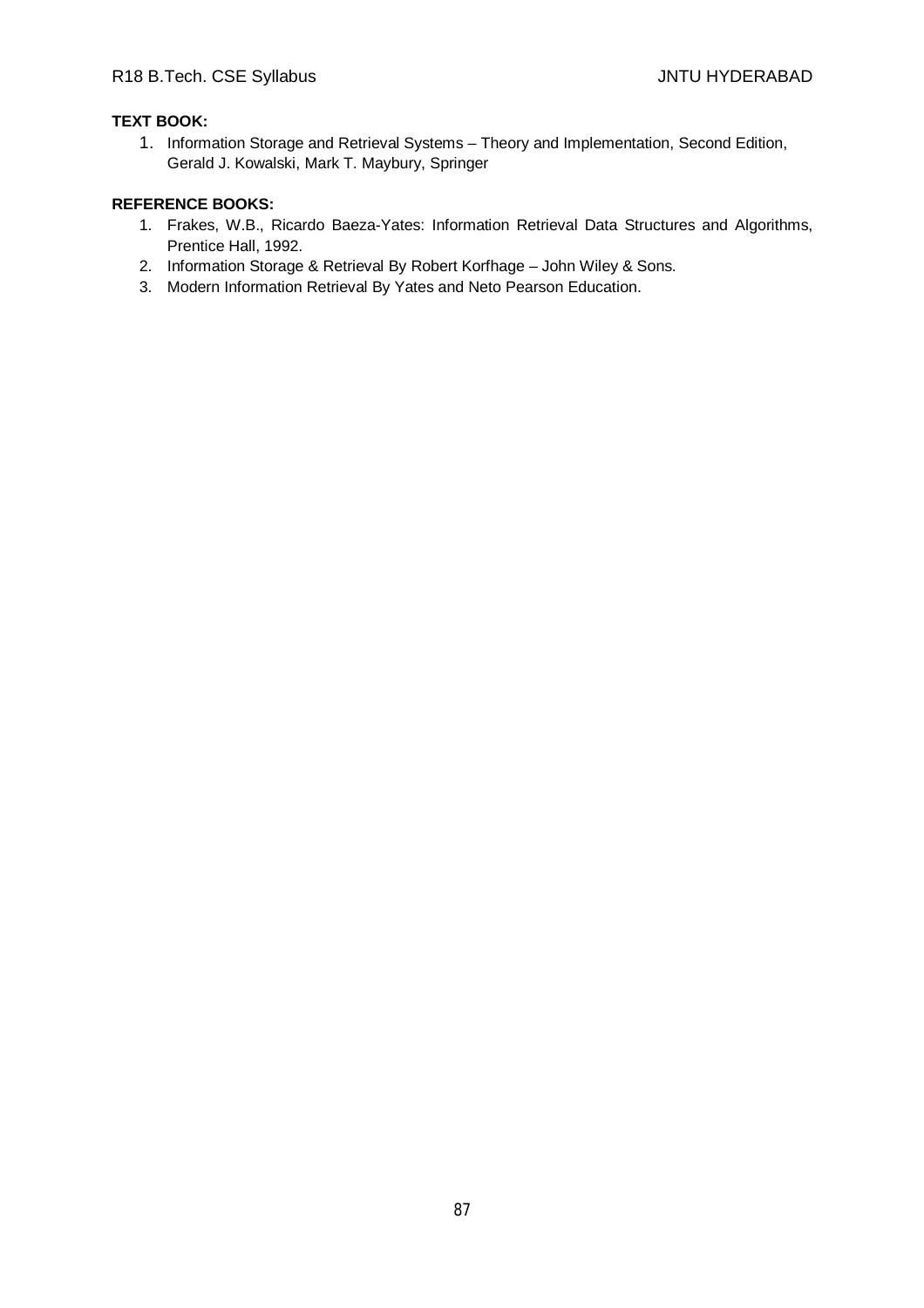# **CS524PE: DISTRIBUTED DATABASES (Professional Elective - II)**

| III Year B.Tech. CSE I-Sem | L T P C |  |  |
|----------------------------|---------|--|--|
|                            | 3 0 0 3 |  |  |

#### **Prerequisites:**

1. A course on "Database Management Systems"

#### **Course Objectives:**

- The purpose of the course is to enrich the previous knowledge of database systems and exposing the need for distributed database technology to confront with the deficiencies of the centralized database systems.
- Introduce basic principles and implementation techniques of distributed database systems.
- Equip students with principles and knowledge of parallel and object-oriented databases.
- Topics include distributed DBMS architecture and design; query processing and optimization; distributed transaction management and reliability; parallel and object database management systems.

#### **Course Outcomes:**

- Understand theoretical and practical aspects of distributed database systems.
- Study and identify various issues related to the development of distributed database system.
- Understand the design aspects of object-oriented database system and related development.

#### **UNIT - I**

**Introduction;** Distributed Data Processing, Distributed Database System, Promises of DDBSs, Problem areas.

**Distributed DBMS Architecture**: Architectural Models for Distributed DBMS, DDMBS Architecture.

**Distributed Database Design**: Alternative Design Strategies, Distribution Design issues, Fragmentation, Allocation.

# **UNIT - II**

**Query processing and decomposition**: Query processing objectives, characterization of query processors, layers of query processing, query decomposition, localization of distributed data. **Distributed query Optimization**: Query optimization, centralized query optimization, distributed query optimization algorithms.

# **UNIT - III**

**Transaction Management**: Definition, properties of transaction, types of transactions, distributed concurrency control: serializability, concurrency control mechanisms & algorithms, time - stamped & optimistic concurrency control Algorithms, deadlock Management.

#### **UNIT - IV**

**Distributed DBMS Reliability**: Reliability concepts and measures, fault-tolerance in distributed systems, failures in Distributed DBMS, local & distributed reliability protocols, site failures and network partitioning.

**Parallel Database Systems**: Parallel database system architectures, parallel data placement, parallel query processing, load balancing, database clusters.

# **UNIT - V**

**Distributed object Database Management Systems**: Fundamental object concepts and models, object distributed design, architectural issues, object management, distributed object storage, object query Processing.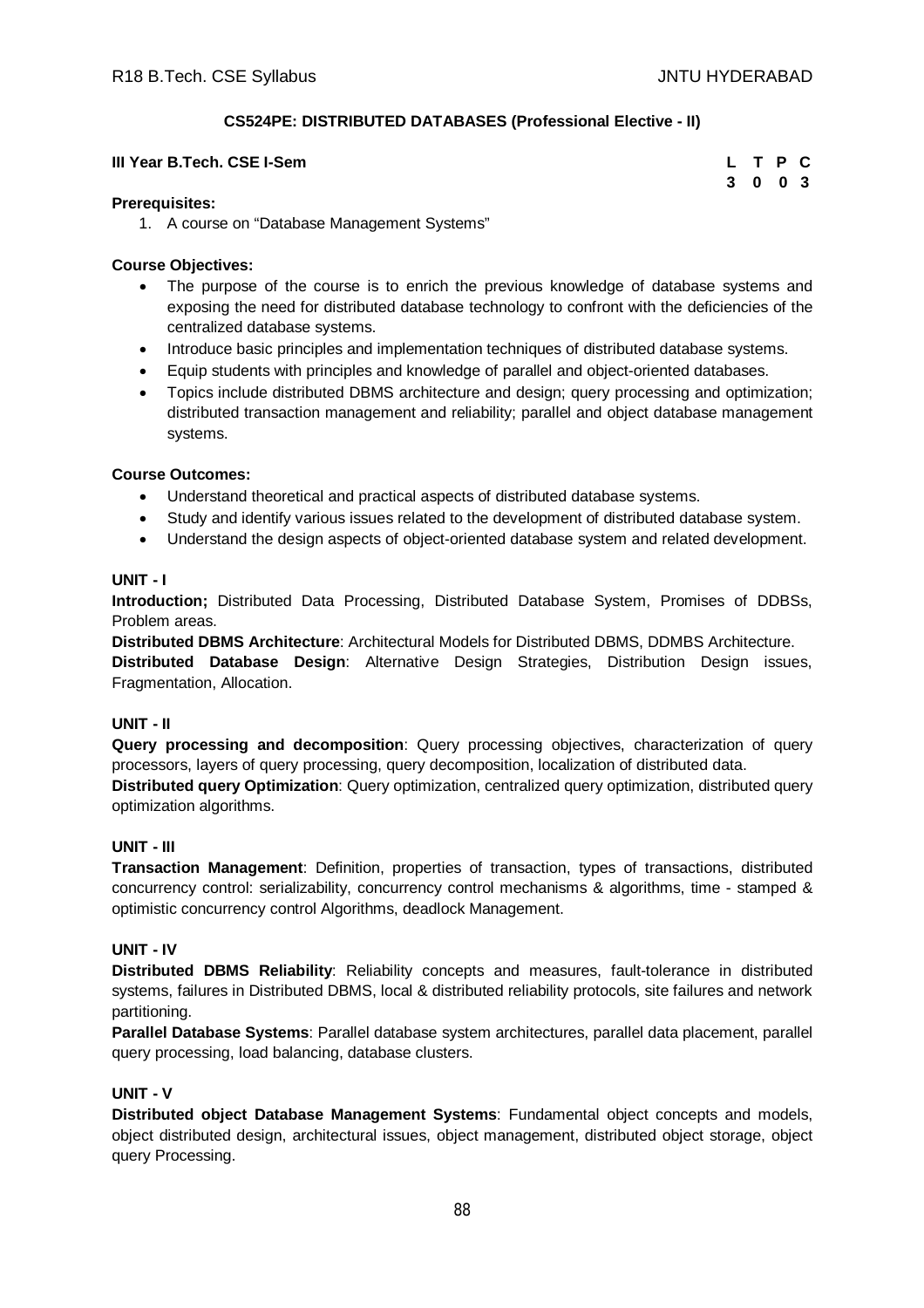**Object Oriented Data Model**: Inheritance, object identity, persistent programming languages, persistence of objects, comparison OODBMS and ORDBMS

# **TEXT BOOKS:**

- 1. M. Tamer OZSU and Patuck Valduriez: Principles of Distributed Database Systems, Pearson Edn. Asia, 2001.
- 2. Stefano Ceri and Giuseppe Pelagatti: Distributed Databases, McGraw Hill.

# **REFERENCE BOOK:**

1. Hector Garcia-Molina, Jeffrey D. Ullman, Jennifer Widom: "Database Systems: The Complete Book", Second Edition, Pearson International Edition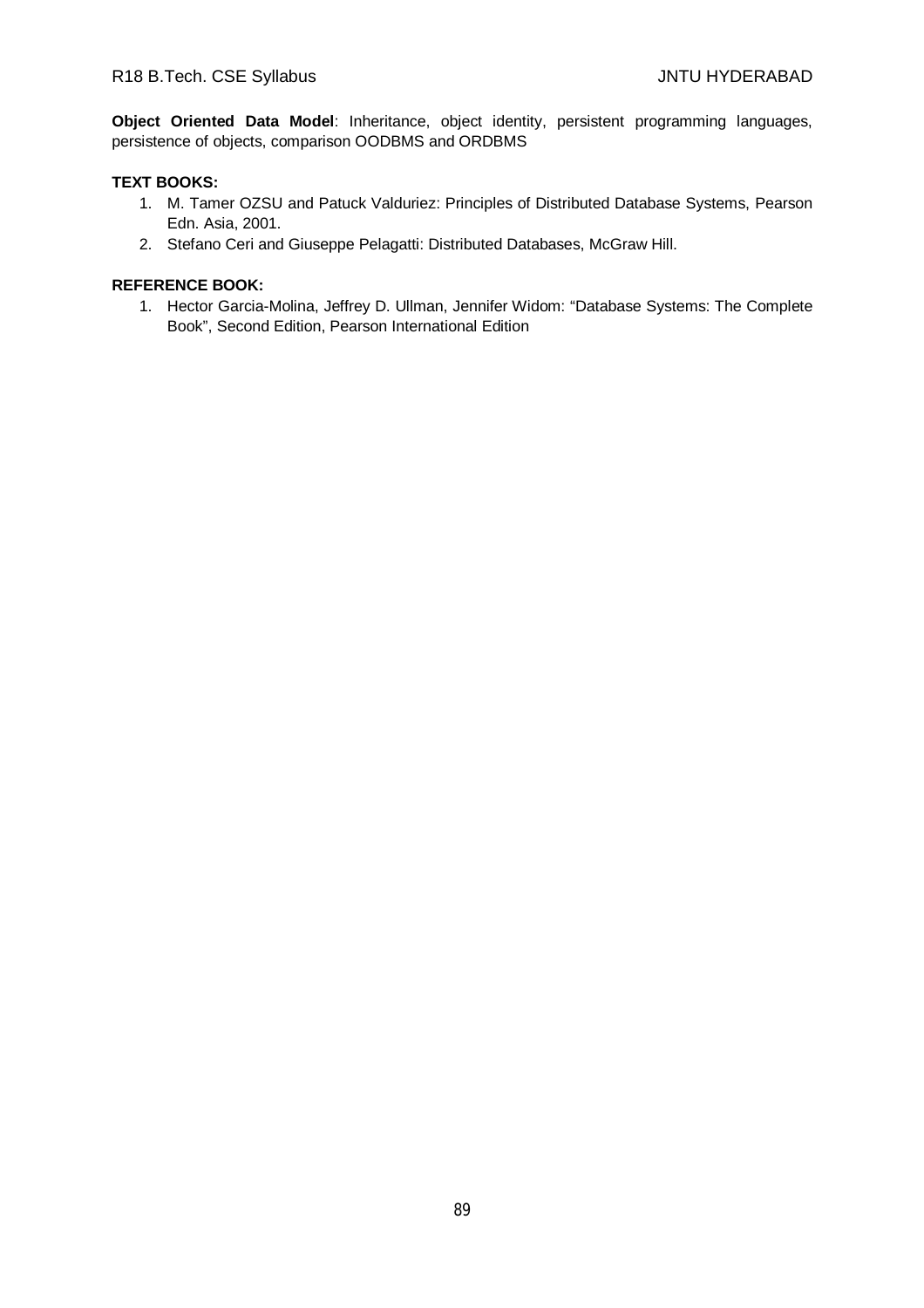# **CS525PE: NATURAL LANGUAGE PROCESSING (Professional Elective - II)**

| III Year B.Tech. CSE I-Sem                                                    | L T P C |  |  |
|-------------------------------------------------------------------------------|---------|--|--|
|                                                                               | 3 0 0 3 |  |  |
| <b>Prerequisites:</b> Data structures, finite automata and probability theory |         |  |  |

**Course Objectives:**

• Introduce to some of the problems and solutions of NLP and their relation to linguistics and statistics.

# **Course Outcomes:**

- Show sensitivity to linguistic phenomena and an ability to model them with formal grammars.
- Understand and carry out proper experimental methodology for training and evaluating empirical NLP systems
- Able to manipulate probabilities, construct statistical models over strings and trees, and estimate parameters using supervised and unsupervised training methods.
- Able to design, implement, and analyze NLP algorithms
- Able to design different language modeling Techniques.

# **UNIT - I**

**Finding the Structure of Words:** Words and Their Components, Issues and Challenges, Morphological Models

**Finding the Structure of Documents:** Introduction, Methods, Complexity of the Approaches, Performances of the Approaches

# **UNIT - II**

**Syntax Analysis:** Parsing Natural Language, Treebanks: A Data-Driven Approach to Syntax, Representation of Syntactic Structure, Parsing Algorithms, Models for Ambiguity Resolution in Parsing, Multilingual Issues

# **UNIT - III**

**Semantic Parsing:** Introduction, Semantic Interpretation, System Paradigms, Word Sense Systems, Software.

# **UNIT - IV**

Predicate-Argument Structure, Meaning Representation Systems, Software.

# **UNIT - V**

**Discourse Processing:** Cohension, Reference Resolution, Discourse Cohension and Structure **Language Modeling:** Introduction, N-Gram Models, Language Model Evaluation, Parameter Estimation, Language Model Adaptation, Types of Language Models, Language-Specific Modeling Problems, Multilingual and Crosslingual Language Modeling

# **TEXT BOOKS:**

- 1. Multilingual natural Language Processing Applications: From Theory to Practice Daniel M. Bikel and Imed Zitouni, Pearson Publication
- 2. Natural Language Processing and Information Retrieval: Tanvier Siddiqui, U.S. Tiwary

# **REFERENCE BOOK:**

1. Speech and Natural Language Processing - Daniel Jurafsky & James H Martin, Pearson **Publications**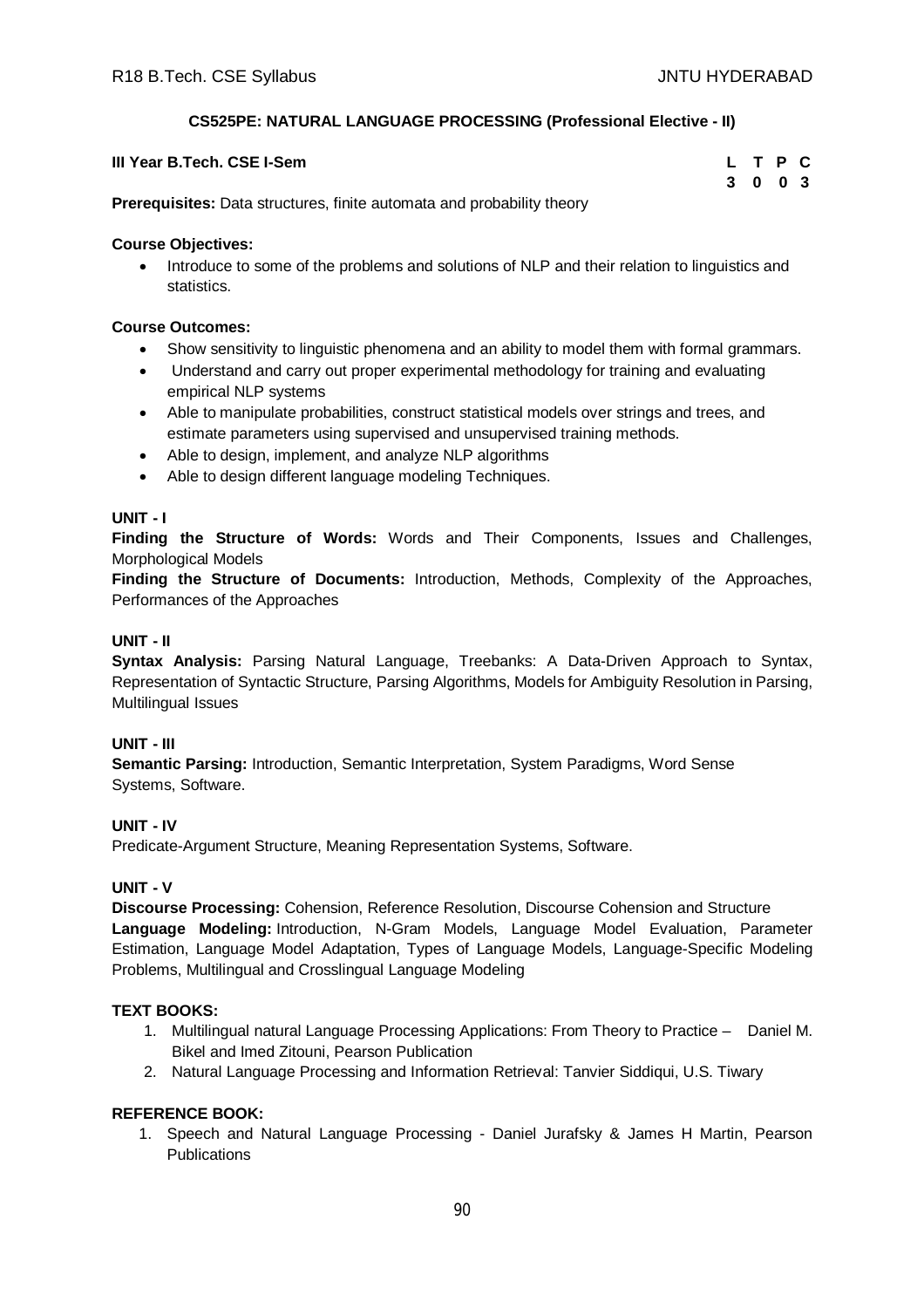# **CS505PC: SOFTWARE ENGINEERING LAB**

# **III Year B.Tech. CSE I-Sem**

| L | Т | Р            | C                |
|---|---|--------------|------------------|
| 0 | 0 | $\mathbf{3}$ | 1.5 <sub>1</sub> |

# **Prerequisites**

1. A course on "Programming for Problem Solving"

# **Co-requisite**

1. A Course on "Software Engineering"

# **Course Objectives:**

 To have hands on experience in developing a software project by using various software engineering principles and methods in each of the phases of software development.

# **Course Outcomes:**

- Ability to translate end-user requirements into system and software requirements
- Ability to generate a high-level design of the system from the software requirements
- Will have experience and/or awareness of testing problems and will be able to develop a simple testing report

# **List of Experiments**

**Do the following 8 exercises for any two projects given in the list of sample projects or any other projects:**

- 1. Development of problem statement.
- 2. Preparation of Software Requirement Specification Document, Design Documents and Testing Phase related documents.
- 3. Preparation of Software Configuration Management and Risk Management related documents.
- 4. Study and usage of any Design phase CASE tool
- 5. Performing the Design by using any Design phase CASE tools.
- 6. Develop test cases for unit testing and integration testing
- 7. Develop test cases for various white box and black box testing techniques.

# **Sample Projects:**

- 1. Passport automation System
- 2. Book Bank
- 3. Online Exam Registration
- 4. Stock Maintenance System
- 5. Online course reservation system
- 6. E-ticketing
- 7. Software Personnel Management System
- 8. Credit Card Processing
- 9. E-book management System.
- 10. Recruitment system

# **TEXT BOOKS:**

- 1. Software Engineering, A practitioner's Approach- Roger S. Pressman, 6th edition, Mc Graw Hill International Edition.
- 2. Software Engineering- Sommerville, 7<sup>th</sup> edition, Pearson Education.
- 3. The unified modeling language user guide Grady Booch, James Rambaugh, Ivar Jacobson, Pearson Education.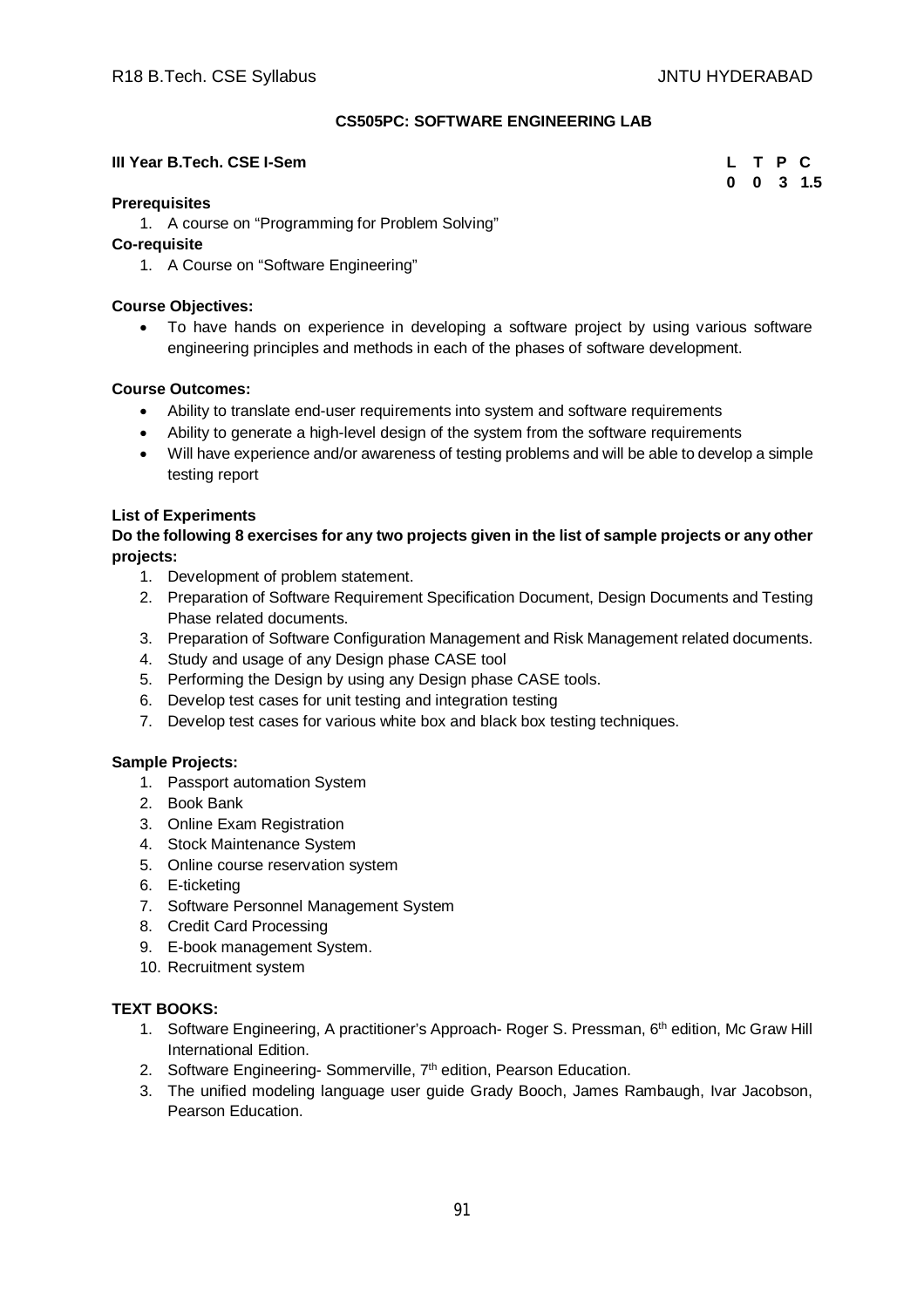# **CS506PC: COMPUTER NETWORKS AND WEB TECHNOLOGIES LAB**

# **III Year B.Tech. CSE I-Sem L T P C**

#### **Course Objectives**

- To understand the working principle of various communication protocols.
- To understand the network simulator environment and visualize a network topology and observe its performance
- To analyze the traffic flow and the contents of protocol frames

#### **Course Outcomes**

- Implement data link layer farming methods
- Analyze error detection and error correction codes.
- Implement and analyze routing and congestion issues in network design.
- Implement Encoding and Decoding techniques used in presentation layer
- To be able to work with different network tools

#### **List of Experiments**

- 1. Implement the data link layer framing methods such as character, character-stuffing and bit stuffing.
- 2. Write a program to compute CRC code for the polynomials CRC-12, CRC-16 and CRC CCIP
- 3. Develop a simple data link layer that performs the flow control using the sliding window protocol, and loss recovery using the Go-Back-N mechanism.
- 4. Implement Dijsktra's algorithm to compute the shortest path through a network
- 5. Take an example subnet of hosts and obtain a broadcast tree for the subnet.
- 6. Implement distance vector routing algorithm for obtaining routing tables at each node.
- 7. Implement data encryption and data decryption
- 8. Write a program for congestion control using Leaky bucket algorithm.
- 9. Write a program for frame sorting technique used in buffers.
- 10. Wireshark
	- i. Packet Capture Using Wire shark
	- ii. Starting Wire shark
	- iii. Viewing Captured Traffic
	- iv. Analysis and Statistics & Filters.
- 11. How to run Nmap scan
- 12. Operating System Detection using Nmap
- 13. Do the following using NS2 Simulator
	- i. NS2 Simulator-Introduction
	- ii. Simulate to Find the Number of Packets Dropped
	- iii. Simulate to Find the Number of Packets Dropped by TCP/UDP
	- iv. Simulate to Find the Number of Packets Dropped due to Congestion
	- v. Simulate to Compare Data Rate& Throughput.
	- vi. Simulate to Plot Congestion for Different Source/Destination
	- vii. Simulate to Determine the Performance with respect to Transmission of Packets

#### **Web Technologies Experiments**

- 1. Write a PHP script to print prime numbers between 1-50.
- 2. PHP script to
	- a. Find the length of a string.
	- b. Count no of words in a string.
	- c. Reverse a string.
	- d. Search for a specific string.

# **0 0 3 1.5**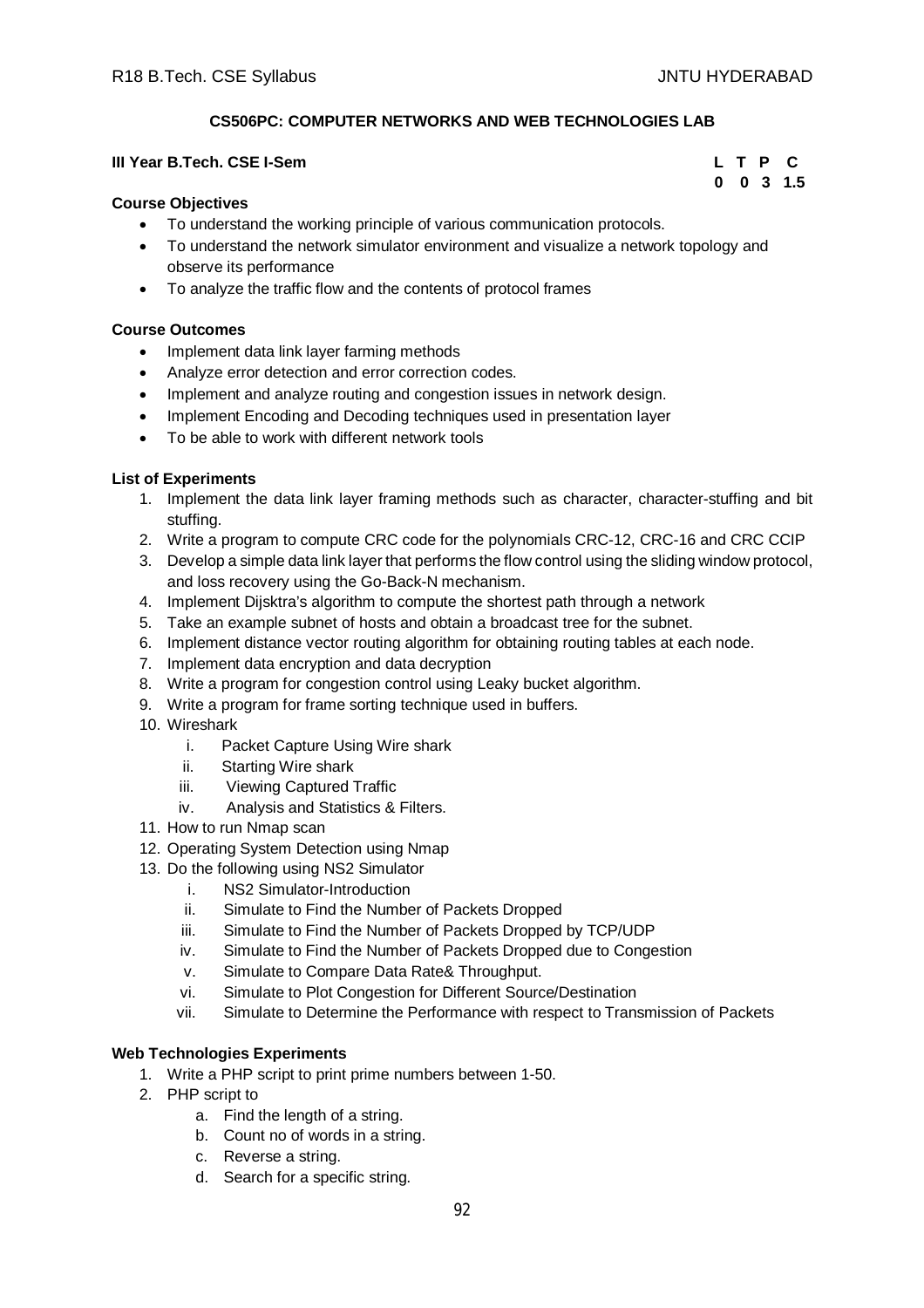# R18 B.Tech. CSE Syllabus JNTU HYDERABAD

- 3. Write a PHP script to merge two arrays and sort them as numbers, in descending order.
- 4. Write a PHP script that reads data from one file and write into another file.
- 5. Develop static pages (using Only HTML) of an online book store. The pages should resemble: [www.amazon.com.](http://www.amazon.com.) The website should consist the following pages.
	- a) Home page
	- b) Registration and user Login
	- c) User Profile Page
	- d) Books catalog
	- e) Shopping Cart
	- f) Payment By credit card
	- g) Order Conformation
- 6. Validate the Registration, user login, user profile and payment by credit card pages using JavaScript.
- 7. Create and save an XML document on the server, which contains 10 users information. Write a program, which takes User Id as an input and returns the user details by taking the user information from the XML document.
- 8. Install TOMCAT web server. Convert the static web pages of assignments 2 into dynamic web pages using servlets and cookies. Hint: Users information (user id, password, credit card number) would be stored in web.xml. Each user should have a separate Shopping Cart.
- 9. Redo the previous task using JSP by converting the static web pages of assignments 2 into dynamic web pages. Create a database with user information and books information. The books catalogue should be dynamically loaded from the database. Follow the MVC architecture while doing the website.

# **TEXT BOOK:**

1. WEB TECHNOLOGIES: A Computer Science Perspective, Jeffrey C. Jackson, Pearson Education

- 1. Deitel H.M. and Deitel P.J., "Internet and World Wide Web How to program", Pearson International, 2012, 4th Edition.
- 2. J2EE: The complete Reference By James Keogh, McGraw-Hill
- 3. Bai and Ekedhi, The Web Warrior Guide to Web Programming, Thomson
- 4. Paul Dietel and Harvey Deitel," Java How to Program", Prentice Hall of India, 8th Edition
- 5. Web technologies, Black Book, Dreamtech press.
- 6. Gopalan N.P. and Akilandeswari J., "Web Technology", Prentice Hall of India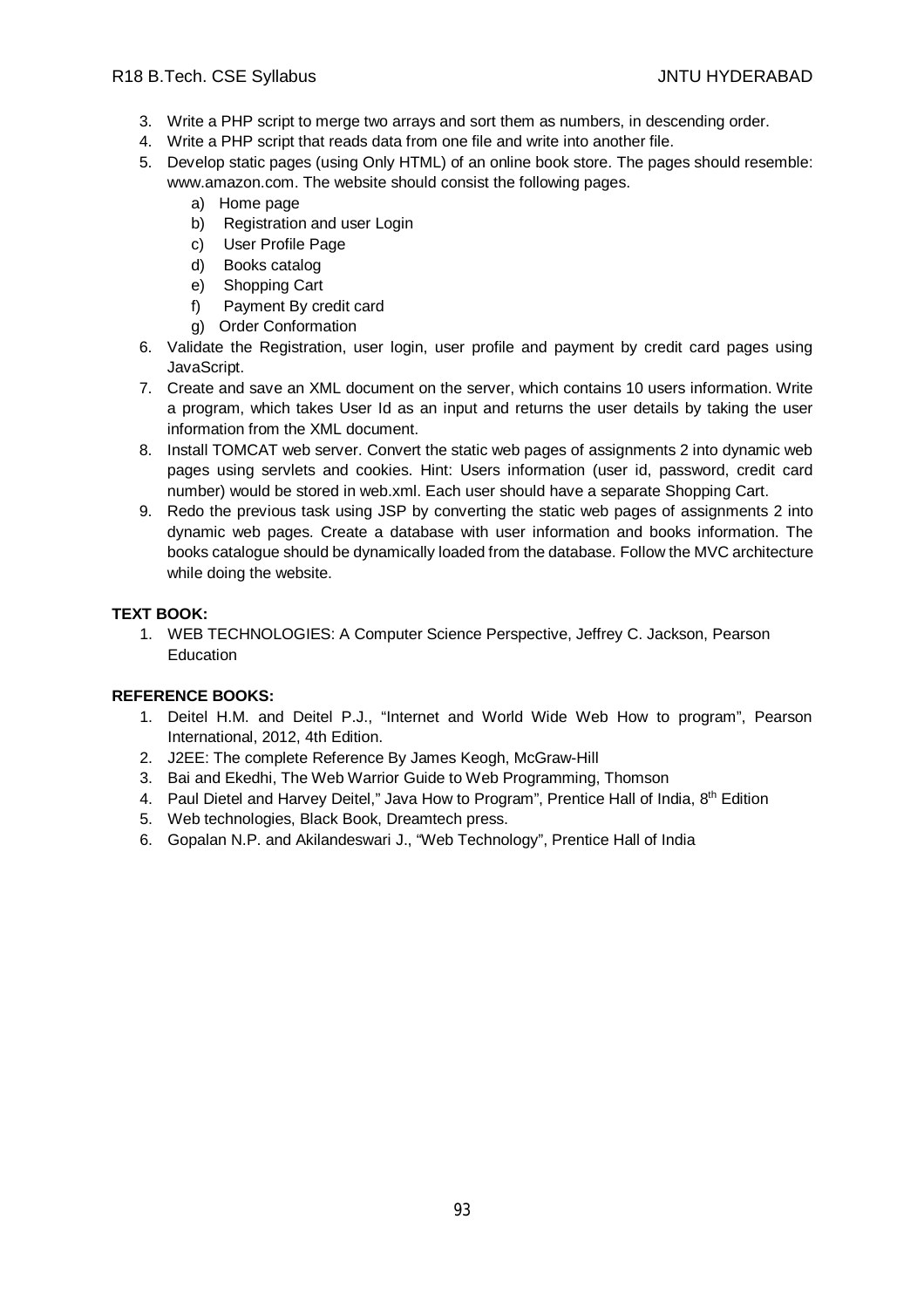# **EN508HS: ADVANCED COMMUNICATION SKILLS LAB**

**III Year B.Tech. CSE I-Sem** 

| L        | T P |                | С |
|----------|-----|----------------|---|
| $\bf{0}$ | 0   | $\overline{2}$ | 1 |

# **1. INTRODUCTION:**

The introduction of the Advanced Communication Skills Lab is considered essential at  $3<sup>rd</sup>$  year level. At this stage, the students need to prepare themselves for their careers which may require them to listen to, read, speak and write in English both for their professional and interpersonal communication in the globalized context.

The proposed course should be a laboratory course to enable students to use 'good' English and perform the following:

- Gathering ideas and information to organize ideas relevantly and coherently.
- Engaging in debates.
- Participating in group discussions.
- Facing interviews.
- Writing project/research reports/technical reports.
- Making oral presentations.
- Writing formal letters.
- Transferring information from non-verbal to verbal texts and vice-versa.
- Taking part in social and professional communication.

# **2. OBJECTIVES:**

This Lab focuses on using multi-media instruction for language development to meet the following targets:

- To improve the students' fluency in English, through a well-developed vocabulary and enable them to listen to English spoken at normal conversational speed by educated English speakers and respond appropriately in different socio-cultural and professional contexts.
- Further, they would be required to communicate their ideas relevantly and coherently in writing.
- To prepare all the students for their placements.

# **3. SYLLABUS**:

The following course content to conduct the activities is prescribed for the Advanced English Communication Skills (AECS) Lab:

- 1. **Activities on Fundamentals of Inter-personal Communication and Building Vocabulary**  Starting a conversation – responding appropriately and relevantly – using the right body language – Role Play in different situations & Discourse Skills- using visuals - Synonyms and antonyms, word roots, one-word substitutes, prefixes and suffixes, study of word origin, business vocabulary, analogy, idioms and phrases, collocations & usage of vocabulary.
- 2. **Activities on Reading Comprehension** –General Vs Local comprehension, reading for facts, guessing meanings from context, scanning, skimming, inferring meaning, critical reading& effective googling.
- 3. **Activities on Writing Skills** Structure and presentation of different types of writing *letter writing/Resume writing/ e-correspondence/Technical report writing/ – planning for writing –* improving one's writing.
- 4. **Activities on Presentation Skills** Oral presentations (individual and group) through JAM sessions/seminars/**PPTs** and written presentations through posters/projects/reports/ emails/assignments etc.
- 5. **Activities on Group Discussion and Interview Skills** Dynamics of group discussion, intervention, summarizing, modulation of voice, body language, relevance, fluency and organization of ideas and rubrics for evaluation- Concept and process, pre-interview planning, opening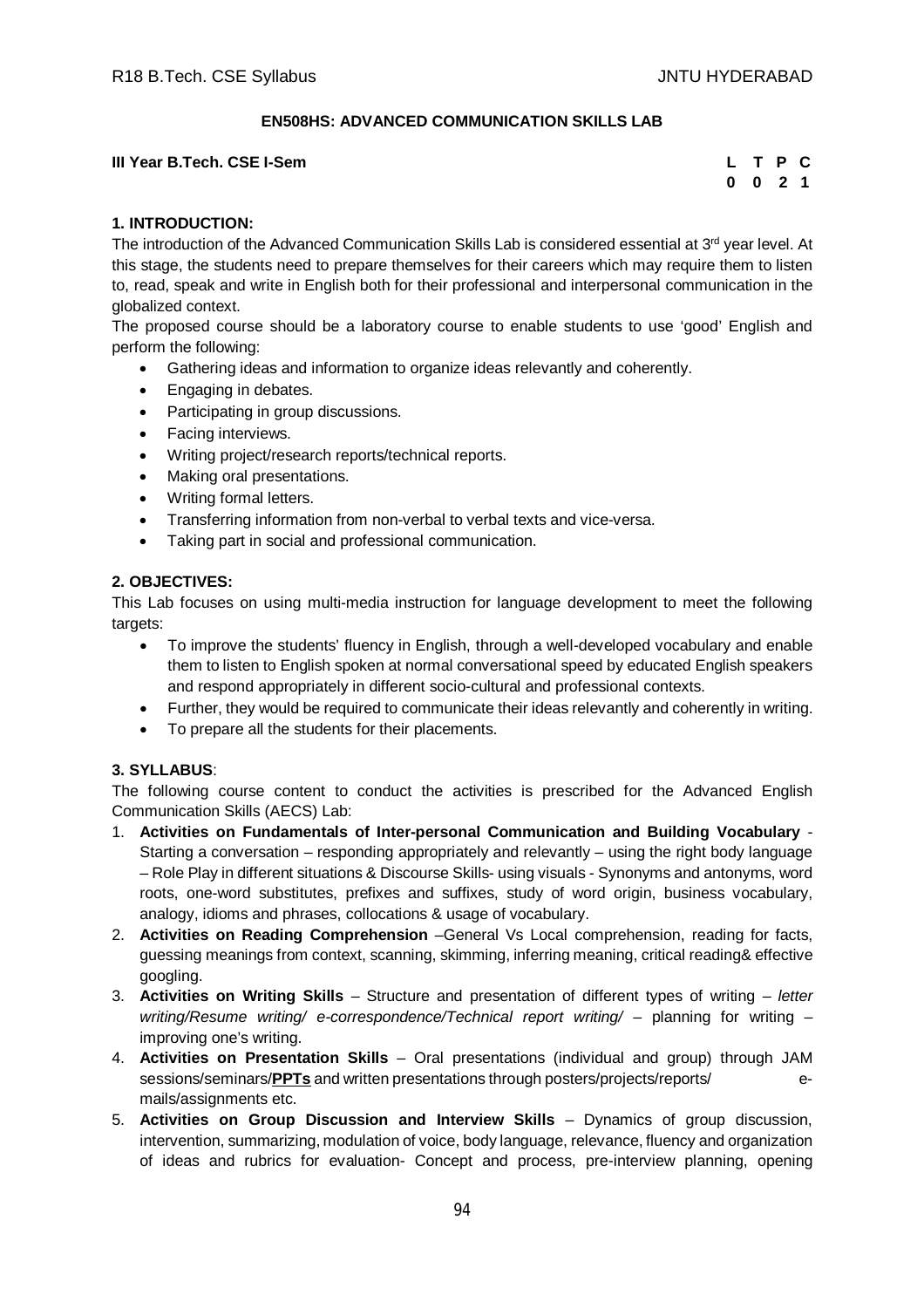strategies, answering strategies, interview through tele-conference & video-conference and Mock Interviews.

# **4. MINIMUM REQUIREMENT:**

The Advanced English Communication Skills (AECS) Laboratory shall have the following infrastructural facilities to accommodate at least 35 students in the lab:

- Spacious room with appropriate acoustics.
- Round Tables with movable chairs
- Audio-visual aids
- LCD Projector
- Public Address system
- P IV Processor, Hard Disk 80 GB, RAM–512 MB Minimum, Speed 2.8 GHZ
- T. V, a digital stereo & Camcorder
- Headphones of High quality

# **5. SUGGESTED SOFTWARE:**

The software consisting of the prescribed topics elaborated above should be procured and used.

- Oxford Advanced Learner's Compass, 7<sup>th</sup> Edition
- DELTA's key to the Next Generation TOEFL Test: Advanced Skill Practice.
- Lingua TOEFL CBT Insider, by Dream tech
- TOEFL & GRE (KAPLAN, AARCO & BARRONS, USA, Cracking GRE by CLIFFS)

# **TEXT BOOKS:**

- 1. Effective Technical Communication by M Asharaf Rizvi. McGraw Hill Education (India) Pvt. Ltd. 2<sup>nd</sup> Edition
- 2. Academic Writing: A Handbook for International Students by Stephen Bailey, Routledge, 5<sup>th</sup> Edition.

- 1. Learn Correct English A Book of Grammar, Usage and Composition by Shiv K. Kumar and Hemalatha Nagarajan. Pearson 2007
- 2. Professional Communication by Aruna Koneru, McGraw Hill Education (India) Pvt. Ltd, 2016.
- 3. Technical Communication by Meenakshi Raman & Sangeeta Sharma, Oxford University Press 2009.
- 4. Technical Communication by Paul V. Anderson. 2007. Cengage Learning pvt. Ltd. New Delhi.
- 5. English Vocabulary in Use series, Cambridge University Press 2008.
- 6. Handbook for Technical Communication by David A. McMurrey & Joanne Buckley. 2012. Cengage Learning.
- 7. Communication Skills by Leena Sen, PHI Learning Pvt Ltd., New Delhi, 2009.
- 8. Job Hunting by Colm Downes, Cambridge University Press 2008.
- 9. English for Technical Communication for Engineering Students, Aysha Vishwamohan, Tata Mc Graw-Hill 2009.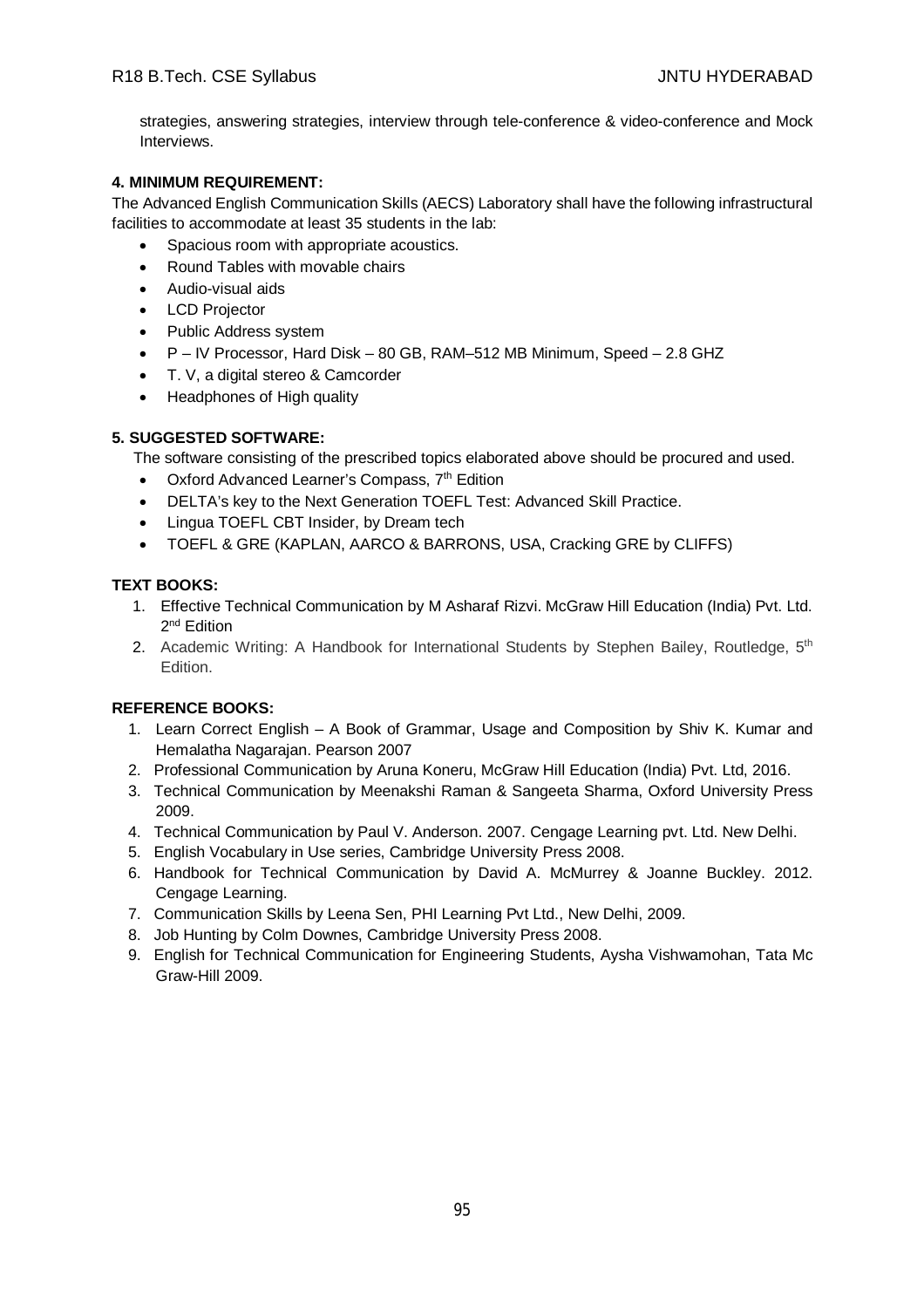# **\*MC510: INTELLECTUAL PROPERTY RIGHTS**

# **III Year B.Tech. CSE I-Sem**

| L. | T P |                                     | C |
|----|-----|-------------------------------------|---|
| 3  | 0   | $\begin{matrix} 0 & 0 \end{matrix}$ |   |

# **UNIT – I**

Introduction to Intellectual property: Introduction, types of intellectual property, international organizations, agencies and treaties, importance of intellectual property rights.

# **UNIT – II**

Trade Marks: Purpose and function of trademarks, acquisition of trade mark rights, protectable matter, selecting, and evaluating trade mark, trade mark registration processes.

# **UNIT – III**

Law of copy rights: Fundamental of copy right law, originality of material, rights of reproduction, rights to perform the work publicly, copy right ownership issues, copy right registration, notice of copy right, international copy right law.

Law of patents: Foundation of patent law, patent searching process, ownership rights and transfer

# **UNIT – IV**

Trade Secrets: Trade secrete law, determination of trade secrete status, liability for misappropriations of trade secrets, protection for submission, trade secrete litigation.

Unfair competition: Misappropriation right of publicity, false advertising.

# **UNIT – V**

New development of intellectual property: new developments in trade mark law; copy right law, patent law, intellectual property audits.

International overview on intellectual property, international – trade mark law, copy right law, international patent law, and international development in trade secrets law.

# **TEXT & REFERENCE BOOKS:**

- 1. Intellectual property right, Deborah. E. Bouchoux, Cengage learning.
- 2. Intellectual property right Unleashing the knowledge economy, prabuddha ganguli, Tata McGraw Hill Publishing company ltd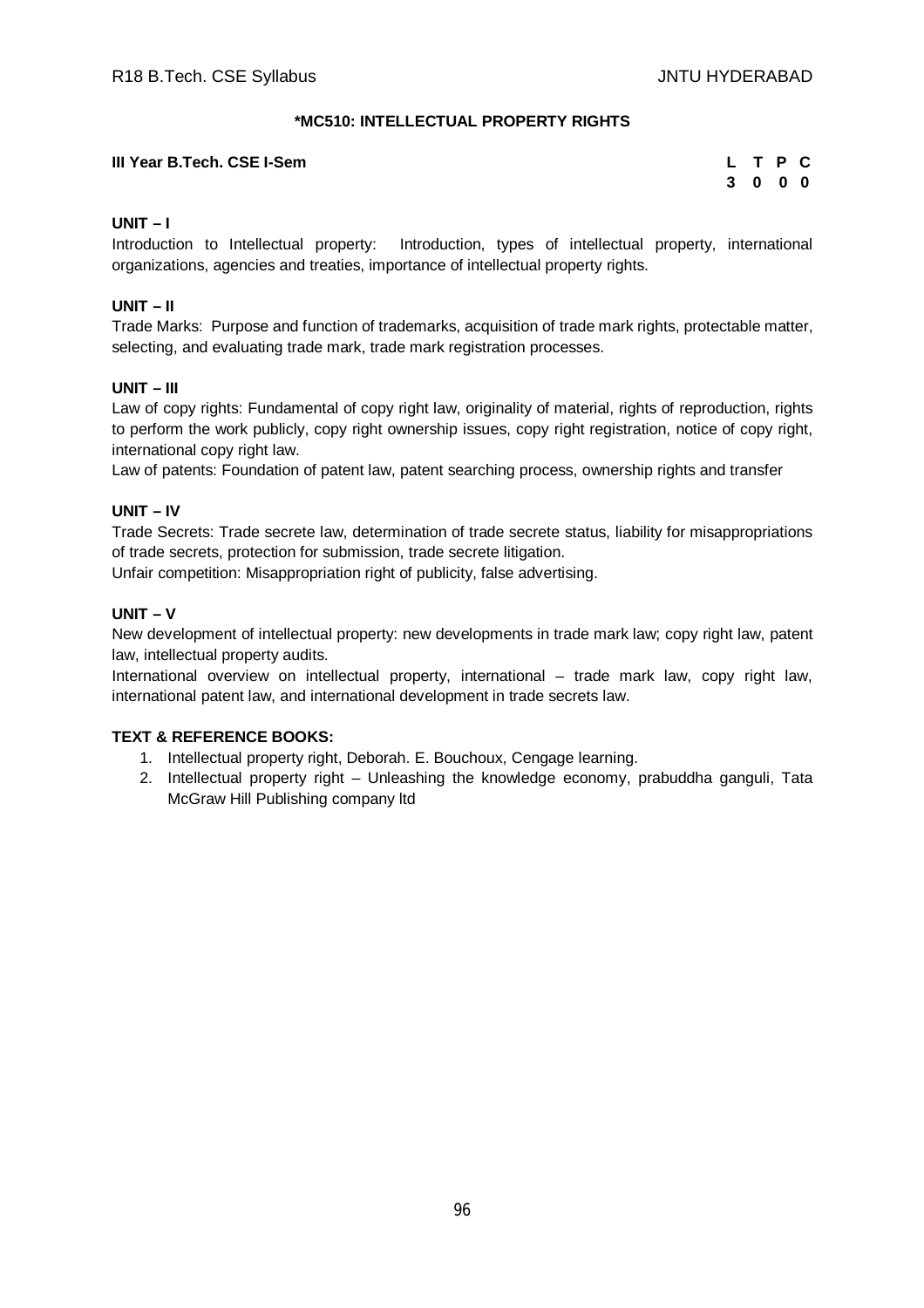**3 1 0 4**

# **CS601PC: MACHINE LEARNING**

#### **III Year B.Tech. CSE II-Sem L T P C**

#### **Prerequisites**

- 1. Data Structures
- 2. Knowledge on statistical methods

#### **Course Objectives**

- This course explains machine learning techniques such as decision tree learning, Bayesian learning etc.
- To understand computational learning theory.
- To study the pattern comparison techniques.

# **Course Outcomes**

- Understand the concepts of computational intelligence like machine learning
- Ability to get the skill to apply machine learning techniques to address the real time problems in different areas
- Understand the Neural Networks and its usage in machine learning application.

#### **UNIT - I**

Introduction - Well-posed learning problems, designing a learning system, Perspectives and issues in machine learning

Concept learning and the general to specific ordering – introduction, a concept learning task, concept learning as search, find-S: finding a maximally specific hypothesis, version spaces and the candidate elimination algorithm, remarks on version spaces and candidate elimination, inductive bias**.**

**Decision Tree Learning –** Introduction, decision tree representation, appropriate problems for decision tree learning, the basic decision tree learning algorithm, hypothesis space search in decision tree learning, inductive bias in decision tree learning, issues in decision tree learning.

# **UNIT - II**

**Artificial Neural Networks-1–** Introduction, neural network representation, appropriate problems for neural network learning, perceptions, multilayer networks and the back-propagation algorithm.

**Artificial Neural Networks-2-** Remarks on the Back-Propagation algorithm, An illustrative example: face recognition, advanced topics in artificial neural networks.

**Evaluation Hypotheses –** Motivation, estimation hypothesis accuracy, basics of sampling theory, a general approach for deriving confidence intervals, difference in error of two hypotheses, comparing learning algorithms.

# **UNIT - III**

**Bayesian learning –** Introduction, Bayes theorem, Bayes theorem and concept learning, Maximum Likelihood and least squared error hypotheses, maximum likelihood hypotheses for predicting probabilities, minimum description length principle, Bayes optimal classifier, Gibs algorithm, Naïve Bayes classifier, an example: learning to classify text, Bayesian belief networks, the EM algorithm.

**Computational learning theory –** Introduction, probably learning an approximately correct hypothesis, sample complexity for finite hypothesis space, sample complexity for infinite hypothesis spaces, the mistake bound model of learning.

**Instance-Based Learning**- Introduction, *k*-nearest neighbour algorithm, locally weighted regression, radial basis functions, case-based reasoning, remarks on lazy and eager learning.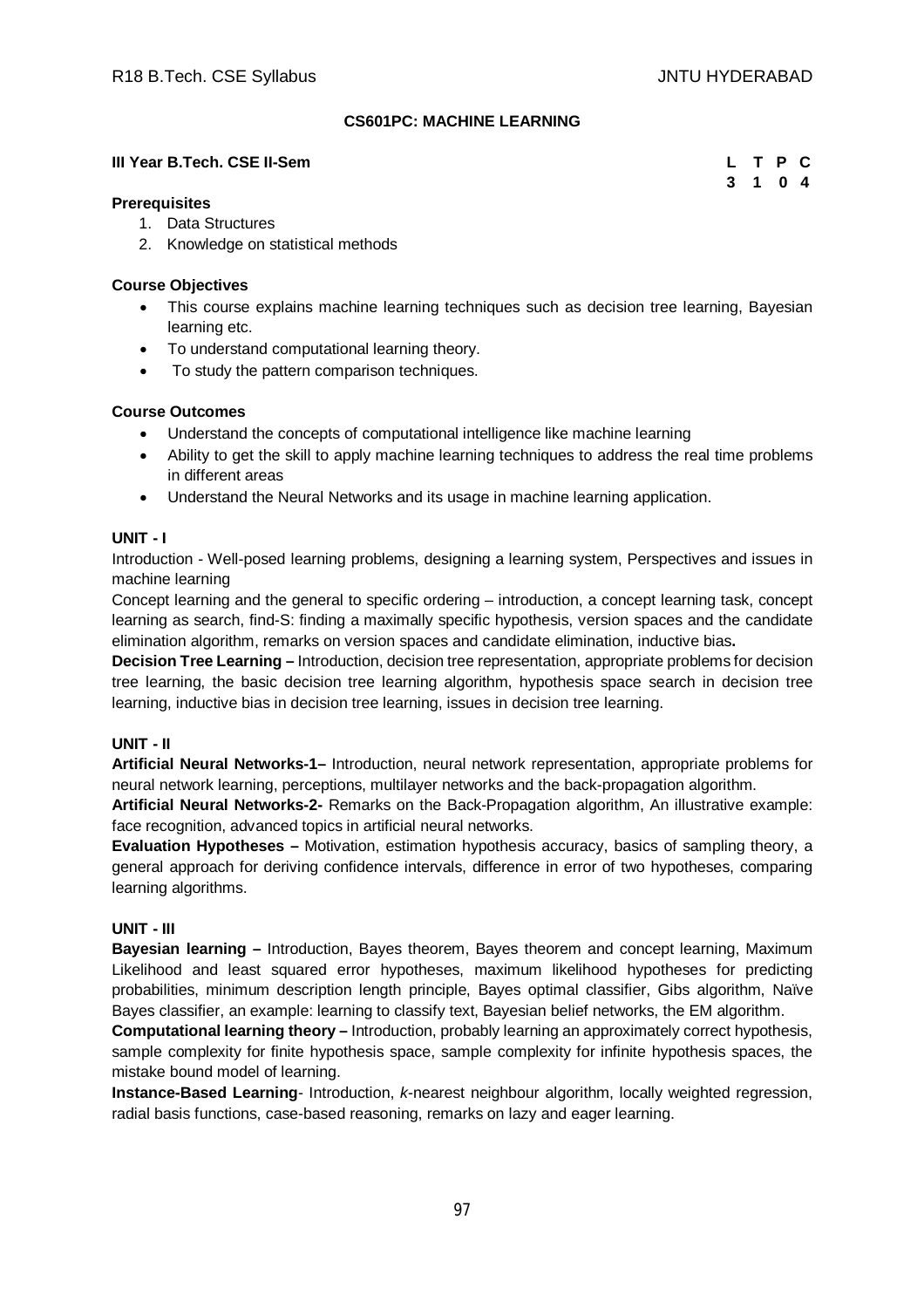# **UNIT- IV**

**Genetic Algorithms** – Motivation, Genetic algorithms, an illustrative example, hypothesis space search, genetic programming, models of evolution and learning, parallelizing genetic algorithms.

**Learning Sets of Rules** – Introduction, sequential covering algorithms, learning rule sets: summary, learning First-Order rules, learning sets of First-Order rules: FOIL, Induction as inverted deduction, inverting resolution.

**Reinforcement Learning** – Introduction, the learning task, *Q*–learning, non-deterministic, rewards and actions, temporal difference learning, generalizing from examples, relationship to dynamic programming.

# **UNIT - V**

**Analytical Learning-1**- Introduction, learning with perfect domain theories: PROLOG-EBG, remarks on explanation-based learning, explanation-based learning of search control knowledge.

**Analytical Learning-2-**Using prior knowledge to alter the search objective, using prior knowledge to augment search operators.

**Combining Inductive and Analytical Learning** – Motivation, inductive-analytical approaches to learning, using prior knowledge to initialize the hypothesis.

# **TEXT BOOK:**

1.Machine Learning – Tom M. Mitchell, - MGH

# **REFERENCE BOOK:**

1. Machine Learning: An Algorithmic Perspective, Stephen Marshland, Taylor & Francis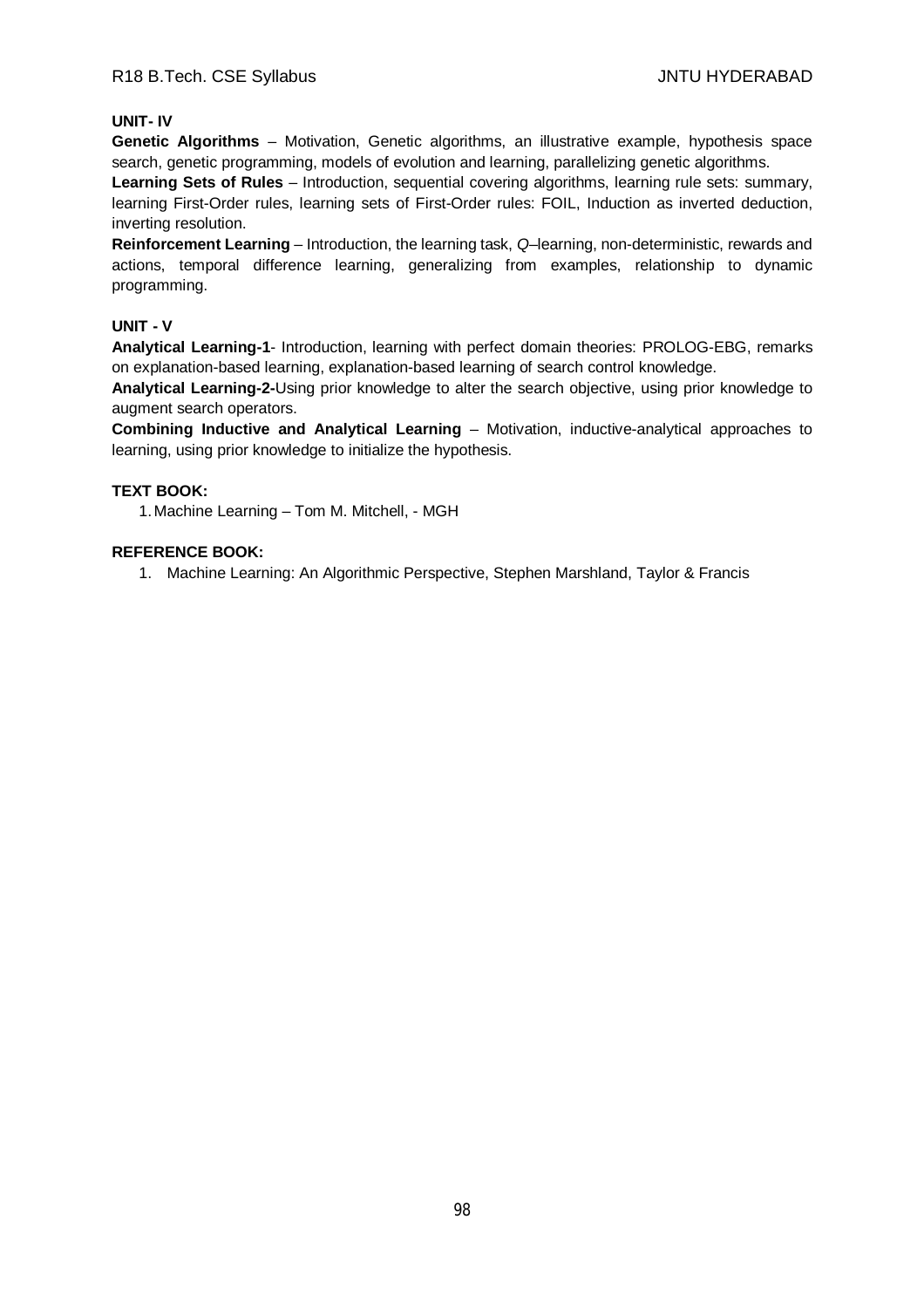# **CS602PC: COMPILER DESIGN**

#### **III Year B.Tech. CSE II-Sem**

#### **Prerequisites**

- 1. A course on "Formal Languages and Automata Theory"
- 2. A course on "Computer Organization and architecture"
- 3. A course on "Computer Programming and Data Structures"

#### **Course Objectives:**

- Introduce the major concepts of language translation and compiler design and impart the knowledge of practical skills necessary for constructing a compiler.
- Topics include phases of compiler, parsing, syntax directd translation, type checking use of symbol tables, code optimization techniques, intermediate code generation, code generation and data flow analysis.

#### **Course Outcomes:**

- Demonstrate the ability to design a compiler given a set of language features.
- Demonstrate the the knowledge of patterns, tokens & regular expressions for lexical analysis.
- Acquire skills in using lex tool & yacc tool for devleoping a scanner and parser.
- Design and implement LL and LR parsers
- Design algorithms to do code optimization in order to improve the performance of a program in terms of space and time complexity.
- Design algorithms to generate machine code.

#### **UNIT - I**

**Introduction:** The structure of a compiler, the science of building a compiler, programming language basics

**Lexical Analysis:** The Role of the Lexical Analyzer, Input Buffering, Recognition of Tokens, The Lexical-Analyzer Generator Lex, Finite Automata, From Regular Expressions to Automata, Design of a Lexical-Analyzer Generator, Optimization of DFA-Based Pattern Matchers.

# **UNIT - II**

**Syntax Analysis:** Introduction, Context-Free Grammars, Writing a Grammar, Top-Down Parsing, Bottom-Up Parsing, Introduction to LR Parsing: Simple LR, More Powerful LR Parsers, Using Ambiguous Grammars and Parser Generators.

#### **UNIT - III**

**Syntax-Directed Translation:** Syntax-Directed Definitions, Evaluation Orders for SDD's, Applications of Syntax-Directed Translation, Syntax-Directed Translation Schemes, Implementing L-Attributed SDD's.

**Intermediate-Code Generation:** Variants of Syntax Trees, Three-Address Code, Types and Declarations, Type Checking, Control Flow, Switch-Statements, Intermediate Code for Procedures.

#### **UNIT - IV**

**Run-Time Environments:** Stack Allocation of Space, Access to Nonlocal Data on the Stack, Heap Management, Introduction to Garbage Collection, Introduction to Trace-Based Collection.

**Code Generation:** Issues in the Design of a Code Generator, The Target Language, Addresses in the Target Code, Basic Blocks and Flow Graphs, Optimization of Basic Blocks, A Simple Code Generator, Peephole Optimization, Register Allocation and Assignment, Dynamic Programming Code-Generation.

| L | T P                  | C              |
|---|----------------------|----------------|
| 3 | $\blacktriangleleft$ | 0 <sub>4</sub> |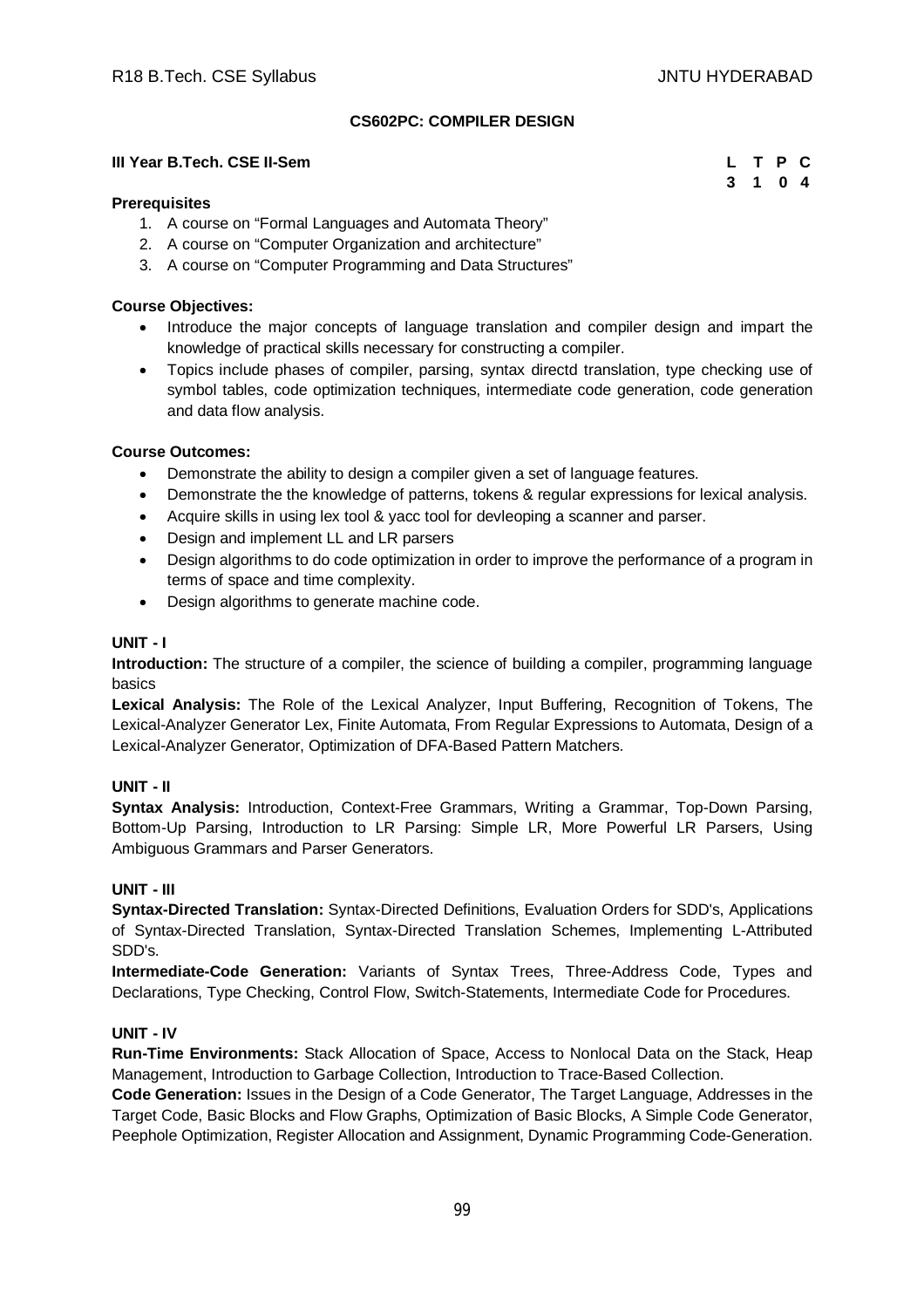# **UNIT - V**

**Machine-Independent Optimization:** The Principal Sources of Optimization, Introduction to Data-Flow Analysis, Foundations of Data-Flow Analysis, Constant Propagation, Partial-Redundancy Elimination, Loops in Flow Graphs.

# **TEXT BOOK:**

1. Compilers: Principles, Techniques and Tools, Second Edition, Alfred V. Aho, Monica S. Lam, Ravi Sethi, Jeffry D. Ullman.

- 1. Lex & Yacc John R. Levine, Tony Mason, Doug Brown, O'reilly
- 2. Compiler Construction, Louden, Thomson.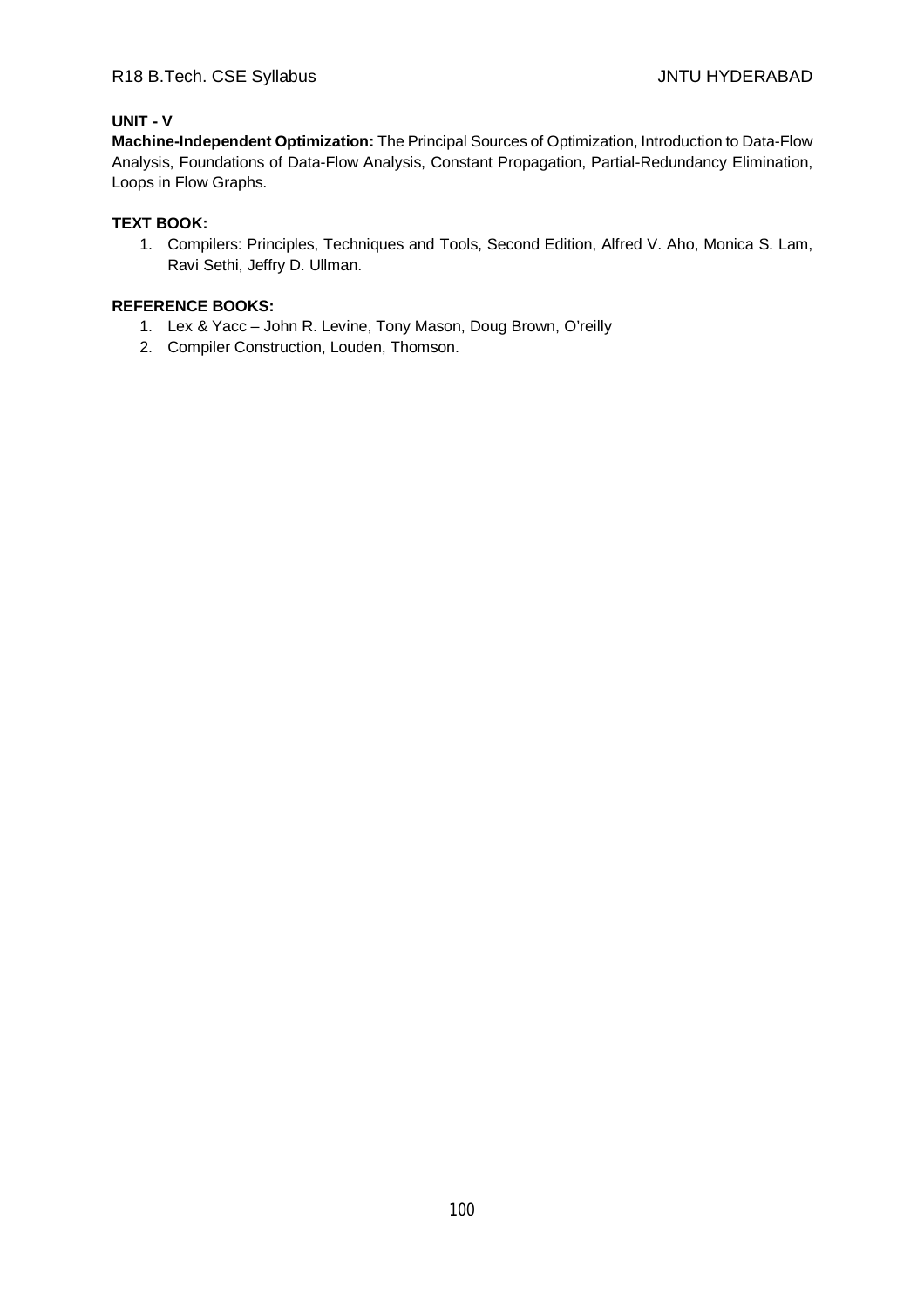# **CS603PC: DESIGN AND ANALYSIS OF ALGORITHMS**

#### **III Year B.Tech. CSE II-Sem**

| L |             | T P C          |  |
|---|-------------|----------------|--|
| 3 | $\mathbf 1$ | 0 <sub>4</sub> |  |

#### **Prerequisites:**

- 1. A course on "Computer Programming and Data Structures"
- 2. A course on "Advanced Data Structures"

#### **Course Objectives:**

- Introduces the notations for analysis of the performance of algorithms.
- Introduces the data structure disjoint sets.
- Describes major algorithmic techniques (divide-and-conquer, backtracking, dynamic programming, greedy, branch and bound methods) and mention problems for which each technique is appropriate;
- Describes how to evaluate and compare different algorithms using worst-, average-, and bestcase analysis.
- Explains the difference between tractable and intractable problems, and introduces the problems that are P, NP and NP complete.

#### **Course Outcomes:**

- Ability to analyze the performance of algorithms
- Ability to choose appropriate data structures and algorithm design methods for a specified application
- Ability to understand how the choice of data structures and the algorithm design methods impact the performance of programs

#### **UNIT - I**

**Introduction:** Algorithm, Performance Analysis-Space complexity, Time complexity, Asymptotic Notations- Big oh notation, Omega notation, Theta notation and Little oh notation.

**Divide and conquer**: General method, applications-Binary search, Quick sort, Merge sort, Strassen's matrix multiplication.

# **UNIT - II**

**Disjoint Sets**: Disjoint set operations, union and find algorithms

**Backtracking**: General method, applications, n-queen's problem, sum of subsets problem, graph coloring

# **UNIT - III**

**Dynamic Programming**: General method, applications- Optimal binary search trees, 0/1 knapsack problem, All pairs shortest path problem, Traveling sales person problem, Reliability design.

# **UNIT - IV**

**Greedy method:** General method, applications-Job sequencing with deadlines, knapsack problem, Minimum cost spanning trees, Single source shortest path problem.

# **UNIT - V**

**Branch and Bound**: General method, applications - Travelling sales person problem, 0/1 knapsack problem - LC Branch and Bound solution, FIFO Branch and Bound solution.

**NP-Hard and NP-Complete problems**: Basic concepts, non deterministic algorithms, NP - Hard and NP-Complete classes, Cook's theorem.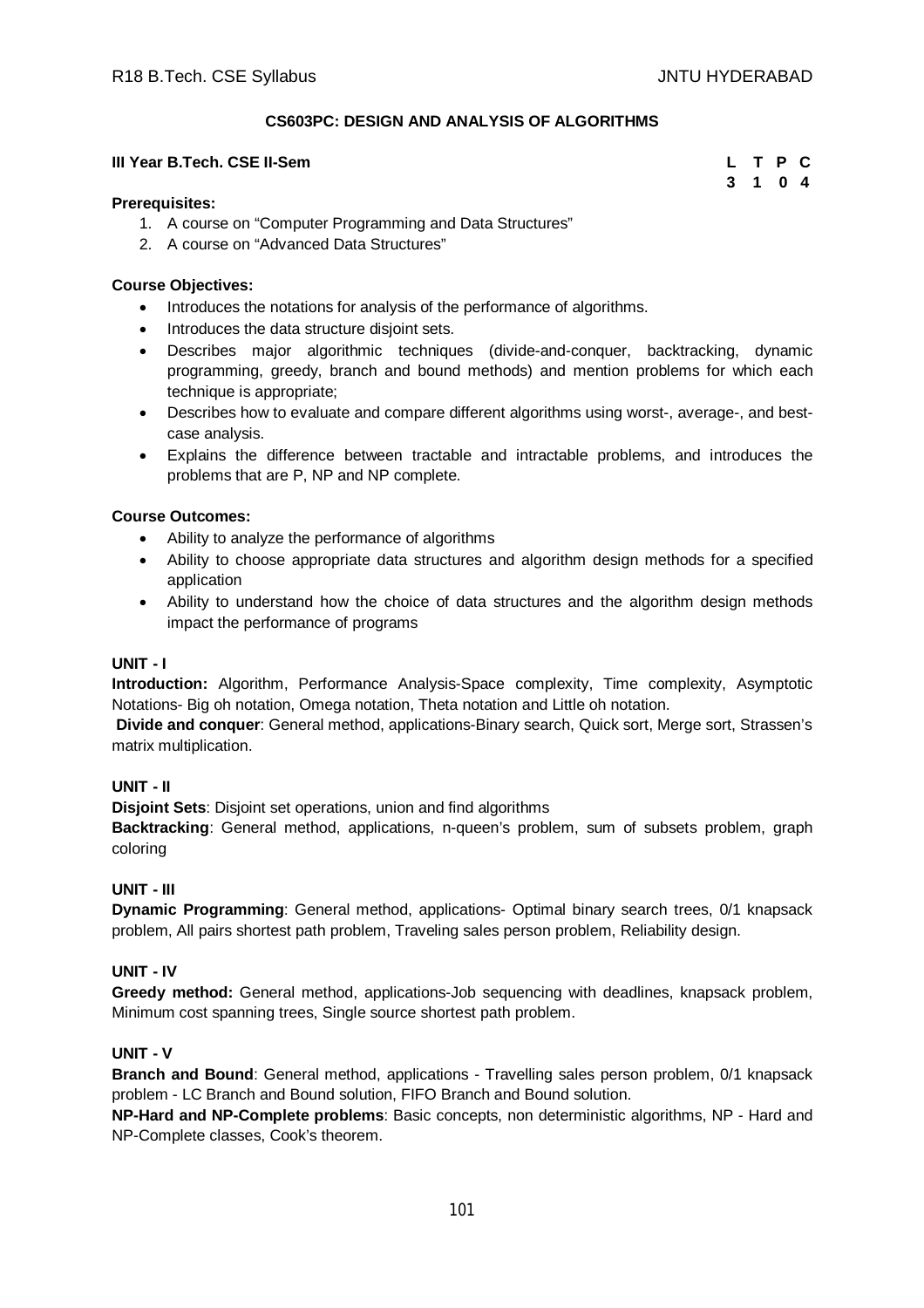# **TEXT BOOK:**

1. Fundamentals of Computer Algorithms, Ellis Horowitz, Satraj Sahni and Rajasekharan, University Press.

- 1. Design and Analysis of algorithms, Aho, Ullman and Hopcroft, Pearson education.
- 2. Introduction to Algorithms, second edition, T. H. Cormen, C.E. Leiserson, R. L. Rivest, and C. Stein, PHI Pvt. Ltd./ Pearson Education.
- 3. Algorithm Design: Foundations, Analysis and Internet Examples, M.T. Goodrich and R. Tamassia, John Wiley and sons.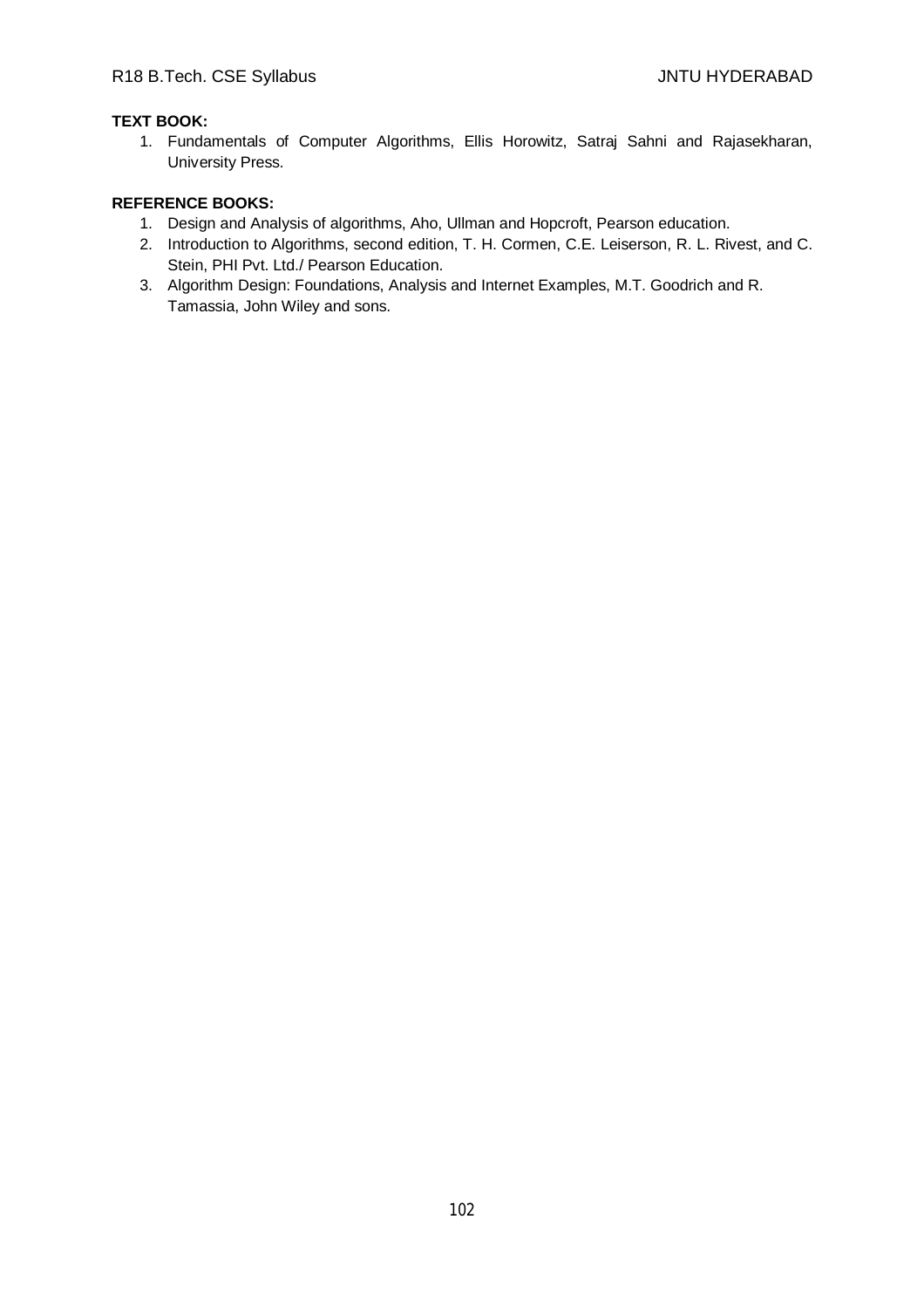# **CS611PE: CONCURRENT PROGRAMMING (Professional Elective - III)**

#### **III Year B.Tech. CSE II-Sem**

| L | т | $\mathsf{P}$   | C. |
|---|---|----------------|----|
| 3 | 0 | 0 <sup>3</sup> |    |

#### **Prerequisites**

- 1. A course on "Operating Systems"
- 2. A course on "Java Programming"

**Course Objectives:** To explore the abstractions used in concurrent programming

# **Course Outcomes:**

- 1. Ability to implement the mechanisms for communication and co-ordination among concurrent processes.
- 2. Ability to understand and reason about concurrency and concurrent objects
- 3. Ability to implement the locking and non-blocking mechanisms
- 4. Ability to understand concurrent objects

# **UNIT - I**

Introduction - Shared Objects and Synchronization, A Fable, Properties of Mutual Exclusion, The Moral, The Producer–Consumer Problem, The Harsh Realities of Parallelization.

Mutual Exclusion - Time, Critical Sections, 2-Thread Solutions, The Peterson Lock, The Filter Lock, Lamport's Bakery Algorithm.

# **UNIT - II**

Concurrent Objects - Concurrency and Correctness, Sequential Objects, Quiescent consistency, Sequential Consistency, Linearizability, Linearization Points, Formal Definitions

Linearizability, Compositional Linearizability, The Nonblocking Property, Progress conditions, Dependent Progress Conditions, The Java Memory Model, Locks and synchronized Blocks, Volatile Fields, Final Fields.

# **UNIT - III**

Synchronization Operations, Consensus Numbers, Consensus Protocols, The compareAndSet() Operation, Introduction Universality, A Lock-Free Universal, Construction Wait-Free Universal Construction, Spin Locks , Test-And-Set Locks

# **UNIT - IV**

Linked Lists: The Role of Locking, Introduction, List-Based Sets, Concurrent Reasoning, Coarse-Grained Synchronization, Fine-Grained Synchronization, Optimistic Synchronization, Lazy Synchronization, Non-Blocking Synchronization

# **UNIT - V**

Concurrent Queues and the ABA Problem, Concurrent Stacks and Elimination, Transactional Memories

# **TEXT BOOKS:**

1. The Art of Multiprocessor Programming, by Maurice Herlihy and Nir Shavit, Morgan Kaufmman Publishers, 1st Edition, Indian Reprint 2012.

- 1. Java Concurrency in Practice by Brian Goetz, Tim Peierls, Joshua Block, Joseph Bowbeer, David Holmes and Doug Lea, Addison Wesley, 1st Edition, 2006.
- 2. Concurrent Programming in Java™: Design Principles and Patterns, Second Edition by Doug Lea, Publisher: Addison Wesley, Pub Date: October 01, 1999.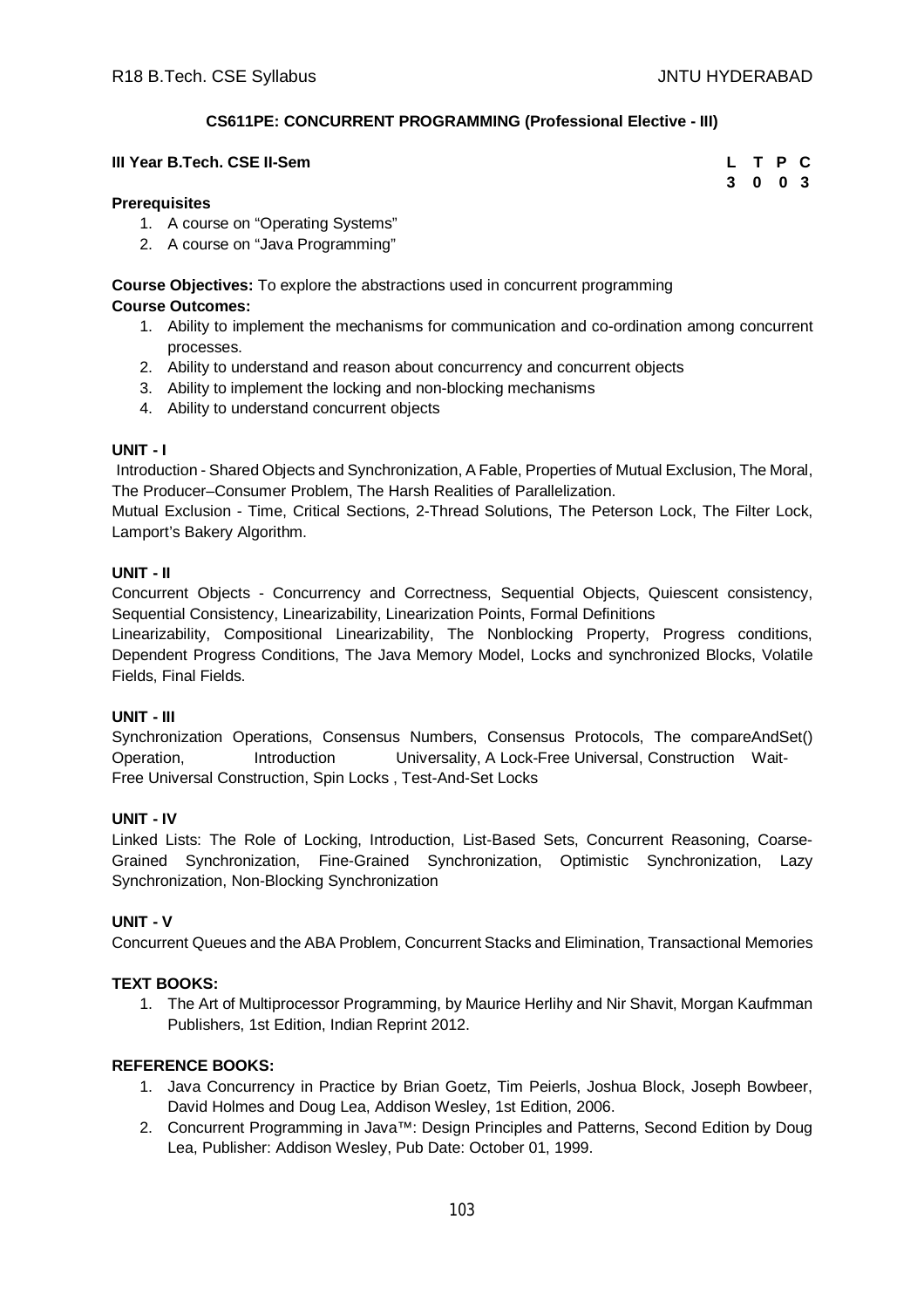**3 0 0 3**

# **CS612PE: NETWORK PROGRAMMING (Professional Elective - III)**

#### **III Year B.Tech. CSE II-Sem L T P C**

#### **Course Objectives:**

- To understand inter process and inter-system communication
- To understand socket programming in its entirety
- To understand usage of TCP/UDP / Raw sockets
- To understand how to build network applications

#### **Course Outcomes:**

- To write socket API based programs
- To design and implement client-server applications using TCP and UDP sockets
- To analyze network programs

#### **UNIT - I**

**Introduction to Network Programming:** OSI model, Unix standards, TCP and UDP & TCP connection establishment and Format, Buffer sizes and limitation, standard internet services, Protocol usage by common internet application.

**Sockets:** Address structures, value – result arguments, Byte ordering and manipulation function and related functions Elementary TCP sockets – Socket, connect, bind, listen, accept, fork and exec function, concurrent servers. Close function and related function.

# **UNIT - II**

**TCP client server:** Introduction, TCP Echo server functions, Normal startup, terminate and signal handling server process termination, Crashing and Rebooting of server host shutdown of server host.

**Elementary UDP sockets**: Introduction UDP Echo server function, lost datagram, summary of UDP example, Lack of flow control with UDP, determining outgoing interface with UDP.

**I/O Multiplexing:** I/O Models, select function, Batch input, shutdown function, poll function, TCP Echo server,

# **UNIT - III**

**Socket options:** getsockopt and setsockopt functions. Socket states, Generic socket option IPV6 socket option ICMPV6 socket option IPV6 socket option and TCP socket options.

**Advanced I/O Functions**-Introduction, Socket Timeouts, recv and send Functions,readv and writev Functions, recvmsg and sendmsg Functions, Ancillary Data, How Much Data Is Queued?, Sockets and Standard I/O, T/TCP: TCP for Transactions.

# **UNIT - IV**

**Elementary name and Address conversions:** DNS, gethost by Name function, Resolver option, Function and IPV6 support, uname function, other networking information.

**Daemon Processes and inetd Superserver –** Introduction, syslogd Daemon, syslog Function, daemon\_init Function, inetd Daemon, daemon\_inetd Function

**Broadcasting**- Introduction, Broadcast Addresses, Unicast versus Broadcast, dg\_cli Function Using Broadcasting, Race Conditions

**Multicasting**- Introduction, Multicast Addresses, Multicasting versus Broadcasting on A LAN, Multicasting on a WAN, Multicast Socket Options, mcast\_join and Related Functions, dg\_cli Function Using Multicasting, Receiving MBone Session Announcements, Sending and Receiving, SNTP: Simple Network Time Protocol, SNTP (Continued)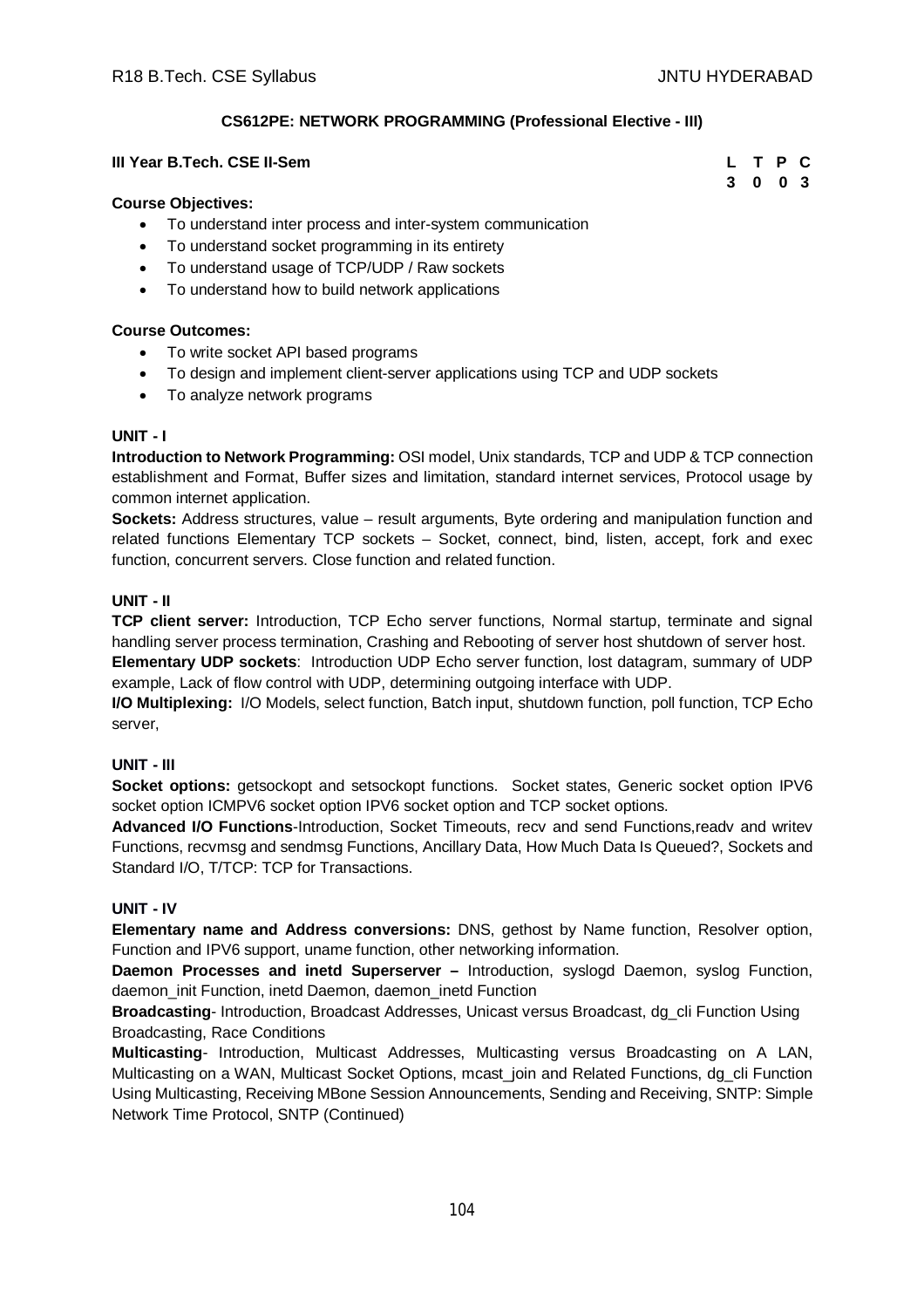# R18 B.Tech. CSE Syllabus **All Accords** CSE Syllabus **JNTU HYDERABAD**

# **UNIT - V**

Raw Sockets-Introduction, Raw Socket Creation, Raw Socket Output, Raw Socket Input, Ping Program, Traceroute Program, An ICMP Message Daemon,

Datalink Access- Introduction, BPF: BSD Packet Filter, DLPI: Data Link Provider Interface, Linux: **SOCK\_PACKET, libpcap**: Packet Capture Library, Examining the UDP Checksum Field.

Remote Login: Terminal line disciplines, Pseudo-Terminals, Terminal modes, Control Terminals, rlogin Overview, RPC Transparency Issues.

# **TEXT BOOKS:**

- 1. UNIX Network Programming, by W. Richard Stevens, Bill Fenner, Andrew M. Rudoff, Pearson Education
- 2. UNIX Network Programming, 1<sup>st</sup> Edition, W. Richard Stevens. PHI.

- 1. UNIX Systems Programming using C++ T CHAN, PHI.
- 2. UNIX for Programmers and Users, 3rd Edition Graham GLASS, King abls, Pearson Education
- 3. Advanced UNIX Programming 2nd Edition M. J. ROCHKIND, Pearson Education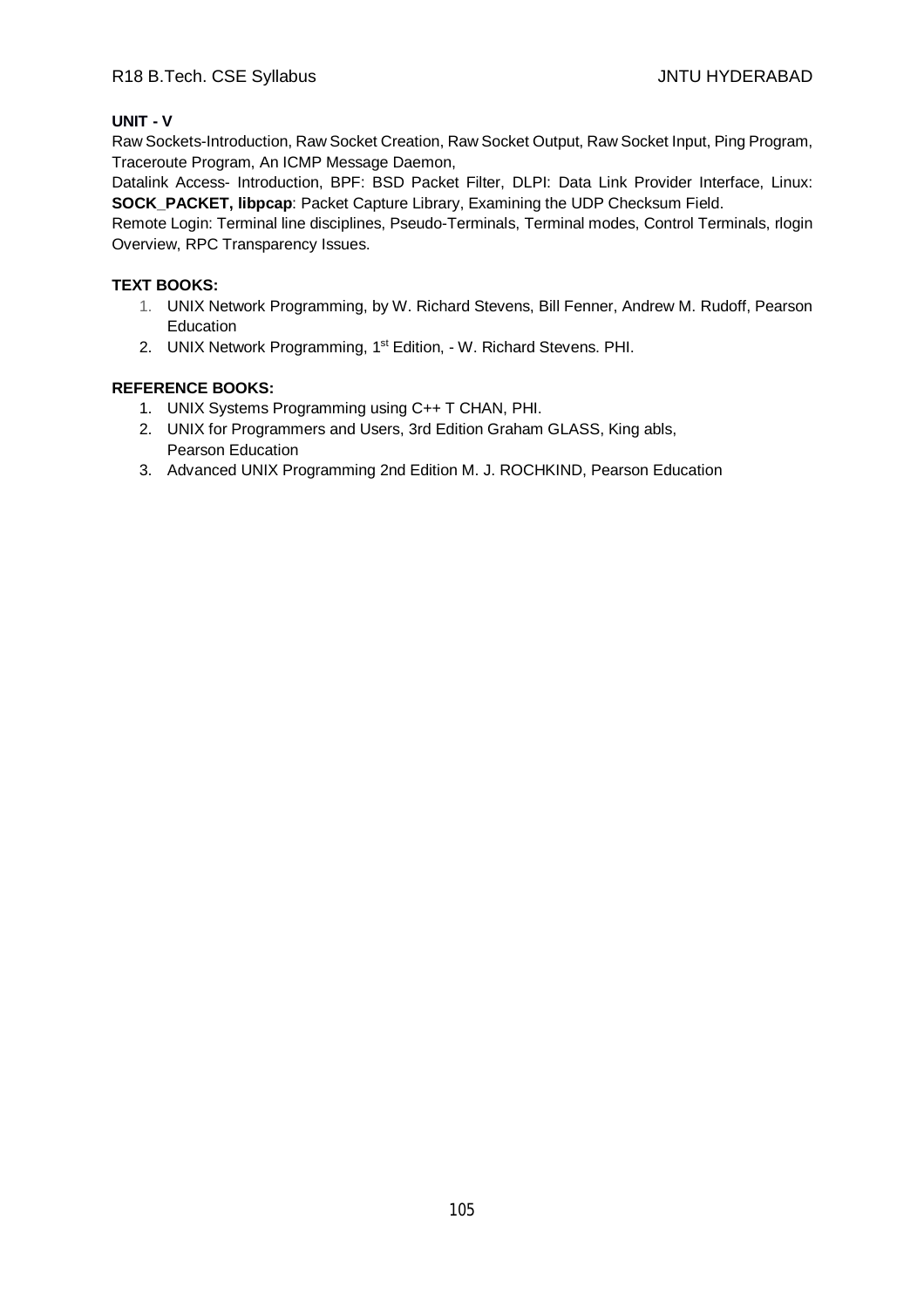# **CS613PE: SCRIPTING LANGUAGES (Professional Elective - III)**

#### **III Year B.Tech. CSE II-Sem**

| L | т | -P | C.  |
|---|---|----|-----|
| 3 | 0 | 0  | - 3 |

#### **Prerequisites:**

- 1. A course on "Computer Programming and Data Structures"
- 2. A course on "Object Oriented Programming Concepts"

#### **Course Objectives:**

- This course introduces the script programming paradigm
- Introduces scripting languages such as Perl, Ruby and TCL.
- Learning TCL

# **Course Outcomes:**

- Comprehend the differences between typical scripting languages and typical system and application programming languages.
- Gain knowledge of the strengths and weakness of Perl, TCL and Ruby; and select an appropriate language for solving a given problem.
- Acquire programming skills in scripting language

# **UNIT - I**

Introduction: Ruby, Rails, The structure and Excution of Ruby Programs, Package Management with RUBYGEMS, Ruby and web: Writing CGI scripts, cookies, Choice of Webservers, SOAP and webservices

RubyTk – Simple Tk Application, widgets, Binding events, Canvas, scrolling

#### **UNIT - II**

Extending Ruby: Ruby Objects in C, the Jukebox extension, Memory allocation, Ruby Type System, Embedding Ruby to Other Languages, Embedding a Ruby Interperter

# **UNIT - III**

Introduction to PERL and Scripting

Scripts and Programs, Origin of Scripting, Scripting Today, Characteristics of Scripting Languages, Uses for Scripting Languages, Web Scripting, and the universe of Scripting Languages. PERL- Names and Values, Variables, Scalar Expressions, Control Structures, arrays, list, hashes, strings, pattern and regular expressions, subroutines.

# **UNIT - IV**

#### Advanced perl

Finer points of looping, pack and unpack, filesystem, eval, data structures, packages, modules, objects, interfacing to the operating system, Creating Internet ware applications, Dirty Hands Internet Programming, security Isses.

# **UNIT - V**

# **TCL**

TCL Structure, syntax, Variables and Data in TCL, Control Flow, Data Structures, input/output, procedures, strings, patterns, files, Advance TCL- eval, source, exec and uplevel commands, Name spaces, trapping errors, event driven programs, making applications internet aware, Nuts and Bolts Internet Programming, Security Issues, C Interface.

# **Tk**

Tk-Visual Tool Kits, Fundamental Concepts of Tk, Tk by example, Events and Binding, Perl-Tk.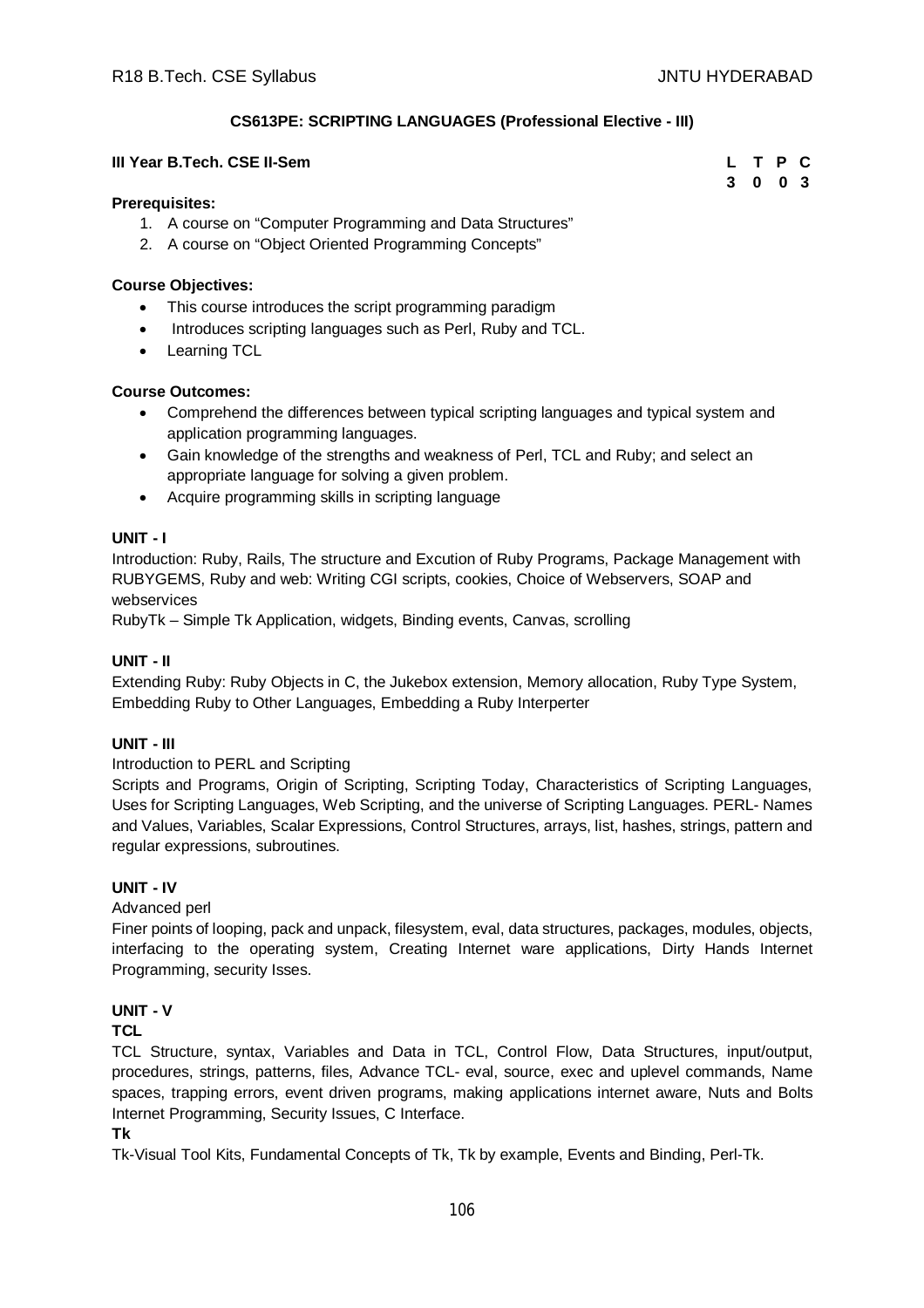# **TEXT BOOKS:**

- 1. The World of Scripting Languages, David Barron,Wiley Publications.
- 2. Ruby Progamming language by David Flanagan and Yukihiro Matsumoto O'Reilly
- 3. "Programming Ruby" The Pramatic Progammers guide by Dabve Thomas Second edition

- 1. Open Source Web Development with LAMP using Linux Apache, MySQL, Perl and PHP, J. Lee and B. Ware (Addison Wesley) Pearson Education.
- 2. Perl by Example, E. Quigley, Pearson Education.
- 3. Programming Perl, Larry Wall, T. Christiansen and J. Orwant, O'Reilly, SPD.
- 4. Tcl and the Tk Tool kit, Ousterhout, Pearson Education.
- 5. Perl Power, J. P. Flynt, Cengage Learning.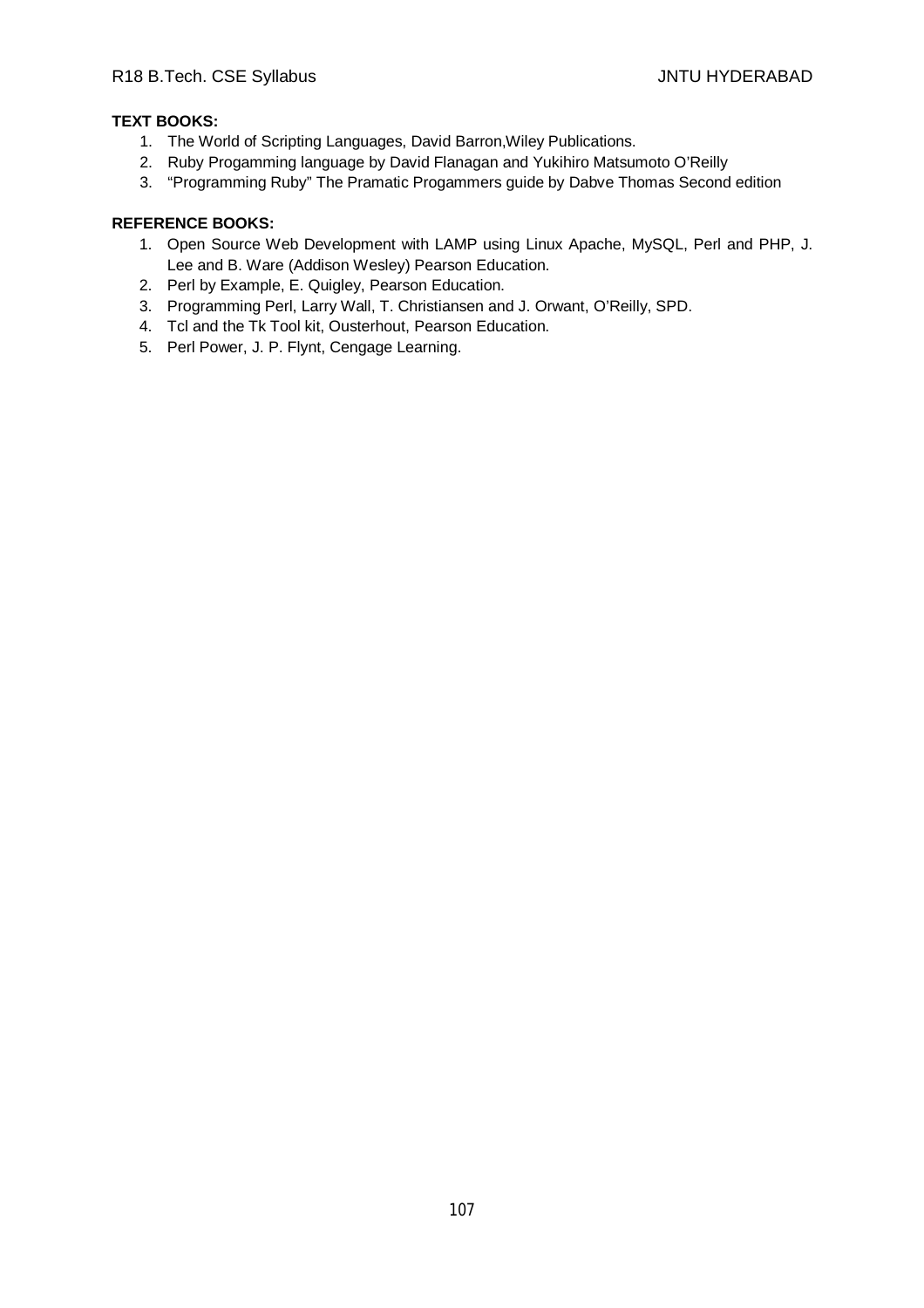# **CS614PE: MOBILE APPLICATION DEVELOPMENT (Professional Elective - III)**

| III Year B.Tech. CSE II-Sem | L T P C |  |  |
|-----------------------------|---------|--|--|
|                             | 3 0 0 3 |  |  |

# **Prerequisites**

- 1. Acquaintance with JAVA programming
- 2. A Course on DBMS

# **Course Objectives**

- To demonstrate their understanding of the fundamentals of Android operating systems
- To improves their skills of using Android software development tools
- To demonstrate their ability to develop software with reasonable complexity on mobile platform
- To demonstrate their ability to deploy software to mobile devices
- To demonstrate their ability to debug programs running on mobile devices

# **Course Outcomes**

- Student understands the working of Android OS Practically.
- Student will be able to develop Android user interfaces
- Student will be able to develop, deploy and maintain the Android Applications.

# **UNIT - I**

Introduction to Android Operating System: Android OS design and Features – Android development framework, SDK features, Installing and running applications on Android Studio, Creating AVDs, Types of Android applications, Best practices in Android programming, Android tools

Android application components – Android Manifest file, Externalizing resources like values, themes, layouts, Menus etc, Resources for different devices and languages, Runtime Configuration Changes Android Application Lifecycle – Activities, Activity lifecycle, activity states, monitoring state changes

# **UNIT - II**

Android User Interface: Measurements – Device and pixel density independent measuring UNIT - s Layouts – Linear, Relative, Grid and Table Layouts

User Interface (UI) Components – Editable and non-editable TextViews, Buttons, Radio and Toggle Buttons, Checkboxes, Spinners, Dialog and pickers

Event Handling – Handling clicks or changes of various UI components

Fragments – Creating fragments, Lifecycle of fragments, Fragment states, Adding fragments to Activity, adding, removing and replacing fragments with fragment transactions, interfacing between fragments and Activities, Multi-screen Activities

# **UNIT - III**

Intents and Broadcasts: Intent – Using intents to launch Activities, Explicitly starting new Activity, Implicit Intents, Passing data to Intents, Getting results from Activities, Native Actions, using Intent to dial a number or to send SMS

Broadcast Receivers – Using Intent filters to service implicit Intents, Resolving Intent filters, finding and using Intents received within an Activity

Notifications – Creating and Displaying notifications, Displaying Toasts

# **UNIT - IV**

Persistent Storage: Files – Using application specific folders and files, creating files, reading data from files, listing contents of a directory Shared Preferences – Creating shared preferences, saving and retrieving data using Shared Preference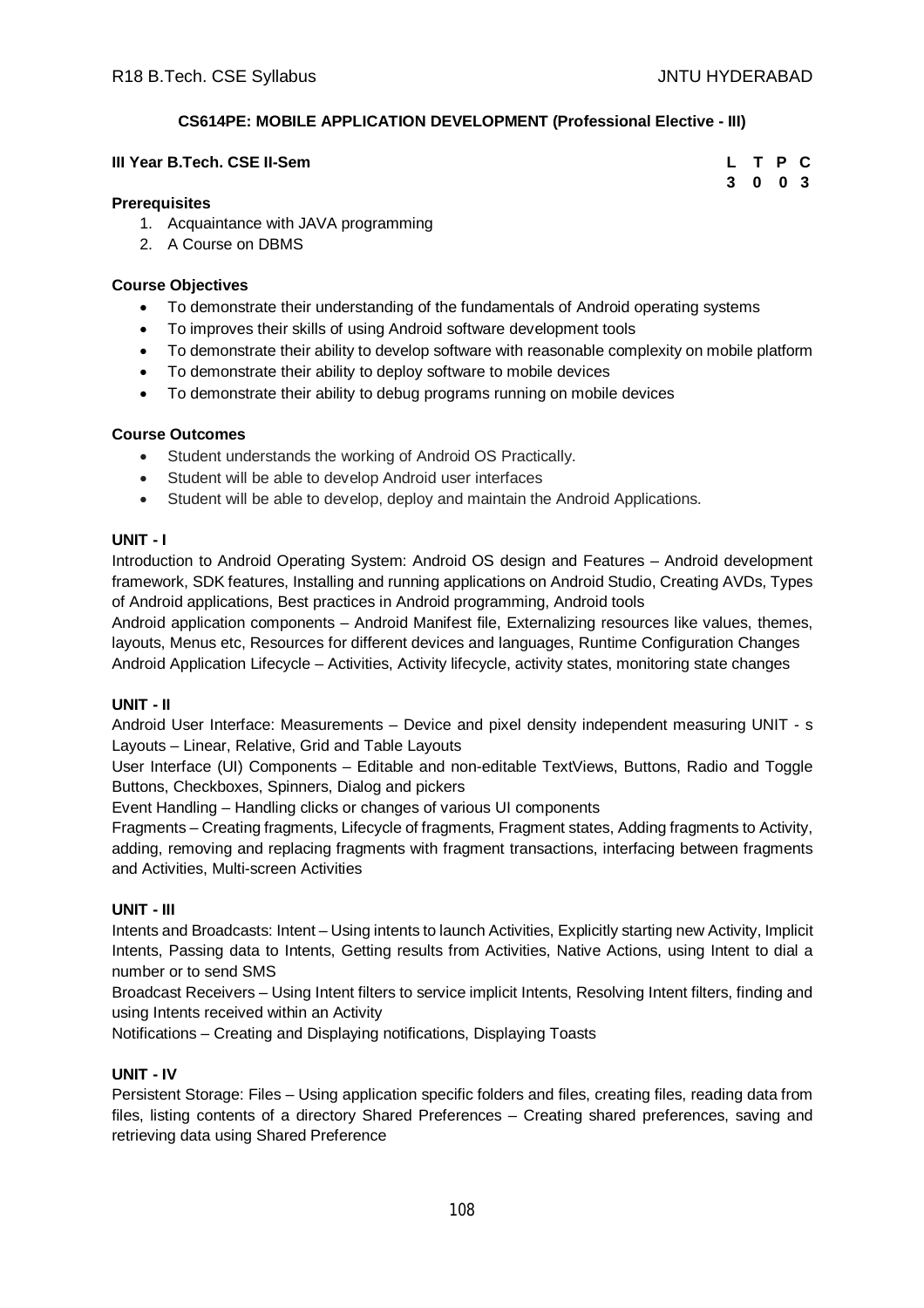# R18 B.Tech. CSE Syllabus **All Accords** CSE Syllabus **JNTU HYDERABAD**

# **UNIT - V**

Database – Introduction to SQLite database, creating and opening a database, creating tables, inserting retrieving and etindelg data, Registering Content Providers, Using content Providers (insert, delete, retrieve and update)

## **TEXT BOOKS:**

- 1. Professional Android 4 Application Development, Reto Meier, Wiley India, (Wrox), 2012
- 2. Android Application Development for Java Programmers, James C Sheusi, Cengage Learning, 2013

# **REFERENCE BOOK:**

1. Beginning Android 4 Application Development, Wei-Meng Lee, Wiley India (Wrox), 2013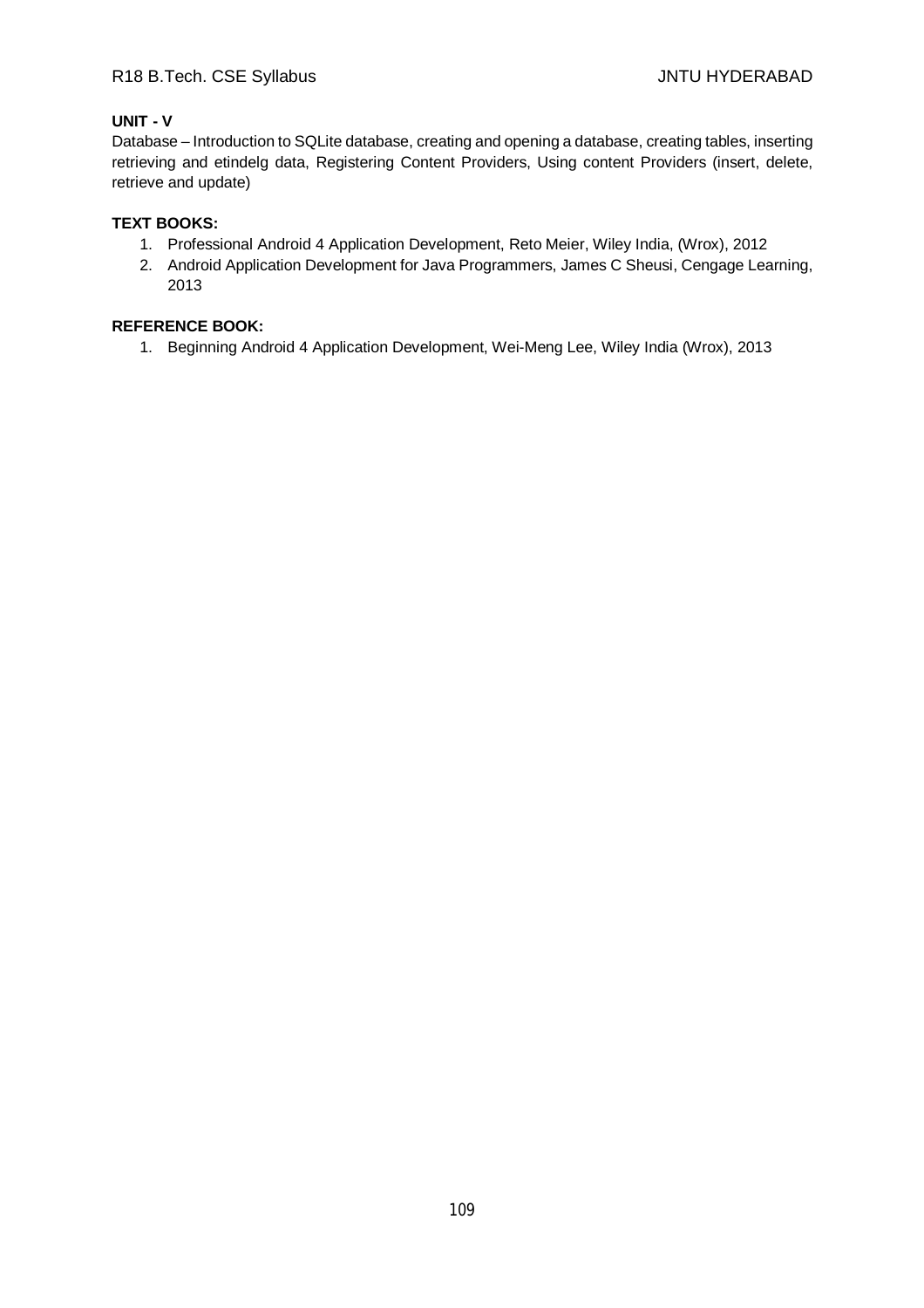# **CS615PE: SOFTWARE TESTING METHODOLOGIES (Professional Elective - III)**

| III Year B.Tech. CSE II-Sem | L T P C |  |  |
|-----------------------------|---------|--|--|
|                             | 3 0 0 3 |  |  |

## **Prerequisites**

1. A course on "Software Engineering"

#### **Course Objectives**

- To provide knowledge of the concepts in software testing such as testing process, criteria, strategies, and methodologies.
- To develop skills in software test automation and management using latest tools.

**Course Outcomes**: Design and develop the best test strategies in accordance to the development model.

## **UNIT - I**

Introduction: Purpose of testing, Dichotomies, model for testing, consequences of bugs, taxonomy of bugs

Flow graphs and Path testing: Basics concepts of path testing, predicates, path predicates and achievable paths, path sensitizing, path instrumentation, application of path testing.

#### **UNIT - II**

Transaction Flow Testing: transaction flows, transaction flow testing techniques. Dataflow testing: Basics of dataflow testing, strategies in dataflow testing, application of dataflow testing. Domain Testing: domains and paths, Nice & ugly domains, domain

testing, domains and interfaces testing, domain and interface testing, domains and testability.

## **UNIT - III**

Paths, Path products and Regular expressions: path products & path expression, reduction procedure, applications, regular expressions & flow anomaly detection.

Logic Based Testing: overview, decision tables, path expressions, kv charts, specifications.

## **UNIT - IV**

State, State Graphs and Transition testing: state graphs, good & bad state graphs, state testing, Testability tips.

## **UNIT - V**

Graph Matrices and Application: Motivational overview, matrix of graph, relations, power of a matrix, node reduction algorithm, building tools. (Student should be given an exposure to a tool like JMeter or Win-runner).

## **TEXT BOOKS:**

- 1. Software Testing techniques Baris Beizer, Dreamtech, second edition.
- 2. Software Testing Tools Dr. K. V. K. K. Prasad, Dreamtech.

- 1. The craft of software testing Brian Marick, Pearson Education.
- 2. Software Testing Techniques SPD(Oreille)
- 3. Software Testing in the Real World Edward Kit, Pearson.
- 4. Effective methods of Software Testing, Perry, John Wiley.
- 5. Art of Software Testing Meyers, John Wiley.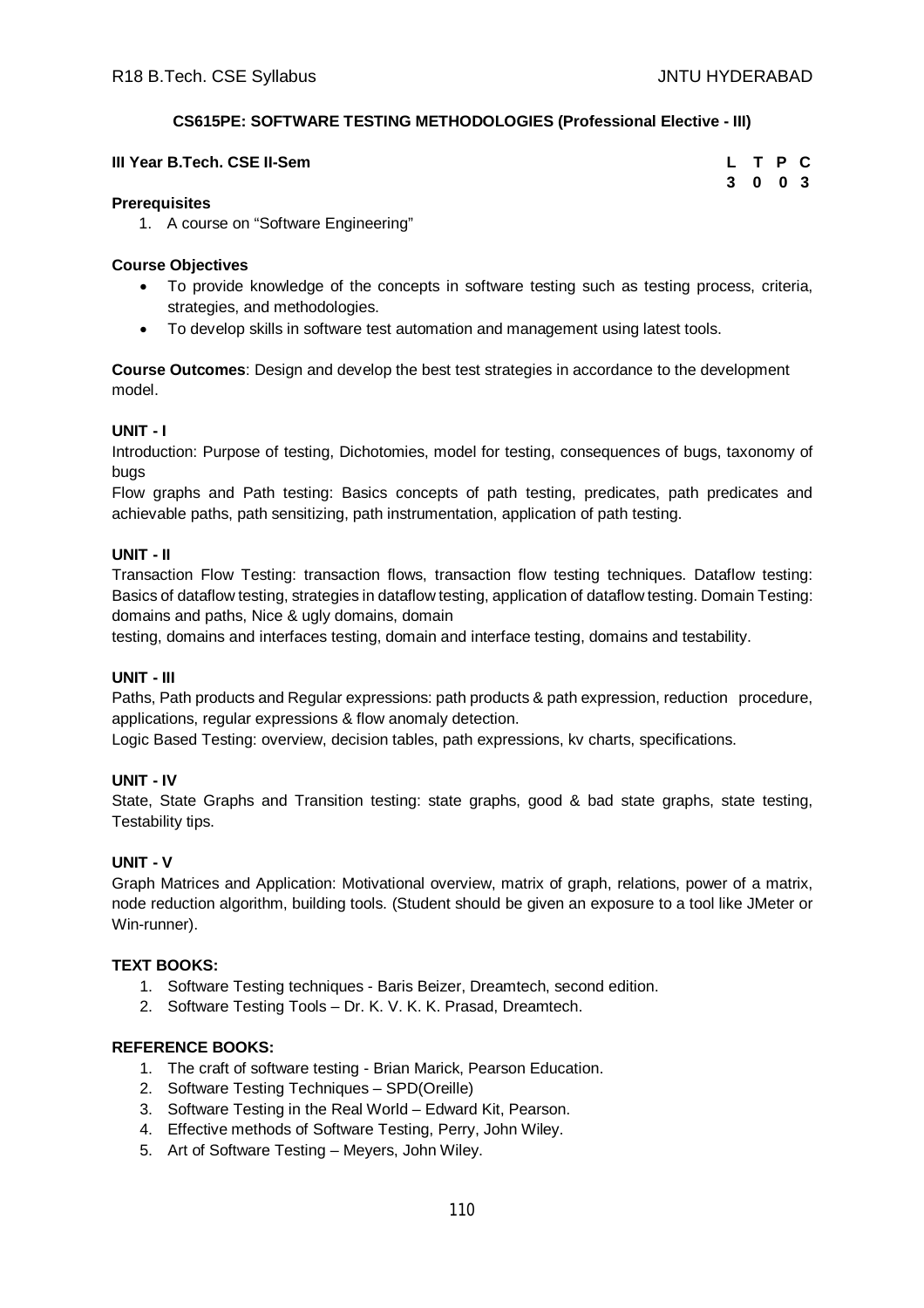## **CS604PC: MACHINE LEARNING LAB**

**III Year B.Tech. CSE II-Sem** 

|   | т | Р                       | c   |
|---|---|-------------------------|-----|
| 0 | 0 | $\overline{\mathbf{3}}$ | 1.5 |

**Course Objective**: The objective of this lab is to get an overview of the various machine learning techniques and can able to demonstrate them using python.

**Course Outcomes:** After the completion of the course the student can able to:

- understand complexity of Machine Learning algorithms and their limitations;
- understand modern notions in data analysis-oriented computing;
- be capable of confidently applying common Machine Learning algorithms in practice and implementing their own;
- Be capable of performing experiments in Machine Learning using real-world data.

#### **List of Experiments**

- 1. The probability that it is Friday and that a student is absent is 3 %. Since there are 5 school days in a week, the probability that it is Friday is 20 %. What is theprobability that a student is absent given that today is Friday? Apply Baye's rule in python to get the result. (Ans: 15%)
- 2. Extract the data from database using python
- 3. Implement k-nearest neighbours classification using python
- 4. Given the following data, which specify classifications for nine combinations of VAR1 and VAR2 predict a classification for a case where VAR1=0.906 and VAR2=0.606, using the result of kmeans clustering with 3 means (i.e., 3 centroids)

| VAR1  | VAR <sub>2</sub> | <b>CLASS</b> |
|-------|------------------|--------------|
| 1.713 | 1.586            | 0            |
| 0.180 | 1.786            | 1            |
| 0.353 | 1.240            | 1            |
| 0.940 | 1.566            | 0            |
| 1.486 | 0.759            | 1            |
| 1.266 | 1.106            | 0            |
| 1.540 | 0.419            | 1            |
| 0.459 | 1.799            | 1            |
| 0.773 | 0.186            | 1            |
|       |                  |              |

5. The following training examples map descriptions of individuals onto high, medium and low credit-worthiness.

 medium skiing design single twenties no -> highRisk high golf trading married forties yes -> lowRisk low speedway transport married thirties yes -> medRisk medium football banking single thirties yes -> lowRisk high flying media married fifties yes -> highRisk low football security single twenties no -> medRisk medium golf media single thirties yes -> medRisk medium golf transport married forties yes -> lowRisk high skiing banking single thirties yes -> highRisk low golf unemployed married forties yes -> highRisk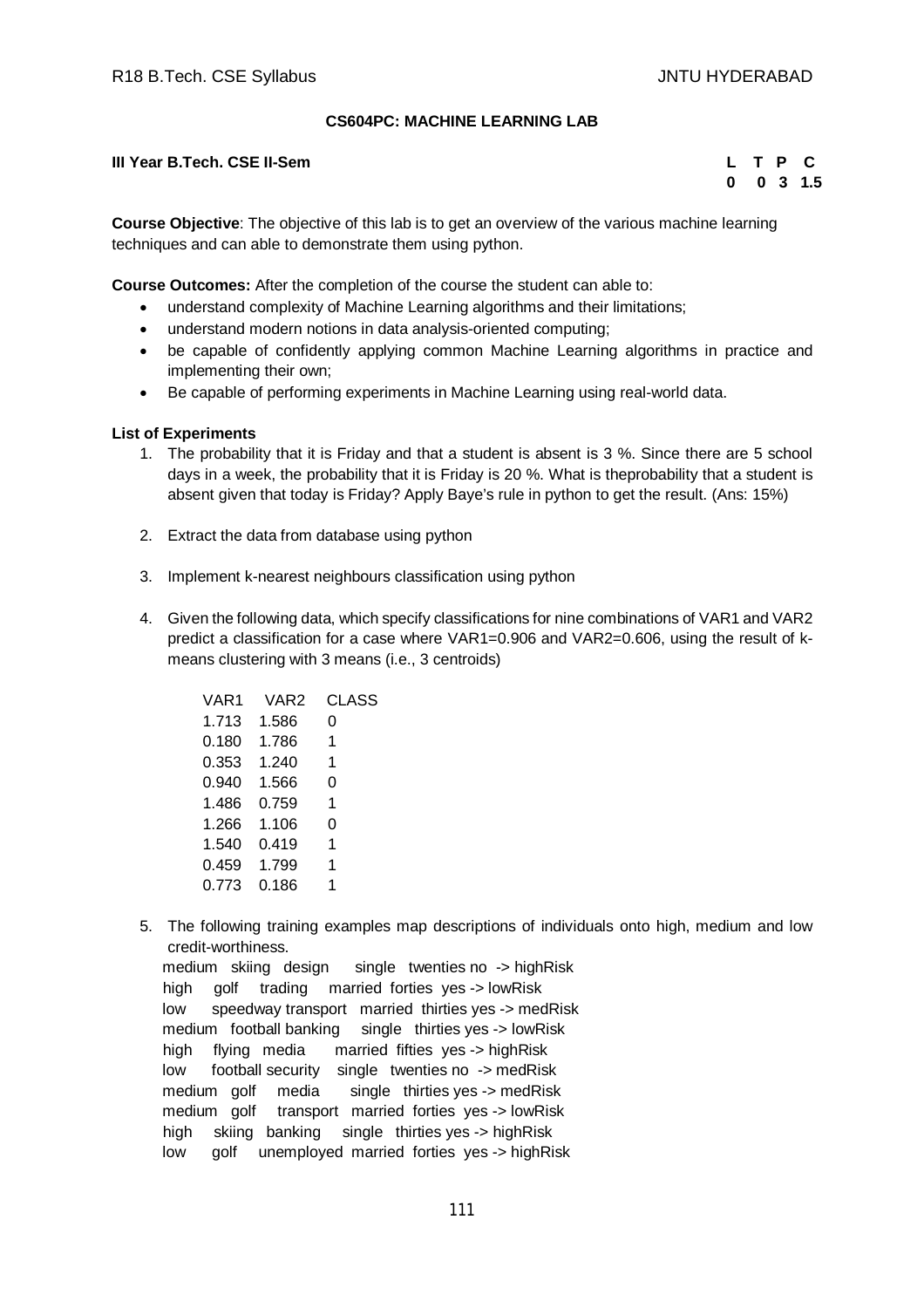Input attributes are (from left to right) income, recreation, job, status, age-group, home-owner. Find the unconditional probability of `golf' and the conditional probability of `single' given `medRisk' in the dataset?

- 6. Implement linear regression using python.
- 7. Implement Naïve Bayes theorem to classify the English text
- 8. Implement an algorithm to demonstrate the significance of genetic algorithm
- 9. Implement the finite words classification system using Back-propagation algorithm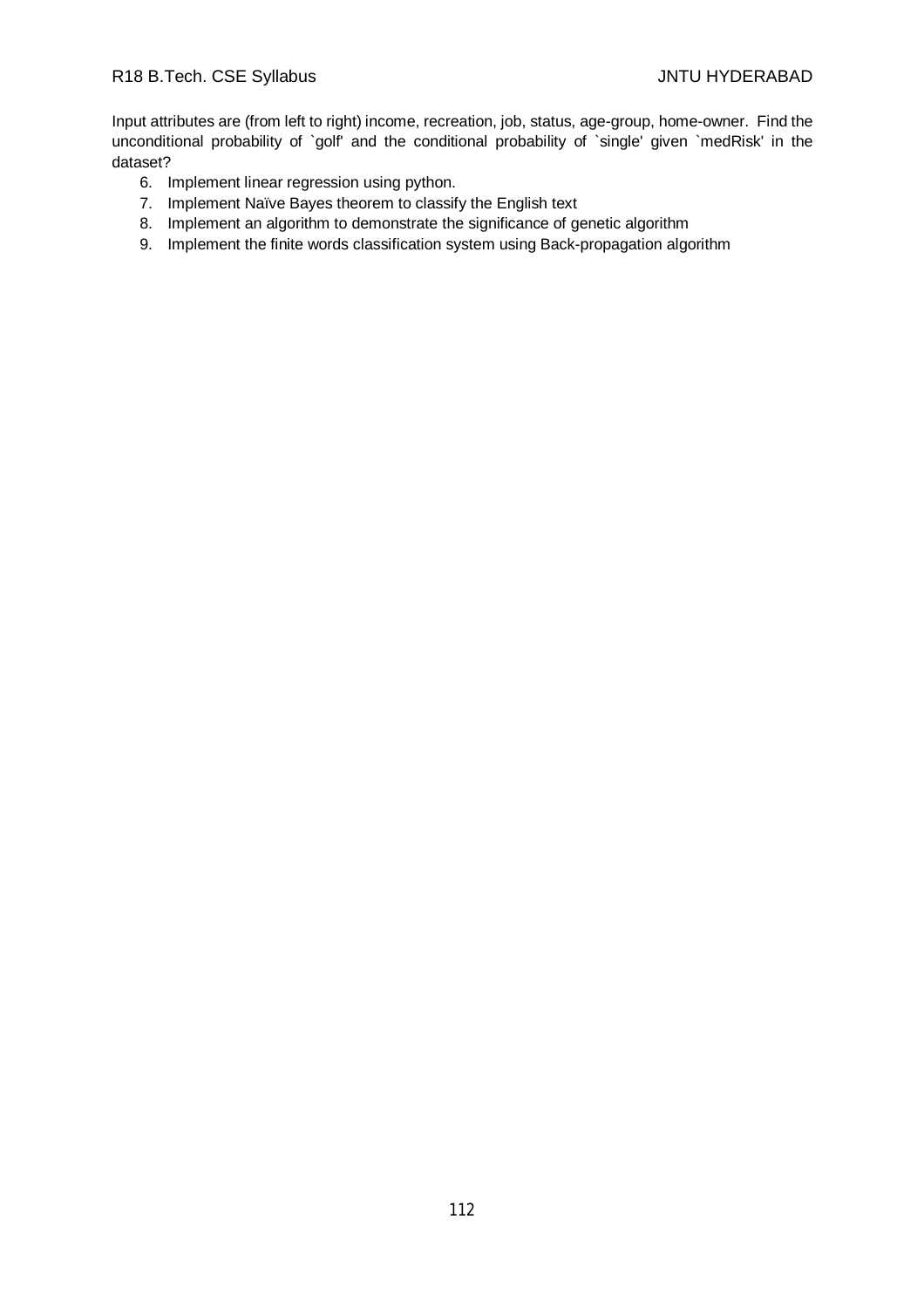#### **CS605PC: COMPILER DESIGN LAB**

#### **III Year B.Tech. CSE II-Sem L** The contract of the contract of the contract of the contract of the contract of the contract of the contract of the contract of the contract of the contract of the contract of the contract

| L | т | $\mathsf{P}$ | c   |
|---|---|--------------|-----|
| 0 | 0 | $\mathbf{3}$ | 1.5 |

#### **Prerequisites**

1. A Course on "Objected Oriented Programming through Java"

#### **Co-requisites:**

1. A course on "Web Technologies"

#### **Course Objectives:**

- To provide hands-on experience on web technologies
- To develop client-server application using web technologies
- To introduce server-side programming with Java servlets and JSP
- To understand the various phases in the design of a compiler.
- To understand the design of top-down and bottom-up parsers.
- To understand syntax directed translation schemes.
- To introduce lex and yacc tools.

#### **Course Outcomes:**

- Design and develop interactive and dynamic web applications using HTML, CSS, JavaScript and XML
- Apply client-server principles to develop scalable and enterprise web applications.
- Ability to design, develop, and implement a compiler for any language.
- Able to use lex and yacc tools for developing a scanner and a parser.
- Able to design and implement LL and LR parsers.

## **List of Experiments**

Compiler Design Experiments

- 1. Write a LEX Program to scan reserved word & Identifiers of C Language
- 2. Implement Predictive Parsing algorithm
- 3. Write a C program to generate three address code.
- 4. Implement SLR(1) Parsing algorithm
- 5. Design LALR bottom up parser for the given language
- <program> ::= <block>

```
<block> ::= { <variabledefinition> <slist> }
```
 $| \{$  < slist >  $\}$ 

```
<variabledefinition> ::= int <vardeflist> ;
```
<vardeflist> ::= <vardec> | <vardec> , <vardeflist>

```
<vardec> ::= <identifier> | <identifier> [ <constant> ]
```

```
<slist> ::= <statement> | <statement> ; <slist>
```
<statement> ::= <assignment> | <ifstatement> | <whilestatement>

```
| <br />block> | <printstatement> | <empty>
```

```
<assignment> ::= <identifier> = <expression>
```
 $\vert$  <identifier>  $\vert$  <expression>  $\vert$  = <expression>

<ifstatement> ::= if <bexpression> then <slist> else <slist> endif

```
| if <bexpression> then <slist> endif
```

```
<whilestatement> ::= while <bexpression> do <slist> enddo
```

```
<printstatement> ::= print ( <expression> )
```

```
<expression> ::= <expression> <addingop> <term> | <term> | <addingop> <term>
```

```
<bexpression> ::= <expression> <relop> <expression>
```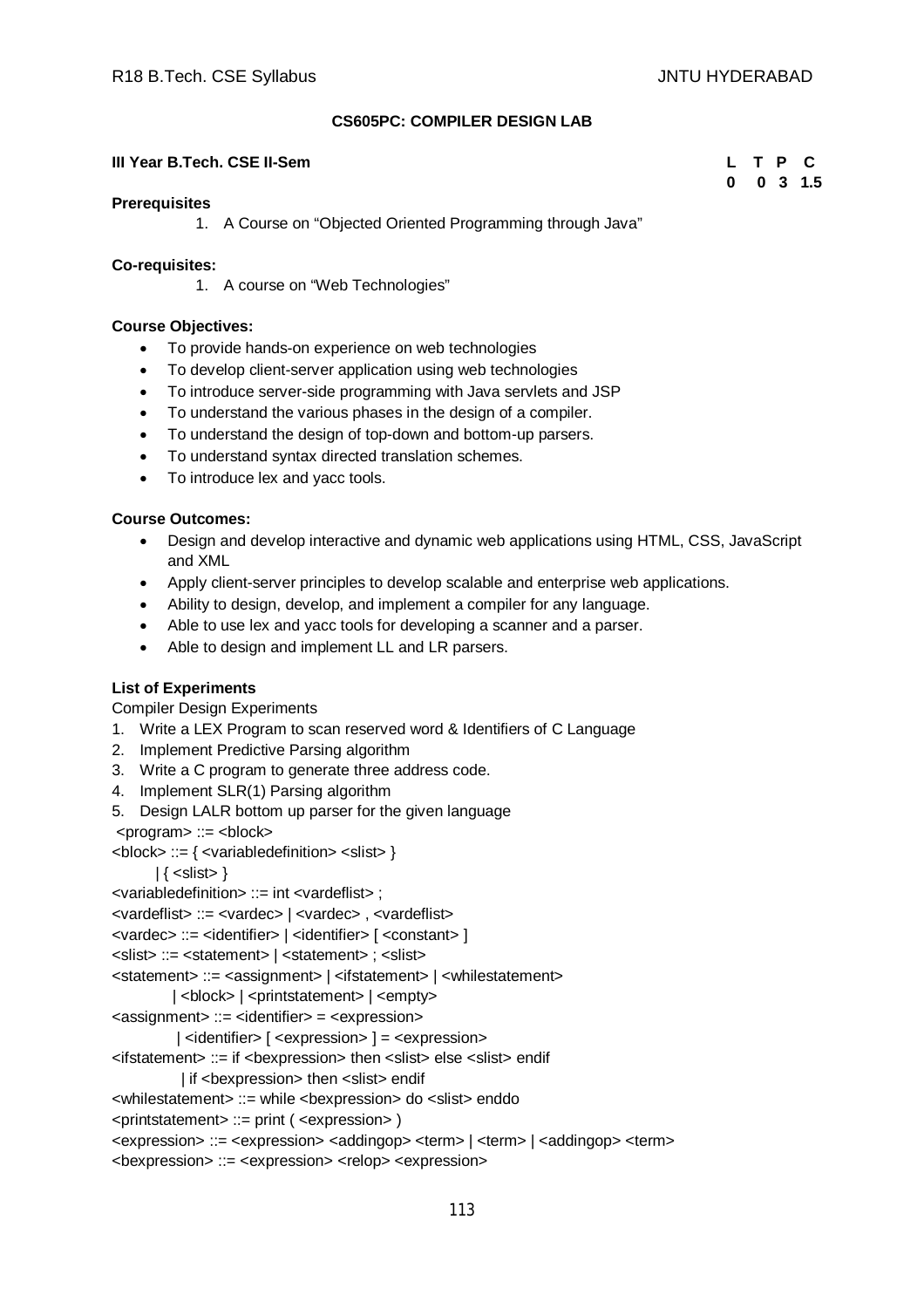```
\langle <relop> ::= \langle | \langle = | == | >= | > | !=
\leqaddingop> ::= + | -
<term> ::= <term> <multop> <factor> | <factor>
\leqmultop\geq ::= * |/
<factor> ::= <constant> | <identifier> | <identifier> [ <expression>]
    | ( <expression> )
<constant> ::= <digit> | <digit> <constant>
<identifier> ::= <identifier> <letterordigit> | <letter>
<letterordigit> ::= <letter> | <digit>
<letter> ::= a|b|c|d|e|f|g|h|i|j|k|l|m|n|o|p|q|r|s|t|u|v|w|x|y|z
<digit> ::= 0|1|2|3|4|5|6|7|8|9
<empty> has the obvious meaning
Comments (zero or more characters enclosed between the standard C/Java-style comment brackets 
    \langle \cdot, \cdot, \cdot \rangle can be inserted. The language has rudimentary support for 1-dimensional arrays. The
    declaration int a[3] declares an array of three elements, referenced as a[0], a[1] and a[2]. Note 
    also that you should worry about the scoping of names. 
A simple program written in this language is: 
{ int a[3],t1,t2;
 t1=2;
  a[0]=1; a[1]=2; a[t1]=3;
  t2=-(a[2]+t1*6)/(a[2]-t1);
  if t2>5 then
   print(t2);
  else {
   int t3;
   t3=99;
   t2=-25;
   print(-t1+t2*t3); /* this is a comment
                    on 2 lines */
  }
  endif
}
```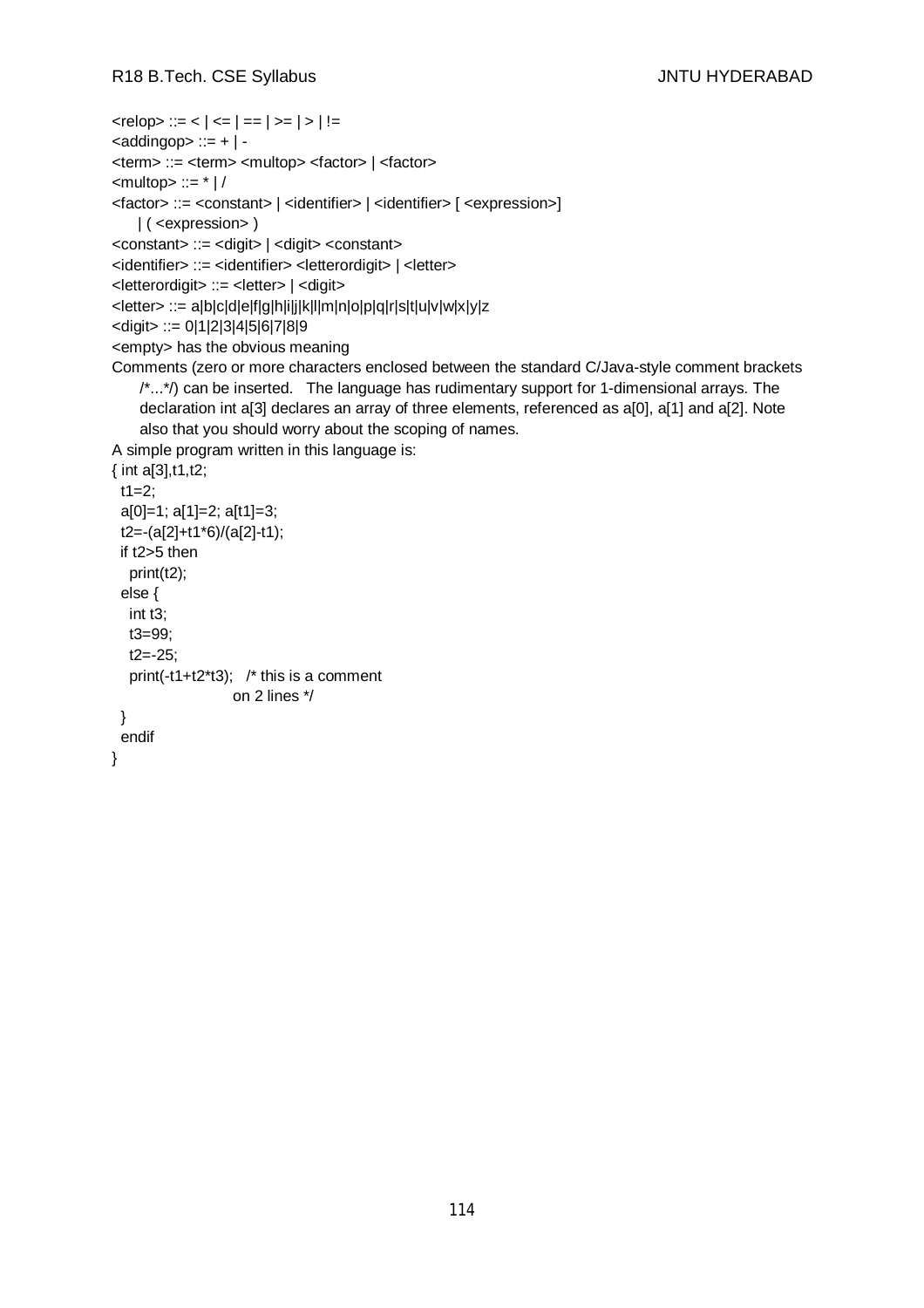# **CS621PE: CONCURRENT PROGRAMMING LAB (Professional Elective - III)**

| III Year B.Tech. CSE II-Sem |         | L T P C |  |
|-----------------------------|---------|---------|--|
|                             | 0 0 2 1 |         |  |

## **List of Experiments:**

- 1. Design and implement Two-thread mutual exclusion algorithm (Peterson's Algorithm) using multithreaded programming.
- 2. Design and implement Filter Lock algorithm and check for deadlock-free and starvation-free conditions using multithreaded programming.
- 3. Design and implement Lamport's Bakery Algorithm and check for deadlock-free and starvationfree conditions using multithreaded programming.
- 4. Design and implement Lock-based concurrent FIFO queue data structure using multithreaded programming.
- 5. Design a consensus object using read–write registers by implementing a deadlock-free or starvation-free mutual exclusion lock. (Use CompareAndSet( ) Primitive).
- 6. Design and implement concurrent List queue data structure using multithreaded programming. (Use Atomic Primitives)
- 7. Design and implement concurrent Stack queue data structure using multithreaded programming. (Use Atomic Primitives)
- 8. Design and implement concurrent FIFO queue data structure using multithreaded programming. (Use Atomic Primitives)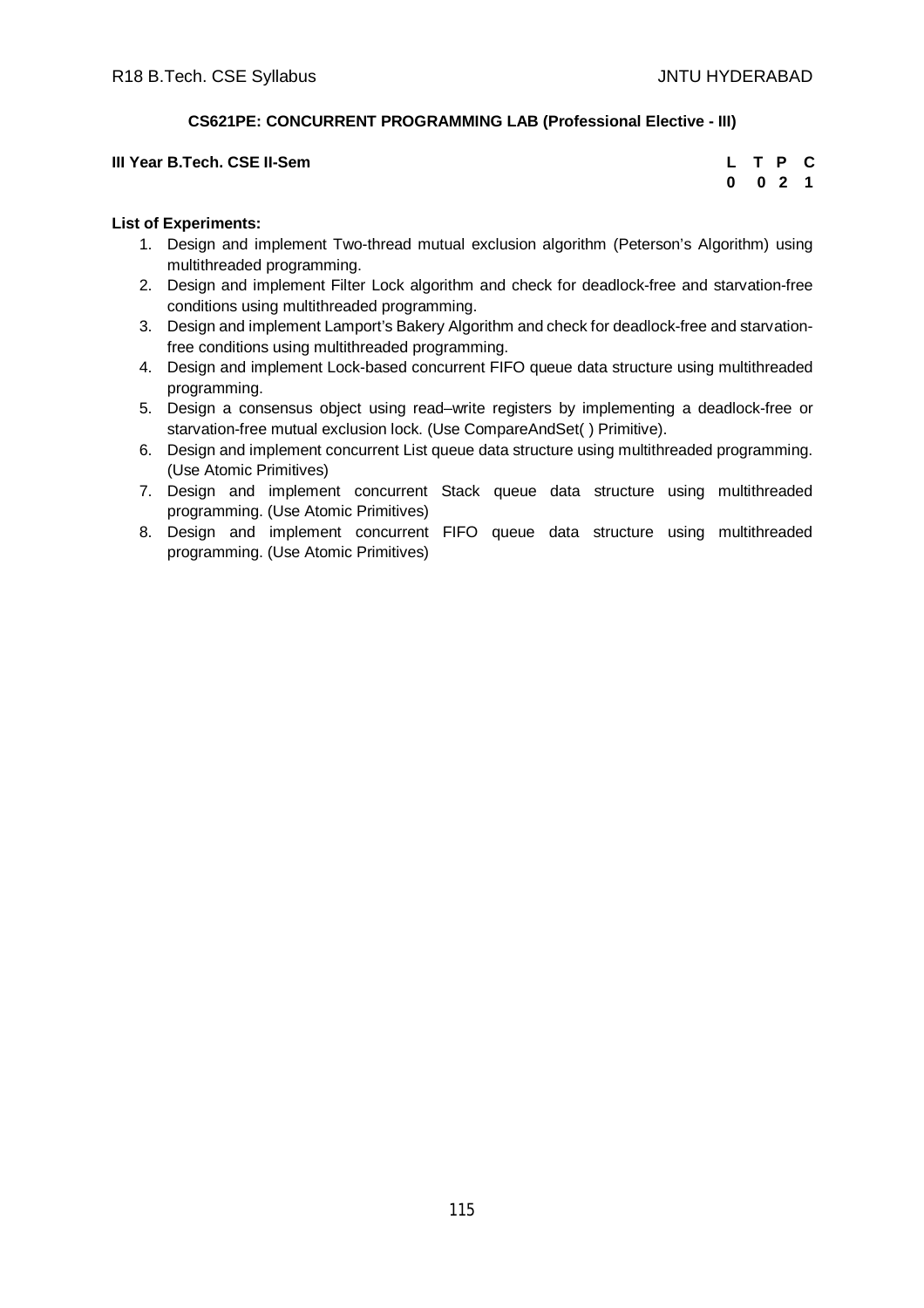**0 0 2 1**

# **CS622PE: NETWORK PROGRAMMING LAB (Professional Elective - III)**

#### **III Year B.Tech. CSE II-Sem L T P C**

#### **Course Objectives:**

- To understand inter process and inter-system communication
- To understand socket programming in its entirety
- To understand usage of TCP/UDP / Raw sockets
- To understand how to build network applications

#### **Course Outcomes:**

- To write socket API based programs
- To design and implement client-server applications using TCP and UDP sockets
- To analyze network programs

## **List of Experiments**

- 1. Implement programs for Inter Process Communication using PIPE, Message Queue and Shared Memory.
- 2. Write a programme to create an integer variable using shared memory concept and increment the variable simultaneously by two processes. Use semaphores to avoid race conditions.
- 3. Design TCP iterative Client and server application to reverse the given input sentence
- 4. Design TCP iterative Client and server application to reverse the given input sentence
- 5. Design TCP client and server application to transfer file
- 6. Design a TCP concurrent server to convert a given text into upper case using multiplexing system call "select"
- 7. Design a TCP concurrent server to echo given set of sentences using poll functions
- 8. Design UDP Client and server application to reverse the given input sentence
- 9. Design UDP Client server to transfer a file
- 10. Design using poll client server application to multiplex TCP and UDP requests for converting a given text into upper case.
- 11. Design a RPC application to add and subtract a given pair of integers

## **TEXT BOOKS:**

- 1. UNIX Network Programming, by W. Richard Stevens, Bill Fenner, Andrew M. Rudoff, Pearson Education.
- 2. UNIX Network Programming, 1<sup>st</sup> Edition, W. Richard Stevens. PHI.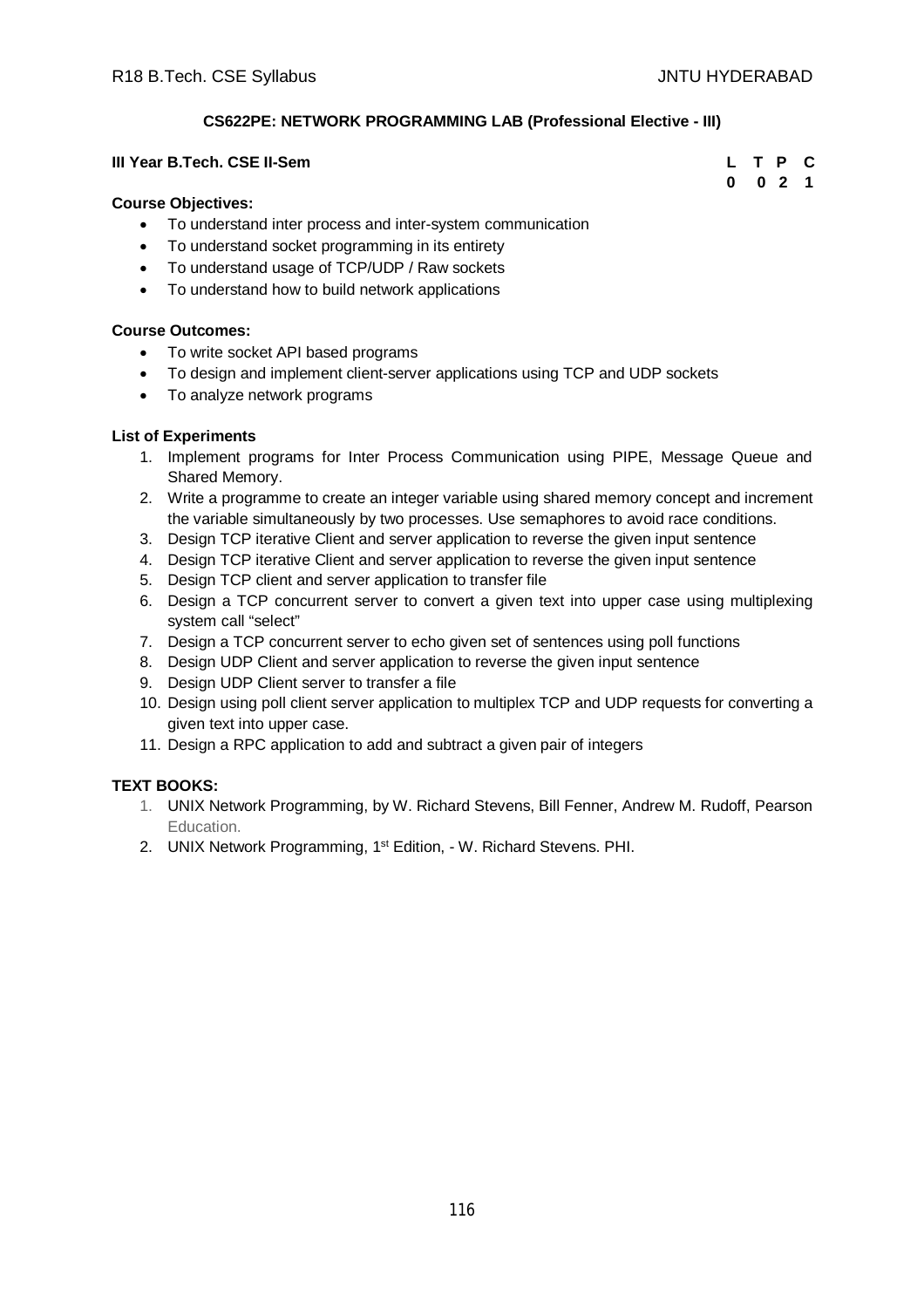# **CS623PE: SCRIPTING LANGUAGES LAB (Professional Elective - III)**

| III Year B.Tech. CSE II-Sem | L T P C |         |  |
|-----------------------------|---------|---------|--|
|                             |         | 0 0 2 1 |  |

**Prerequisites:** Any High-level programming language (C, C++)

## **Course Objectives:**

- To Understand the concepts of scripting languages for developing web based projects
- To understand the applications the of Ruby, TCL, Perl scripting languages

# **Course Outcomes:**

- Ability to understand the differences between Scripting languages and programming languages
- Able to gain some fluency programming in Ruby, Perl, TCL

# **List of Experiments**

- 1. Write a Ruby script to create a new string which is n copies of a given string where n is a nonnegative integer
- 2. Write a Ruby script which accept the radius of a circle from the user and compute the parameter and area.
- 3. Write a Ruby script which accept the user's first and last name and print them in reverse order with a space between them
- 4. Write a Ruby script to accept a filename from the user print the extension of that
- 5. Write a Ruby script to find the greatest of three numbers
- 6. Write a Ruby script to print odd numbers from 10 to 1
- 7. Write a Ruby scirpt to check two integers and return true if one of them is 20 otherwise return their sum
- 8. Write a Ruby script to check two temperatures and return true if one is less than 0 and the other is greater than 100
- 9. Write a Ruby script to print the elements of a given array
- 10. Write a Ruby program to retrieve the total marks where subject name and marks of a student stored in a hash
- 11. Write a TCL script to find the factorial of a number
- 12. Write a TCL script that multiplies the numbers from 1 to 10
- 13. Write a TCL script for Sorting a list using a comparison function
- 14. Write a TCL script to (i)create a list (ii )append elements to the list (iii)Traverse the list (iv)Concatenate the list
- 15. Write a TCL script to comparing the file modified times.
- 16. Write a TCL script to Copy a file and translate to native format.
- 17. a) Write a Perl script to find the largest number among three numbers. b) Write a Perl script to print the multiplication tables from 1-10 using subroutines.
- 18. Write a Perl program to implement the following list of manipulating functions
	- a)Shift
	- b)Unshift

c)Push

- 19. a) Write a Perl script to substitute a word, with another word in a string.
	- b) Write a Perl script to validate IP address and email address.
- 20. Write a Perl script to print the file in reverse order using command line arguments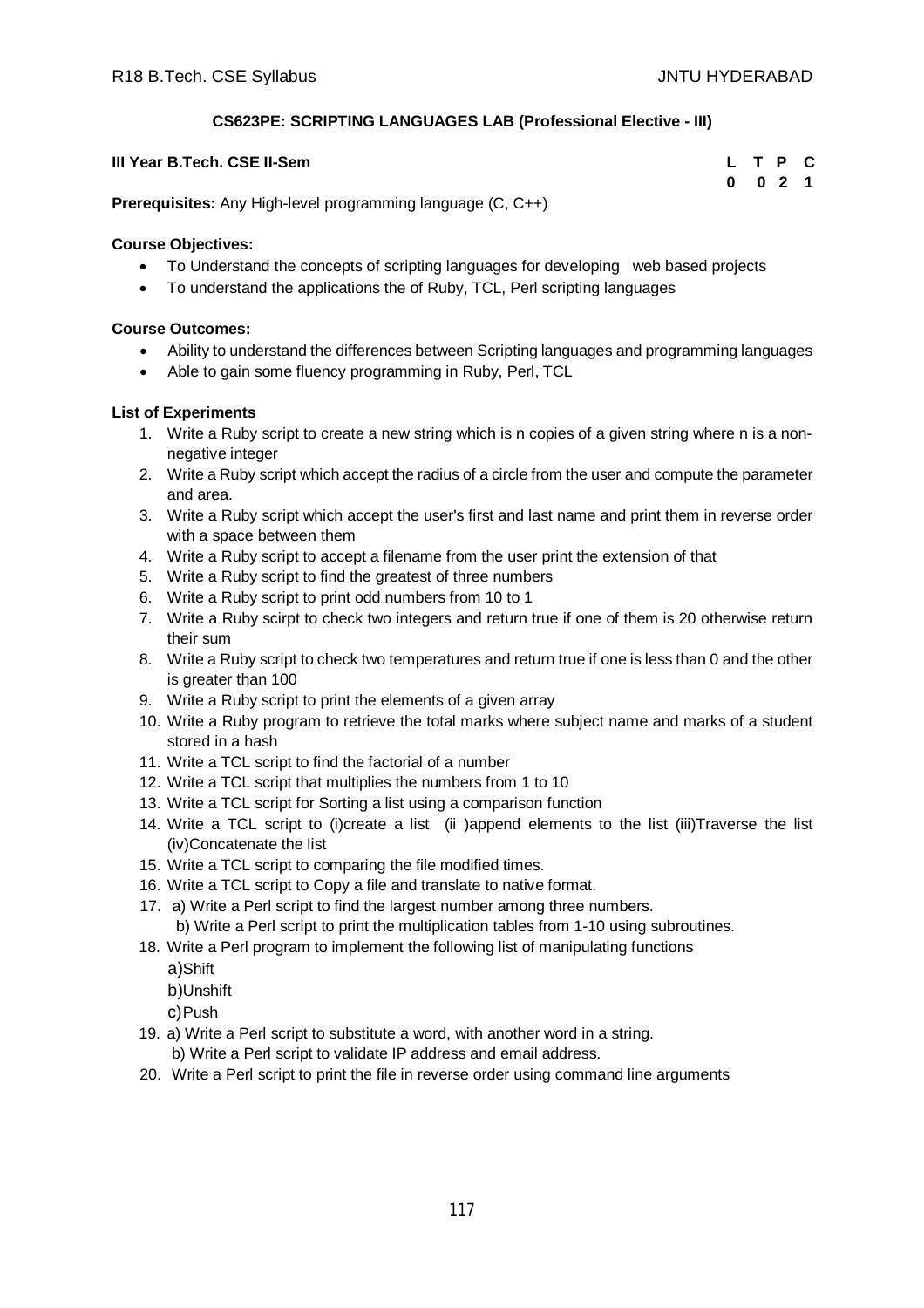# **CS624PE: MOBILE APPLICATION DEVELOPMENT LAB (Professional Elective - III)**

| III Year B.Tech. CSE II-Sem | L T P C            |  |  |
|-----------------------------|--------------------|--|--|
|                             | $0 \t 0 \t 2 \t 1$ |  |  |

**Prerequisites:** --- NIL---

## **Course Objectives:**

- To learn how to develop Applications in android environment.
- To learn how to develop user interface applications.
- To learn how to develop URL related applications.

# **Course Outcomes:**

- Student understands the working of Android OS Practically.
- Student will be able to develop user interfaces.
- Student will be able to develop, deploy and maintain the Android Applications.

# **List of Experiments**

- 1. Create an Android application that shows Hello + name of the user and run it on an emulator. (b) Create an application that takes the name from a text box and shows hello message along with the name entered in text box, when the user clicks the OK button.
- 2. Create a screen that has input boxes for User Name, Password, Address, Gender (radio buttons for male and female), Age (numeric), Date of Birth (Date Picket), State (Spinner) and a Submit button. On clicking the submit button, print all the data below the Submit Button. Use (a) Linear Layout (b) Relative Layout and (c) Grid Layout or Table Layout.
- 3. Develop an application that shows names as a list and on selecting a name it should show the details of the candidate on the next screen with a "Back" button. If the screen is rotated to landscape mode (width greater than height), then the screen should show list on left fragment and details on right fragment instead of second screen with back button. Use Fragment transactions and Rotation event listener.
- 4. Develop an application that uses a menu with 3 options for dialing a number, opening a website and to send an SMS. On selecting an option, the appropriate action should be invoked using intents.
- 5. Develop an application that inserts some notifications into Notification area and whenever a notification is inserted, it should show a toast with details of the notification.
- 6. Create an application that uses a text file to store user names and passwords (tab separated fields and one record per line). When the user submits a login name and password through a screen, the details should be verified with the text file data and if they match, show a dialog saying that login is successful. Otherwise, show the dialog with Login Failed message.
- 7. Create a user registration application that stores the user details in a database table.
- 8. Create a database and a user table where the details of login names and passwords are stored. Insert some names and passwords initially. Now the login details entered by the user should be verified with the database and an appropriate dialog should be shown to the user.
- 9. Create an admin application for the user table, which shows all records as a list and the admin can select any record for edit or modify. The results should be reflected in the table.
- 10. Develop an application that shows all contacts of the phone along with details like name, phone number, mobile number etc.
- 11. Create an application that saves user information like name, age, gender etc. in shared preference and retrieves them when the program restarts.
- 12. Create an alarm that rings every Sunday at 8:00 AM. Modify it to use a time picker to set alarm time.
- 13. Create an application that shows the given URL (from a text field) in a browser.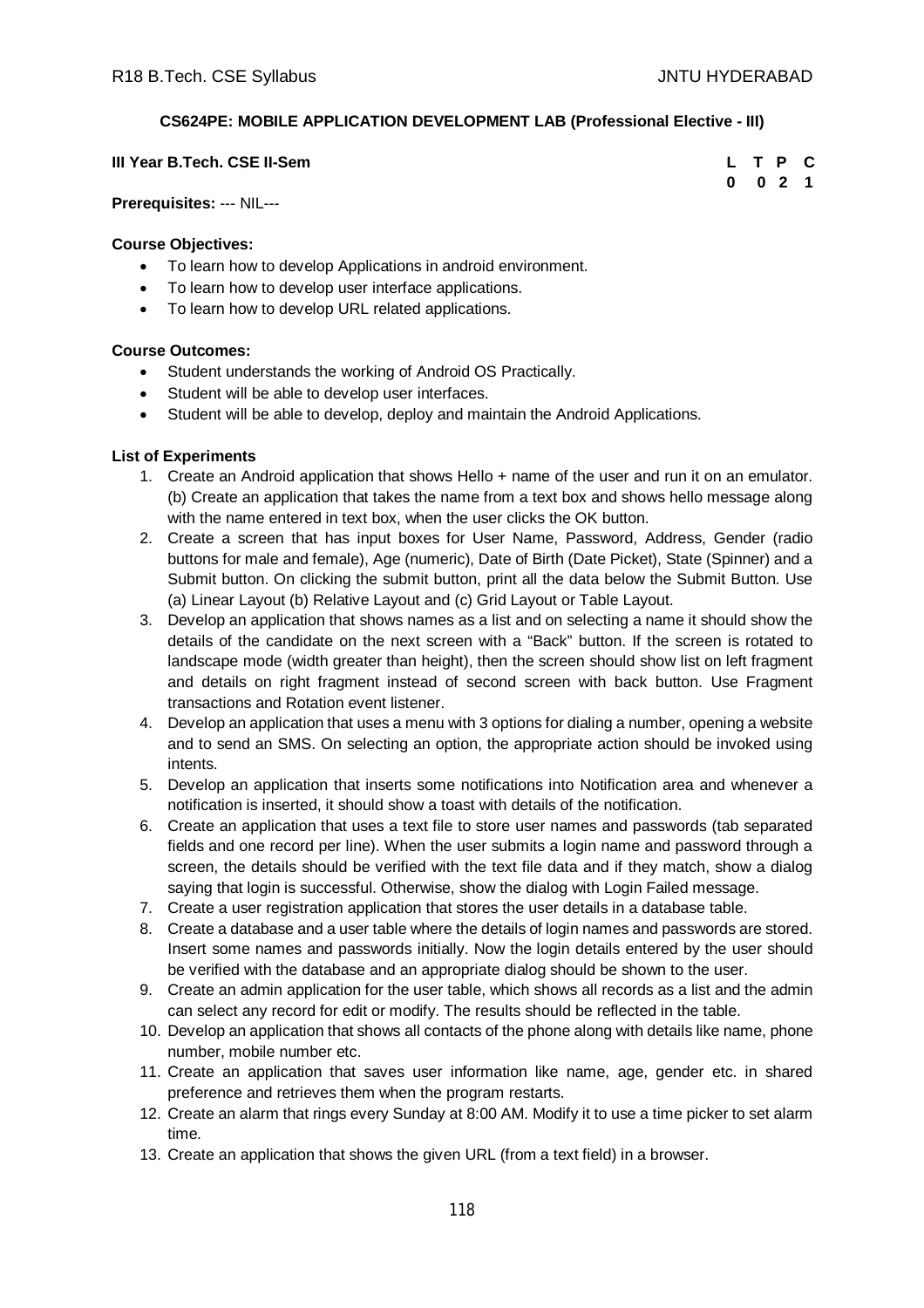# **CS625PE: SOFTWARE TESTING METHODOLOGIES LAB (Professional Elective - III)**

| III Year B.Tech. CSE II-Sem |   |  |  | L T P C |  |
|-----------------------------|---|--|--|---------|--|
| $\overline{\phantom{0}}$    | . |  |  | 0 0 2 1 |  |

**Prerequisites:** A basic knowledge of programming.

## **Course Objectives**

- To provide knowledge of Software Testing Methods.
- To develop skills in software test automation and management using latest tools.

# **Course Outcome**

Design and develop the best test strategies in accordance to the development model.

# **List of Experiments:**

- 1. Recording in context sensitive mode and analog mode
- 2. GUI checkpoint for single property
- 3. GUI checkpoint for single object/window
- 4. GUI checkpoint for multiple objects
- 5. a) Bitmap checkpoint for object/window a) Bitmap checkpoint for screen area
- 6. Database checkpoint for Default check
- 7. Database checkpoint for custom check
- 8. Database checkpoint for runtime record check
- 9. a) Data driven test for dynamic test data submission
	- b) Data driven test through flat files
	- c) Data driven test through front grids
	- d) Data driven test through excel test
- 10. a) Batch testing without parameter passing
- b) Batch testing with parameter passing
- 11. Data driven batch
- 12. Silent mode test execution without any interruption
- 13. Test case for calculator in windows application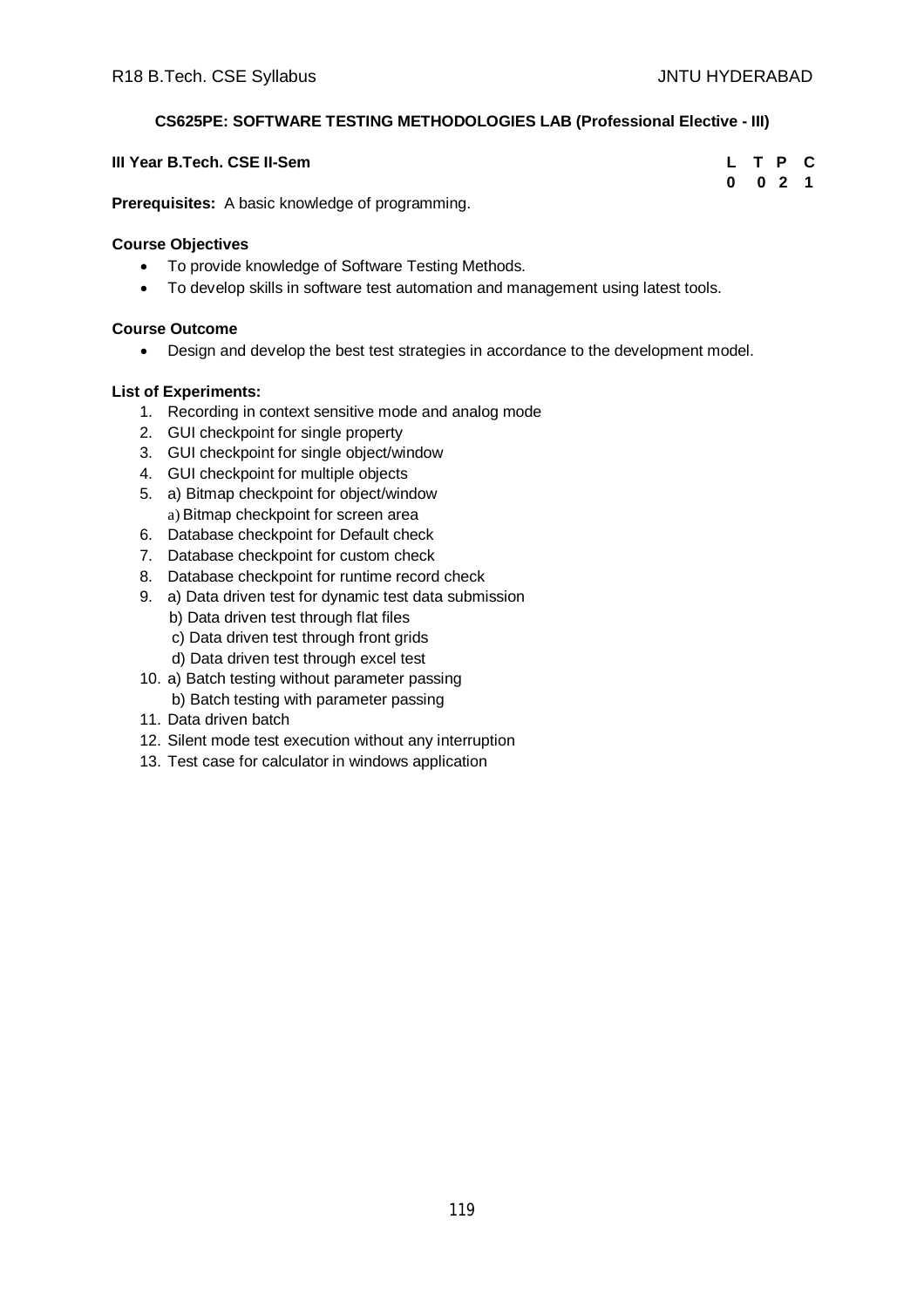## **\*MC609: ENVIRONMENTAL SCIENCE**

# **III Year B.Tech. CSE II-Sem L T P C 3 0 0 0**

## **Course Objectives:**

- Understanding the importance of ecological balance for sustainable development.
- Understanding the impacts of developmental activities and mitigation measures
- Understanding the environmental policies and regulations

**Course Outcomes:** Based on this course, the Engineering graduate will understand /evaluate / develop technologies on the basis of ecological principles and environmental regulations which in turn helps in sustainable development

## **UNIT - I**

**Ecosystems:** Definition, Scope and Importance of ecosystem. Classification, structure, and function of an ecosystem, Food chains, food webs, and ecological pyramids. Flow of energy, Biogeochemical cycles, Bioaccumulation, Biomagnification, ecosystem value, services and carrying capacity, Field visits.

## **UNIT - II**

**Natural Resources: Classification of Resources:** Living and Non-Living resources, **water resources:** use and over utilization of surface and ground water, floods and droughts, Dams: benefits and problems. **Mineral resources:** use and exploitation, environmental effects of extracting and using mineral resources, **Land resources:** Forest resources, **Energy resources:** growing energy needs, renewable and non renewable energy sources, use of alternate energy source, case studies.

## **UNIT - III**

**Biodiversity And Biotic Resources:** Introduction, Definition, genetic, species and ecosystem diversity. Value of biodiversity; consumptive use, productive use, social, ethical, aesthetic and optional values. India as a mega diversity nation, Hot spots of biodiversity. Field visit. Threats to biodiversity: habitat loss, poaching of wildlife, man-wildlife conflicts; conservation of biodiversity: In-Situ and Ex-situ conservation. National Biodiversity act.

## **UNIT - IV**

**Environmental Pollution and Control Technologies: Environmental Pollution:** Classification of pollution, **Air Pollution:** Primary and secondary pollutants, Automobile and Industrial pollution, Ambient air quality standards. **Water pollution:** Sources and types of pollution, drinking water quality standards. **Soil Pollution:** Sources and types, Impacts of modern agriculture, degradation of soil. **Noise Pollution:**  Sources and Health hazards, standards, **Solid waste:** Municipal Solid Waste management, composition and characteristics of e-Waste and its management. **Pollution control technologies:** Wastewater Treatment methods: Primary, secondary and Tertiary.

Overview of air pollution control technologies, Concepts of bioremediation. **Global Environmental Problems and Global Efforts: C**limate change and impacts on human environment. Ozone depletion and Ozone depleting substances (ODS). Deforestation and desertification. International conventions / Protocols: Earth summit, Kyoto protocol, and Montréal Protocol.

## **UNIT - V**

**Environmental Policy, Legislation & EIA:** Environmental Protection act, Legal aspects Air Act- 1981, Water Act, Forest Act, Wild life Act, Municipal solid waste management and handling rules, biomedical waste management and handling rules, hazardous waste management and handling rules. EIA: EIA structure, methods of baseline data acquisition. Overview on Impacts of air, water, biological and Socioeconomical aspects. Strategies for risk assessment, Concepts of Environmental Management Plan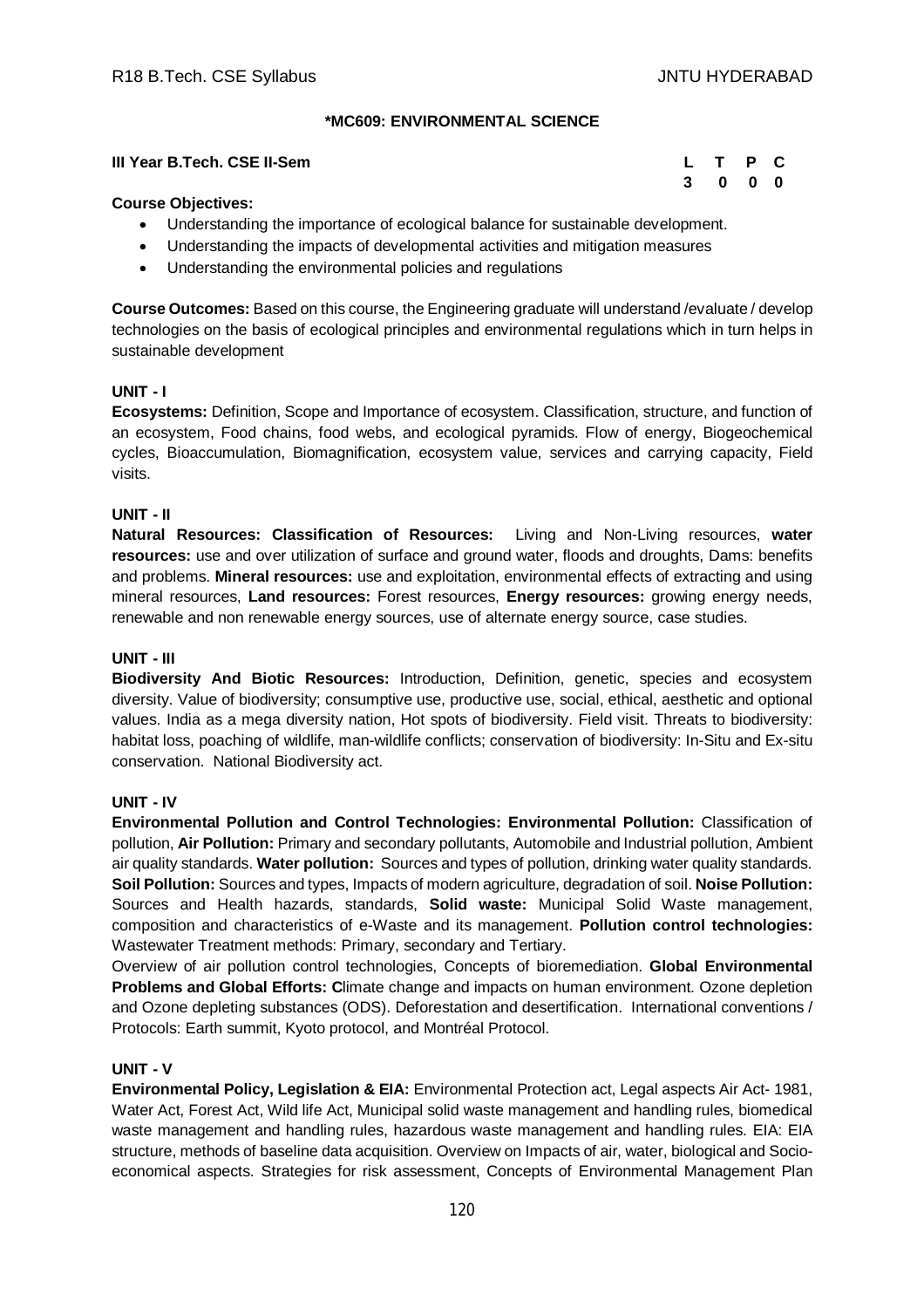(EMP). **Towards Sustainable Future:** Concept of Sustainable Development, Population and its explosion, Crazy Consumerism, Environmental Education, Urban Sprawl, Human health, Environmental Ethics, Concept of Green Building, Ecological Foot Print, Life Cycle assessment (LCA), Low carbon life style.

# **TEXT BOOKS:**

- 1. Textbook of Environmental Studies for Undergraduate Courses by Erach Bharucha for University Grants Commission.
- 2. Environmental Studies by R. Rajagopalan, Oxford University Press.

- 1. Environmental Science: towards a sustainable future by Richard T. Wright. 2008 PHL Learning Private Ltd. New Delhi.
- 2. Environmental Engineering and science by Gilbert M. Masters and Wendell P. Ela. 2008 PHI Learning Pvt. Ltd.
- 3. Environmental Science by Daniel B. Botkin & Edward A. Keller, Wiley INDIA edition.
- 4. Environmental Studies by Anubha Kaushik, 4<sup>th</sup> Edition, New age international publishers.
- 5. Text book of Environmental Science and Technology Dr. M. Anji Reddy 2007, BS Publications.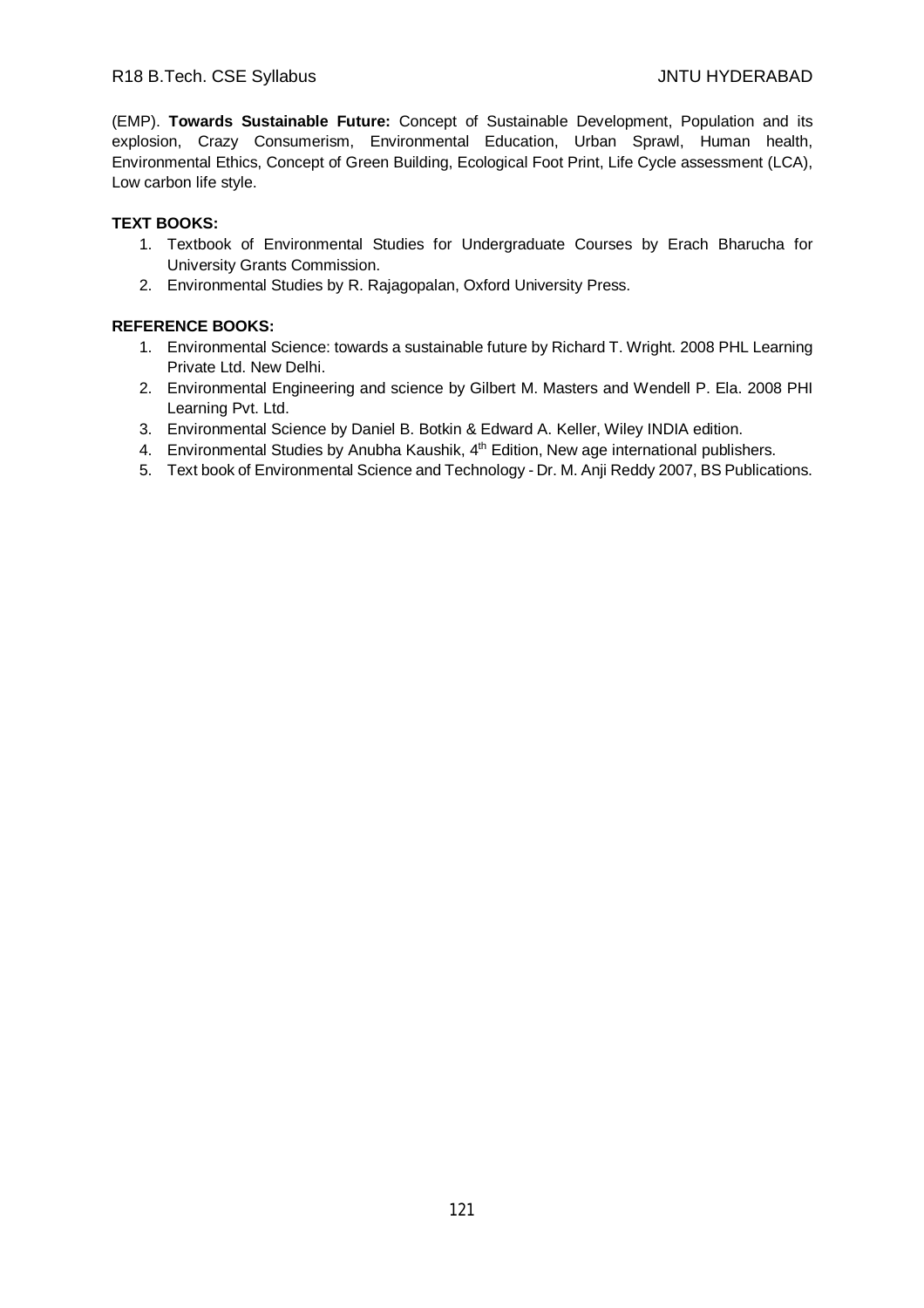# **CS701PC: CRYPTOGRAPHY AND NETWORK SECURITY (PC)**

## **IV** Year B.Tech. CSE I -Sem

| L. | T P      | C              |
|----|----------|----------------|
| 3  | $\bf{0}$ | 0 <sup>3</sup> |

## **Course Objectives:**

- Explain the objectives of information security
- Explain the importance and application of each of confidentiality, integrity, authentication and availability
- Understand various cryptographic algorithms.
- Understand the basic categories of threats to computers and networks
- Describe public-key cryptosystem.
- Describe the enhancements made to IPv4 by IPSec
- Understand Intrusions and intrusion detection
- Discuss the fundamental ideas of public-key cryptography.
- Generate and distribute a PGP key pair and use the PGP package to send an encrypted email message.
- Discuss Web security and Firewalls

## **Course Outcomes:**

- Student will be able to understand basic cryptographic algorithms, message and web authentication and security issues.
- Ability to identify information system requirements for both of them such as client and server.
- Ability to understand the current legal issues towards information security.

## **UNIT - I**

**Security Concepts:** Introduction, The need for security, Security approaches, Principles of security, Types of Security attacks, Security services, Security Mechanisms, A model for Network Security **Cryptography Concepts and Techniques:** Introduction, plain text and cipher text, substitution techniques, transposition techniques, encryption and decryption, symmetric and asymmetric key cryptography, steganography, key range and key size, possible types of attacks.

## **UNIT - II**

**Symmetric key Ciphers:** Block Cipher principles, DES, AES, Blowfish, RC5, IDEA, Block cipher operation, Stream ciphers, RC4.

**Asymmetric key Ciphers:** Principles of public key cryptosystems, RSA algorithm, Elgamal Cryptography, Diffie-Hellman Key Exchange, Knapsack Algorithm.

## **UNIT - III**

**Cryptographic Hash Functions:** Message Authentication, Secure Hash Algorithm (SHA-512), **Message authentication codes:** Authentication requirements, HMAC, CMAC, Digital signatures, Elgamal Digital Signature Scheme.

**Key Management and Distribution:** Symmetric Key Distribution Using Symmetric & Asymmetric Encryption, Distribution of Public Keys, Kerberos, X.509 Authentication Service, Public – Key **Infrastructure** 

## **UNIT - IV**

**Transport-level Security:** Web security considerations, Secure Socket Layer and Transport Layer Security, HTTPS, Secure Shell (SSH)

**Wireless Network Security:** Wireless Security, Mobile Device Security, IEEE 802.11 Wireless LAN, IEEE 802.11i Wireless LAN Security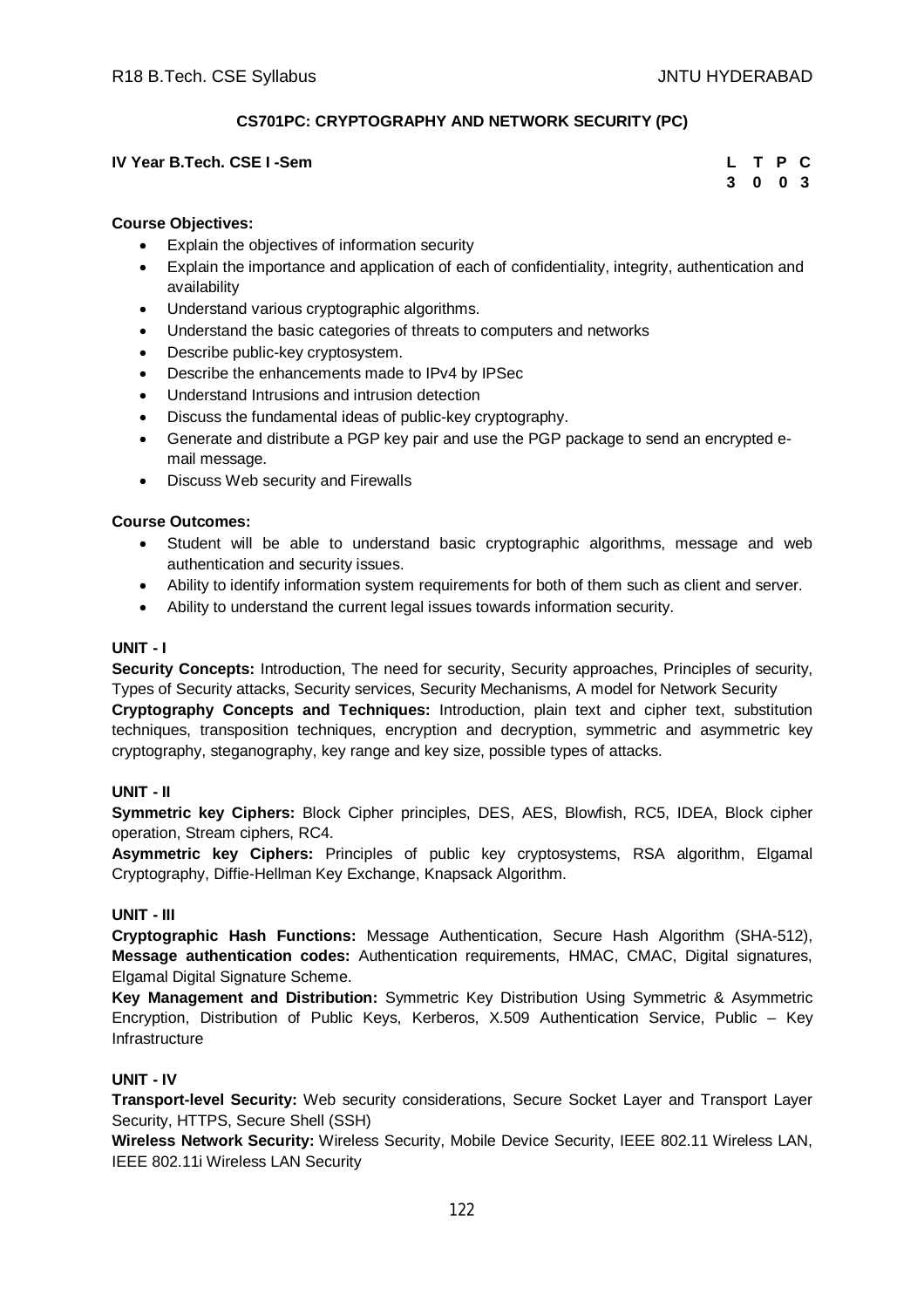# **UNIT - V**

**E-Mail Security:** Pretty Good Privacy, S/MIME **IP Security:** IP Security overview, IP Security architecture, Authentication Header, Encapsulating security payload, Combining security associations, Internet Key Exchange

**Case Studies on Cryptography and security:** Secure Multiparty Calculation, Virtual Elections, Single sign On, Secure Inter-branch Payment Transactions, Cross site Scripting Vulnerability.

## **TEXT BOOKS:**

- 1. Cryptography and Network Security Principles and Practice: William Stallings, Pearson Education, 6<sup>th</sup> Edition
- 2. Cryptography and Network Security: Atul Kahate, Mc Graw Hill, 3rd Edition

- 1. Cryptography and Network Security: C K Shyamala, N Harini, Dr T R Padmanabhan, Wiley India, 1<sup>st</sup> Edition.
- 2. Cryptography and Network Security: Forouzan Mukhopadhyay, Mc Graw Hill, 3<sup>rd</sup> Edition
- 3. Information Security, Principles, and Practice: Mark Stamp, Wiley India.
- 4. Principles of Computer Security: WM. Arthur Conklin, Greg White, TMH
- 5. Introduction to Network Security: Neal Krawetz, CENGAGE Learning
- 6. Network Security and Cryptography: Bernard Menezes, CENGAGE Learning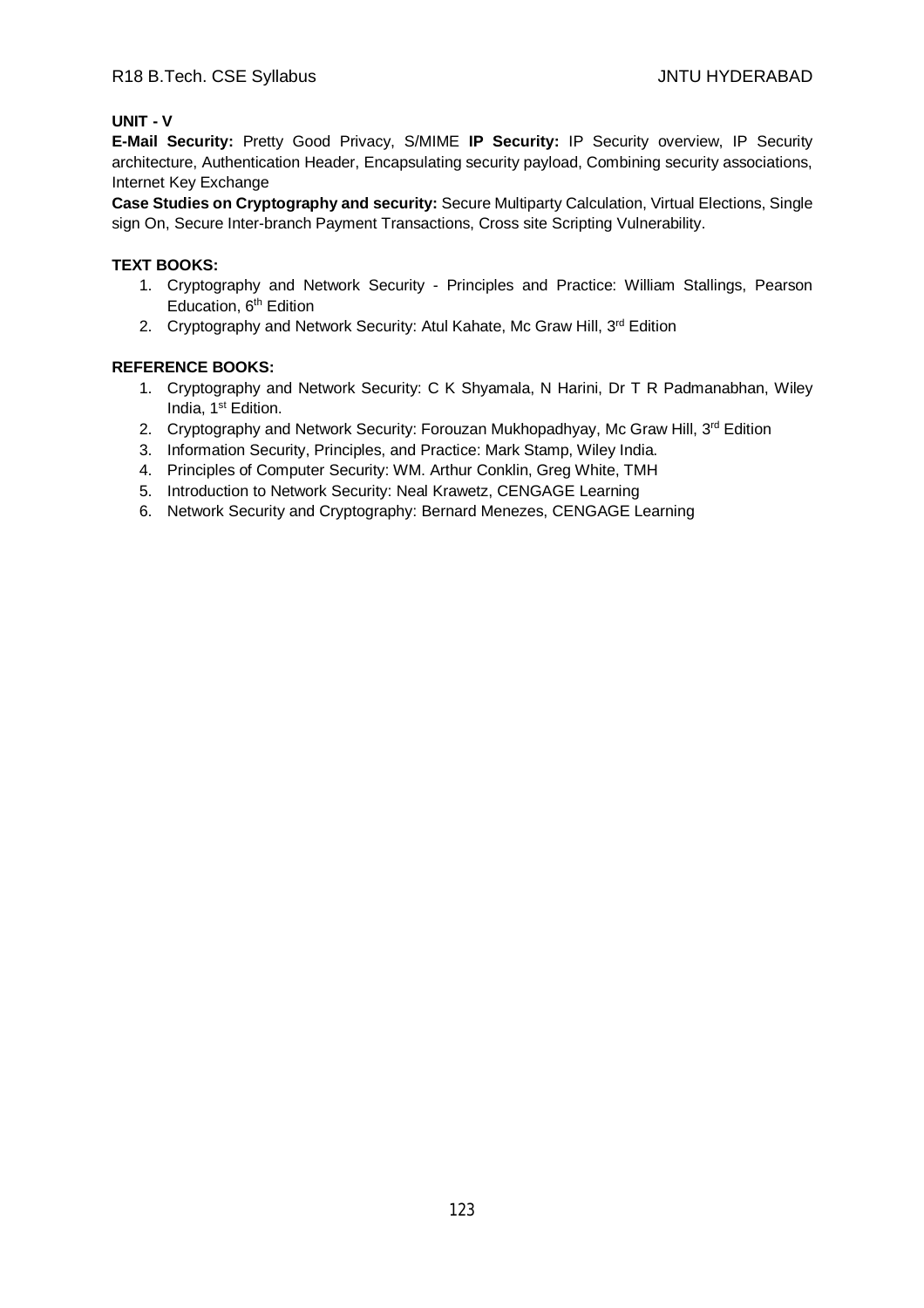## **CS702PC: DATA MINING (PC)**

# **IV Year B.Tech. CSE I - Sem L T P C**

# **2 0 0 2**

#### **Pre-Requisites:**

- A course on "Database Management Systems"
- Knowledge of probability and statistics

# **Course Objectives:**

- It presents methods for mining frequent patterns, associations, and correlations.
- It then describes methods for data classification and prediction, and data–clustering approaches.
- It covers mining various types of data stores such as spatial, textual, multimedia, streams.

## **Course Outcomes:**

- Ability to understand the types of the data to be mined and present a general classification of tasks and primitives to integrate a data mining system.
- Apply preprocessing methods for any given raw data.
- Extract interesting patterns from large amounts of data.
- Discover the role played by data mining in various fields.
- Choose and employ suitable data mining algorithms to build analytical applications
- Evaluate the accuracy of supervised and unsupervised models and algorithms.

## **UNIT - I**

**Data Mining:** Data–Types of Data–, Data Mining Functionalities– Interestingness Patterns– Classification of Data Mining systems– Data mining Task primitives –Integration of Data mining system with a Data warehouse–Major issues in Data Mining–Data Preprocessing.

## **UNIT - II**

**Association Rule Mining:** Mining Frequent Patterns–Associations and correlations – Mining Methods– Mining Various kinds of Association Rules– Correlation Analysis– Constraint based Association mining. Graph Pattern Mining, SPM.

## **UNIT - III**

**Classification:** Classification and Prediction **–** Basic concepts–Decision tree induction–Bayesian classification, Rule–based classification, Lazy learner.

## **UNIT - IV**

**Clustering and Applications:** Cluster analysis–Types of Data in Cluster Analysis–Categorization of Major Clustering Methods– Partitioning Methods, Hierarchical Methods– Density–Based Methods, Grid–Based Methods, Outlier Analysis.

# **UNIT - V**

**Advanced Concepts:** Basic concepts in Mining data streams–Mining Time–series data––Mining sequence patterns in Transactional databases– Mining Object– Spatial– Multimedia–Text and Web data – Spatial Data mining– Multimedia Data mining–Text Mining– Mining the World Wide Web.

# **TEXT BOOKS:**

- 1. Data Mining Concepts and Techniques Jiawei Han & Micheline Kamber, 3rd Edition Elsevier.
- 2. Data Mining Introductory and Advanced topics Margaret H Dunham, PEA.

## **REFERENCE BOOK:**

1. Ian H. Witten and Eibe Frank, Data Mining: Practical Machine Learning Tools and Techniques (Second Edition), Morgan Kaufmann, 2005.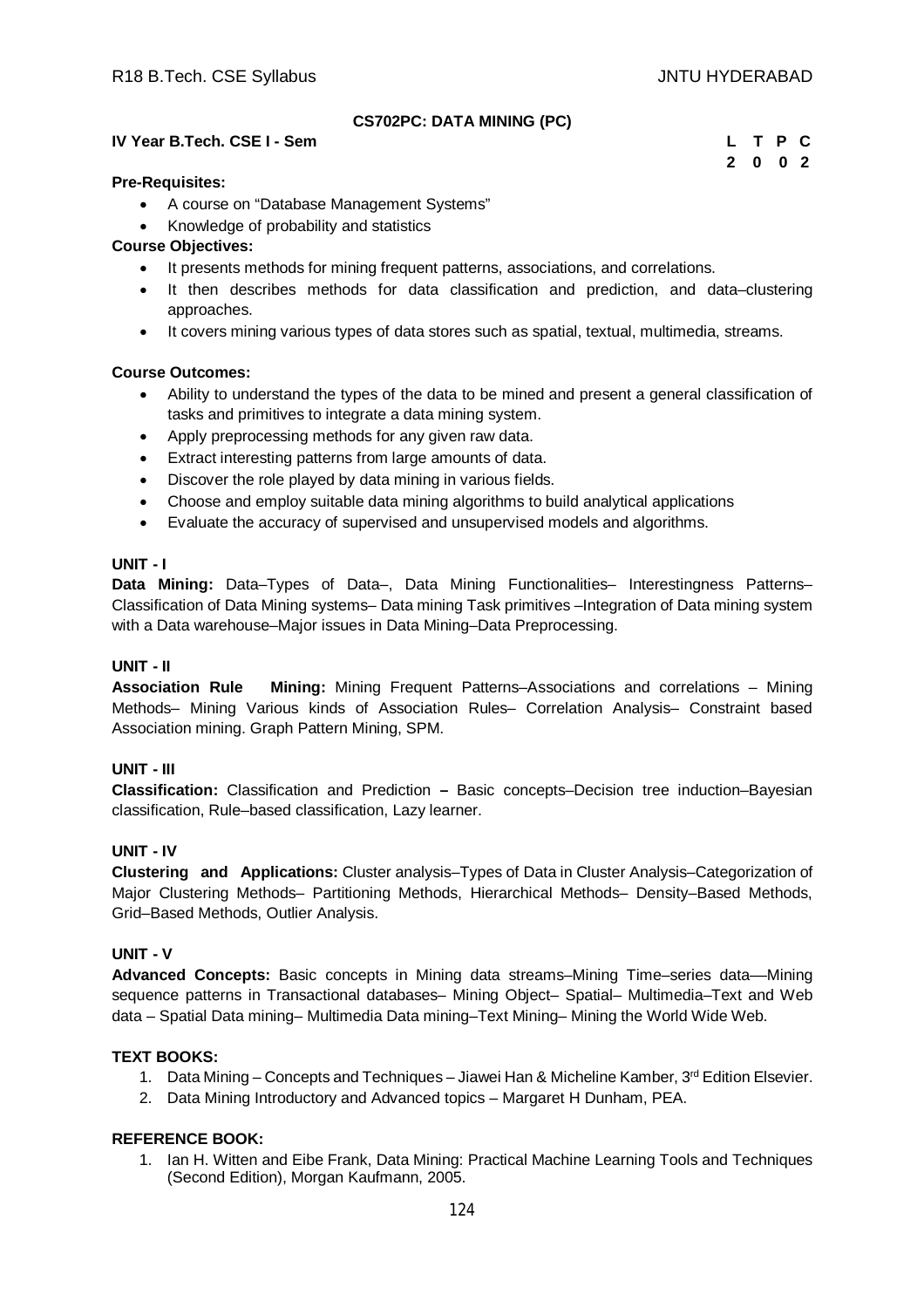**3 0 0 3**

## **CS711PE: GRAPH THEORY (Professional Elective - IV)**

#### **IV Year B.Tech. CSE I -Sem L T P C**

# **Pre-requisites:**

1. An understanding of Mathematics in general is sufficient.

## **Course Outcomes**:

- Know some important classes of graph theoretic problems;
- Be able to formulate and prove central theorems about trees, matching, connectivity, colouring and planar graphs;
- Be able to describe and apply some basic algorithms for graphs;
- Be able to use graph theory as a modelling tool.

## **UNIT - I**

**Introduction-**Discovery of graphs, Definitions, Subgraphs, Isomorphic graphs, Matrix representations of graphs, Degree of a vertex, Directed walks, paths and cycles, Connectivity in digraphs, Eulerian and Hamilton digraphs, Eulerian digraphs, Hamilton digraphs, Special graphs, Complements, Larger graphs from smaller graphs, Union, Sum, Cartesian Product, Composition, Graphic sequences, Graph theoretic model of the LAN problem, Havel-Hakimi criterion, Realization of a graphic sequence.

## **UNIT - II**

**Connected graphs and shortest paths** - Walks, trails, paths, cycles, Connected graphs, Distance, Cut-vertices and cut-edges, Blocks, Connectivity, Weighted graphs and shortest paths, Weighted graphs, Dijkstra"s shortest path algorithm, Floyd-Warshall shortest path algorithm.

## **UNIT - III**

**Trees**- Definitions and characterizations, Number of trees, Cayley"s formula, Kircho↵-matrix-tree theorem, Minimum spanning trees, Kruskal"s algorithm, Prim"s algorithm, Special classes of graphs, Bipartite Graphs, Line Graphs, Chordal Graphs, Eulerian Graphs, Fleury"s algorithm, Chinese Postman problem, Hamilton Graphs, Introduction, Necessary conditions and sufficient conditions.

# **UNIT - IV**

**Independent sets coverings and matchings–** Introduction, Independent sets and coverings: basic equations, Matchings in bipartite graphs, Hall"s Theorem, K¨onig"s Theorem, Perfect matchings in graphs, Greedy and approximation algorithms.

## **UNIT - V**

**Vertex Colorings**- Basic definitions, Cliques and chromatic number, Mycielski"s theorem, Greedy coloring algorithm, Coloring of chordal graphs, Brooks theorem, Edge Colorings, Introduction and Basics, Gupta-Vizing theorem, Class-1 and Class-2 graphs, Edge-coloring of bipartite graphs, Class-2 graphs, Hajos union and Class-2 graphs, A scheduling problem and equitable edge-coloring.

## **TEXT BOOKS:**

- 1. J. A. Bondy and U. S. R. Murty. Graph Theory, volume 244 of Graduate Texts in Mathematics. Springer, 1st edition, 2008.
- 2. J. A. Bondy and U. S. R. Murty. Graph Theory with Applications.

- 1. Lecture Videos**:** <http://nptel.ac.in/courses/111106050/13>
- 2. Introduction to Graph Theory, Douglas B. West, Pearson.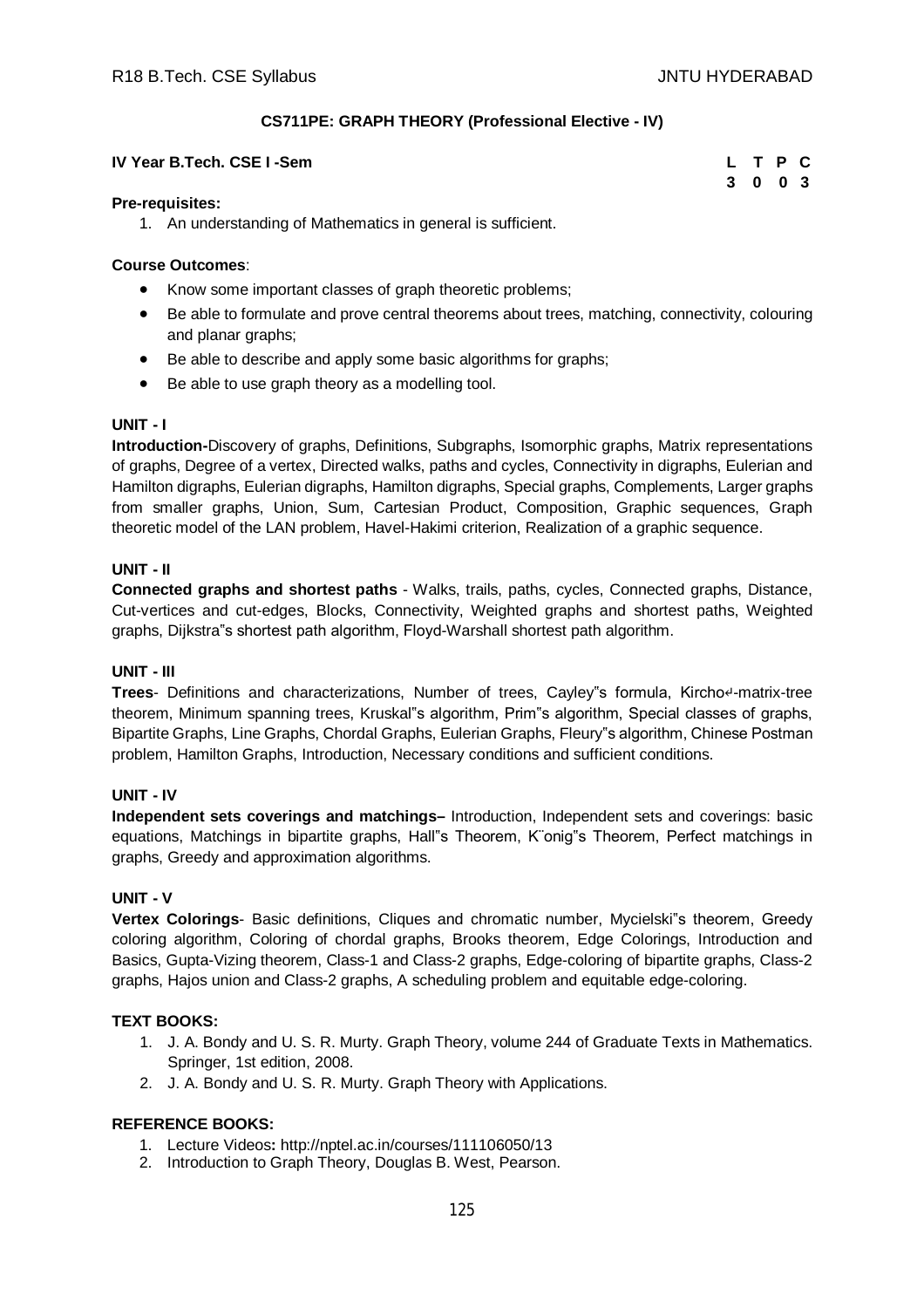- 3. Schaum's Outlines Graph Theory, Balakrishnan, TMH
- 4. Introduction to Graph Theory, Wilson Robin j, PHI
- 5. Graph Theory with Applications to Engineering And Computer Science, Narsing Deo, PHI
- 6. Graphs An Introductory Approach, Wilson and Watkins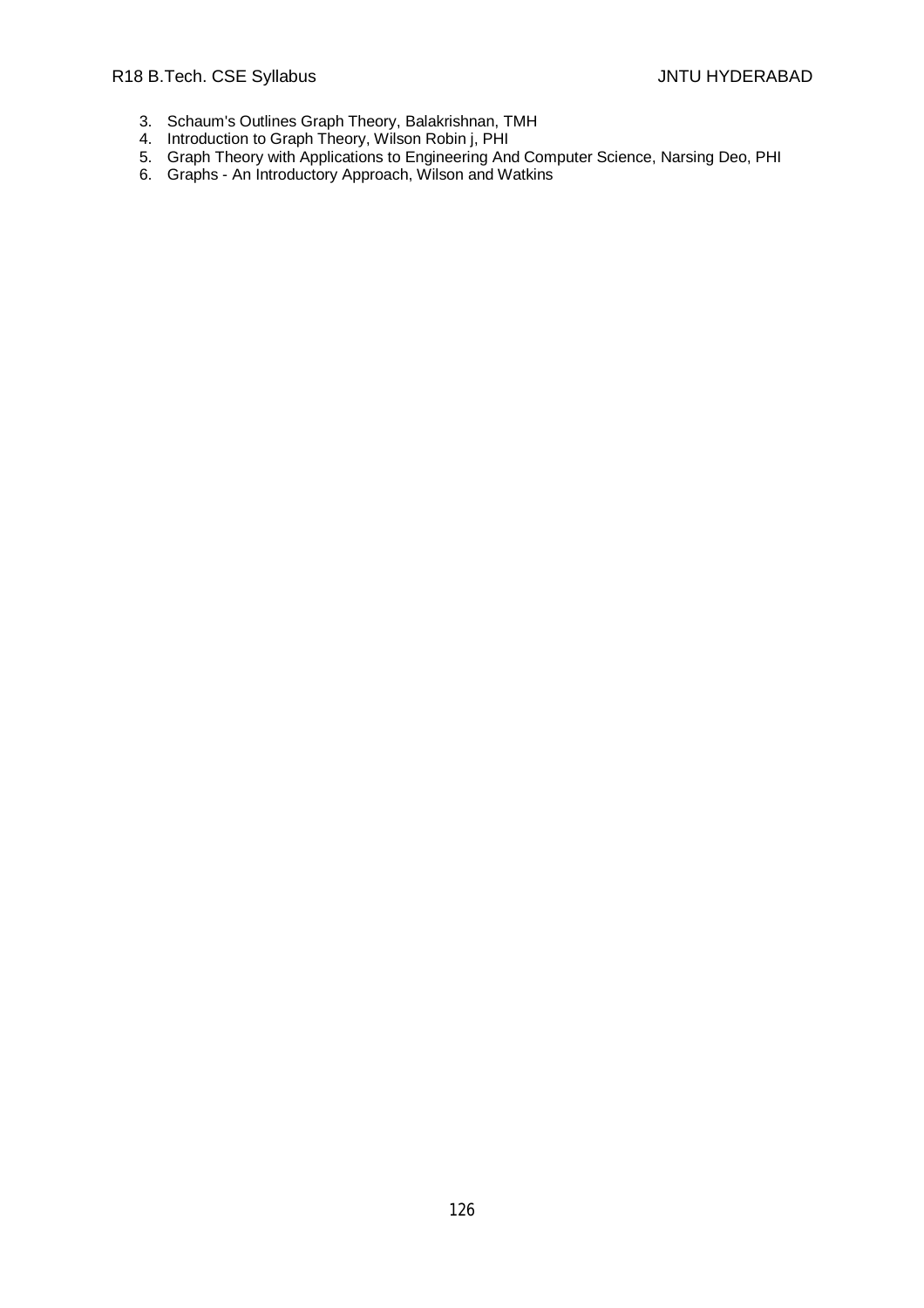# **CS712PE: INTRODUCTION TO EMBEDDED SYSTEMS (Professional Elective - IV)**

| IV Year B.Tech. CSE I -Sem |  | L T P C |  |
|----------------------------|--|---------|--|
|                            |  | 3 0 0 3 |  |

## **Pre-requisites:**

- 1. A course on "Digital Logic Design and Microprocessors"
- 2. A course on "Computer Organization and Architecture"

## **Course Objectives:**

- To provide an overview of principles of Embedded System
- To provide a clear understanding of role of firmware, operating systems in correlation with hardware systems.

# **Course Outcomes:**

- Expected to understand the selection procedure of processors in the embedded domain.
- Design procedure of embedded firm ware.
- Expected to visualize the role of realtime operating systems in embedded systems.
- Expected to evaluate the correlation between task synchronization and latency issues

# **UNIT - I**

**Introduction to Embedded Systems:** Definition of Embedded System, Embedded Systems Vs General Computing Systems, History of Embedded Systems, Classification of Embedded Systems, Major application areas, Purpose of E bedded Systems, Characteristics and Quality attributes of Embedded Systems.

# **UNIT - II**

**The Typical Embedded System:** Core of the Embedded System, Memory, Sensors and Actuators, Communication Interface, Embedded Firmware, Other System components.

## **UNIT - III**

**Embedded Firmware Design and Development:** Embedded Firmware Design, Embedded Firmware Development Languages, Programming in Embedded C.

## **UNIT - IV**

**RTOS Based Embedded System Design:** Operating System basics, Types of Operating Systems, Tasks, Process, Threads, Multiprocessing and Multi-tasking, Task Scheduling, Threads-Processes-Scheduling putting them together, Task Communication, Task Synchronization, Device Drivers, How to choose an RTOS

## **UNIT - V**

**Integration and Testing of Embedded Hardware and Firmware:** Integration of Hardware and Firmware, Boards Bring up

**The Embedded System Development Environment:** The Integrated Development Environment (IDE), Types of files generated on Cross-Compilation, Disassembler/Decompiler, Simulators, Emulators and Debugging, Target Hardware Debugging, Boundary Scan.

## **TEXT BOOK:**

1. Shibu K V, "Introduction to Embedded Systems", Second Edition, Mc Graw Hill

# **REFERENCE BOOKS:**

1. Rajkamal, Embedded Systems Architecture, Programming and Design, Tata McGraw-Hill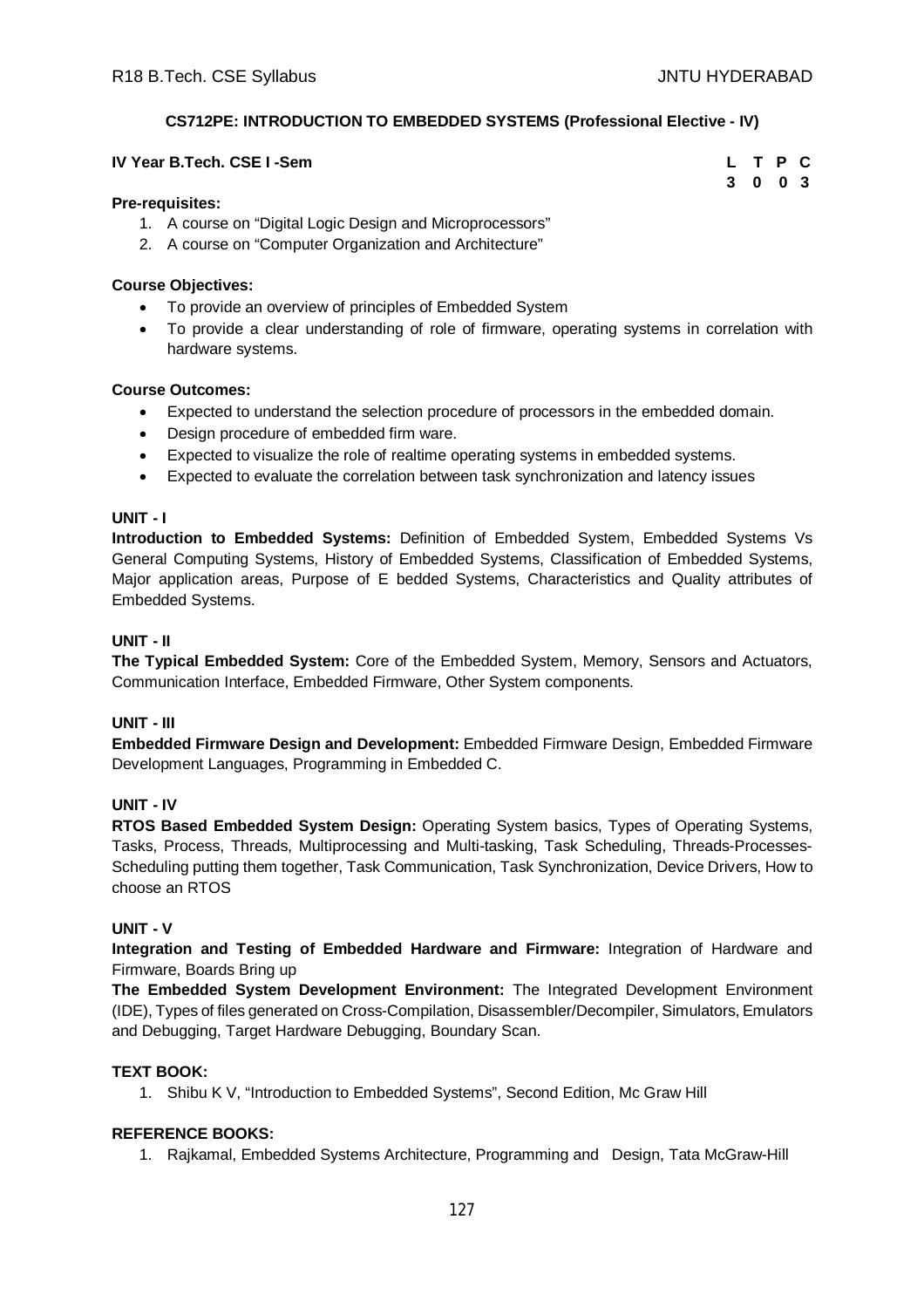- 2. Frank Vahid and Tony Givargis, "Embedded Systems Design" A Unified Hardware/Software Introduction, John Wiley
- 3. Lyla, "Embedded Systems" –Pearson
- 4. David E. Simon, An Embedded Software Primer, Pearson Education Asia, First Indian Reprint 2000.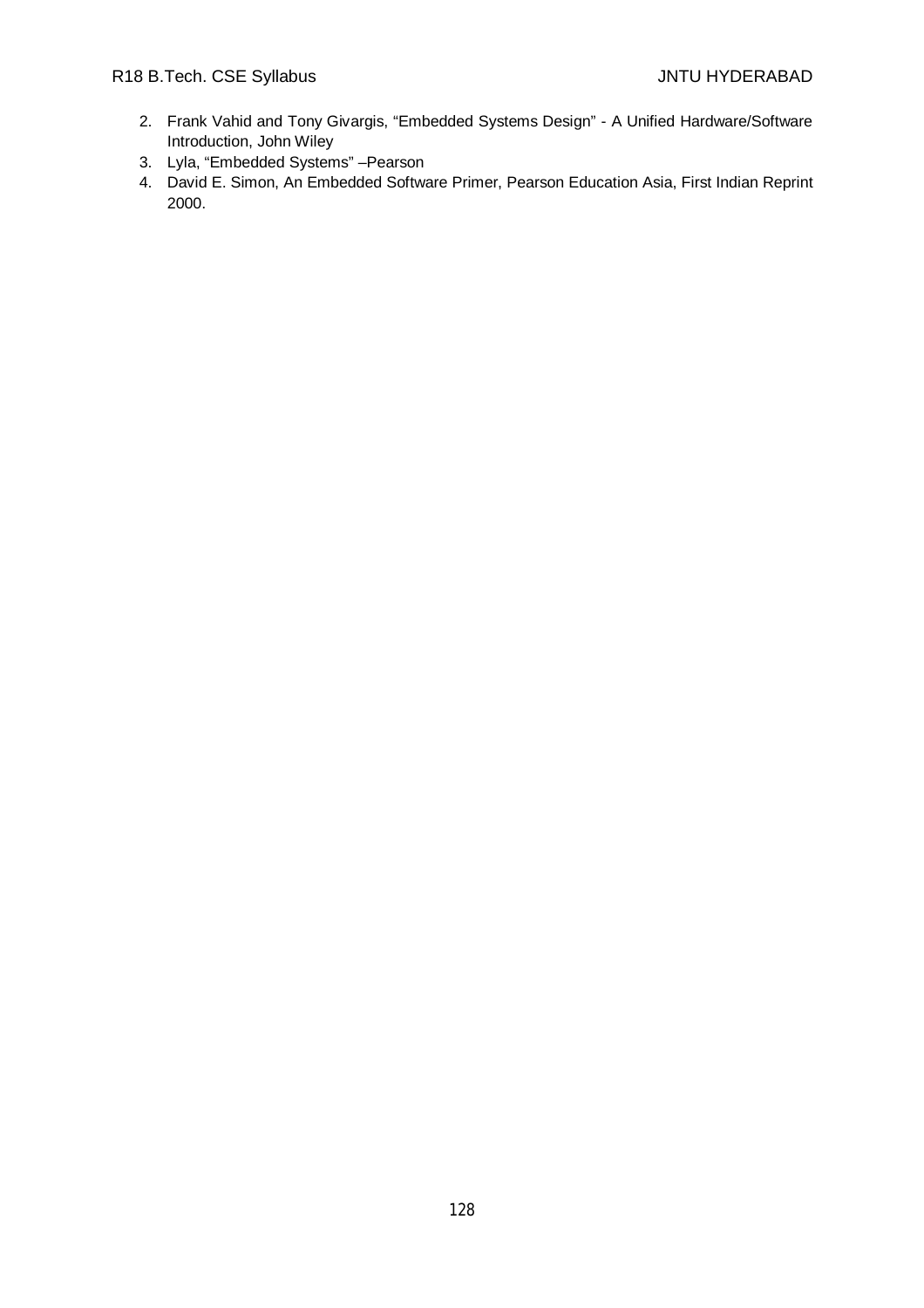**3 0 0 3**

# **CS713PE: ARTIFICIAL INTELLIGENCE (Professional Elective - IV)**

## **IV Year B.Tech. CSE I -Sem L T P C**

#### **Prerequisites:**

- 1. A course on "Computer Programming and Data Structures"
- 2. A course on "Advanced Data Structures"
- 3. A course on "Design and Analysis of Algorithms"
- 4. A course on "Mathematical Foundations of Computer Science"
- 5. Some background in linear algebra, data structures and algorithms, and probability will all be helpful

#### **Course Objectives:**

- To learn the distinction between optimal reasoning Vs. human like reasoning
- To understand the concepts of state space representation, exhaustive search, heuristic search together with the time and space complexities.
- To learn different knowledge representation techniques.
- To understand the applications of AI, namely game playing, theorem proving, and machine learning.

#### **Course Outcomes:**

- Ability to formulate an efficient problem space for a problem expressed in natural language.
- Select a search algorithm for a problem and estimate its time and space complexities.
- Possess the skill for representing knowledge using the appropriate technique for a given problem.
- Possess the ability to apply AI techniques to solve problems of game playing, and machine learning.

## **UNIT - I**

#### **Problem Solving by Search-I:** Introduction to AI, Intelligent Agents

**Problem Solving by Search –II:** Problem-Solving Agents, Searching for Solutions, Uninformed Search Strategies: Breadth-first search, Uniform cost search, Depth-first search, Iterative deepening Depth-first search, Bidirectional search, Informed (Heuristic) Search Strategies: Greedy best-first search, A\* search, Heuristic Functions, Beyond Classical Search: Hill-climbing search, Simulated annealing search, Local Search in Continuous Spaces, Searching with Non-Deterministic Actions, Searching wih Partial Observations, Online Search Agents and Unknown Environment .

#### **UNIT - II**

#### **Problem Solving by Search-II and Propositional Logic**

**Adversarial Search:** Games, Optimal Decisions in Games, Alpha–Beta Pruning, Imperfect Real-Time Decisions.

**Constraint Satisfaction Problems:** Defining Constraint Satisfaction Problems, Constraint Propagation, Backtracking Search for CSPs, Local Search for CSPs, The Structure of Problems.

**Propositional Logic:** Knowledge-Based Agents, The Wumpus World, Logic, Propositional Logic, Propositional Theorem Proving: Inference and proofs, Proof by resolution, Horn clauses and definite clauses, Forward and backward chaining, Effective Propositional Model Checking, Agents Based on Propositional Logic.

#### **UNIT - III**

## **Logic and Knowledge Representation**

**First-Order Logic:** Representation, Syntax and Semantics of First-Order Logic, Using First-Order Logic, Knowledge Engineering in First-Order Logic.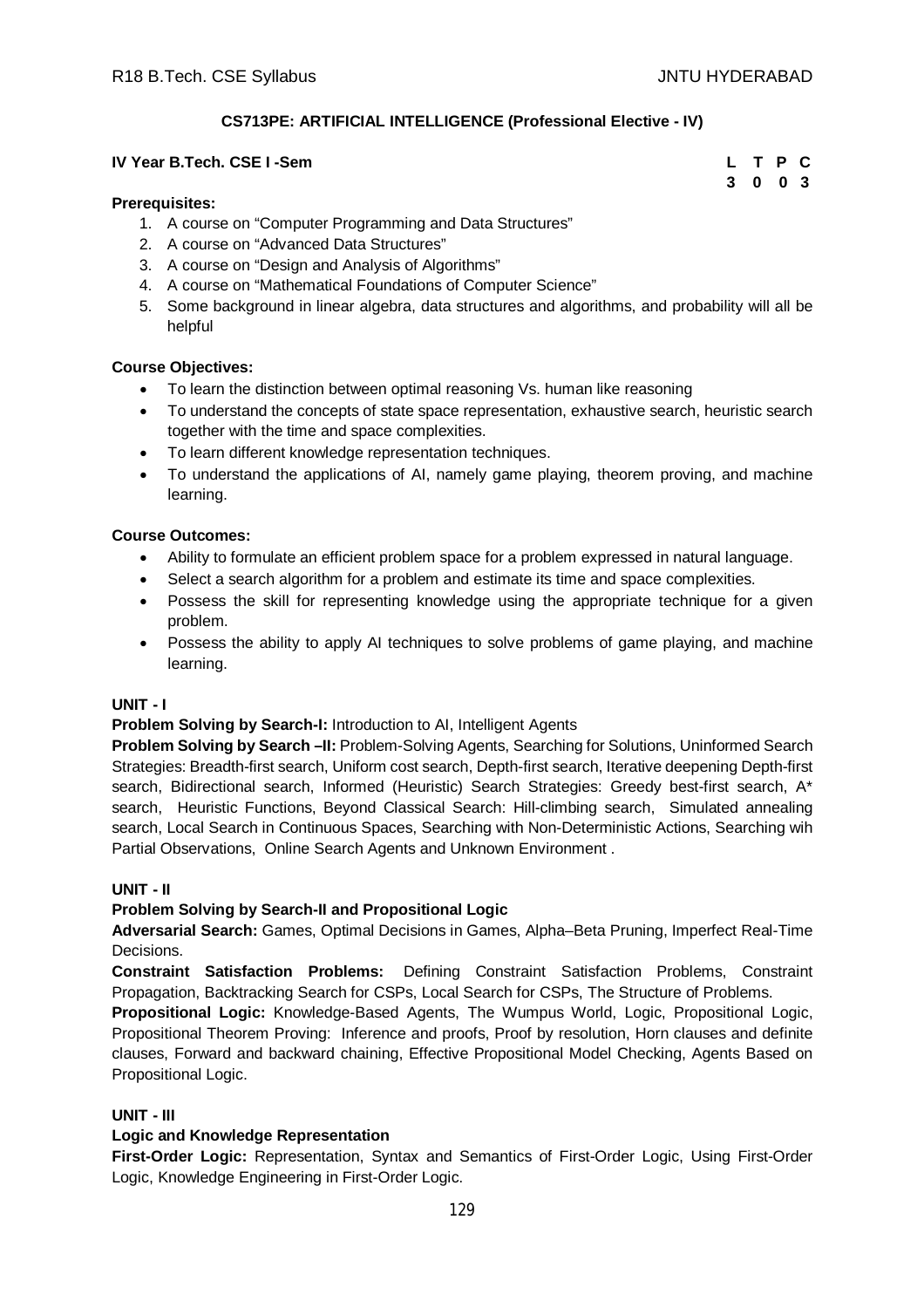**Inference in First-Order Logic:** Propositional vs. First-Order Inference, Unification and Lifting, Forward Chaining, Backward Chaining, Resolution.

**Knowledge Representation:** Ontological Engineering, Categories and Objects, Events. Mental Events and Mental Objects, Reasoning Systems for Categories, Reasoning with Default Information.

# **UNIT - IV**

## **Planning**

**Classical Planning:** Definition of Classical Planning, Algorithms for Planning with State-Space Search, Planning Graphs, other Classical Planning Approaches, Analysis of Planning approaches.

**Planning and Acting in the Real World:** Time, Schedules, and Resources, Hierarchical Planning, Planning and Acting in Nondeterministic Domains, Multi agent Planning.

#### **UNIT - V**

#### **Uncertain knowledge and Learning**

**Uncertainty:** Acting under Uncertainty, Basic Probability Notation, Inference Using Full Joint Distributions, Independence, Bayes' Rule and Its Use,

**Probabilistic Reasoning:** Representing Knowledge in an Uncertain Domain, The Semantics of Bayesian Networks, Efficient Representation of Conditional Distributions, Approximate Inference in Bayesian Networks, Relational and First-Order Probability, Other Approaches to Uncertain Reasoning; Dempster-Shafer theory.

**Learning:** Forms of Learning, Supervised Learning, Learning Decision Trees. Knowledge in Learning: Logical Formulation of Learning, Knowledge in Learning, Explanation-Based Learning, Learning Using Relevance Information, Inductive Logic Programming.

#### **TEXT BOOK:**

1. Artificial Intelligence A Modern Approach, Third Edition, Stuart Russell and Peter Norvig, Pearson Education.

- 1. Artificial Intelligence, 3<sup>rd</sup> Edn, E. Rich and K.Knight (TMH)
- 2. Artificial Intelligence, 3<sup>rd</sup> Edn., Patrick Henny Winston, Pearson Education.
- 3. Artificial Intelligence, Shivani Goel, Pearson Education.
- 4. Artificial Intelligence and Expert systems Patterson, Pearson Education.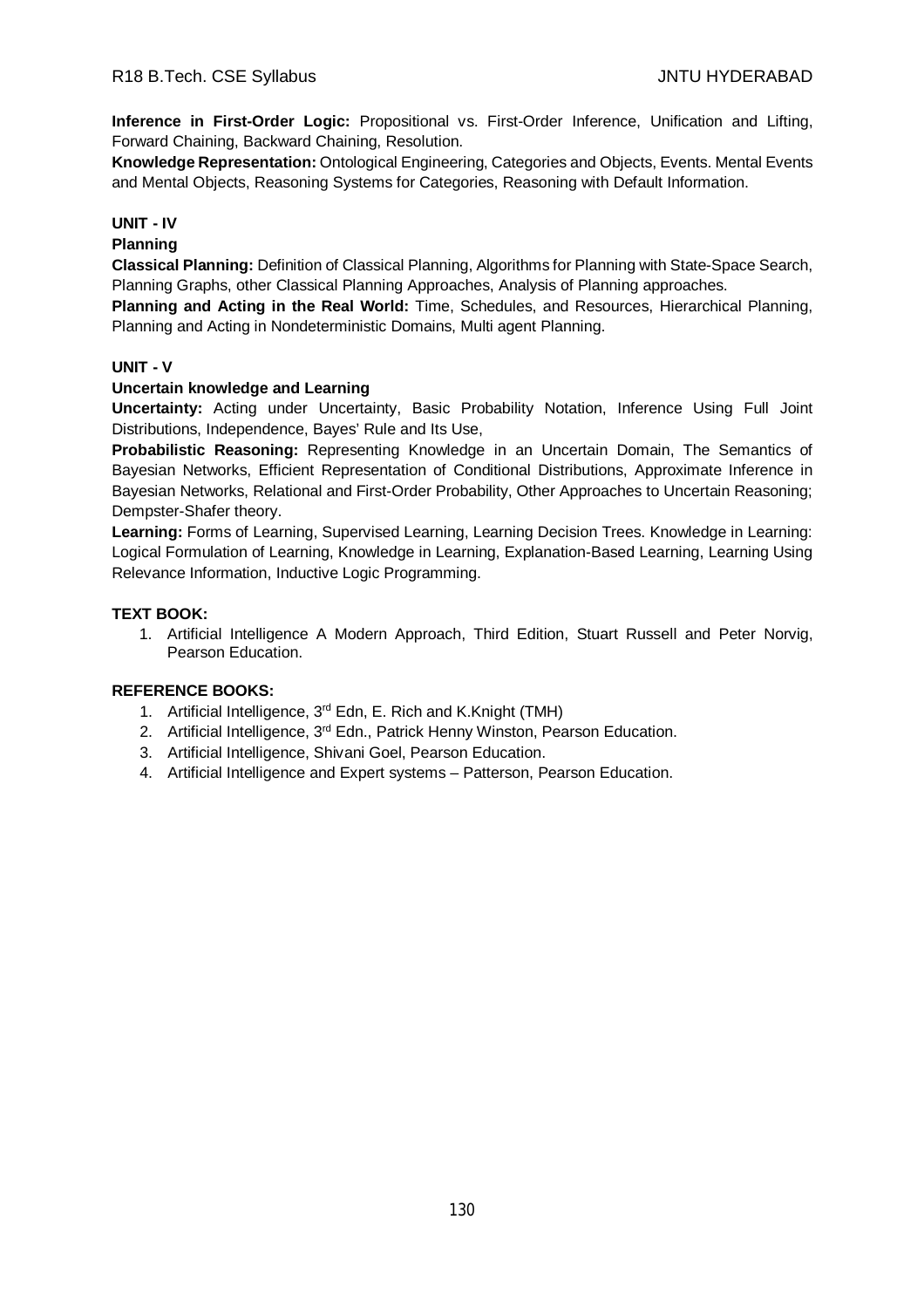# **CS714PE: CLOUD COMPUTING (Professional Elective - IV)**

## **IV Year B.Tech. CSE I -Sem L**

| L | T P | C  |
|---|-----|----|
| 3 | 0   | 03 |

## **Pre-requisites:**

- 1. A course on "Computer Networks"
- 2. A course on "Operating Systems"
- 3. A course on "Distributed Systems"

## **Course Objectives:**

- This course provides an insight into cloud computing
- Topics covered include- distributed system models, different cloud service models, serviceoriented architectures, cloud programming and software environments, resource management.

## **Course Outcomes:**

- Ability to understand various service delivery models of a cloud computing architecture.
- Ability to understand the ways in which the cloud can be programmed and deployed.
- Understanding cloud service providers.

## **UNIT - I**

**Computing Paradigms:** High-Performance Computing, Parallel Computing, Distributed Computing, Cluster Computing, Grid Computing, Cloud Computing, Bio computing, Mobile Computing, Quantum Computing, Optical Computing, Nano computing.

## **UNIT - II**

**Cloud Computing Fundamentals**: Motivation for Cloud Computing, The Need for Cloud Computing, Defining Cloud Computing, Definition of Cloud computing, Cloud Computing Is a Service, Cloud Computing Is a Platform, Principles of Cloud computing, Five Essential Characteristics, Four Cloud Deployment Models

## **UNIT - III**

**Cloud Computing Architecture and Management:** Cloud architecture, Layer, Anatomy of the Cloud, Network Connectivity in Cloud Computing, Applications, on the Cloud, Managing the Cloud, Managing the Cloud Infrastructure Managing the Cloud application, Migrating Application to Cloud, Phases of Cloud Migration Approaches for Cloud Migration.

## **UNIT - IV**

**Cloud Service Models:** Infrastructure as a Service, Characteristics of IaaS. Suitability of IaaS, Pros and Cons of IaaS, Summary of IaaS Providers, Platform as a Service, Characteristics of PaaS, Suitability of PaaS, Pros and Cons of PaaS, Summary of PaaS Providers, Software as a Service, Characteristics of SaaS, Suitability of SaaS, Pros and Cons of SaaS, Summary of SaaS Providers, Other Cloud Service Models.

## **UNIT V**

**Cloud Service Providers:** EMC, EMC IT, Captiva Cloud Toolkit, Google, Cloud Platform, Cloud Storage, Google Cloud Connect, Google Cloud Print, Google App Engine, Amazon Web Services, Amazon Elastic Compute Cloud, Amazon Simple Storage Service, Amazon Simple Queue ,service, Microsoft, Windows Azure, Microsoft Assessment and Planning Toolkit, SharePoint, IBM, Cloud Models, IBM Smart Cloud, SAP Labs, SAP HANA Cloud Platform, Virtualization Services Provided by SAP, Sales force, Sales Cloud, Service Cloud: Knowledge as a Service, Rack space, VMware, Manjra soft, Aneka Platform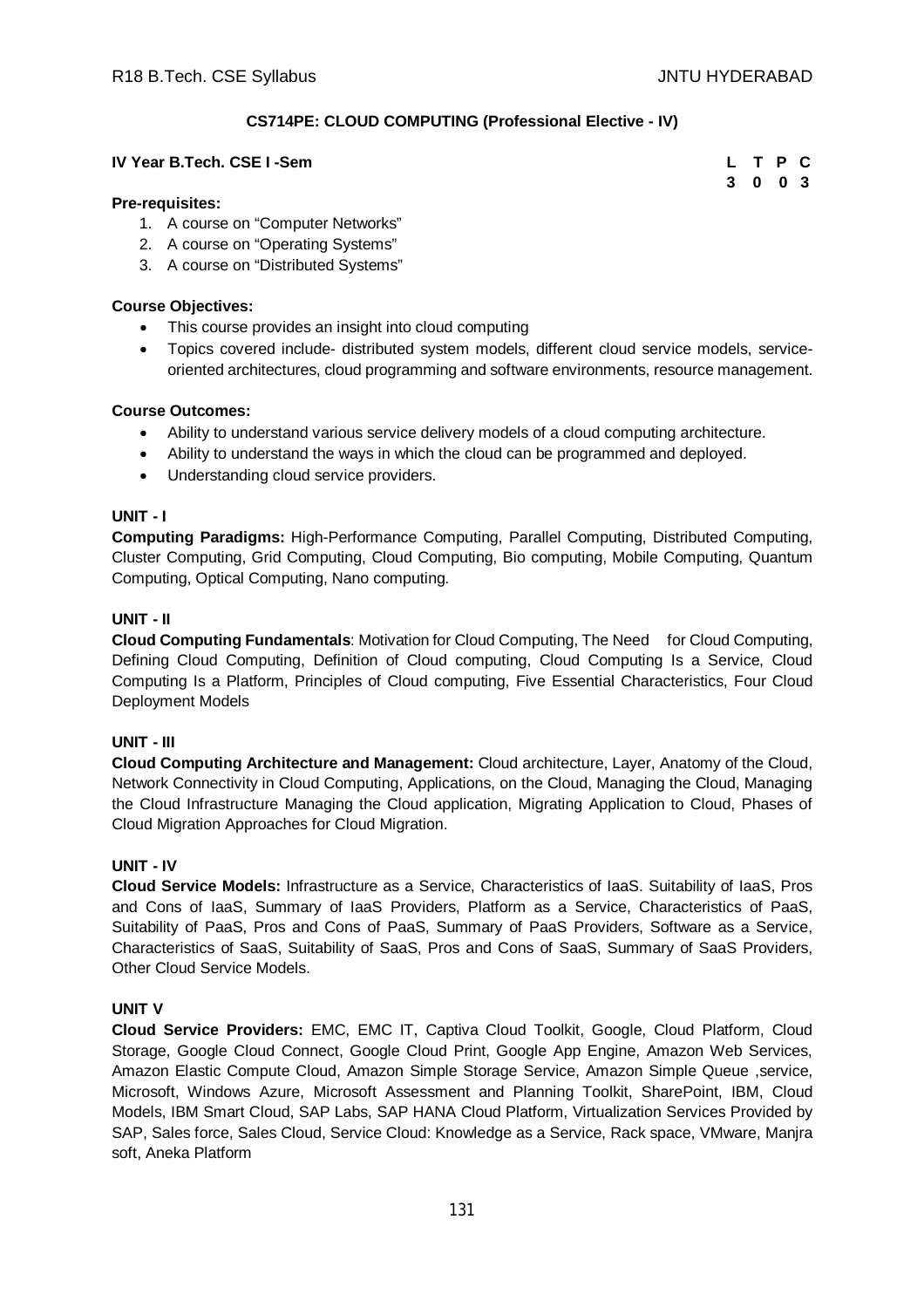# **TEXT BOOK:**

1. Essentials of cloud Computing: K. Chandrasekhran, CRC press, 2014

- 1. Cloud Computing: Principles and Paradigms by Rajkumar Buyya, James Broberg and Andrzej M. Goscinski, Wiley, 2011.
- 2. Distributed and Cloud Computing, Kai Hwang, Geoffery C. Fox, Jack J. Dongarra, Elsevier, 2012.
- 3. Cloud Security and Privacy: An Enterprise Perspective on Risks and Compliance, Tim Mather, Subra Kumaraswamy, Shahed Latif, O'Reilly, SPD, rp 2011.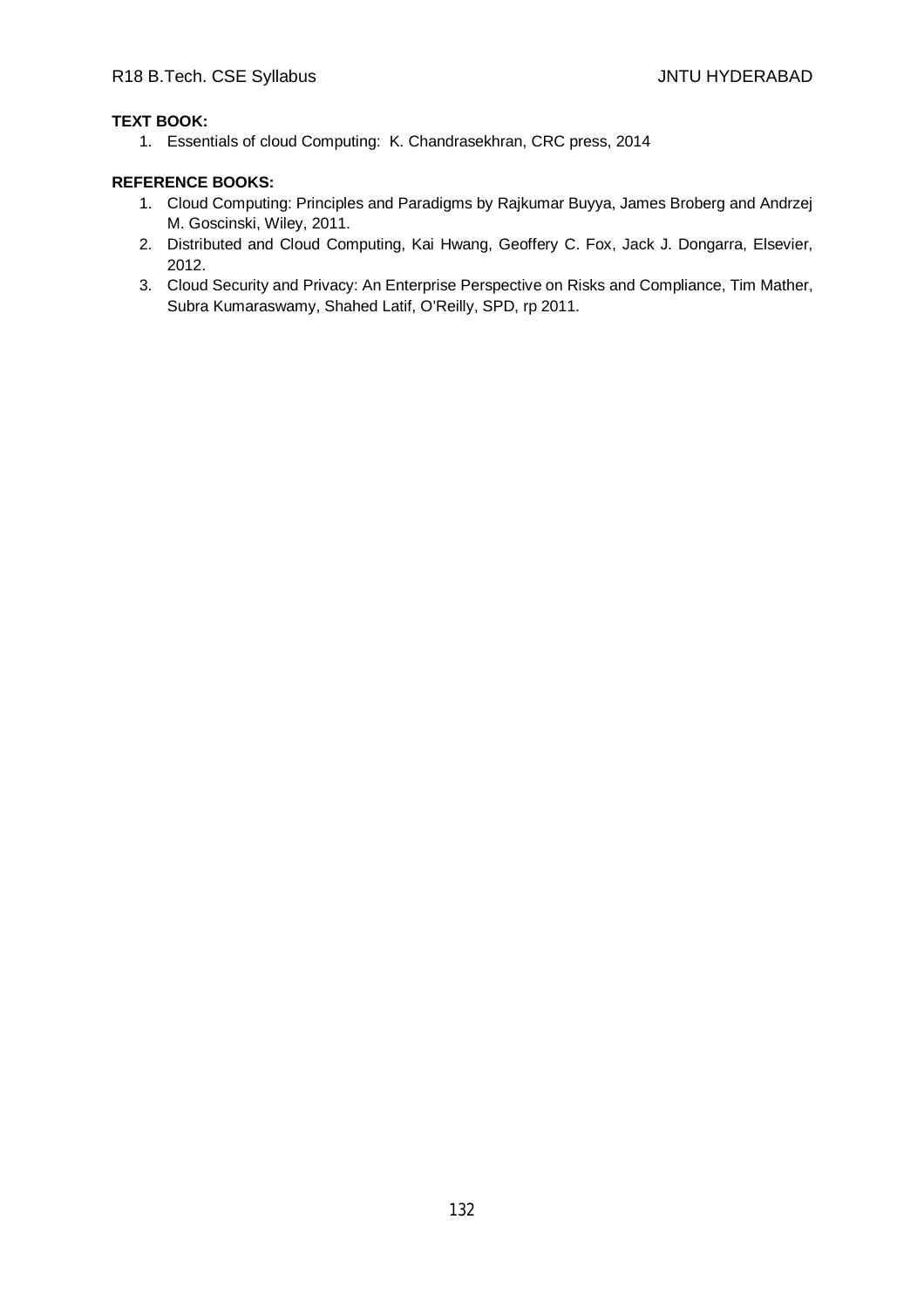# **CS715PE: AD-HOC & SENSOR NETWORKS (Professional Elective - IV)**

## **IV** Year B.Tech. CSE I -Sem

| L | т | $\mathsf{P}$ | C   |
|---|---|--------------|-----|
| 3 | 0 | 0            | - 3 |

## **Prerequisites**

- 1. A course on "Computer Networks"
- 2. A course on "Mobile Computing"

## **Course Objectives:**

- To understand the concepts of sensor networks
- To understand the MAC and transport protocols for ad hoc networks
- To understand the security of sensor networks
- To understand the applications of adhoc and sensor networks

## **Course Outcomes:**

- Ability to understand the state-of-the-art research in the emerging subject of Ad Hoc and Wireless Sensor Networks
- Ability to solve the issues in real-time application development based on ASN.
- Ability to conduct further research in the domain of ASN

## **UNIT - I**

**Introduction to Ad Hoc Networks -** Characteristics of MANETs, Applications of MANETs and Challenges of MANETs.

**Routing in MANETs -** Criteria for classification, Taxonomy of MANET routing algorithms, Topologybased routing algorithms-**Proactive**: DSDV; **Reactive**: DSR, AODV; Hybrid: ZRP; Position-based routing algorithms-**Location Services**-DREAM, Quorum-based; **Forwarding Strategies:** Greedy Packet, Restricted Directional Flooding-DREAM, LAR.

## **UNIT - II**

**Data Transmission -** Broadcast Storm Problem, **Rebroadcasting Schemes**-Simple-flooding, Probability-based Methods, Area-based Methods, Neighbor Knowledge-based: SBA, Multipoint Relaying, AHBP. **Multicasting: Tree-based:** AMRIS, MAODV; **Mesh-based:** ODMRP, CAMP; **Hybrid:** AMRoute**,** MCEDAR.

## **UNIT - III**

**Geocasting:** Data-transmission Oriented-LBM; Route Creation Oriented-GeoTORA, MGR**.**  TCP over Ad Hoc TCP protocol overview, TCP and MANETs, Solutions for TCP over Ad hoc

## **UNIT - IV**

**Basics of Wireless, Sensors and Lower Layer Issues:** Applications, Classification of sensor networks, Architecture of sensor network, Physical layer, MAC layer, Link layer, Routing Layer.

## **UNIT - V**

**Upper Layer Issues of WSN:** Transport layer, High-level application layer support, Adapting to the inherent dynamic nature of WSNs, Sensor Networks and mobile robots.

# **TEXT BOOKS:**

- 1. Ad Hoc and Sensor Networks Theory and Applications, Carlos Corderio Dharma P. Aggarwal, World Scientific Publications, March 2006, ISBN – 981–256–681–3.
- 2. Wireless Sensor Networks: An Information Processing Approach, Feng Zhao, Leonidas Guibas, Elsevier Science, ISBN – 978-1-55860-914-3 (Morgan Kauffman).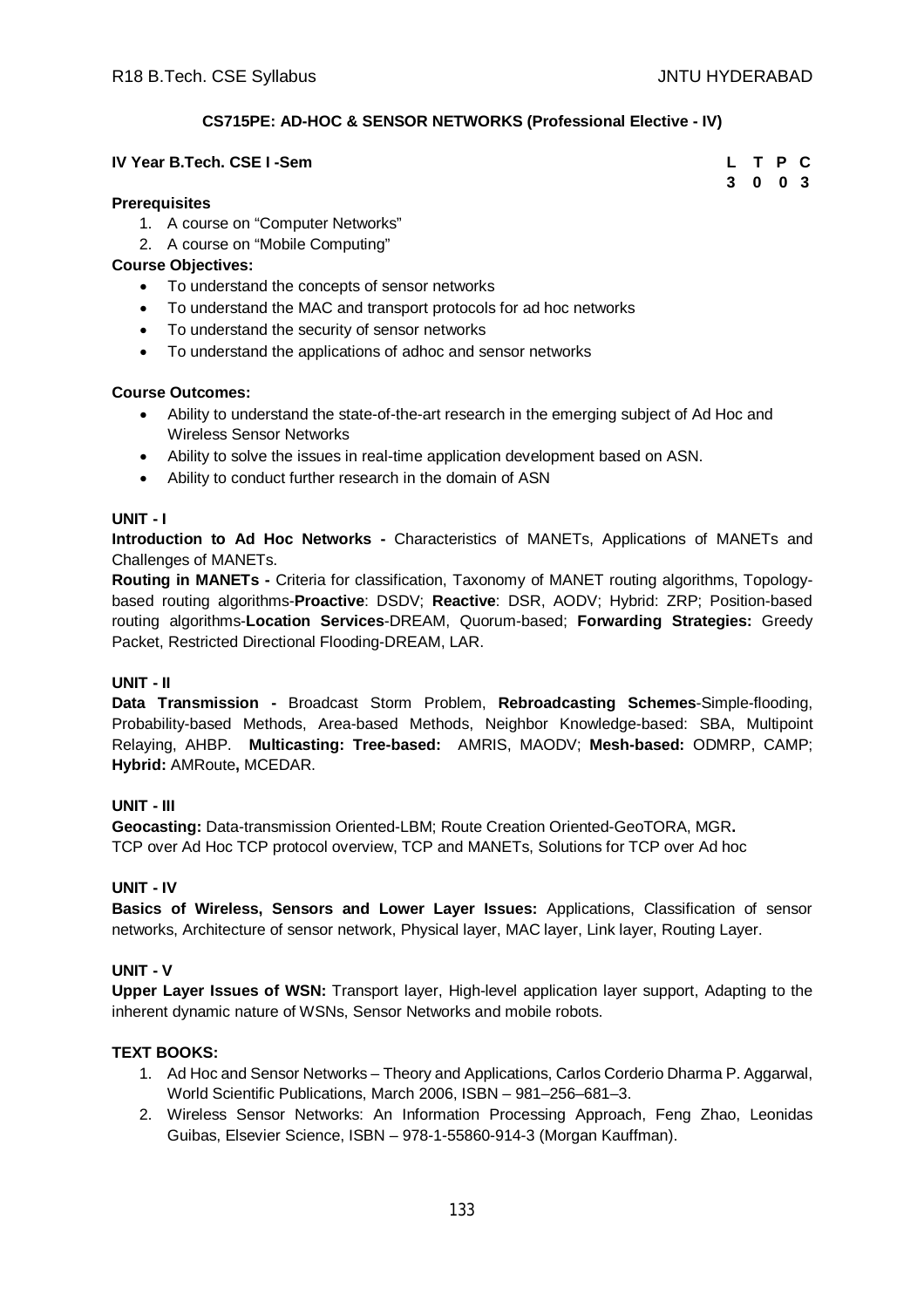**3 0 0 3**

## **CS721PE: ADVANCED ALGORITHMS (Professional Elective - V)**

#### **IV Year B.Tech. CSE I -Sem L T P C**

#### **Pre-requisites:**

- 1. A course on "Computer Programming & Data Structures"
- 2. A course on "Advanced Data Structures & Algorithms"

#### **Course Objectives:**

- Introduces the recurrence relations for analyzing the algorithms
- Introduces the graphs and their traversals.
- Describes major algorithmic techniques (divide-and-conquer, greedy, dynamic programming, Brute Force, Transform and Conquer approaches) and mention problems for which each technique is appropriate;
- Describes how to evaluate and compare different algorithms using worst-case, average-case and best-case analysis.
- Introduces string matching algorithms
- Introduces linear programming.

#### **Course Outcomes:**

- Ability to analyze the performance of algorithms
- Ability to choose appropriate data structures and algorithm design methods for a specified application
- Ability to understand how the choice of data structures and the algorithm design methods impact the performance of programs

#### **UNIT - I**

**Introduction:** Role of Algorithms in computing, Order Notation, Recurrences, Probabilistic Analysis and Randomized Algorithms. Sorting and Order Statistics: Heap sort, Quick sort and Sorting in Linear Time.

**Advanced Design and Analysis Techniques:** Dynamic Programming- Matrix chain Multiplication, Longest common Subsequence and optimal binary Search trees.

#### **UNIT - II**

**Greedy Algorithms** - Huffman Codes, Activity Selection Problem. Amortized Analysis.

**Graph Algorithms:** Topological Sorting, Minimum Spanning trees, Single Source Shortest Paths, Maximum Flow algorithms.

#### **UNIT - III**

**Sorting Networks:** Comparison Networks, Zero-one principle, bitonic Sorting Networks, Merging Network, Sorting Network.

**Matrix Operations**- Strassen's Matrix Multiplication, Inverting matrices, Solving system of linear Equations

## **UNIT - IV**

**String Matching:** Naive String Matching, Rabin-Karp algorithm, matching with finite Automata, Knuth-Morris - Pratt algorithm.

## **UNIT- V**

**NP-Completeness and Approximation Algorithms:** Polynomial time, polynomial time verification, NP-Completeness and reducibility, NP-Complete problems. Approximation Algorithms- Vertex cover Problem, Travelling Sales person problem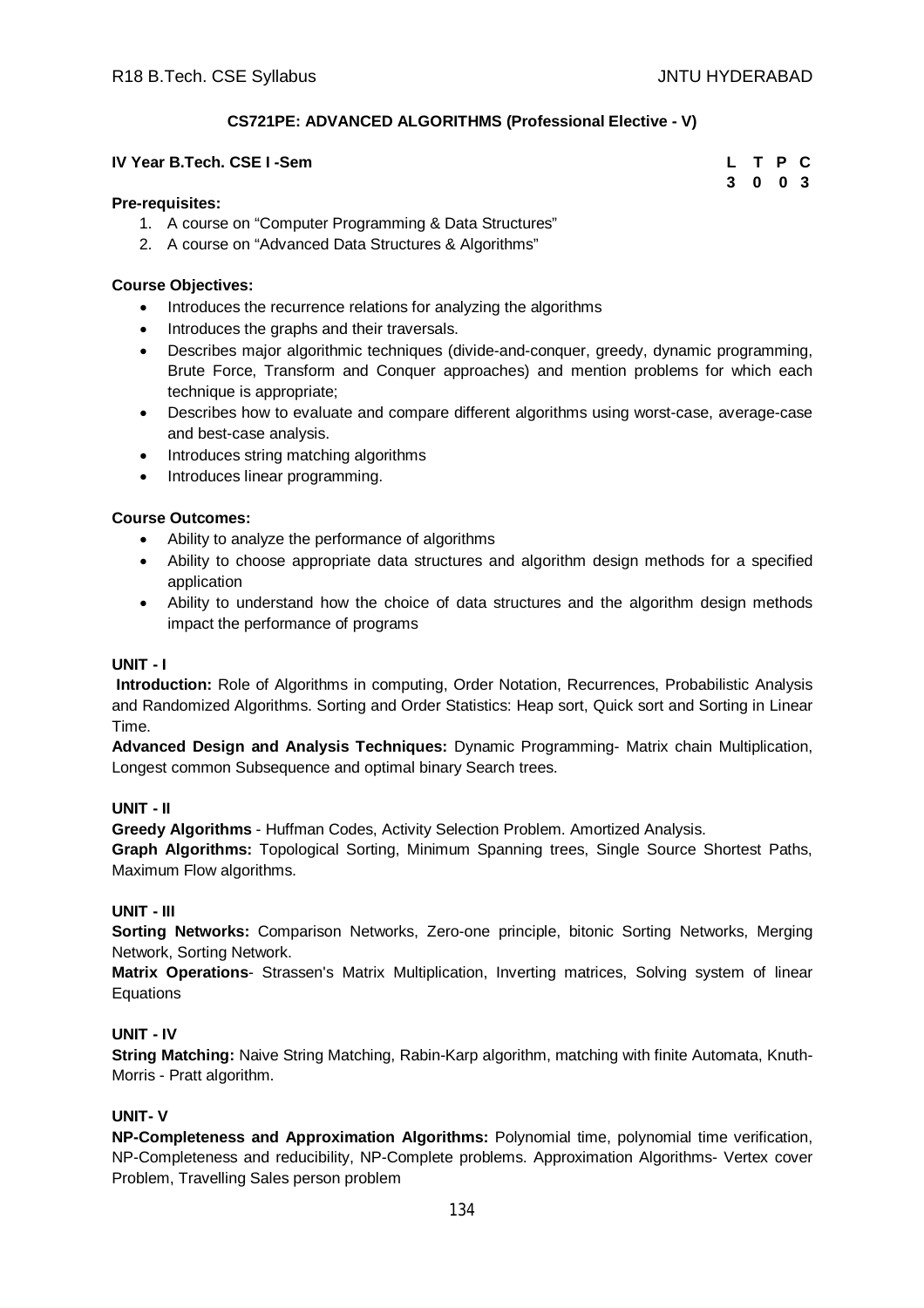# **TEXT BOOK:**

1. Introduction to Algorithms,'' T.H. Cormen, C.E. Leiserson, R.L. Rivest, and C. Stein, Third Edition, PHI.

- 1. Fundamentals of Computer Algorithms, Ellis Horowitz, Satraj Sahni and Rajasekharam, Galgotia publications pvt. Ltd.
- 2. Design and Analysis Algorithms **-** Parag Himanshu Dave, Himanshu Bhalchandra Dave Publisher**:** Pearson
- 3. Algorithm Design: Foundations, Analysis and Internet examples, M.T. Goodrich and R. Tomassia, John Wiley and sons.
- 4. Data structures and Algorithm Analysis in C++, Allen Weiss, Second edition, Pearson education.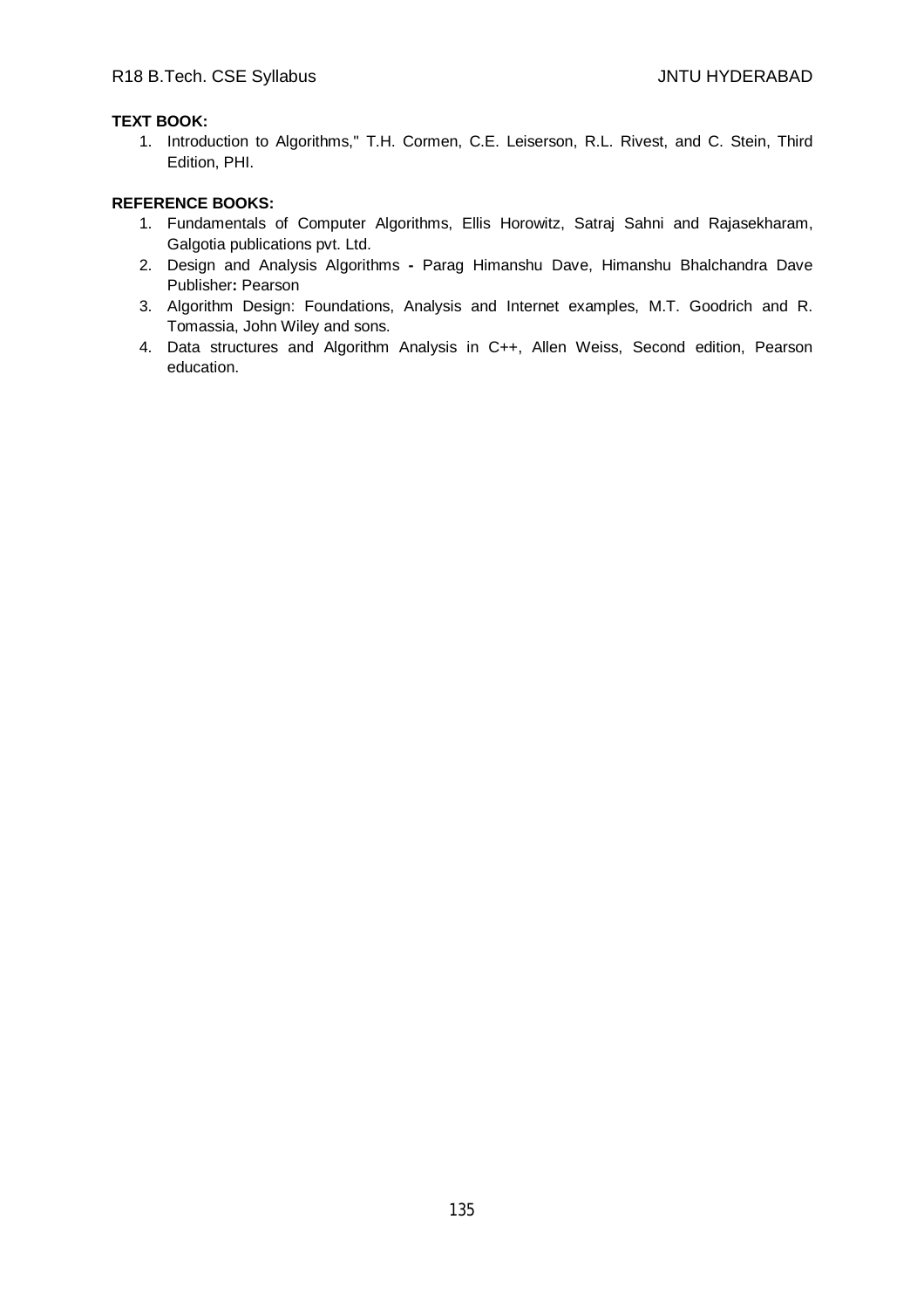# **CS722PE: REAL TIME SYSTEMS (Professional Elective - V)**

| IV Year B.Tech. CSE I -Sem | L T P C |  |  |
|----------------------------|---------|--|--|
|                            | 3 0 0 3 |  |  |

**Prerequisite:** Computer Organization and Operating System

#### **Course Objectives:**

- To provide broad understanding of the requirements of Real Time Operating Systems.
- To make the student understand, applications of these Real Time features using case studies.

#### **Course Outcomes:**

- Be able to explain real-time concepts such as preemptive multitasking, task priorities, priority inversions, mutual exclusion, context switching, and synchronization, interrupt latency and response time, and semaphores.
- Able describe how a real-time operating system kernel is implemented.
- Able explain how tasks are managed.
- Explain how the real-time operating system implements time management.
- Discuss how tasks can communicate using semaphores, mailboxes, and queues.
- Be able to implement a real-time system on an embedded processor.
- Be able to work with real time operating systems like RT Linux, Vx Works, MicroC /OSII, Tiny Os

#### **UNIT – I**

**Introduction:** Introduction to UNIX/LINUX, Overview of Commands, File I/O,( open, create, close, lseek, read, write), Process Control ( fork, vfork, exit, wait, waitpid, exec).

#### **UNIT - II**

**Real Time Operating Systems:** Brief History of OS, Defining RTOS, The Scheduler, Objects, Services, Characteristics of RTOS, Defining a Task, asks States and Scheduling, Task Operations, Structure, Synchronization, Communication and Concurrency. Defining Semaphores, Operations and Use, Defining Message Queue, States, Content, Storage, Operations and Use

## **UNIT - III**

**Objects, Services and I/O:** Pipes, Event Registers, Signals, Other Building Blocks, Component Configuration, Basic I/O Concepts, I/O Subsystem

## **UNIT - IV**

**Exceptions, Interrupts and Timers:** Exceptions, Interrupts, Applications, Processing of Exceptions and Spurious Interrupts, Real Time Clocks, Programmable Timers, Timer Interrupt Service Routines (ISR), Soft Timers, Operations.

## **UNIT - V**

**Case Studies of RTOS:** RT Linux, MicroC/OS-II, Vx Works, Embedded Linux, and Tiny OS.

## **TEXT BOOK:**

1. Real Time Concepts for Embedded Systems – Qing Li, Elsevier, 2011

- 1. Embedded Systems- Architecture, Programming and Design by Rajkamal, 2007, TMH.
- 2. Advanced UNIX Programming, Richard Stevens
- 3. Embedded Linux: Hardware, Software and Interfacing Dr. Craig Hollabaugh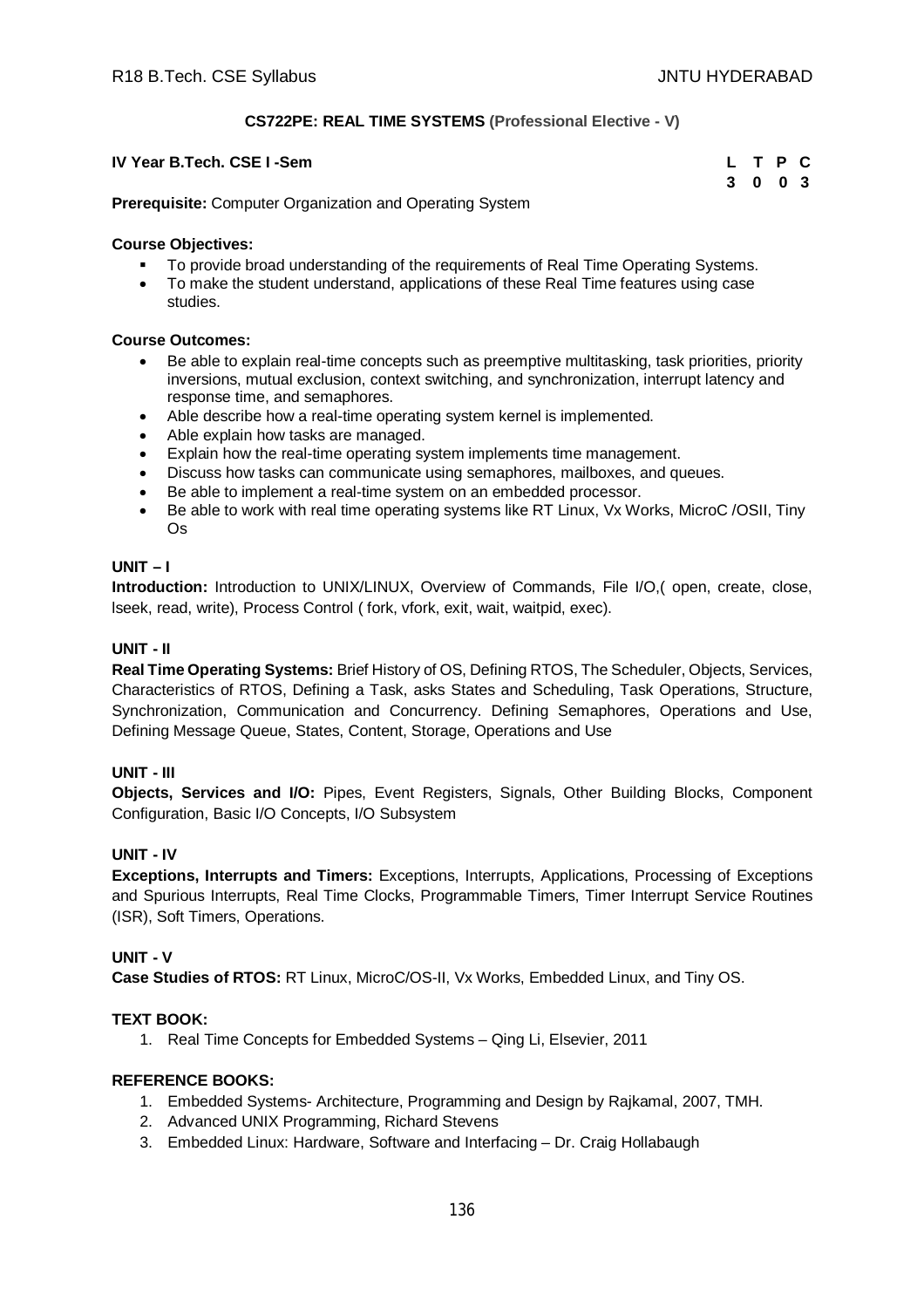**3 0 0 3**

# **CS723PE: SOFT COMPUTING (Professional Elective - V)**

## **IV Year B.Tech. CSE I -Sem L T P C**

## **Course Objectives:**

- Familiarize with soft computing concepts
- Introduce and use the idea of fuzzy logic and use of heuristics based on human experience
- Familiarize the Neuro-Fuzzy modeling using Classification and Clustering techniques
- Learn the concepts of Genetic algorithm and its applications
- Acquire the knowledge of Rough Sets.

**Course Outcomes:** On completion of this course, the students will be able to:

- Identify the difference between Conventional Artificial Intelligence to Computational Intelligence.
- Understand fuzzy logic and reasoning to handle and solve engineering problems
- Apply the Classification and clustering techniques on various applications.
- Understand the advanced neural networks and its applications
- Perform various operations of genetic algorithms, Rough Sets.
- Comprehend various techniques to build model for various applications

#### **UNIT - I**

**Introduction to Soft Computing:** Evolutionary Computing, "Soft" computing versus "Hard" computing, Soft Computing Methods, Recent Trends in Soft Computing, Characteristics of Soft computing, Applications of Soft Computing Techniques.

## **UNIT-II**

**Fuzzy Systems:** Fuzzy Sets, Fuzzy Relations, Fuzzy Logic, Fuzzy Rule-Based Systems

## **UNIT-III**

Fuzzy Decision Making, Particle Swarm Optimization

#### **UNIT-IV**

**Genetic Algorithms:** Basic Concepts, Basic Operators for Genetic Algorithms, Crossover and Mutation Properties, Genetic Algorithm Cycle, Fitness Function, Applications of Genetic Algorithm.

## **UNIT-V**

Rough Sets, Rough Sets, Rule Induction, and Discernibility Matrix, Integration of Soft Computing Techniques.

#### **TEXT BOOK:**

1. Soft Computing – Advances and Applications - Jan 2015 by B.K. Tripathy and J. Anuradha – Cengage Learning

- 1. S. N. Sivanandam & S. N. Deepa, "Principles of Soft Computing", 2nd edition, Wiley India, 2008.
- 2. David E. Goldberg, "Genetic Algorithms-In Search, optimization and Machine learning", Pearson Education.
- 3. J. S. R. Jang, C.T. Sun and E.Mizutani, "Neuro-Fuzzy and Soft Computing", Pearson Education, 2004.
- 4. G.J. Klir & B. Yuan, "Fuzzy Sets & Fuzzy Logic", PHI, 1995.
- 5. Melanie Mitchell, "An Introduction to Genetic Algorithm", PHI, 1998.
- 6. Timothy J. Ross, "Fuzzy Logic with Engineering Applications", McGraw- Hill International editions, 1995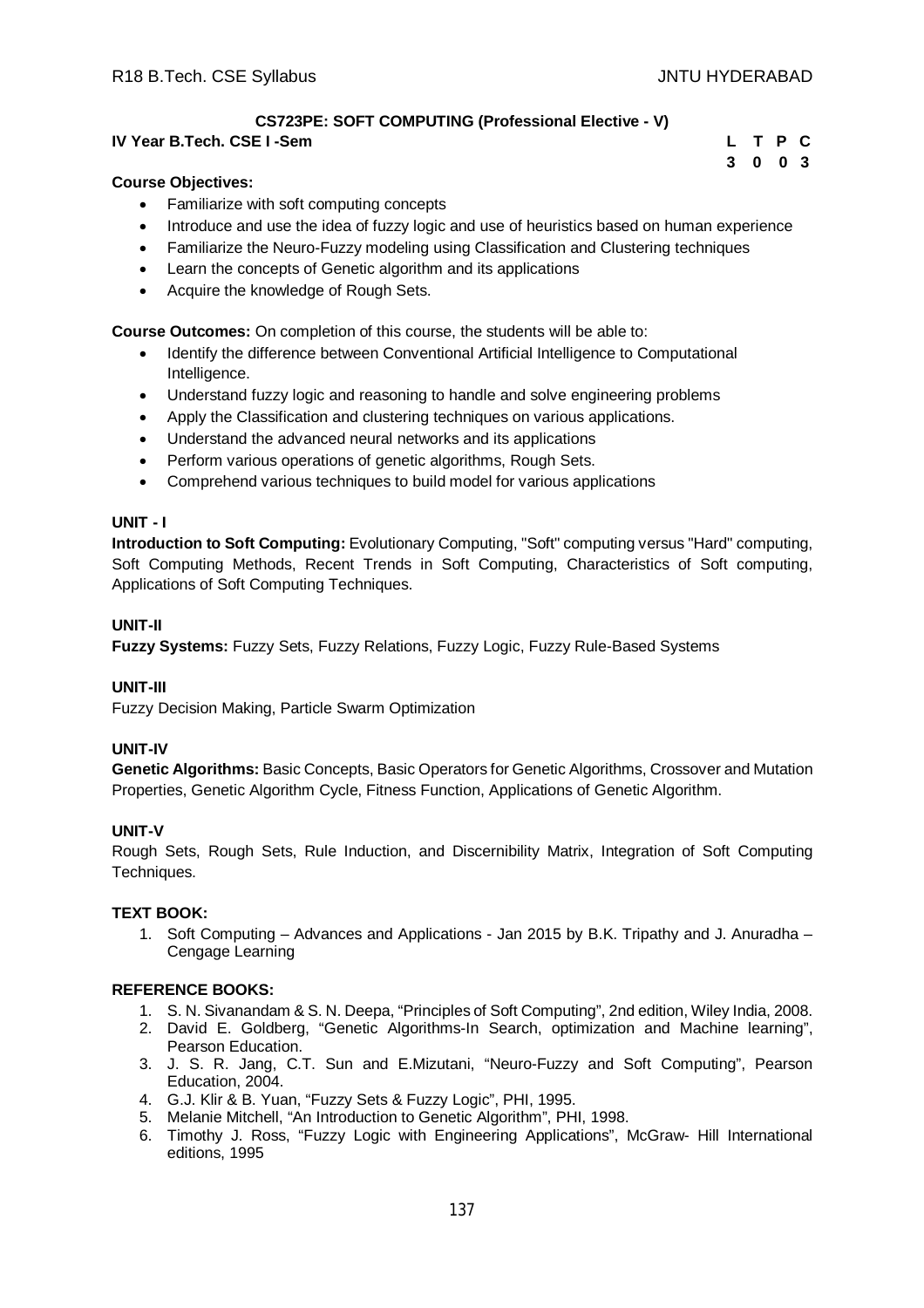# **CS724PE: INTERNET OF THINGS (Professional Elective - V)**

# **IV Year B.Tech. CSE I -Sem L T P C**

# **3 0 0 3**

## **Course Objectives:**

- To introduce the terminology, technology and its applications
- To introduce the concept of M2M (machine to machine) with necessary protocols
- To introduce the Python Scripting Language which is used in many IoT devices
- To introduce the Raspberry PI platform, that is widely used in IoT applications
- To introduce the implementation of web based services on IoT devices

## **Course Outcomes:**

- Interpret the impact and challenges posed by IoT networks leading to new architectural models.
- Compare and contrast the deployment of smart objects and the technologies to connect them to network.
- Appraise the role of IoT protocols for efficient network communication.
- Elaborate the need for Data Analytics and Security in IoT.
- Illustrate different sensor technologies for sensing real world entities and identify the applications of IoT in Industry.

#### **UNIT - I**

Introduction to Internet of Things –Definition and Characteristics of IoT, Physical Design of IoT – IoT Protocols, IoT communication models, Iot Communication APIs IoT enabled Technologies – Wireless Sensor Networks, Cloud Computing, Big data analytics, Communication protocols, Embedded Systems, IoT Levels and Templates Domain Specific IoTs – Home, City, Environment, Energy, Retail, Logistics, Agriculture, Industry, health and Lifestyle

## **UNIT - II**

IoT and M2M – Software defined networks, network function virtualization, difference between SDN and NFV for IoT Basics of IoT System Management with NETCOZF, YANG- NETCONF, YANG, SNMP NETOPEER

## **UNIT - III**

Introduction to Python - Language features of Python, Data types, data structures, Control of flow, functions, modules, packaging, file handling, data/time operations, classes, Exception handling Python packages - JSON, XML, HTTPLib, URLLib, SMTPLib

## **UNIT - IV**

IoT Physical Devices and Endpoints - Introduction to Raspberry PI-Interfaces (serial, SPI, I2C) Programming – Python program with Raspberry PI with focus of interfacing external gadgets, controlling output, reading input from pins.

## **UNIT - V**

IoT Physical Servers and Cloud Offerings – Introduction to Cloud Storage models and communication APIs Webserver – Web server for IoT, Cloud for IoT, Python web application framework Designing a RESTful web API

## **TEXT BOOKS:**

- 1. Internet of Things A Hands-on Approach, Arshdeep Bahga and Vijay Madisetti, Universities Press, 2015, ISBN: 9788173719547
- 2. Getting Started with Raspberry Pi, Matt Richardson & Shawn Wallace, O'Reilly (SPD), 2014, ISBN: 9789350239759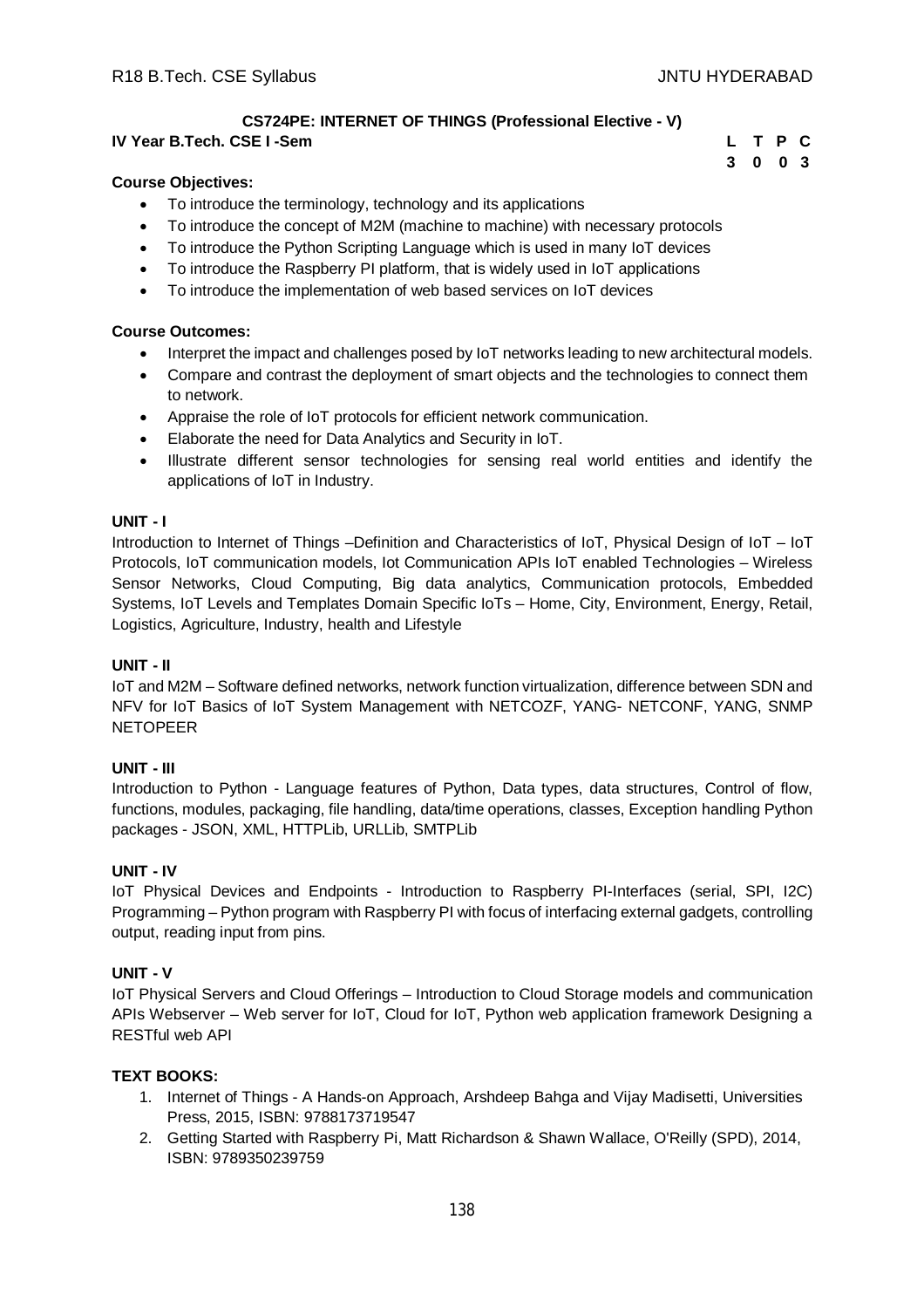# **CS725PE: SOFTWARE PROCESS & PROJECT MANAGEMENT (Professional Elective - V)**

#### **IV** Year B.Tech. CSE I -Sem

| L | T P | C              |
|---|-----|----------------|
| 3 | 0   | 0 <sup>3</sup> |

## **Course Objectives:**

- To acquire knowledge on software process management
- To acquire managerial skills for software project development
- To understand software economics

#### **Course Outcomes:**

- Gain knowledge of software economics, phases in the life cycle of software development, project organization, project control and process instrumentation
- Analyze the major and minor milestones, artifacts and metrics from management and technical perspective
- Design and develop software product using conventional and modern principles of software project management

#### **UNIT - I**

Software Process Maturity

Software maturity Framework, Principles of Software Process Change, Software Process Assessment, The Initial Process, The Repeatable Process, The Defined Process, The Managed Process, The Optimizing Process.

Process Reference Models

Capability Maturity Model (CMM), CMMI, PCMM, PSP, TSP).

## **UNIT - II**

Software Project Management Renaissance

Conventional Software Management, Evolution of Software Economics, Improving Software Economics, The old way and the new way.

Life-Cycle Phases and Process artifacts

Engineering and Production stages, inception phase, elaboration phase, construction phase, transition phase, artifact sets, management artifacts, engineering artifacts and pragmatic artifacts, model-based software architectures.

## **UNIT - III**

Workflows and Checkpoints of process

Software process workflows, Iteration workflows, Major milestones, minor milestones, periodic status assessments.

Process Planning

Work breakdown structures, Planning guidelines, cost and schedule estimating process, iteration planning process, Pragmatic planning.

## **UNIT - IV**

Project Organizations

Line-of- business organizations, project organizations, evolution of organizations, process automation. Project Control and process instrumentation

The seven-core metrics, management indicators, quality indicators, life-cycle expectations, Pragmatic software metrics, metrics automation.

# **UNIT - V**

CCPDS-R Case Study and Future Software Project Management Practices Modern Project Profiles, Next-Generation software Economics, Modern Process Transitions.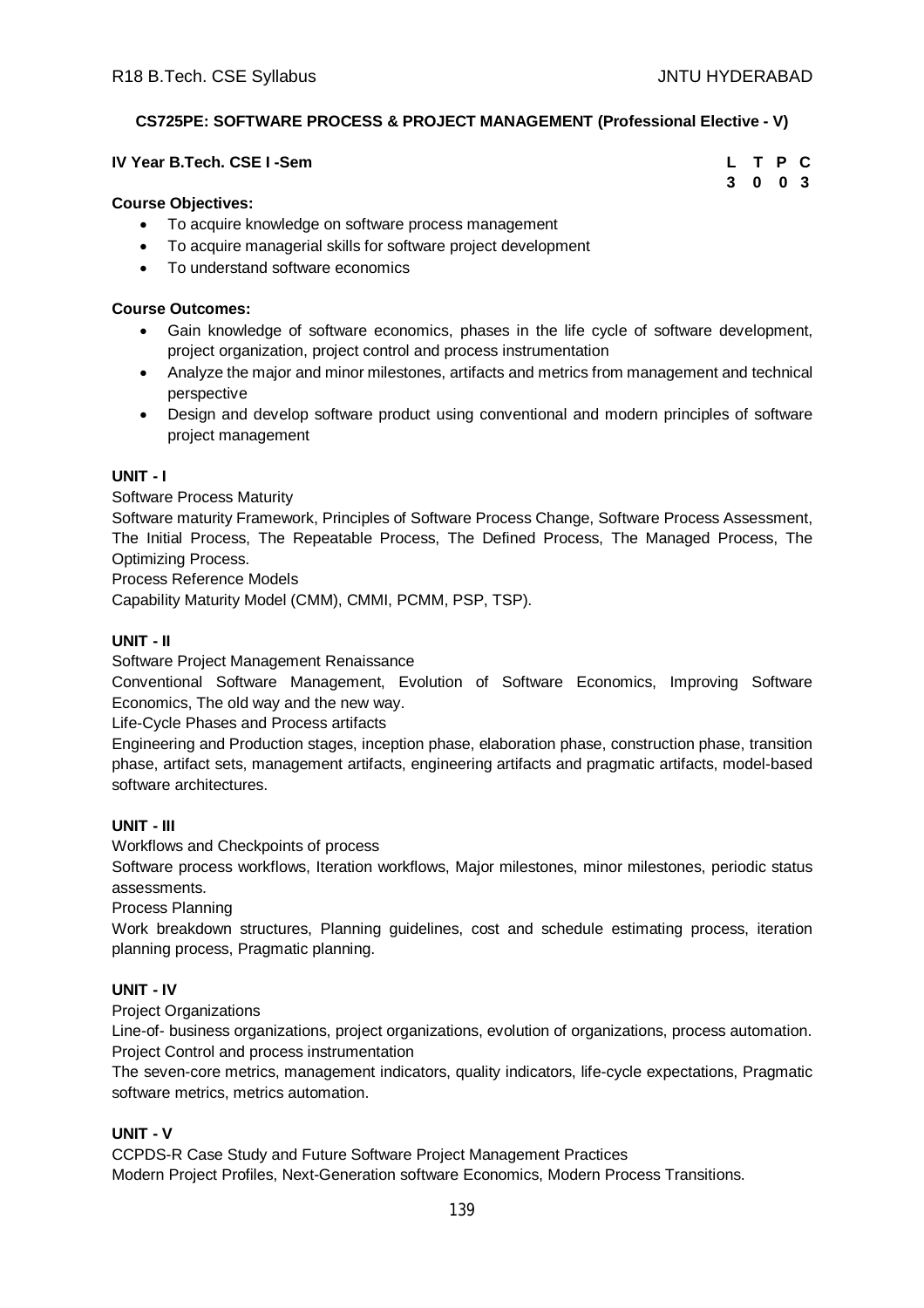## **TEXT BOOKS:**

- 1. Managing the Software Process, Watts S. Humphrey, Pearson Education
- 2. Software Project Management, Walker Royce, Pearson Education

- 1. An Introduction to the Team Software Process, Watts S. Humphrey, Pearson Education, 2000
- 2. Process Improvement essentials, James R. Persse, O'Reilly, 2006
- 3. Software Project Management, Bob Hughes & Mike Cotterell, fourth edition, TMH, 2006
- 4. Applied Software Project Management, Andrew Stellman & Jennifer Greene, O'Reilly, 2006.
- 5. Head First PMP, Jennifer Greene & Andrew Stellman, O'Reilly, 2007
- 6. Software Engineering Project Management, Richard H. Thayer & Edward Yourdon, 2<sup>nd</sup> edition, Wiley India, 2004.
- 7. Agile Project Management, Jim Highsmith, Pearson education, 2004.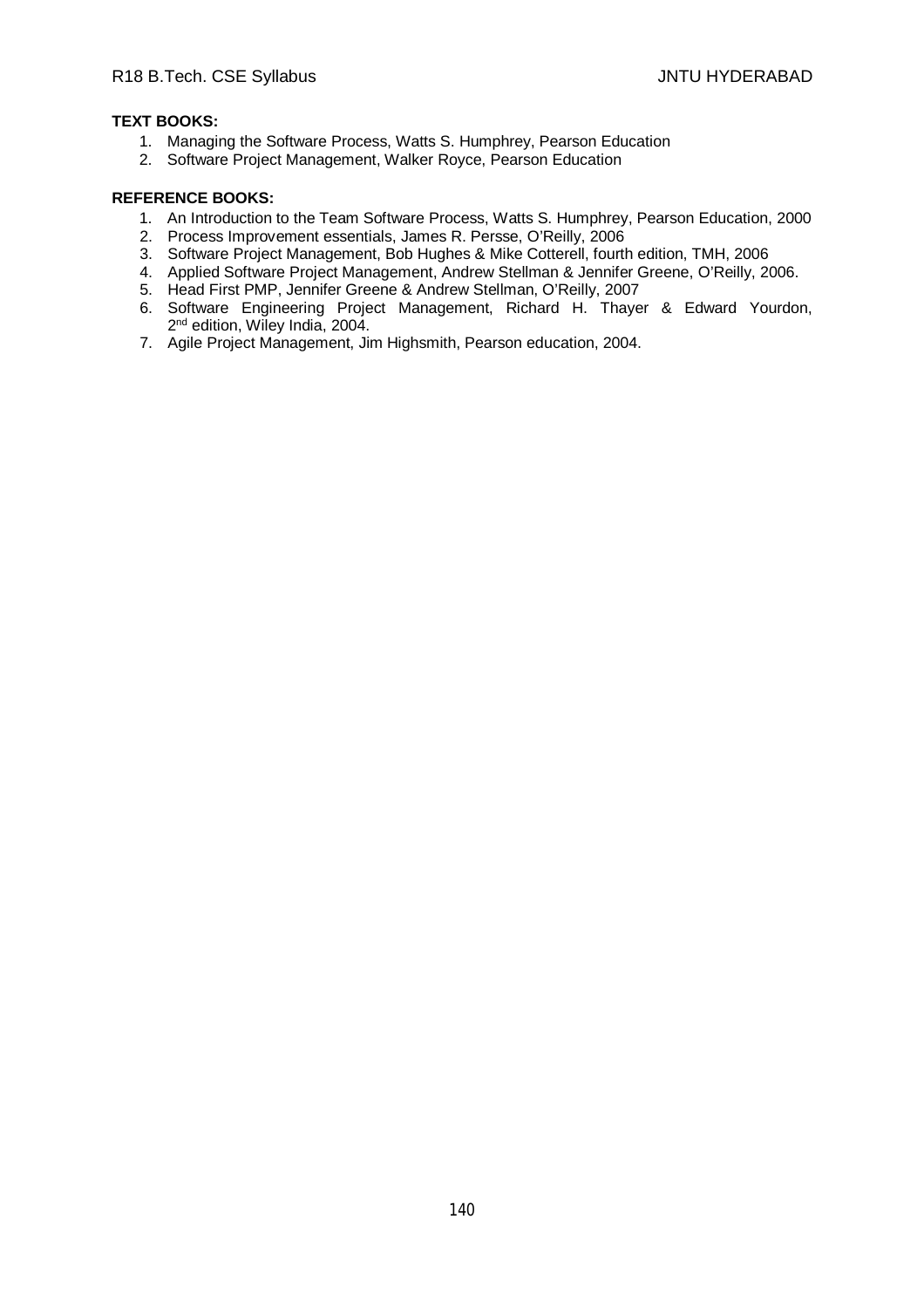# **CS703PC: CRYPTOGRAPHY AND NETWORK SECURITY LAB (PC)**

#### **IV** Year B.Tech. CSE I -Sem

|          |   | T P            | G |
|----------|---|----------------|---|
| $\bf{0}$ | 0 | $\overline{2}$ | 1 |

## **List of Experiments:**

- 1. Write a C program that contains a string (char pointer) with a value 'Hello world'. The program should XOR each character in this string with 0 and displays the result.
- 2. Write a C program that contains a string (char pointer) with a value 'Hello world'. The program should AND or and XOR each character in this string with 127 and display the result.
- 3. Write a Java program to perform encryption and decryption using the following algorithms a. Ceaser cipher b. Substitution cipher c. Hill Cipher
- 4. Write a C/JAVA program to implement the DES algorithm logic.
- 5. Write a C/JAVA program to implement the Blowfish algorithm logic.
- 6. Write a C/JAVA program to implement the Rijndael algorithm logic.
- 7. Write the RC4 logic in Java Using Java cryptography; encrypt the text "Hello world" using Blowfish. Create your own key using Java key tool.
- 8. Write a Java program to implement RSA algorithm.
- 9. Implement the Diffie-Hellman Key Exchange mechanism using HTML and JavaScript.
- 10. Calculate the message digest of a text using the SHA-1 algorithm in JAVA.
- 11. Calculate the message digest of a text using the MD5 algorithm in JAVA.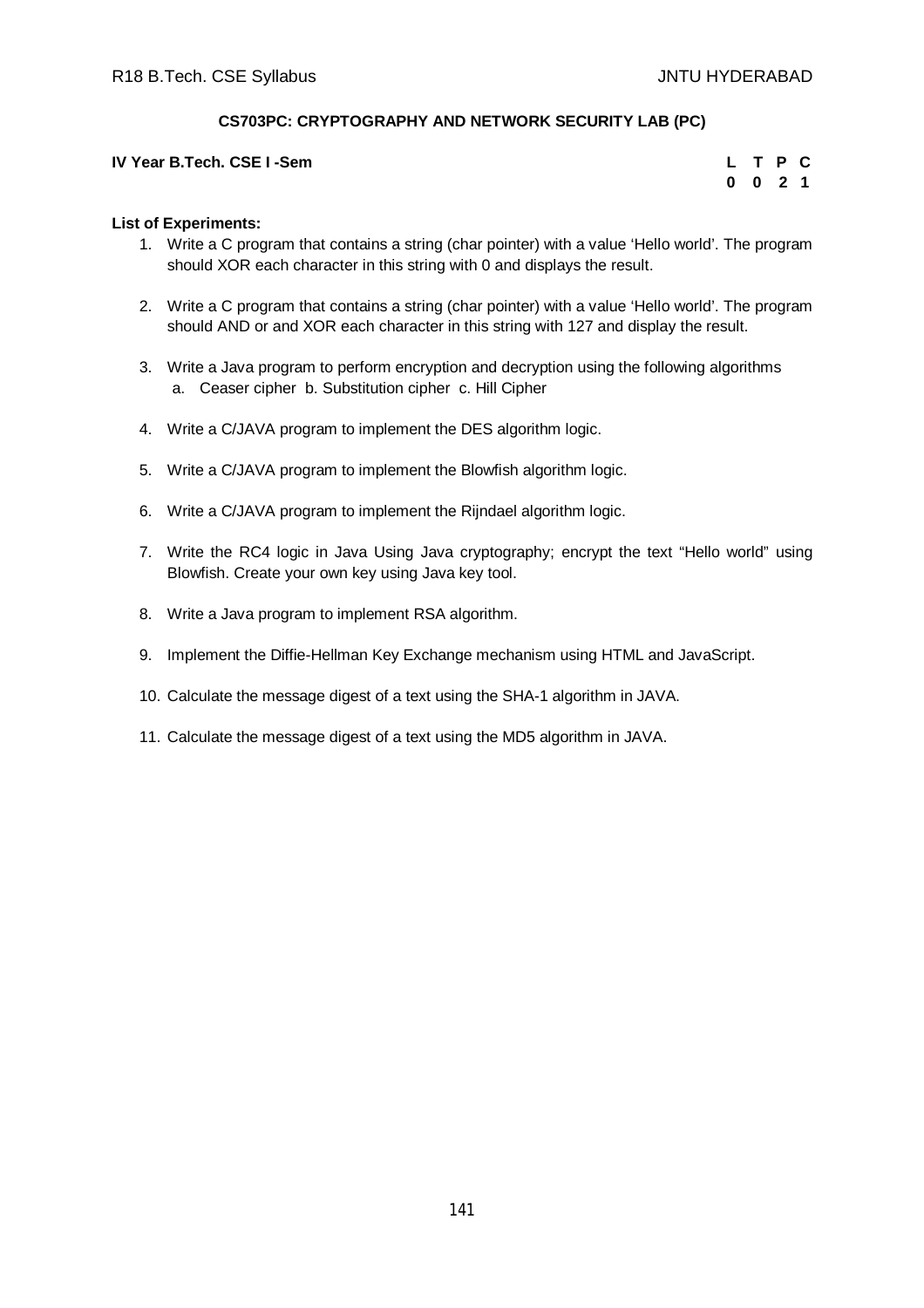## **SM801MS: ORGANIZATIONAL BEHAVIOUR (PC)**

## **IV Year B.Tech. CSE II -Sem L T P C**

**3 0 0 3**

**Course Objectives:** The objective of the course is to provide the students with the conceptual framework and the theories underlying Organizational Behaviour.

# **UNIT- I:**

Introduction to OB - Definition, Nature and Scope – Environmental and organizational context – Impact of IT, globalization, Diversity, Ethics, culture, reward systems and organizational design on Organizational Behaviour. Cognitive Processes-I: Perception and Attribution: Nature and importance of Perception – Perceptual selectivity and organization – Social perception – Attribution Theories – Locus of control –Attribution Errors –Impression Management.

#### **UNIT-II:**

Cognitive Processes-II: Personality and Attitudes – Personality as a continuum – Meaning of personality - Johari Window and Transactional Analysis - Nature and Dimension of Attitudes – Job satisfaction and organizational commitment-Motivational needs and processes- Work-Motivation Approaches Theories of Motivation- Motivation across cultures - Positive organizational behaviour: Optimism – Emotional intelligence – Self-Efficacy.

#### **UNIT- III:**

Dynamics of OB-I: Communication – types – interactive communication in organizations – barriers to communication and strategies to improve the follow of communication - Decision Making: Participative decision-making techniques – creativity and group decision making. Dynamics of OB –II Stress and Conflict: Meaning and types of stress –Meaning and types of conflict - Effect of stress and intraindividual conflict - strategies to cope with stress and conflict.

## **UNIT- IV:**

Dynamics of OB –III Power and Politics: Meaning and types of power – empowerment - Groups Vs. Teams – Nature of groups – dynamics of informal groups – dysfunctions of groups and teams – teams in modern work place.

#### **UNIT- V:**

Leading High performance: Job design and Goal setting for High performance- Quality of Work Life-Socio technical Design and High-performance work practices - Behavioural performance management: reinforcement and punishment as principles of Learning –Process of Behavioural modification - Leadership theories - Styles, Activities and skills of Great leaders.

- 1. Luthans, Fred: Organizational Behaviour 10/e, McGraw-Hill, 2009
- 2. McShane: Organizational Behaviour, 3e, TMH, 2008
- 3. Nelson: Organizational Behaviour, 3/e, Thomson, 2008.
- 4. Newstrom W. John & Davis Keith, Organisational Behaviour-- Human Behaviour at Work, 12/e, TMH, New Delhi, 2009.
- 5. Pierce and Gardner: Management and Organisational Behaviour: An Integrated perspective, Thomson, 2009.
- 6. Robbins, P. Stephen, Timothy A. Judge: Organisational Behaviour, 12/e, PHI/Pearson, New Delhi, 2009.
- 7. Pareek Udai: Behavioural Process at Work: Oxford & IBH, New Delhi, 2009.
- 8. Schermerhorn: Organizational Behaviour 9/e, Wiley, 2008.
- 9. Hitt: Organizational Behaviour, Wiley, 2008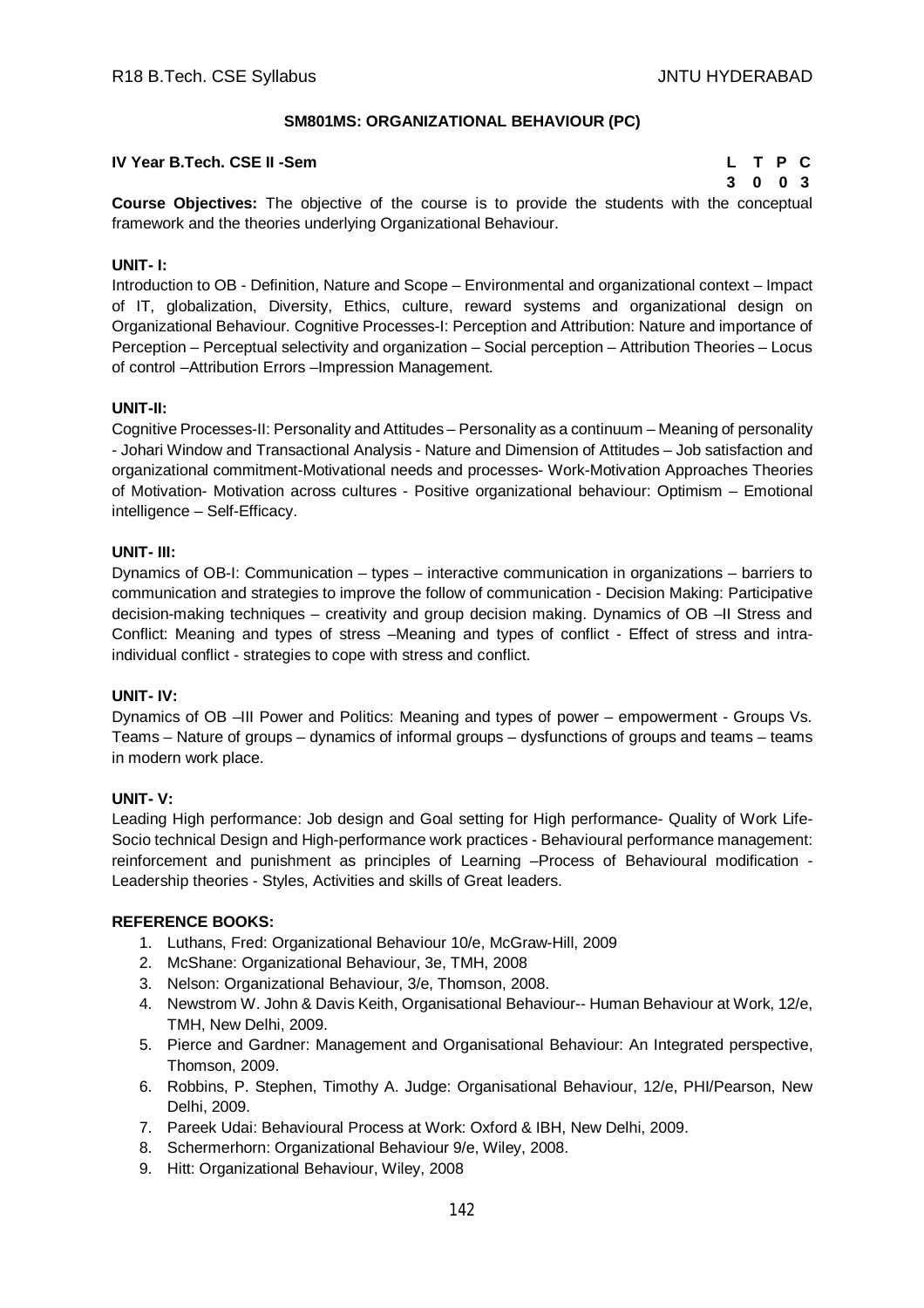- 10. Aswathappa: Organisational Behaviour, 7/e, Himalaya, 2009
- 11. Mullins: Management and Organisational Behaviour, Pearson, 2008.
- 12. McShane, Glinow: Organisational Behaviour--Essentials, TMH, 2009.
- 13. Ivancevich: Organisational Behaviour and Management, 7/e, TMH, 2008.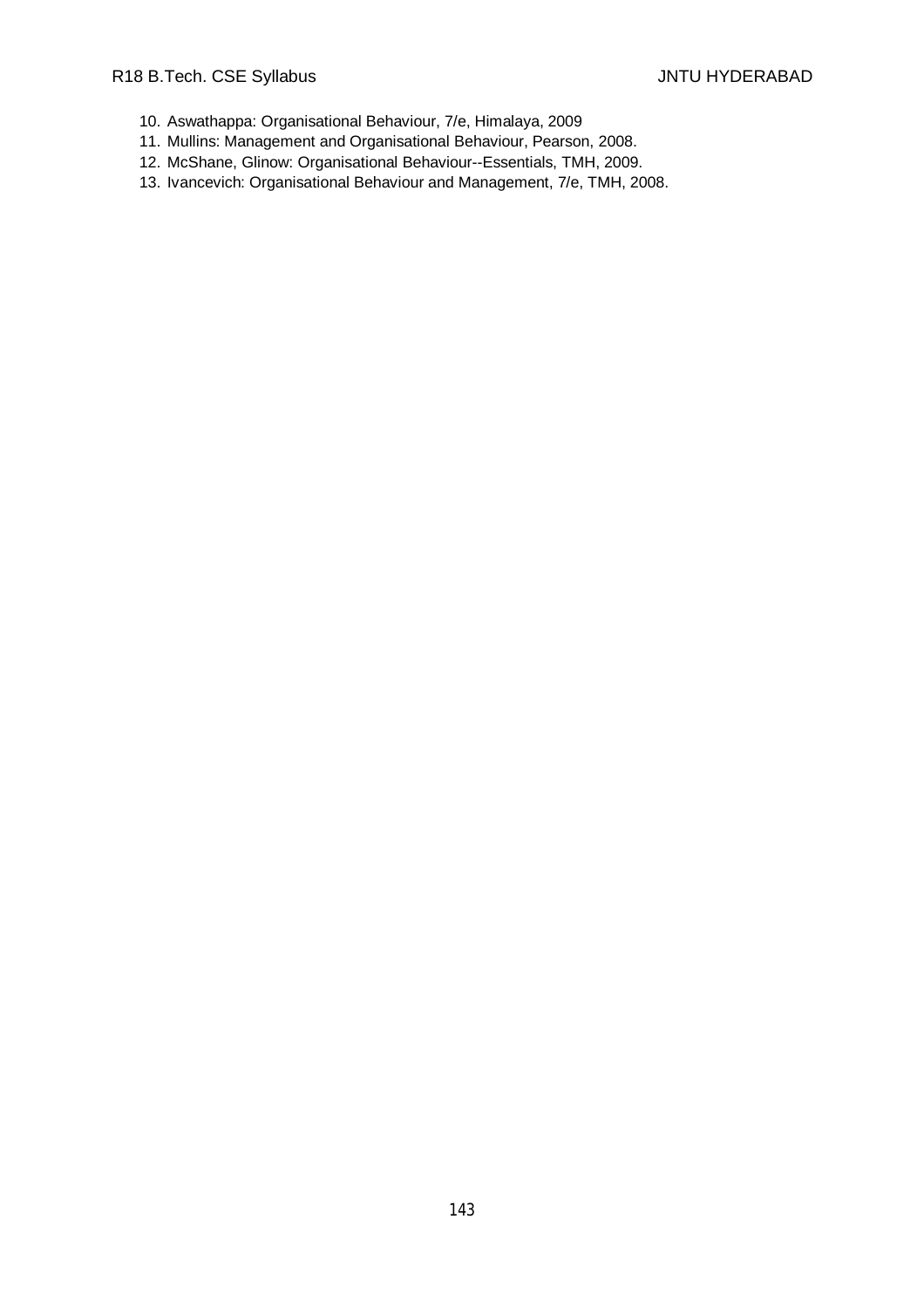**3 0 0 3**

# **CS811PE: COMPUTATIONAL COMPLEXITY (Professional Elective - VI)**

#### **IV Year B.Tech. CSE II -Sem L T P C**

#### **Prerequisites:**

- 1. A course on "Computer Programming and Data Structures"
- 2. A course on "Discrete Structures and Graph Theory"

#### **Course Objectives:**

- Introduces to theory of computational complexity classes
- Discuss about algorithmic techniques and application of these techniques to problems.
- Introduce to randomized algorithms and discuss how effective they are in reducing time and space complexity.
- Discuss about Graph based algorithms and approximation algorithms
- Discuss about search trees

## **Course Outcomes:**

- Ability to classify decision problems into appropriate complexity classes
- Ability to specify what it means to reduce one problem to another, and construct reductions for simple examples.
- Ability to classify optimization problems into appropriate approximation complexity classes
- Ability to choose appropriate data structure for the given problem
- Ability to choose and apply appropriate design method for the given problem

#### **UNIT - I**

Computational Complexity: Polynomial time and its justification, Nontrivial examples of polynomial-time algorithms, the concept of reduction (reducibility), Class P Class NP and NP- Completeness, The P versus NP problem and why it's hard

## **UNIT - II**

Algorithmic paradigms: Dynamic Programming – Longest common subsequence, matrix chain multiplication, knapsack problem, Greedy – 0-1 knapsack, fractional knapsack, scheduling problem, Huffman coding, MST, Branch-and-bound – travelling sales person problem, 0/1 knapsack problem, Divide and Conquer – Merge sort, binary search, quick sort.

#### **UNIT - III**

Randomized Algorithms: Finger Printing, Pattern Matching, Graph Problems, Algebraic Methods, Probabilistic Primality Testing, De-Randomization Advanced Algorithms.

## **UNIT - IV**

Graph Algorithms: Shortest paths, Flow networks, Spanning Trees; Approximation algorithms, Randomized algorithms. Approximation algorithms: Polynomial Time Approximation Schemes.

## **UNIT - V**

Advanced Data Structures and applications: Decision Trees and Circuits, B-Trees, AVL Trees, Red and Black trees, Dictionaries and tries, Maps, Binomial Heaps, Fibonacci Heaps, Disjoint sets, Union by Rank and Path Compression

## **TEXT BOOKS:**

- 1. T. Cormen, C. Leiserson, R. Rivest and C. Stein, Introduction to Algorithms, Third Edition, McGraw-Hill, 2009.
- 2. R. Motwani and P. Raghavan, Randomized Algorithms, Cambridge University Press, 1995.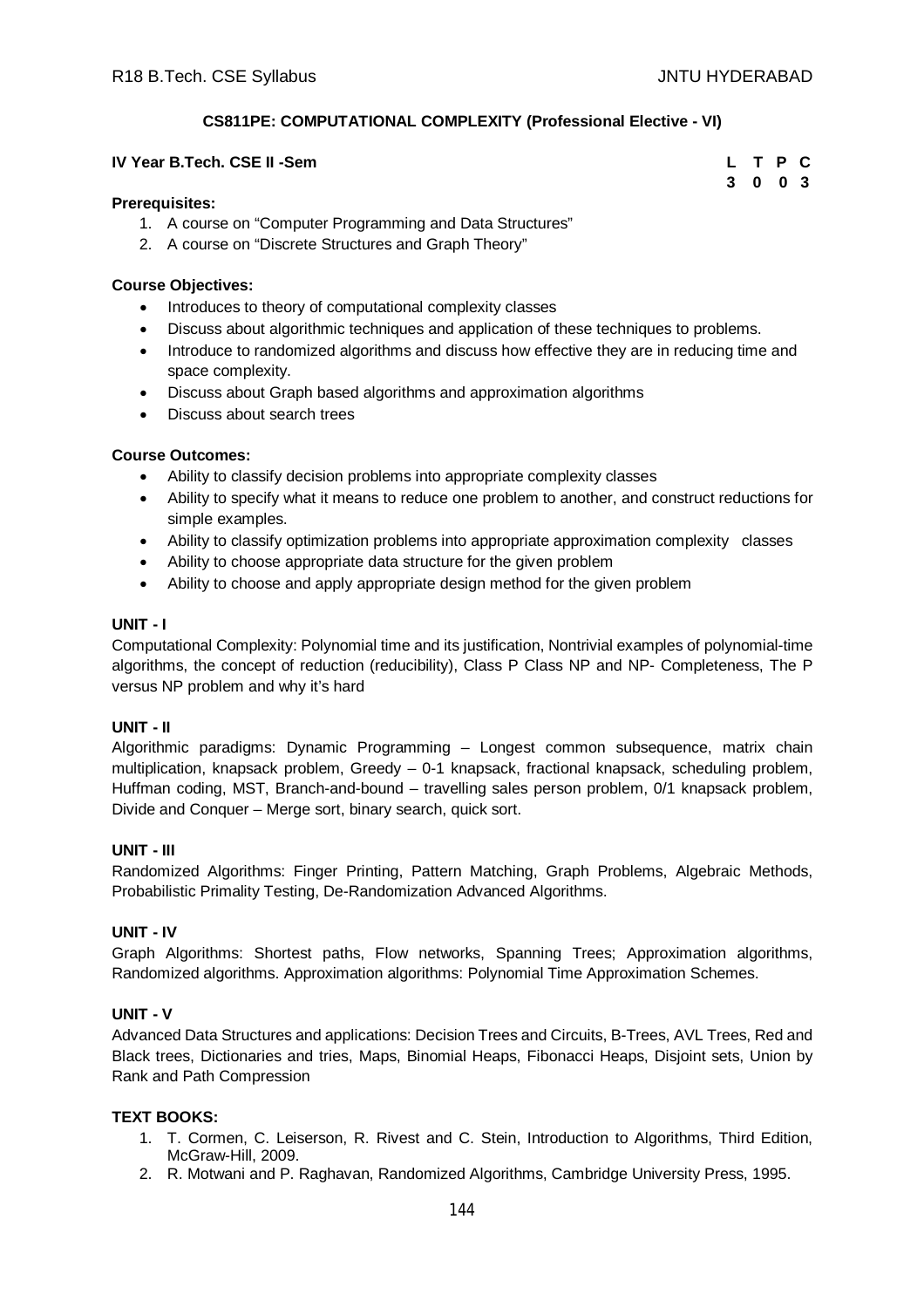- 3. J. J. McConnell, Analysis of Algorithms: An Active Learning Approach, Jones & Bartlett Publishers, 2001.
- 4. D. E. Knuth, Art of Computer Programming, Volume 3, Sorting and Searching, Second Edition, Addison-Wesley Professional, 1998.
- 5. S. Dasgupta, C. H. Papadimitriou and U. V. Vazirani, Algorithms, McGraw-Hill, 2008.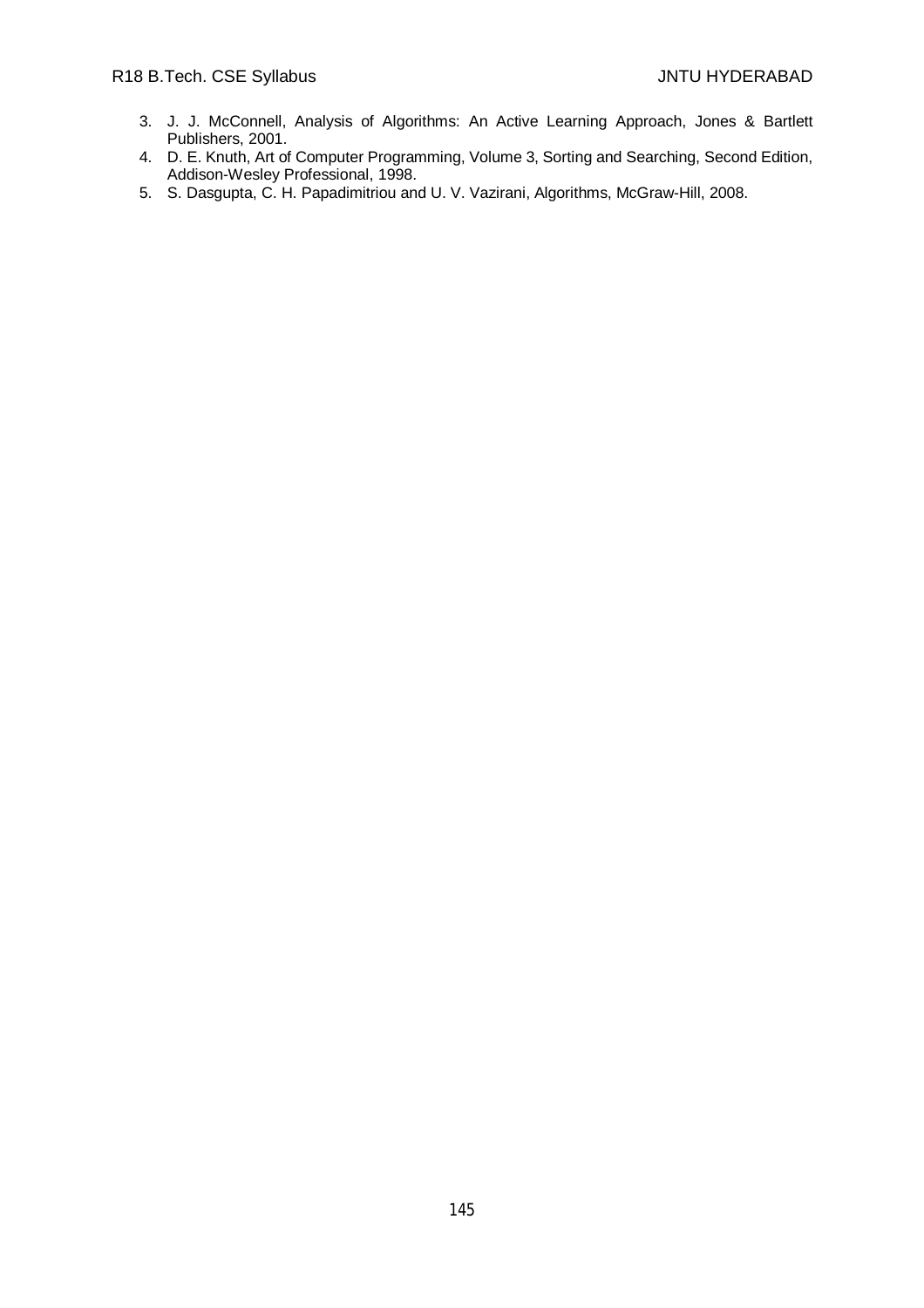# **CS812PE: DISTRIBUTED SYSTEMS (Professional Elective - VI)**

### **IV** Year B.Tech. CSE II -Sem

| L | Т | - P         | C   |
|---|---|-------------|-----|
| 3 | 0 | $\mathbf 0$ | - 3 |

#### **Prerequisites**

- 1. A course on "Operating Systems"
- 2. A course on "Computer Organization & Architecture"

#### **Course Objectives**

- This course provides an insight into Distributed systems.
- Topics include- Peer to Peer Systems, Transactions and Concurrency control, Security and Distributed shared memory

#### **Course Outcomes**

- Ability to understand Transactions and Concurrency control.
- Ability to understand Security issues.
- Understanding Distributed shared memory.
- Ability to design distributed systems for basic level applications.

#### **UNIT - I**

Characterization of Distributed Systems-Introduction, Examples of Distributed systems, Resource sharing and web, challenges, System models -Introduction, Architectural and Fundamental models, Networking and Internetworking, Interprocess Communication, Distributed objects and Remote Invocation-Introduction, Communication between distributed objects, RPC, Events and notifications, Case study-Java RMI.

## **UNIT - II**

Operating System Support- Introduction, OS layer, Protection, Processes and Threads, Communication and Invocation, Operating system architecture, Distributed File Systems-Introduction, File Service architecture.

## **UNIT - III**

Peer to Peer Systems–Introduction, Napster and its legacy, Peer to Peer middleware, Routing overlays, Overlay case studies-Pastry, Tapestry, Application case studies-Squirrel, OceanStore.

Time and Global States-Introduction, Clocks, events and Process states, Synchronizing physical clocks, logical time and logical clocks, global states, distributed debugging.

Coordination and Agreement-Introduction, Distributed mutual exclusion, Elections, Multicast communication, consensus and related problems.

## **UNIT - IV**

Transactions and Concurrency Control-Introduction, Transactions, Nested Transactions, Locks, Optimistic concurrency control, Timestamp ordering. Distributed Transactions-Introduction, Flat and Nested Distributed Transactions, Atomic commit protocols, Concurrency control in distributed transactions, Distributed deadlocks, Transaction recovery.

## **UNIT - V**

**Replication**-Introduction, System model and group communication, Fault tolerant services, Transactions with replicated data.

Distributed shared memory, Design and Implementation issues, Consistency models.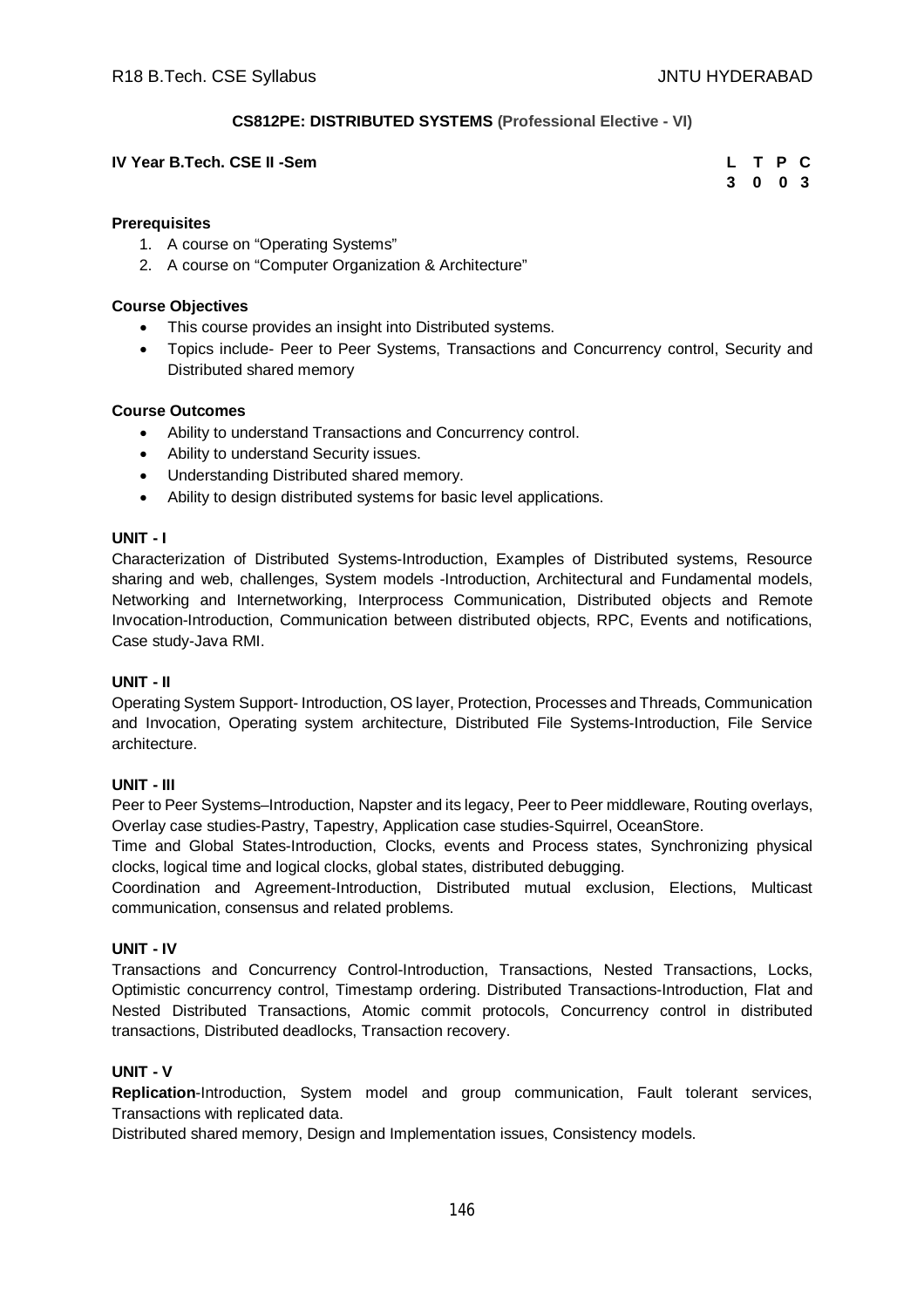# **TEXT BOOKS:**

- 1. Distributed Systems Concepts and Design, G Coulouris, J Dollimore and T Kindberg, Fourth Edition, Pearson Education.
- 2. Distributed Systems, S.Ghosh, Chapman & Hall/CRC, Taylor & Francis Group, 2010.

# **REFERENCE BOOKS:**

- 1. Distributed Systems Principles and Paradigms, A.S. Tanenbaum and M.V. Steen, Pearson Education.
- 2. Distributed Computing, Principles, Algorithms and Systems, Ajay D. Kshemakalyani and Mukesh Singhal, Cambridge, rp 2010.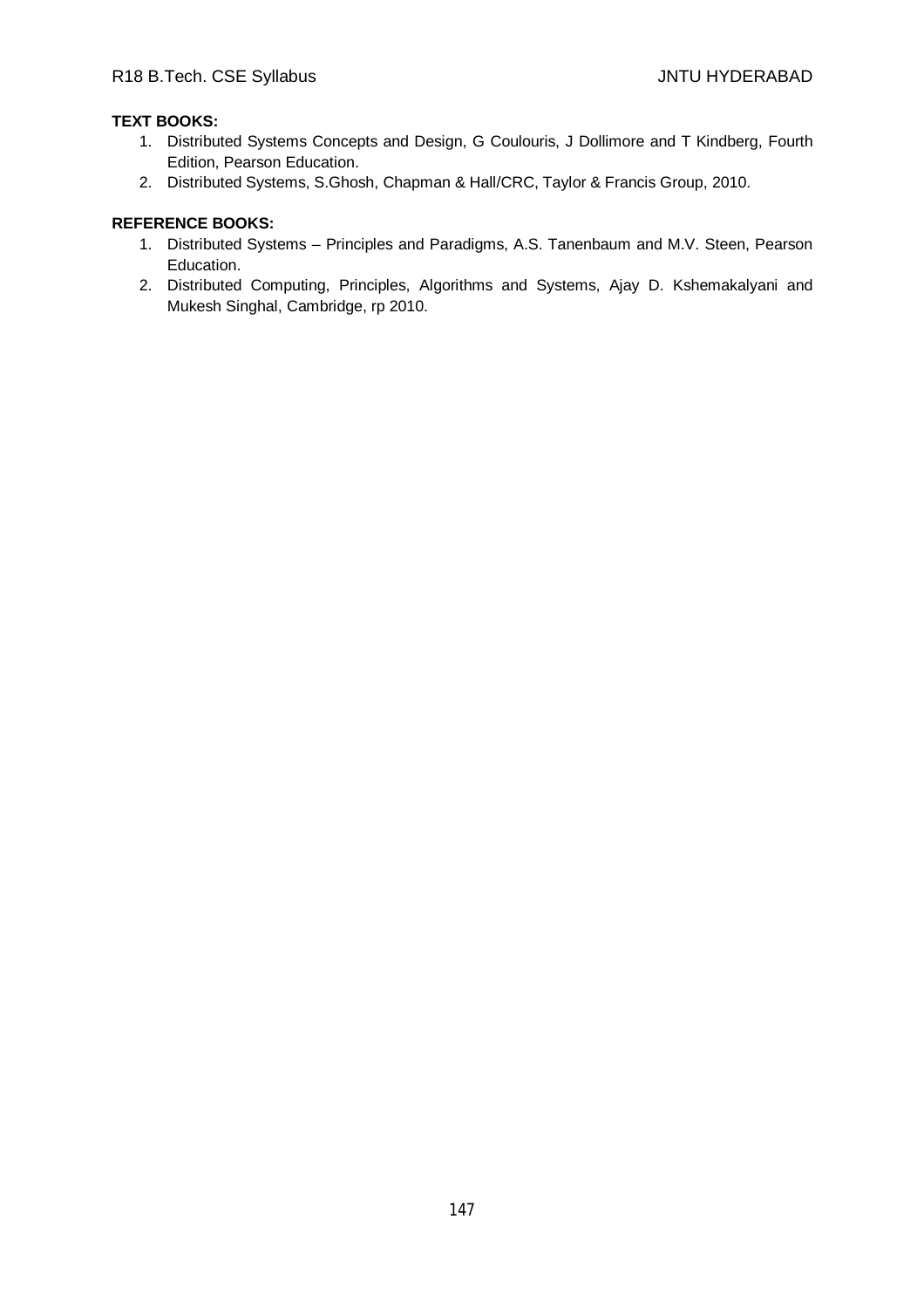**3 0 0 3**

# **CS813PE: NEURAL NETWORKS & DEEP LEARNING (Professional Elective - VI)**

### **IV Year B.Tech. CSE II -Sem L T P C**

#### **Course Objectives:**

- To introduce the foundations of Artificial Neural Networks
- To acquire the knowledge on Deep Learning Concepts
- To learn various types of Artificial Neural Networks
- To gain knowledge to apply optimization strategies

#### **Course Outcomes:**

- Ability to understand the concepts of Neural Networks
- Ability to select the Learning Networks in modeling real world systems
- Ability to use an efficient algorithm for Deep Models
- Ability to apply optimization strategies for large scale applications

#### **UNIT-I**

**Artificial Neural Networks** Introduction, Basic models of ANN, important terminologies, Supervised Learning Networks, Perceptron Networks, Adaptive Linear Neuron, Back-propagation Network. Associative Memory Networks. Training Algorithms for pattern association, BAM and Hopfield Networks.

#### **UNIT-II**

Unsupervised Learning Network- Introduction, Fixed Weight Competitive Nets, Maxnet, Hamming Network, Kohonen Self-Organizing Feature Maps, Learning Vector Quantization, Counter Propagation Networks, Adaptive Resonance Theory Networks. Special Networks-Introduction to various networks.

#### **UNIT - III**

Introduction to Deep Learning, Historical Trends in Deep learning, Deep Feed - forward networks, Gradient-Based learning, Hidden Units, Architecture Design, Back-Propagation and Other Differentiation Algorithms

## **UNIT - IV**

**Regularization for Deep Learning:** Parameter norm Penalties, Norm Penalties as Constrained Optimization, Regularization and Under-Constrained Problems, Dataset Augmentation, Noise Robustness, Semi-Supervised learning, Multi-task learning, Early Stopping, Parameter Typing and Parameter Sharing, Sparse Representations, Bagging and other Ensemble Methods, Dropout, Adversarial Training, Tangent Distance, tangent Prop and Manifold, Tangent Classifier

## **UNIT - V**

**Optimization for Train Deep Models:** Challenges in Neural Network Optimization, Basic Algorithms, Parameter Initialization Strategies, Algorithms with Adaptive Learning Rates, Approximate Second-Order Methods, Optimization Strategies and Meta-Algorithms

**Applications:** Large-Scale Deep Learning, Computer Vision, Speech Recognition, Natural Language Processing

#### **TEXT BOOKS:**

- 1. Deep Learning: An MIT Press Book By Ian Goodfellow and Yoshua Bengio and Aaron Courville
- 2. Neural Networks and Learning Machines, Simon Haykin, 3<sup>rd</sup> Edition, Pearson Prentice Hall.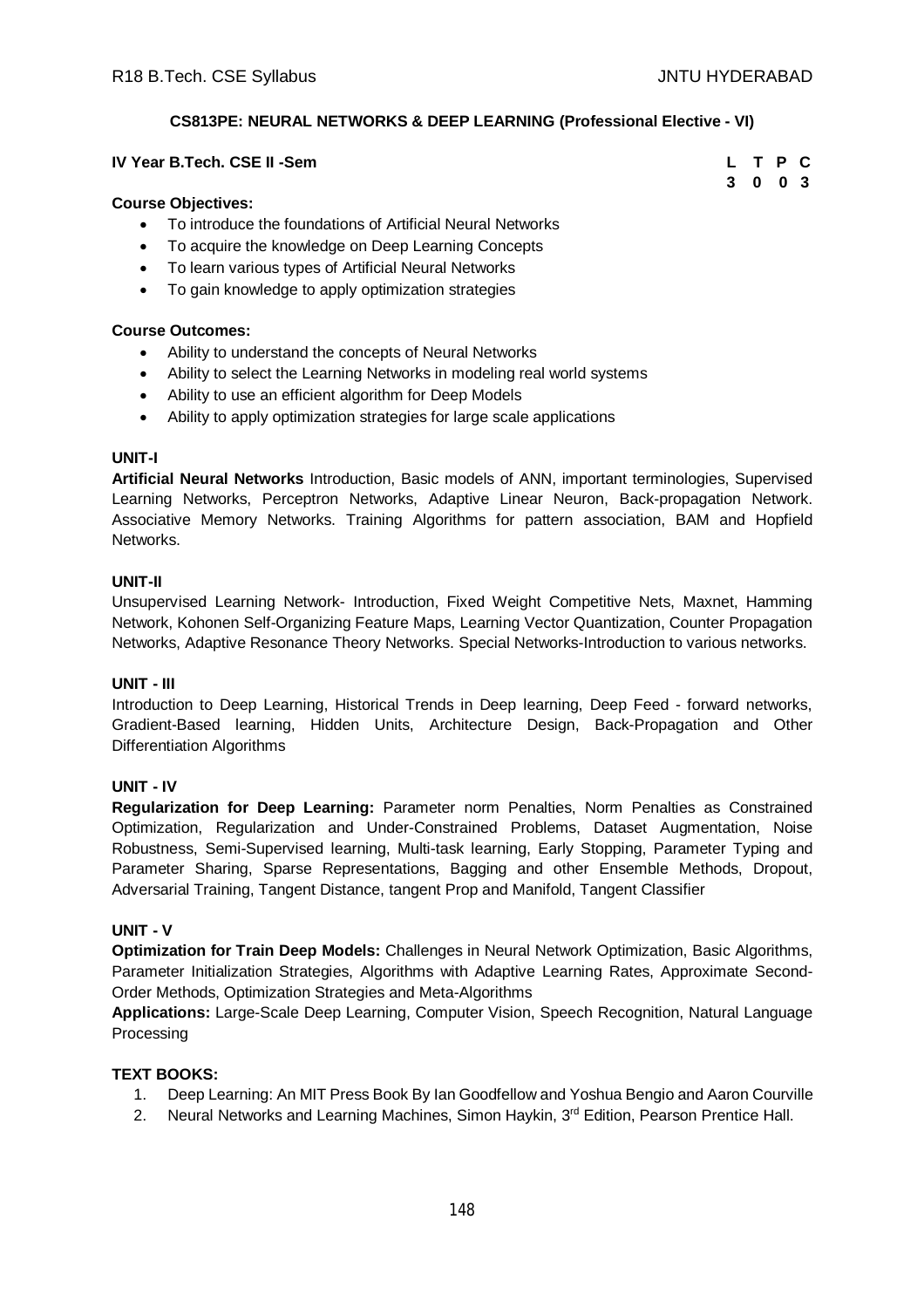## **CS814PE: HUMAN COMPUTER INTERACTION (Professional Elective - VI)**

**IV** Year B.Tech. CSE II -Sem

| L | T P |                | C |
|---|-----|----------------|---|
| 3 | 0   | 0 <sup>3</sup> |   |

**Course Objectives:** To gain an overview of Human-Computer Interaction (HCI), with an understanding of user interface design in general, and alternatives to traditional "keyboard and mouse" computing; become familiar with the vocabulary associated with sensory and cognitive systems as relevant to task performance by humans; be able to apply models from cognitive psychology to predicting user performance in various human-computer interaction tasks and recognize the limits of human performance as they apply to computer operation; appreciate the importance of a design and evaluation methodology that begins with and maintains a focus on the user; be familiar with a variety of both conventional and non-traditional user interface paradigms, the latter including virtual and augmented reality, mobile and wearable computing, and ubiquitous computing; and understand the social implications of technology and their ethical responsibilities as engineers in the design of technological systems. Finally, working in small groups on a product design from start to finish will provide you with invaluable team-work experience.

#### **Course Outcomes:**

- Ability to apply HCI and principles to interaction design.
- Ability to design certain tools for blind or PH people.

## **UNIT - I**

Introduction: Importance of user Interface – definition, importance of good design. Benefits of good design. A brief history of Screen design.

The graphical user interface – popularity of graphics, the concept of direct manipulation, graphical system, Characteristics, Web user – Interface popularity, characteristics- Principles of user interface.

#### **UNIT - II**

Design process – Human interaction with computers, importance of human characteristics human consideration, Human interaction speeds, understanding business junctions.

Screen Designing: Design goals – Screen planning and purpose, organizing screen elements, ordering of screen data and content – screen navigation and flow – Visually pleasing composition – amount of information – focus and emphasis – presentation information simply and meaningfully – information retrieval on web – statistical graphics – Technological consideration in interface design.

#### **UNIT- III**

Windows – New and Navigation schemes selection of window, selection of devices based and screenbased controls. Components – text and messages, Icons and increases – Multimedia, colors, uses problems, choosing colors.

#### **UNIT- IV**

HCI in the software process, The software life cycle Usability engineering Iterative design and prototyping Design Focus: Prototyping in practice Design rationale Design rules Principles to support usability Standards Golden rules and heuristics HCI patterns Evaluation techniques, Goals of evaluation, Evaluation through expert analysis, Evaluation through user participation, Choosing an evaluation method. Universal design, Universal design principles Multi-modal interaction

#### **UNIT- V**

Cognitive models Goal and task hierarchies Design Focus: GOMS saves money Linguistic models The challenge of display-based systems Physical and device models Cognitive architectures Ubiquitous computing and augmented realities Ubiquitous computing applications research Design Focus: Ambient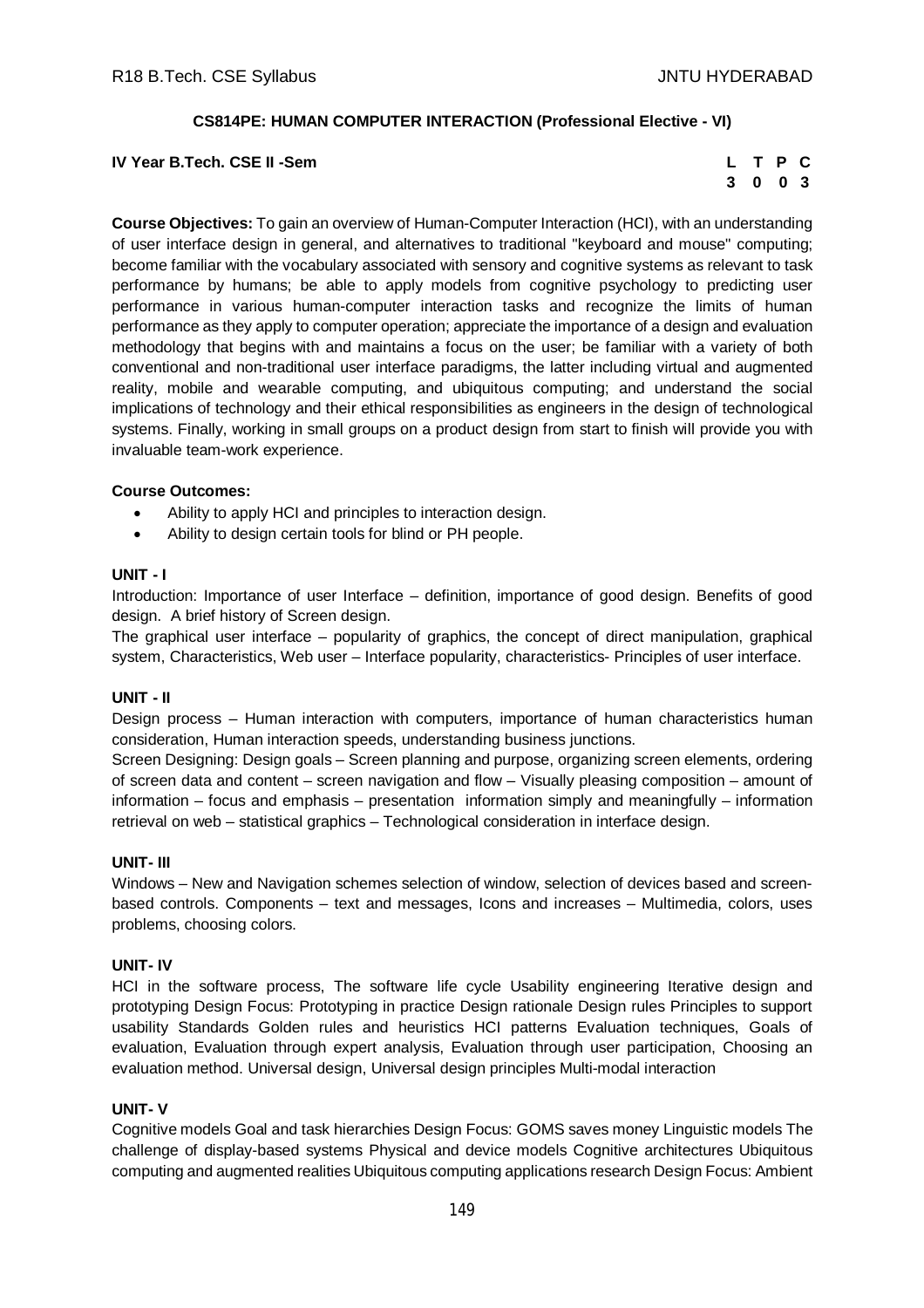Wood – augmenting the physical Virtual and augmented reality Design Focus: Shared experience Design Focus: Applications of augmented reality Information and data visualization Design Focus: Getting the size right.

# **TEXT BOOKS:**

- 1. The essential guide to user interface design, Wilbert O Galitz, Wiley Dream Tech. Units 1, 2, 3
- 2. Human Computer Interaction. Alan Dix, Janet Fincay, Gre Goryd, Abowd, Russell Bealg, Pearson Education Units 4,5

# **REFERENCE BOOKS:**

- 1. Designing the user interface. 3rd Edition Ben Shneidermann, Pearson Education Asia.
- 2. Interaction Design Prece, Rogers, Sharps. Wiley Dreamtech.
- 3. User Interface Design, Soren Lauesen , Pearson Education.
- 4. Human –Computer Interaction, D. R. Olsen, Cengage Learning.
- 5. Human –Computer Interaction, Smith Atakan, Cengage Learning.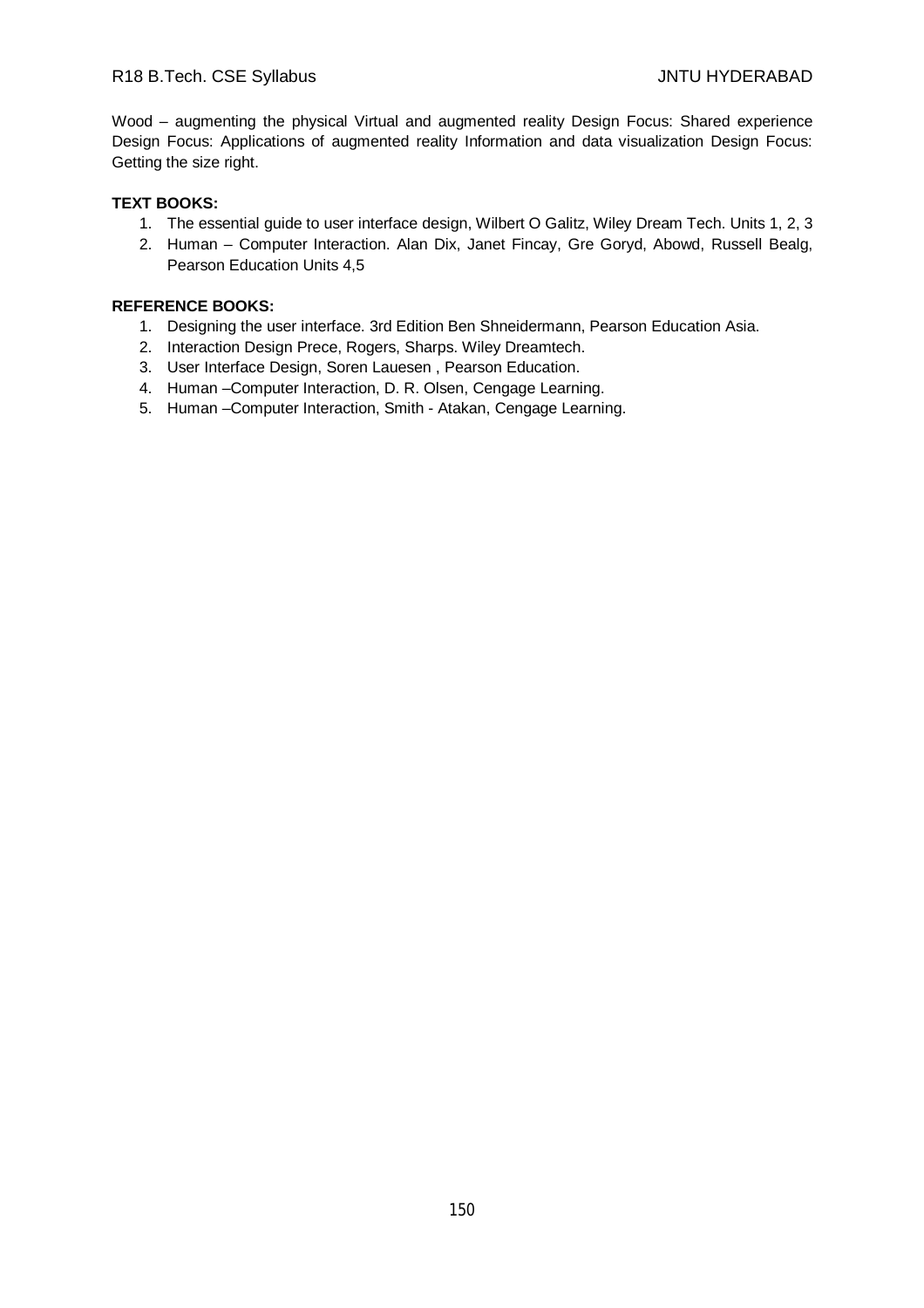# **CS815PE: CYBER FORENSICS (Professional Elective - VI)**

| IV Year B.Tech. CSE II -Sem | L T P C |  |  |
|-----------------------------|---------|--|--|
|                             | 3 0 0 3 |  |  |

## **Prerequisites:** Network Security

# **Course Objectives:**

- A brief explanation of the objective is to provide digital evidences which are obtained from digital media.
- In order to understand the objectives of computer forensics, first of all, people have to recognize the different roles computer plays in a certain crime.
- According to a snippet from the United States Security Service, the functions computer has in different kinds of crimes.

# **Course Outcomes:**

- Students will understand the usage of computers in forensic, and how to use various forensic tools for a wide variety of investigations.
- It gives an opportunity to students to continue their zeal in research in computer forensics

## **UNIT- I**

Introduction of Cybercrime: Types, The Internet spawns crime, Worms versus viruses, Computers' roles in crimes, Introduction to digital forensics, Introduction to Incident - Incident Response Methodology -Steps - Activities in Initial Response, Phase after detection of an incident

# **UNIT-II**

Initial Response and forensic duplication, Initial Response & Volatile Data Collection from Windows system -Initial Response & Volatile Data Collection from Unix system – Forensic Duplication: Forensic duplication: Forensic Duplicates as Admissible Evidence, Forensic Duplication Tool Requirements, Creating a Forensic. Duplicate/Qualified Forensic Duplicate of a Hard Drive

## **UNIT - III**

**Forensics analysis and validation**: Determining what data to collect and analyze, validating forensic data, addressing data-hiding techniques, performing remote acquisitions

**Network Forensics:** Network forensics overview, performing live acquisitions, developing standard procedures for network forensics, using network tools, examining the honeynet project.

# **UNIT -IV**

**Current Forensic tools:** evaluating computer forensic tool needs, computer forensics software tools, computer forensics hardware tools, validating and testing forensics software E-Mail Investigations: Exploring the role of e-mail in investigation, exploring the roles of the client and server in e-mail, investigating e-mail crimes and violations, understanding e-mail servers, using specialized e-mail forensic tools.

**Cell phone and mobile device forensics**: Understanding mobile device forensics, understanding acquisition procedures for cell phones and mobile devices.

## **UNIT- V**

**Working with Windows and DOS Systems**: understanding file systems, exploring Microsoft File Structures, Examining NTFS disks, Understanding whole disk encryption, windows registry, Microsoft startup tasks, MS-DOS startup tasks, virtual machines.

## **TEXT BOOKS:**

1. Kevin Mandia, Chris Prosise, "Incident Response and computer forensics", Tata McGraw Hill, 2006.